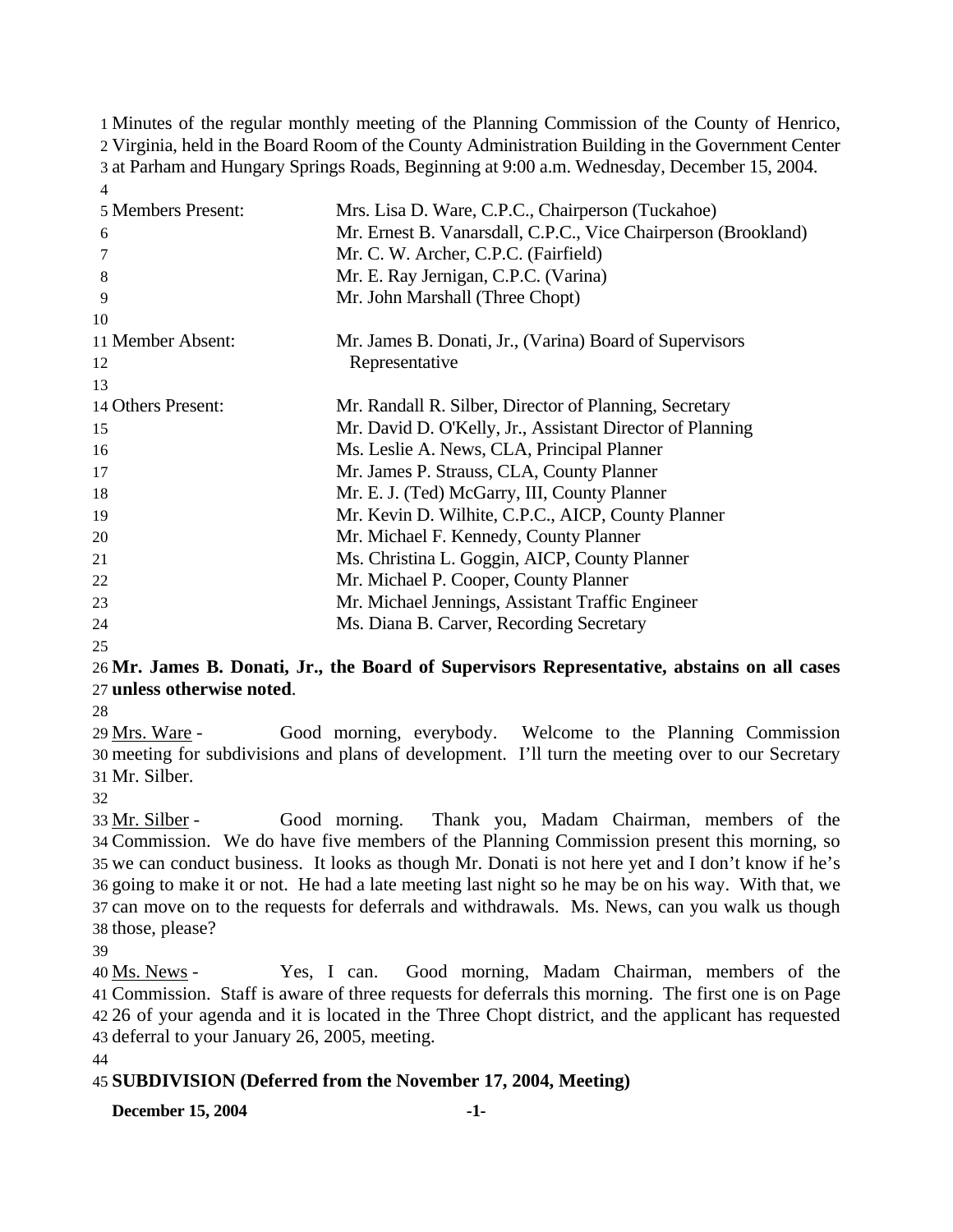46

| Morgan Pointe       | Foster & Miller, P.C. for Andronikos and Evangelia               |
|---------------------|------------------------------------------------------------------|
| (October 2004 Plan) | Moudilos and Winterfield Road Development, LLC: The              |
|                     | 29.683-acre site proposed for a subdivision of 20, single-family |
|                     | homes is located on the west line of Pouncey Tract Road,         |
|                     | approximately 2,975 feet north of the intersection of Nuckols    |
|                     | Road and Pouncey Tract Road on parcel 734-776-1774. The          |
|                     | zoning is A-1, Agricultural District. County water and septic    |
|                     | tank/drainfield. (Three Chopt) 20 Lots                           |

47

Is there anyone in the audience in opposition to the deferral of Morgan 49 Pointe Subdivision (October 2004 Plan) in the Three Chopt District? There's no opposition. 50 Mr. Marshall. 48 Mrs. Ware -

51

52 Mr. Marshall - Madam Chairman, I move that subdivision Morgan Pointe (October 2004 Plan) 53 be deferred to the January 26 meeting, by request of the applicant.

54

55 Mr. Vanarsdall - Second.

56

The motion was made by Mr. Marshall and seconded by Mr. Vanarsdall. 58 All in favor say aye...all opposed say nay. The ayes have it. The motion is passed. 57 Mrs. Ware -

59

60 Pursuant to the applicant's request, the Planning Commission deferred subdivision Morgan 61 Pointe (October 2004 Plan) to its January 26, 2005, meeting.

62

The second request is on Page 29 of your agenda, subdivision Majestic Meadows (September 2004 Plan), in the Varina District, and the applicant has requested deferral 64 65 to your January 26, 2005, meeting. 63 Ms. News -

66

# 67 **SUBDIVISION (Deferred from the November 17, 2004, Meeting)**

68

Majestic Meadows (September 2004 Plan) **Engineering Design Associates for Reginald H. Nelson, IV and Phyllis Marie Nelson:** The 180.94-acre site proposed for a subdivision of 130, single-family homes is located at 9421 Osborne Turnpike at the northeast corner of the intersection of Osborne Turnpike and Kingsland Road on parcel 808-672-3167. The zoning is A-1, Agricultural District. Individual well and septic tank/drainfield. **(Varina) 130 Lots** 

69

Is there anyone in the audience in opposition to the deferral of Majestic 71 Meadows Subdivision (September 2004 Plan) in the Varina District? There's no opposition. 72 Mr. Jernigan. 70 Mrs. Ware -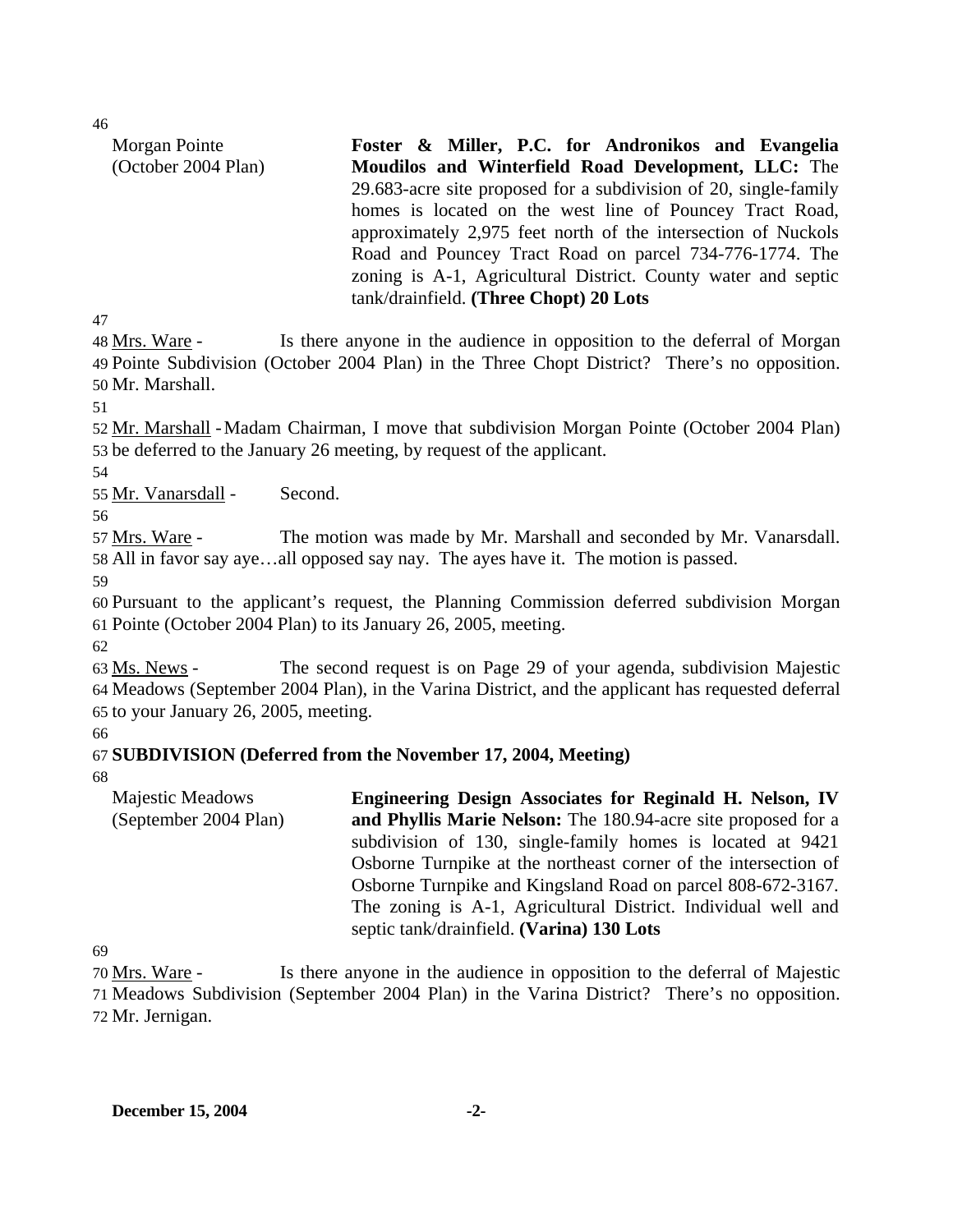Madam Chairman, I move to defer subdivision Majestic Meadows (September 2004 Plan) to January 26, 2005, by the request of the applicant. 74 73 Mr. Jernigan -

75

76 Mr. Vanarsdall - Second.

77

The motion was made by Mr. Jernigan and seconded by Mr. Vanarsdall. All in favor say aye…all opposed say nay. The ayes have it. The motion is passed. 79 78 Mrs. Ware -

80

81 Pursuant to the applicant's request, the Planning Commission deferred subdivision Majestic 82 Meadows (September 2004 Plan) to its January 26, 2005, meeting.

83

The final request is on Page 42 of your agenda, subdivision Wilton 85 Parkway (December 2004 Plan), in the Varina District, and the applicant requests deferral to 86 your January 26, 2005, meeting. 84 Ms. News -

87

### 88 **SUBDIVISION**

89

Wilton Parkway (December 2004 Plan) New Market Road to Osborne Turnpike

**Youngblood, Tyler & Associates, P.C. for Florence C. Garton etal., William R. & R. A. Pumphrey, Ronald B. Kiser, Life Int., Stirel M., Jr. & A. J. Paston, David B. & Barbara L. Kiser, James H., Jr. & V.H. Palmer, Interstate Construction Corp., Ralph H. Wigton, Kermit L., Sr. & B. J. Cephas, Eugene B. & Shirley S. Moyer, Jeffrey T. & J. L. K. White, Susan J. McDonald, Nathan E. & Dawne D. Jones, Glauson Investments Corp., and HHHunt Corp.:** The 20.95 acre site proposed for a public road is located at its eastern terminus on New Market Road (State Route 5), approximately 300 feet north of Battlefield Park Road, to its western terminus, approximately 1100 feet west of the intersection of Osborne Turnpike and Mill Roads on parcels 809-692-4528, 809-691- 6235, 809-691-2613, 808-690-7572, 808-690-3884, 808-690- 0946, 808-690-1074, 808-690-9385, 805-688-7568, 803-687- 7700, 803-686-8177, 803-686-8950, 803-686-7753, 803-686- 6854, 803-686-5549, 803-686-4052, 803-686-2162, 803-686- 1847, 803-686-9862, 802-686-9466, 802-686-7867, 803-686- 2025, 803-686-0426 and 798-683-5459. The zoning is A-1, Agricultural District and R-2A, One-Family Residence District. **(Varina) 0 Lots** 

90

Is there anyone in the audience in opposition to the deferral of Wilton 92 Parkway (December 2004 Plan) in the Varina District? There's no opposition. Mr. Jernigan. 91 Mrs. Ware -93

Madam Chairman, I move to defer subdivision Wilton Parkway (December 2004 Plan) to January 26, 2005, by the request of the applicant. 95 94 Mr. Jernigan -

96

**December 15, 2004** -3-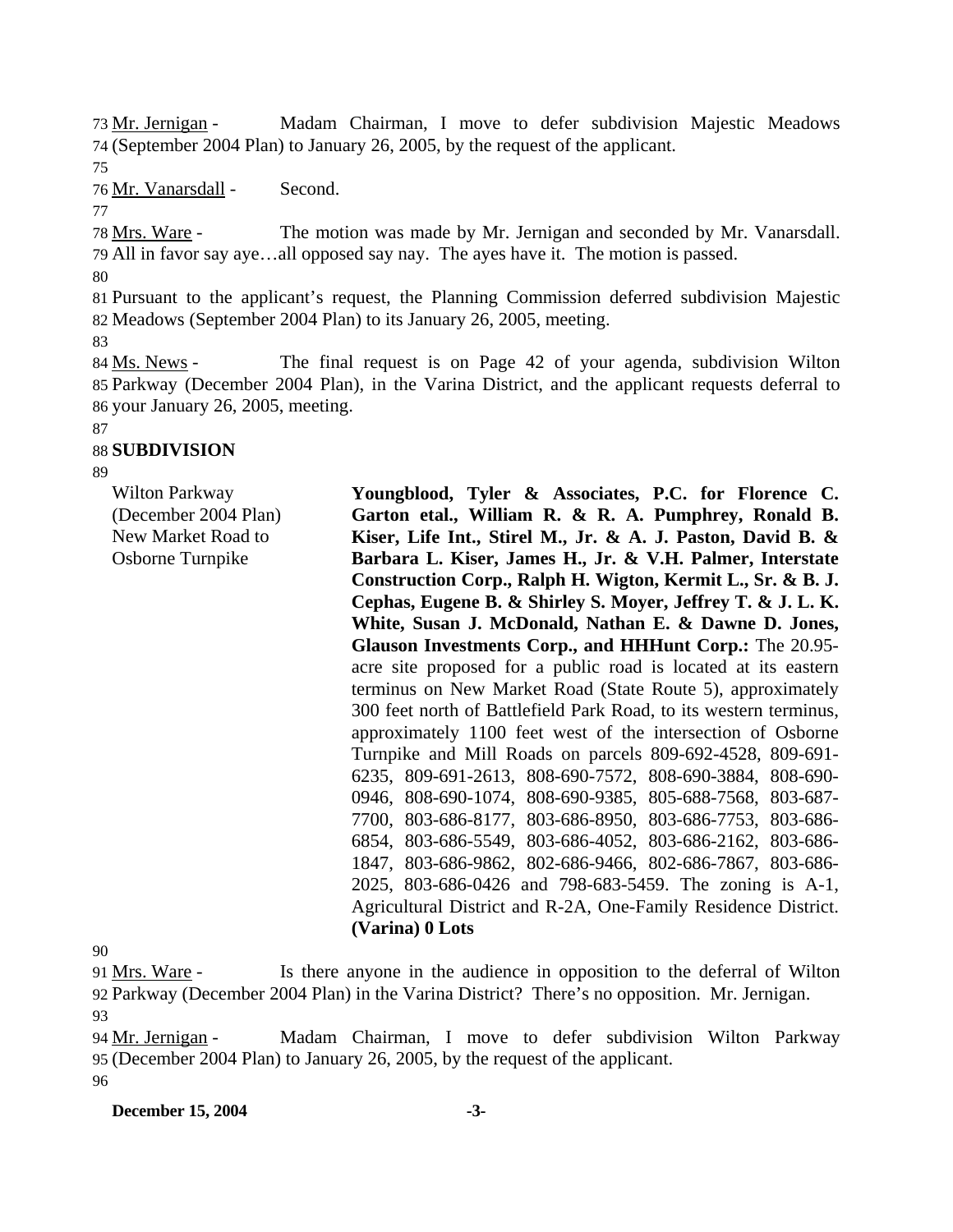97 Mr. Vanarsdall - Second.

The motion was made by Mr. Jernigan and seconded by Mr. Vanarsdall. 100 All in favor say aye...all opposed say nay. The ayes have it. The motion is passed. 99 Mrs. Ware -

101

98

102 Pursuant to the applicant's request, the Planning Commission deferred subdivision Wilton 103 Parkway (December 2004 Plan) to its January 26, 2005, meeting.

104

105 Mr. Silber - Are there any other deferrals?

106

107 Ms. News - Staff is not aware of any other deferrals.

108

Okay. Thank you. Next on the agenda would be those items considered 110 as expedited or on a consent agenda. These items are plans that have been reviewed by the 111 County administration. The applicant is comfortable with the conditions that have been placed 112 on or the annotations made on the plans. The Planning Commission member from that district 113 have no difficulties with the request, so these have been placed on the Expedited Agenda so that 114 we don't have to fully hear that request. If there is opposition on those items, on the Expedited 115 Agenda, they will be pulled off of the agenda and heard in the order in which they are found on 116 the agenda. Ms. News. 109 Mr. Silber -

117

The staff is aware of 12 requests for the Expedited Agenda this morning. 119 The first is on page nine of your agenda and it is POD-85-04, Wilton Park, Phase II, located in 120 the Brookland district. 118 Ms. News -

121

# 122 **PLAN OF DEVELOPMENT**

123

| POD-85-04               | Koontz-Bryant, P.C. for Alabama 1031 Property Exc. And          |
|-------------------------|-----------------------------------------------------------------|
| Wilton Park, Phase II - | The Wilton Companies: Request for approval of a plan of         |
| 4901 Dickens Road       | development, as required by Chapter 24, Section 24-106 of the   |
|                         | Henrico County Code, to construct a two-story, 35,000 square    |
|                         | foot office building. The 6.06-acre site is located at the      |
|                         | southwest corner of the intersection of Staples Mill Road (U.S. |
|                         | Route 33) and Dickens Road, adjacent to I-64 on parcel 774-     |
|                         | 743-7373. The zoning is O-2, Office District. County water and  |
|                         | sewer. (Brookland)                                              |

124

Is there anyone in the audience in opposition to hearing POD-85-04, 126 Wilton Park, Phase II, in the Brookland District, on the Expedited Agenda? There's no 127 opposition. Mr. Vanarsdall. 125 Mrs. Ware -

I don't want to take this off of the Expedited Agenda, but I have a 130 question. Is there anybody here representing Wilton? 129 Mr. Vanarsdall -

131

132 Mr. Hinson - Yes, sir.

**December 15, 2004** -4-

<sup>128</sup>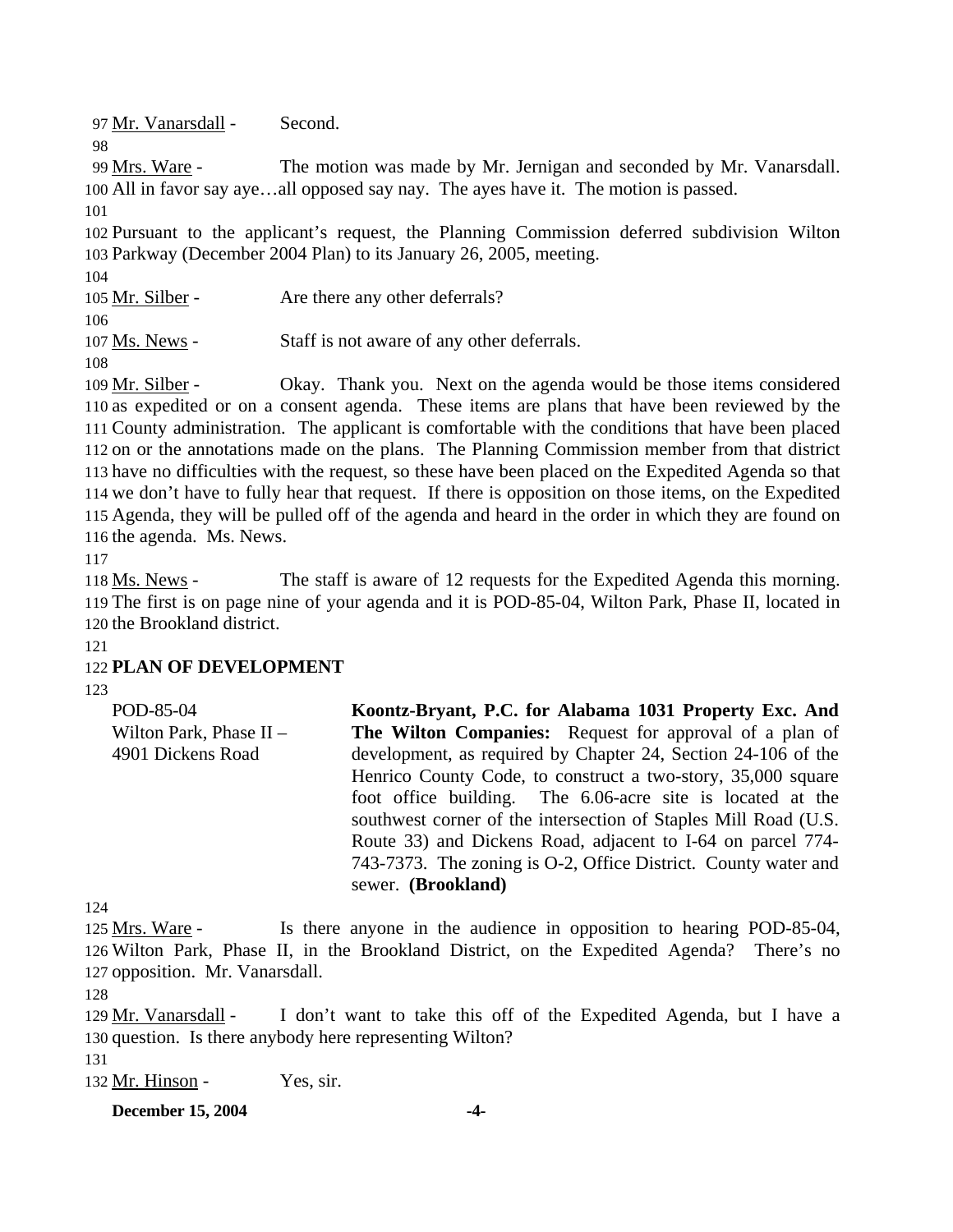All right. Come up here and let me ask you a question. You are Chris, 134 aren't you? 133 Mr. Vanarsdall -

135

No, sir. My name is Paul Hinson with Koontz-Bryant representing Wilton 137 Companies. 136 Mr. Hinson -

138

We have annotated on the plans about the landscaping that's going to go 140 around the... But it is my understanding that the present chain link fence will stay there too. 139 Mr. Vanarsdall -

141

That's my understanding, sir, and we are going to supplement that with 143 some evergreen screenings. We will present that plan to the staff for review and approval. 142 Mr. Hinson -

144

Okay. Thank you. That's the only question that I have. Madam Chairman, I move that POD-85-04, Wilton Park, Phase II, on Dickens Road, be approved on the 146 Expedited Agenda with the annotations on the plans, the standard conditions for developments of 147 148 this type, and we have additional conditions Nos. 23 through 36. 145 Mr. Vanarsdall -

149

150 Mr. Marshall - Second.

151

The motion was made by Mr. Vanarsdall and seconded by Mr. Marshall. 153 All in favor say aye...all opposed say nay. The ayes have it. The motion is passed. 152 Mrs. Ware -

154

155 The Planning Commission approved POD-85-04, Wilton Park, Phase II, subject to the standard 156 conditions attached to these minutes for developments of this type, the annotations on the plans 157 and the following additional conditions:

158

159 23. 160 161 The right-of-way for widening of Dickens Road as shown on approved plans shall be dedicated to the County prior to any occupancy permits being issued. The right-of-way dedication plat and any other required information shall be submitted to the County Real

162 Property Agent at least sixty (60) days prior to requesting occupancy permits.

- 163 24. 164 165 166 The easements for drainage and utilities as shown on approved plans shall be granted to the County in a form acceptable to the County Attorney prior to any occupancy permits being issued. The easement plats and any other required information shall be submitted to the County Real Property Agent at least sixty (60) days prior to requesting occupancy
- 167 permits.
- 168 25 169 25. The entrances and drainage facilities on Staples Mill Road (U.S. Route 33) and I-64 shall be approved by the Virginia Department of Transportation and the County.
- 170 26. 171 172 26. A notice of completion form, certifying that the requirements of the Virginia Department of Transportation entrances permit have been completed, shall be submitted to the Department of Planning prior to any occupancy permits being issued.
- 173 27. 174 The developer shall provide fire hydrants as required by the Department of Public Utilities and Division of Fire.
- 175 28. Outside storage shall not be permitted.
- 176 29. 177 The certification of building permits, occupancy permits and change of occupancy permits for individual units shall be based on the number of parking spaces required for

**December 15, 2004** -5-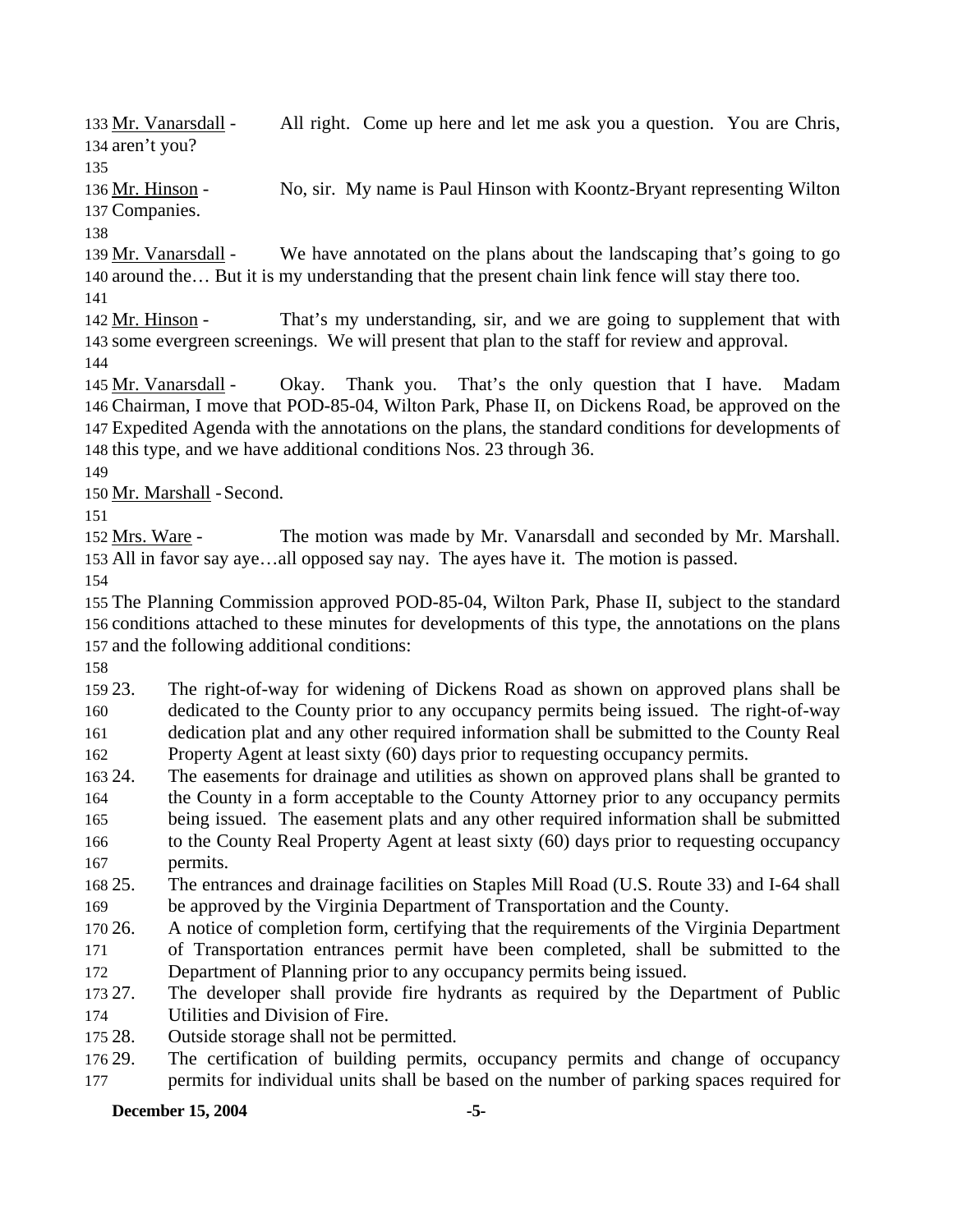178 the proposed uses and the amount of parking available according to approved plans.

179 30. Any necessary off-site drainage and/or water and sewer easements must be obtained in a

180 form acceptable to the County Attorney prior to final approval of the construction plans.

- 181 31. 182 183 Deviations from County standards for pavement, curb or curb and gutter design shall be approved by the County Engineer prior to final approval of the construction plans by the Department of Public Works.
- 184 32. 185 Storm water retention, based on the 50-10 concept, shall be incorporated into the drainage plans.
- 186 33. 187 188 Insurance Services Office (ISO) calculations must be included with the plans and contracts and must be approved by the Department of Public Utilities prior to the issuance of a building permit.
- 189 34. 190 191 Approval of the construction plans by the Department of Public Works does not establish the curb and gutter elevations along the Henrico County maintained right-of-way. The elevations will be set by Henrico County.
- 192 35. 193 194 195 Approval of the construction plans by the Department of Public Works does not establish the curb and gutter elevations along the Virginia Department of Transportation maintained right-of-way. The elevations will be set by the contractor and approved by the Virginia Department of Transportation.
- 196 36. 197 198 199 200 The location of all existing and proposed utility and mechanical equipment (including HVAC units, electric meters, junction and accessory boxes, transformers, and generators) shall be identified on the landscape plans. All equipment shall be screened by such measures as determined appropriate by the Director of Planning or the Planning Commission at the time of plan approval**.**
- 201

# 202 **PLAN OF DEVELOPMENT**

203

POD-86-04 Glenside Woods, Section One – Glenside Drive **Bay Design Group, P.C. for Wilton Development Corporation:** Request for approval of a plan of development, as required by Chapter 24, Section 24-106 of the Henrico County Code, to construct 41, two-story townhouses for sale. The 10.92-acre site is located approximately 1,500 feet west of the intersection of Glenside Drive and Staples Mill Road (U.S. Route 33) on part of parcel 771-748-5588. The zoning is RTHC, Residential Townhouse District (Conditional). County water and sewer. **(Brookland)**

204

There is an addendum item on Page 4 of your addendum. It's a revised 206 recommendation and indicates that staff has received all of the information that has been 207 requested, and, specifically, the applicant has agreed to provide a fountain in the BMP, construct 208 a six-foot gray vinyl privacy fence adjacent to the park and ride facility and redesign a section of 209 Maple Glen Drive to meet the Traffic Engineers comments. With that said, staff recommends 210 approval. 205 Ms. News -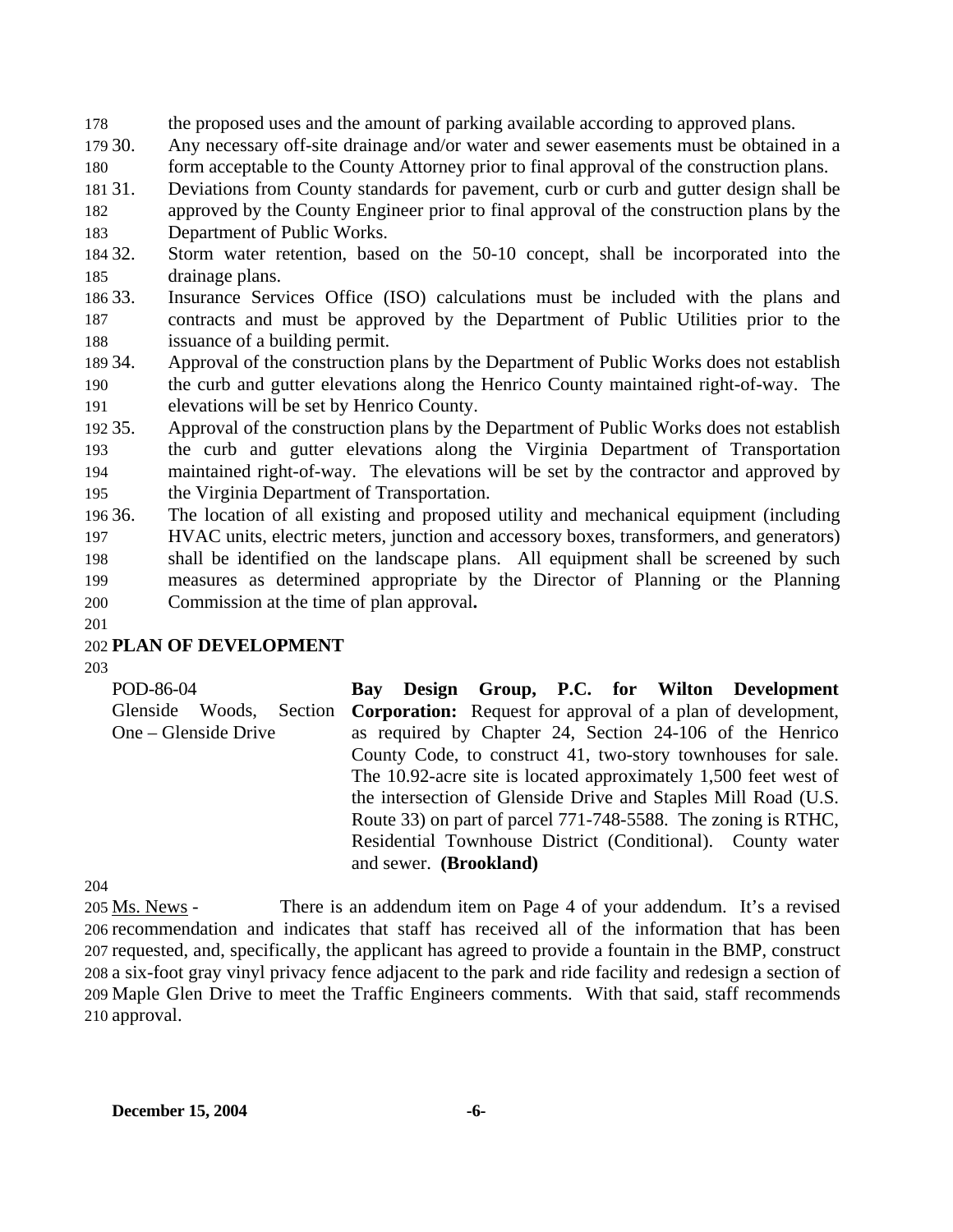Is there anyone in the audience in opposition to hearing POD-86-04, 212 Glenside Woods, Section One, in the Brookland District, on the Expedited Agenda? There's no 213 opposition. Mr. Vanarsdall. 211 Mrs. Ware -

214

I move POD-86-04, Glenside Woods, Section One, be recommended for 216 approval on the Expedited Agenda, and conditions Nos. 23 through 37, the annotations on the 217 plans and on the addendum, Page 4, it states that: We will have a six-foot gray vinyl privacy 218 fence instead of an ugly wooden fence that was originally stated. Thank you, Mike Cooper, for 219 your work on this and Dan, in the audience, I would like to thank him for his cooperation. 215 Mr. Vanarsdall -

220

221 Mr. Marshall - Second.

222

The motion was made by Mr. Vanarsdall and seconded by Mr. Marshall. All in favor say aye…all opposed say nay. The motion passes. 224 223 Mrs. Ware -

225

226 The Planning Commission approved POD-86-04, Glenside Woods, Section One, subject to the 227 standard conditions attached to these minutes for developments of this type, the annotations on 228 the plan and the following additional conditions:

229

230 23. 231 The subdivision plat for Glenside Woods, Section 1 shall be recorded before any building permits are issued.

232.24 233 234 235 236 The right-of-way for widening of Glenside Drive and Tatum Boulevard as shown on approved plans shall be dedicated to the County prior to any occupancy permits being issued. The right-of-way dedication plat and any other required information shall be submitted to the County Real Property Agent at least sixty (60) days prior to requesting occupancy permits.

237 25. 238 25. The easements for drainage and utilities as shown on approved plans shall be granted to the County in a form acceptable to the County Attorney prior to any occupancy permits

- 239 240 241 being issued. The easement plats and any other required information shall be submitted to the County Real Property Agent at least sixty (60) days prior to requesting occupancy permits.
- 242 26. 243 26. The required building setback shall be measured from the proposed right-of-way line and the parking shall be located behind the proposed right-of-way line.

244 27. 245 The developer shall provide fire hydrants as required by the Department of Public Utilities and Division of Fire.

- 246 28 A standard concrete sidewalk shall be provided along the north side of Glenside Drive.
- 247 29. 248 The proffers approved as a part of zoning case  $C$ -53C-00 shall be incorporated in this approval.
- 249 30. 250 Any necessary off-site drainage and/or water and sewer easements must be obtained in a form acceptable to the County Attorney prior to final approval of the construction plans.
- 251 31. 252 253 Deviations from County standards for pavement, curb or curb and gutter design shall be approved by the County Engineer prior to final approval of the construction plans by the Department of Public Works.

254 32. 255 The pavement shall be of an SM-2A type and shall be constructed in accordance with County standard and specifications. The developer shall post a defect bond for all

### **December 15, 2004** -7-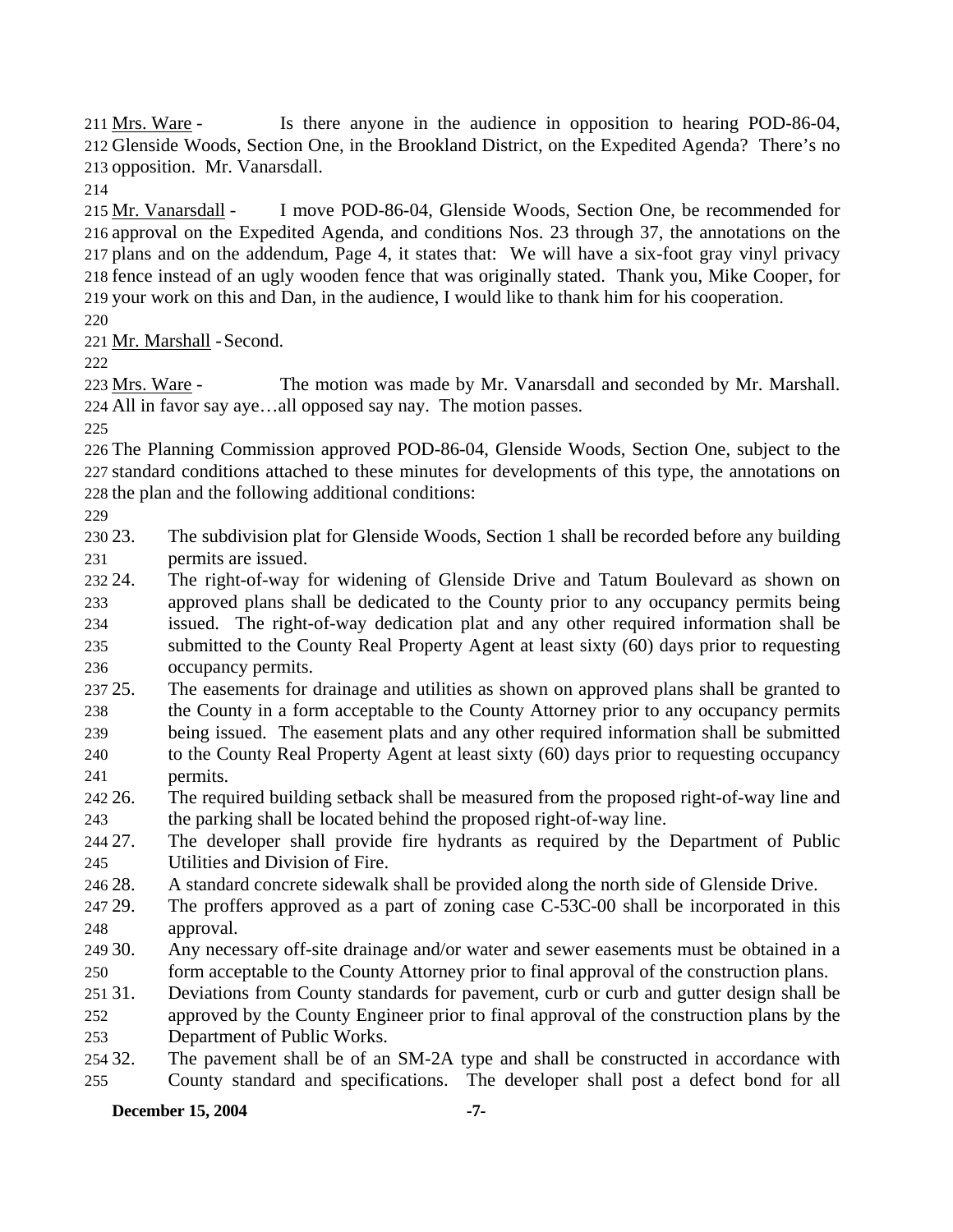256 257 258 259 pavement with the Department of Planning - the exact type, amount and implementation shall be determined by the Director of Planning, to protect the interest of the members of the Homeowners Association. The bond shall become effective as of the date that the Homeowners Association assumes responsibility for the common areas.

- 260 33. 261 262 Insurance Services Office (ISO) calculations must be included with the plans and contracts and must be approved by the Department of Public Utilities prior to the issuance of a building permit.
- 263 34. 264 265 Approval of the construction plans by the Department of Public Works does not establish the curb and gutter elevations along the Henrico County maintained right-of-way. The elevations will be set by Henrico County.
- 266 35. 267 268 The developer shall provide signage, the wording and location as deemed appropriate by the Director of Public works, which addresses the possible future extension of any stub street.
- 269 36. The unit house numbers shall be visible from the parking areas and drives.

270 37. 271 272 273 The names of streets, drives, courts and parking areas shall be approved by the Richmond Regional Planning District Commission and such names shall be included on the construction plans prior to their approval. The standard street name signs shall be ordered from the County and installed prior to any occupancy permit approval.

274

## 275 **PLAN OF DEVELOPMENT**

276

POD-88-04 Wachovia Financial Center @ CrossRidge - Staples Mill Road **Jordan Consulting Engineers, P.C. and Baskervill & Son for Marchetti Properties One, LLC and Wachovia:** Request for approval of a plan of development, as required by Chapter 24, Section 24-106 of the Henrico County Code, to construct a onestory, 4,500 square foot bank with drive-thru facilities. The 1.24 acre site is located at 10190 Staples Mill Road (U.S. Route 33) on part of parcel 765-763-4071 and part of 765-764-5100. The zoning is O-2C, Office District (Conditional). County water and sewer. **(Brookland)**

277

Is there anyone in the audience in opposition to hearing POD-88-04, 279 Wachovia Financial Center @ CrossRidge, in the Brookland District, on the Expedited Agenda? 280 There's no opposition. Mr. Vanarsdall. 278 Mrs. Ware -

281

I move POD-88-04, Wachovia Financial Center @ CrossRidge, be 283 approved with the annotations on the plans, the standard conditions for developments of this 284 type, and additional conditions Nos. 23 through 35. 282 Mr. Vanarsdall -

285

286 Mr. Marshall - Second.

287

The motion was made by Mr. Vanarsdall and seconded by Mr. Marshall. All in favor say aye…all opposed say nay. The motion passes. 289 288 Mrs. Ware -

290 The Planning Commission approved POD-88-04, Wachovia Financial Center @ CrossRidge, 291 subject to the standard conditions attached to these minutes for developments of this type, the

**December 15, 2004** -8-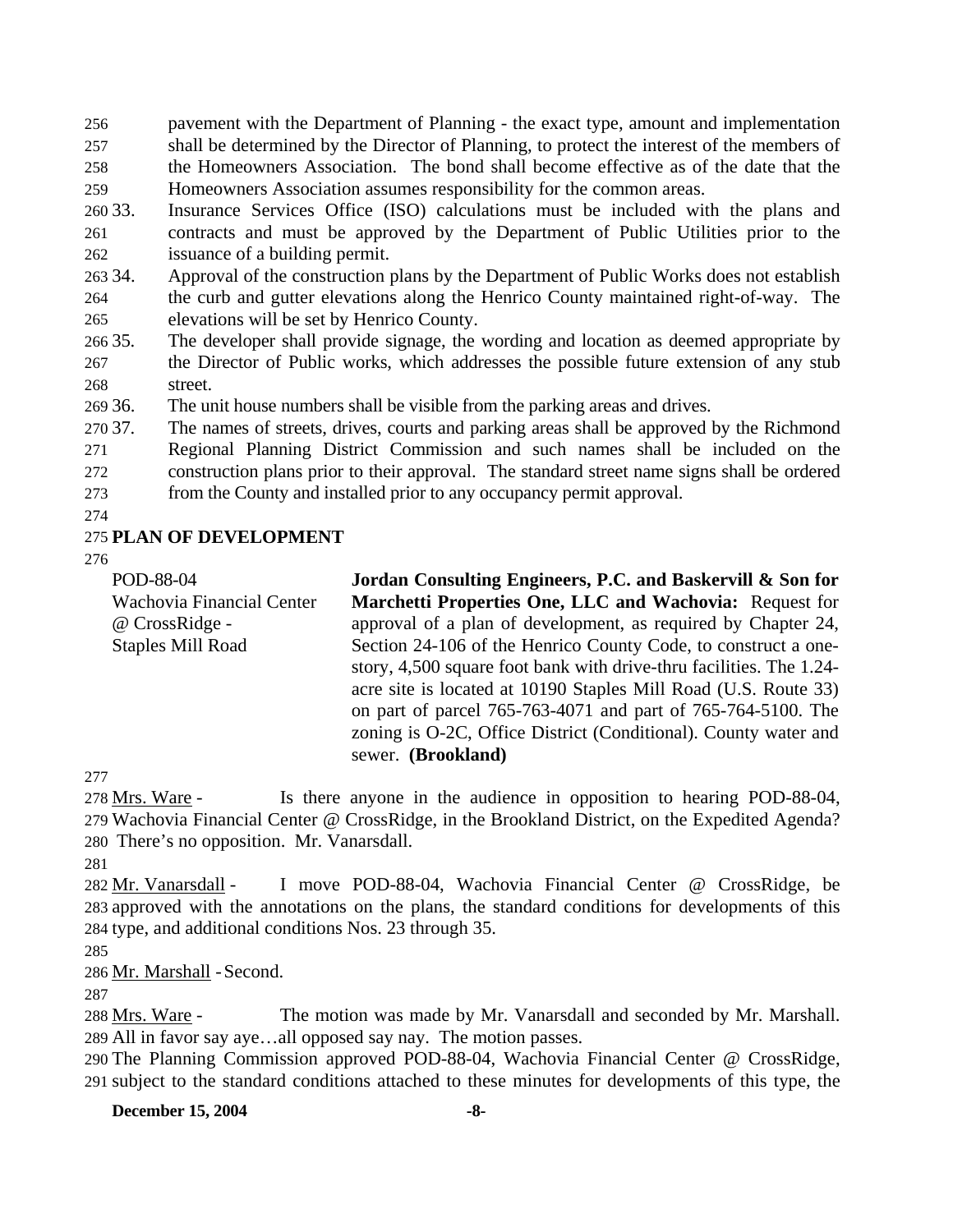292 annotations on the plan and the following additional conditions:

293

294 23. 295 296 297 The easements for drainage and utilities as shown on approved plans shall be granted to the County in a form acceptable to the County Attorney prior to any occupancy permits being issued. The easement plats and any other required information shall be submitted to the County Real Property Agent at least sixty (60) days prior to requesting occupancy

- 298 permits.
- 299 24. 300 24. The entrances and drainage facilities on Staples Mill Road (State Route 33) shall be approved by the Virginia Department of Transportation and the County.
- 301 25. 302 303 25. A notice of completion form, certifying that the requirements of the Virginia Department of Transportation entrances permit have been completed, shall be submitted to the Department of Planning prior to any occupancy permits being issued.
- 304 26. 305 The developer shall provide fire hydrants as required by the Department of Public Utilities and Division of Fire.

306 27. 307 The proffers approved as a part of zoning cases C-44C-03, C-42-02 and C-17C-00 shall be incorporated in this approval.

- 308 28. 309 Any necessary off-site drainage and/or water and sewer easements must be obtained in a form acceptable to the County Attorney prior to final approval of the construction plans.
- 310 29. 311 312 29. Deviations from County standards for pavement, curb or curb and gutter design shall be approved by the County Engineer prior to final approval of the construction plans by the Department of Public Works.
- 313 30. 314 315 In the event of any traffic backup which blocks the public right-of-way as a result of congestion caused by the drive-up teller facilities, the owner/occupant shall close the drive-up teller facilities until a solution can be designed to prevent traffic backup.
- 316 31 317 31. Storm water retention, based on the 50-10 concept, shall be incorporated into the drainage plans.
- 318 32. 319 320 Insurance Services Office (ISO) calculations must be included with the plans and contracts and must be approved by the Department of Public Utilities prior to the issuance of a building permit.
- 321 33. 322 323 324 33. Approval of the construction plans by the Department of Public Works does not establish the curb and gutter elevations along the Virginia Department of Transportation maintained right-of-way. The elevations will be set by the contractor and approved by the Virginia Department of Transportation.
- 325 34. 326 327 Evidence of a joint ingress/egress and maintenance agreement must be submitted to the Department of Planning and approved prior to issuance of a certificate of occupancy for this development.
- 328 35. 329 330 331 332 The location of all existing and proposed utility and mechanical equipment (including HVAC units, electric meters, junction and accessory boxes, transformers, and generators) shall be identified on the landscape plans. All equipment shall be screened by such measures as determined appropriate by the Director of Planning or the Planning Commission at the time of plan approval**.**
- 333

# 334 **PLAN OF DEVELOPMENT**

335

| POD-90-04                | Jordan Consulting Engineers, P.C. and Dayton |  |  |
|--------------------------|----------------------------------------------|--|--|
| <b>December 15, 2004</b> | -9-                                          |  |  |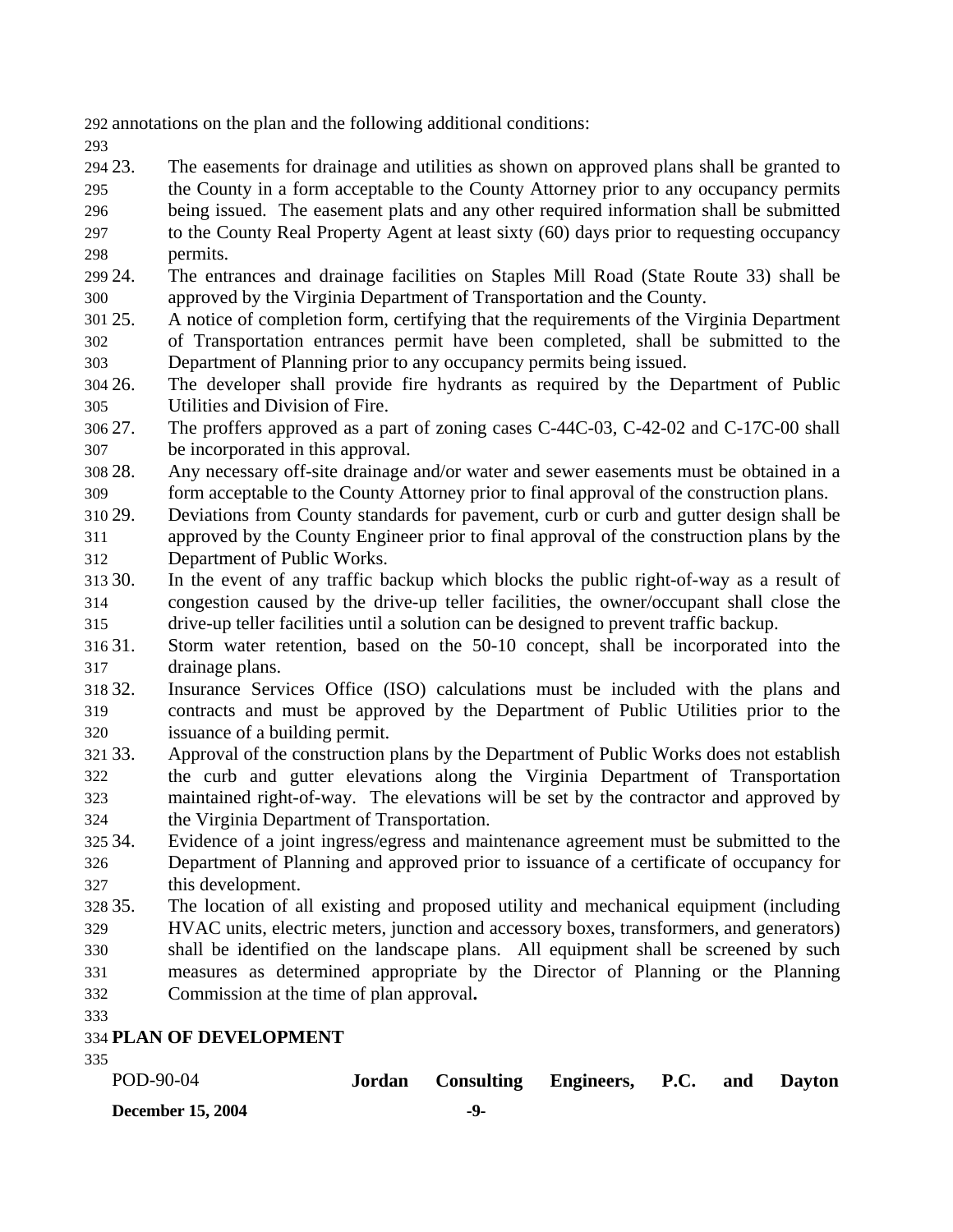SunTrust Bank @ Hickory Park – Hickory Park Drive and Nuckols Road **Thompson/Bill Anderson, AIA for HHHunt Corporation and SunTrust Real Estate Corporation:** Request for approval of a plan of development as required by Chapter 24, Section 24-106 of the Henrico County Code, to construct a one-story, 4,300 square foot bank with drive-thru facilities. The 1.02-acre site is located on the northwest corner of Nuckols Road and proposed Hickory Park Drive on parcel 747-771-2430. The zoning is O-3C, Business District (Conditional). County water and sewer. **(Three Chopt)** 

336

Is there anyone in the audience in opposition to hearing POD-90-04, 338 SunTrust Bank @ Hickory Park, in the Three Chopt District, on the Expedited Agenda? There's 339 no opposition. Mr. Marshall. 337 Mrs. Ware -

340

341 Mr. Marshall - Madam Chairman, I move that POD-90-04, SunTrust Bank @ Hickory Park, be 342 approved subject to the annotations on the plans, the standard conditions for developments of 343 this type and additional conditions Nos. 23 through 33.

344

345 Mr. Vanarsdall - Second.

346

The motion was made by Mr. Marshall and seconded by Mr. Vanarsdall. All in favor say aye…all opposed say nay. The motion passes. 348 347 Mrs. Ware -

349

350 The Planning Commission approved POD-90-04, SunTrust Bank @ Hickory Park, subject to the 351 standard conditions attached to these minutes for developments of this type, the annotations on 352 the plan and the following additional conditions:

353

354 23. 355 356 357 The right-of-way for widening of Nuckols Road as shown on approved plans shall be dedicated to the County prior to any occupancy permits being issued. The right-of-way dedication plat and any other required information shall be submitted to the County Real Property Agent at least sixty (60) days prior to requesting occupancy permits.

358 24. 359 360 361 The right-of-way for widening of Hickory Park Drive as shown on approved plans shall be dedicated to the County prior to any occupancy permits being issued. The right-ofway dedication plat and any other required information shall be submitted to the County Real Property Agent at least sixty (60) days prior to requesting occupancy permits.

362 25. The easements for drainage and utilities as shown on approved plans shall be granted to

- 363 364 the County in a form acceptable to the County Attorney prior to any occupancy permits being issued. The easement plats and any other required information shall be submitted
- 365 366 to the County Real Property Agent at least sixty (60) days prior to requesting occupancy permits.

367 26. 368 The developer shall provide fire hydrants as required by the Department of Public Utilities and Division of Fire.

369 27. 370 The proffers approved as a part of zoning case C-13C-02 shall be incorporated in this approval.

371 28. Any necessary off-site drainage and/or water and sewer easements must be obtained in a

**December 15, 2004** -10-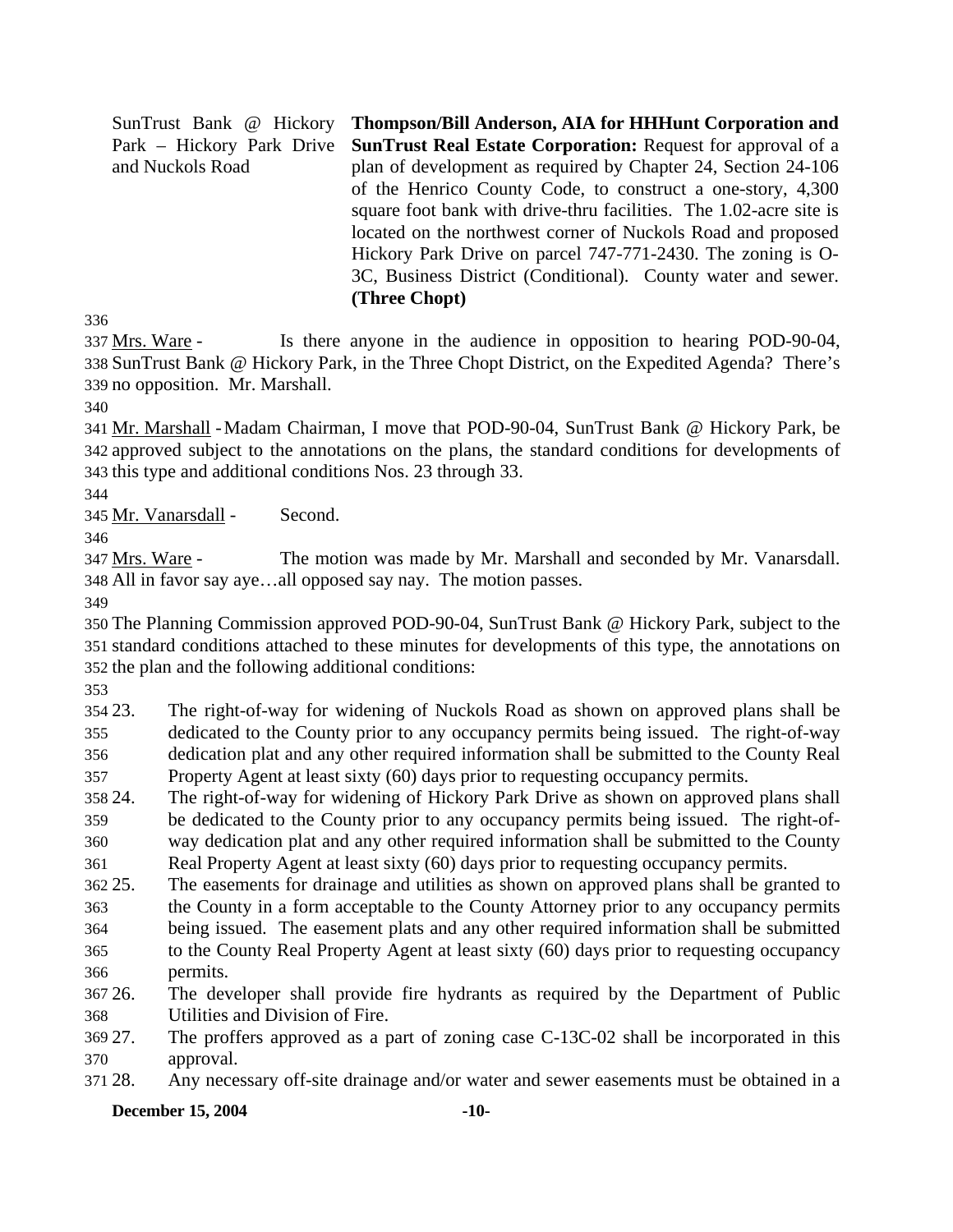372 form acceptable to the County Attorney prior to final approval of the construction plans.

373 29. 374 Deviations from County standards for pavement, curb or curb and gutter design shall be approved by the County Engineer prior to final approval of the construction plans by the

375 Department of Public Works.

30. 377 Storm water retention, based on the 50-10 concept, shall be incorporated into the drainage plans.

378 31. 379 380 Insurance Services Office (ISO) calculations must be included with the plans and contracts and must be approved by the Department of Public Utilities prior to the issuance of a building permit.

381 32. 382 383 Approval of the construction plans by the Department of Public Works does not establish the curb and gutter elevations along the Henrico County maintained right-of-way. The elevations will be set by Henrico County.

384 33. 385 386 387 388 The location of all existing and proposed utility and mechanical equipment (including HVAC units, electric meters, junction and accessory boxes, transformers, and generators) shall be identified on the landscape plans. All equipment shall be screened by such measures as determined appropriate by the Director of Planning or the Planning Commission at the time of plan approval**.**

389

## 390 **PLAN OF DEVELOPMENT**

391

POD-87-04 Hunton Station - Mill Road

**Foster & Miller, P.C. for Atack Properties, Inc.:** Request for approval of a plan of development, as required by Chapter 24, Section 24-106 of the Henrico County Code, to construct 44 zero lot line homes. The 8.97-acre site is located approximately 660 feet west of the intersection of Mill Road and Old Washington Highway on parcels 771-774-2195 and 3745. The zoning is R-5AC, General Residence District (Conditional). County water and sewer. **(Brookland)**

392

There is an addendum item on this case on Page 5 of your addendum. There is a revision to condition No. 31 to add wording requiring the engineer to certify the road 394 standards to be constructed in accordance with County standards. 395 393 Ms. News -

396

Is there anyone in the audience in opposition to hearing POD-87-04, 398 Hunton Station, in the Brookland District, on the Expedited Agenda? There's no opposition. Mr. Vanarsdall. 399 397 Mrs. Ware -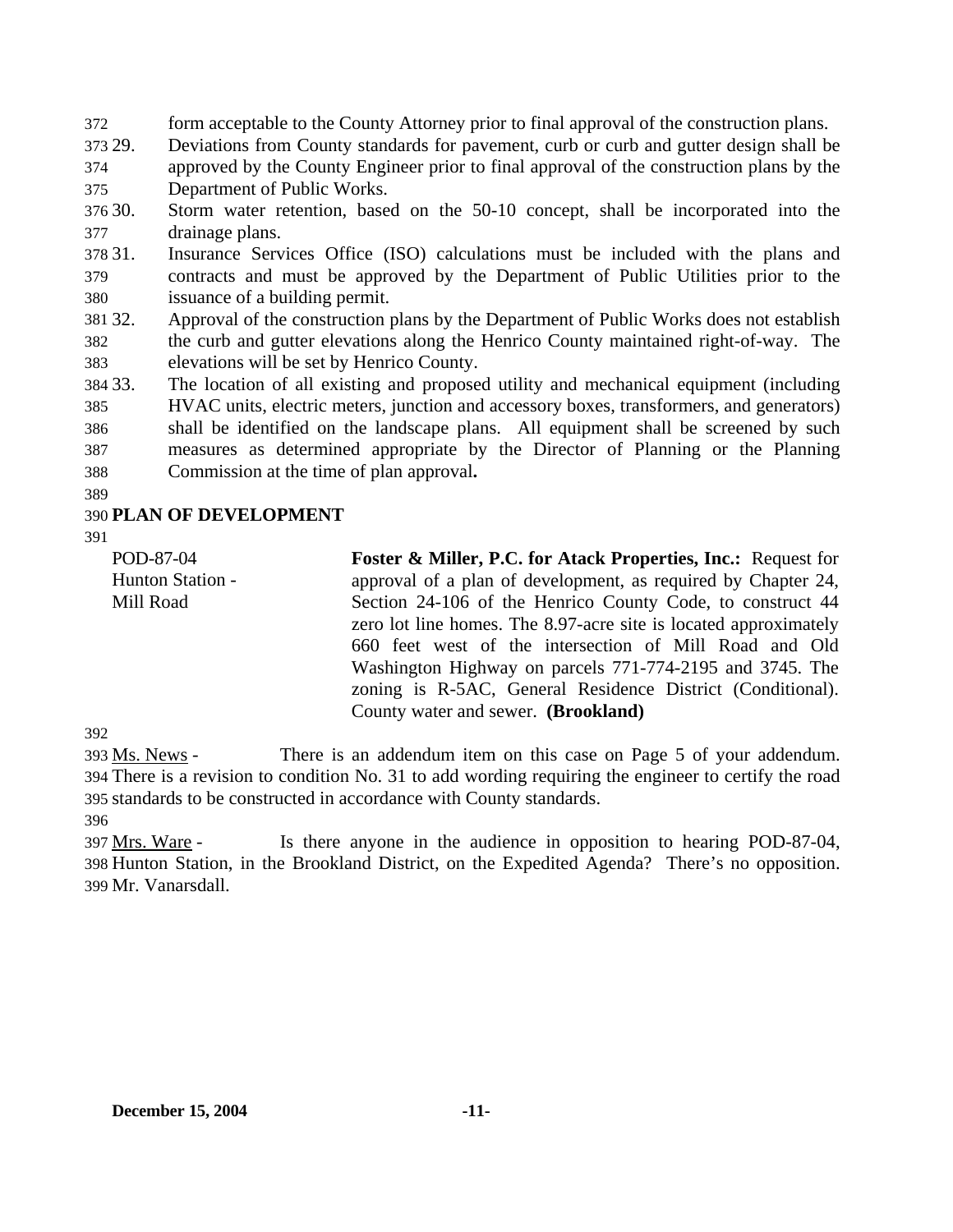I move that POD-87-04, Hunton Station, Mill Road, be approved subject 401 to the annotations on the plans, the standard conditions for developments of this type and additional conditions Nos. 23 through 36 with No. 31 being revised as shown on the addendum. 402 400 Mr. Vanarsdall -403

404 Mr. Marshall - Second.

405

The motion was made by Mr. Vanarsdall and seconded by Mr. Marshall. All in favor say aye…all opposed say nay. The motion passes. 407 406 Mrs. Ware -

408

409 The Planning Commission approved POD-87-04, Hunton Station, subject to the standard 410 conditions attached to these minutes for developments of this type, the annotations on the plan 411 and the following additional conditions:

412

413.23 414 The subdivision plat for Hunton Station shall be recorded before any building permits are issued.

415 24. 416 417 418 The right-of-way for widening of Mill Road as shown on approved plans shall be dedicated to the County prior to any occupancy permits being issued. The right-of-way dedication plat and any other required information shall be submitted to the County Real Property Agent at least sixty (60) days prior to requesting occupancy permits.

419 25. 420 25. The easements for drainage and utilities as shown on approved plans shall be granted to the County in a form acceptable to the County Attorney prior to any occupancy permits

- 421 422 423 being issued. The easement plats and any other required information shall be submitted to the County Real Property Agent at least sixty (60) days prior to requesting occupancy permits.
- 424 26 425 26. The required building setback shall be measured from the proposed right-of-way line and the parking shall be located behind the proposed right-of-way line.

426 27. 427 The developer shall provide fire hydrants as required by the Department of Public Utilities and Division of Fire.

428.28. 429 The proffers approved as a part of zoning case  $C$ -66 $C$ -03 shall be incorporated in this approval.

430 29. 431 Any necessary off-site drainage and/or water and sewer easements must be obtained in a form acceptable to the County Attorney prior to final approval of the construction plans.

432 30. 433 434 Deviations from County standards for pavement, curb or curb and gutter design shall be approved by the County Engineer prior to final approval of the construction plans by the Department of Public Works.

435 31 436 437 438 439 The pavement shall be of an SM-2A type and shall be constructed in accordance with County standard and specifications. The developer shall post a defect bond for all pavement with the Department of Planning - the exact type, amount and implementation shall be determined by the Director of Planning, to protect the interest of the members of the Homeowners Association. The bond shall become effective as of the date that the

440 Homeowners Association assumes responsibility for the common areas.

441 32. 442 443 Insurance Services Office (ISO) calculations must be included with the plans and contracts and must be approved by the Department of Public Utilities prior to the issuance of a building permit.

444 33. 33. Approval of the construction plans by the Department of Public Works does not establish

### **December 15, 2004** -12-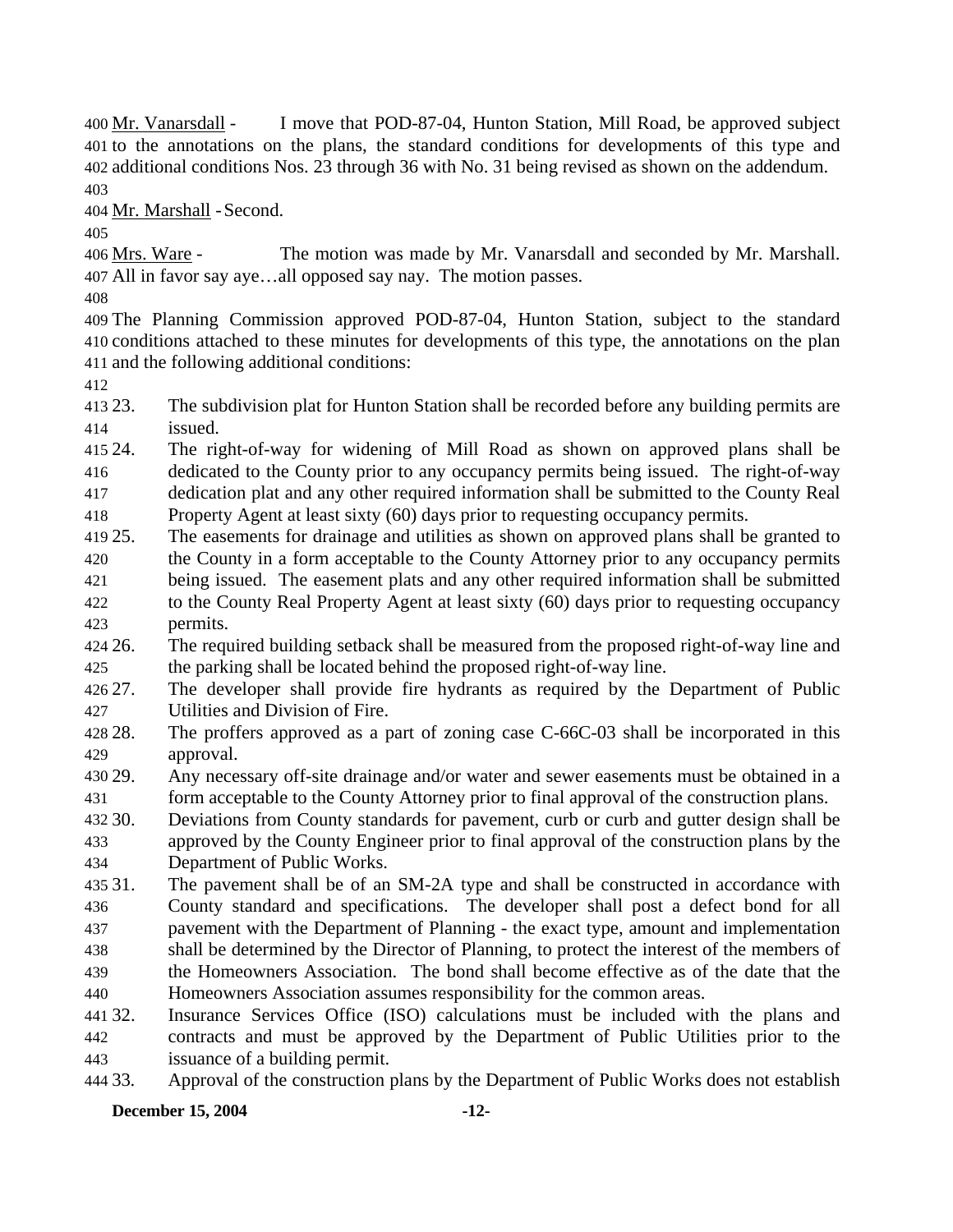445 446 the curb and gutter elevations along the Henrico County maintained right-of-way. The elevations will be set by Henrico County.

- 447 34. 448 Roof edge ornamental features that extend over the zero lot line, and which are permitted by Section 24-95(i)(1), must be authorized in the covenants.
- 449 35. 450 Eight-foot easements for construction, drainage, and maintenance access for abutting lots shall be provided and shown on the POD plans.

451 36. 452 453 454 455 456 457 36. Building permit request for individual dwellings shall each include two (2) copies of a layout plan sheet as approved with the plan of development. The developer may utilize alternate building types providing that each may be located within the building footprint shown on the approved plan. Any deviation in building footprint or infrastructure shall require submission and approval of an administrative site plan. Prior to the issuance of the last Certificate of Occupancy, a professional engineer must certify that the roads have been designed and constructed in accordance with County standards.

458

### 459 **SUBDIVISION**

460

Hunters Knoll (December 2004 Plan) - Bradbury Road **Foster & Miller, P.C. for Hill Family, LLC, Deaton Land Trust and WWLP Development, LLC:** The 64.4-acre site proposed for a subdivision of 35 single-family homes is located along the east line of Bradbury Road, approximately 0.8 mile south of Darbytown Road on parcels 838-685-7540, 840-685- 2264 and 839-685-2971. The zoning is A-1, Agricultural District. Individual well and septic tank/drainfield. **(Varina) 35 Lots** 

461

There is an addendum item on this case on Page 7 of your addendum. There has been a revised plan included in the packet which shows the stub street as requested by 463 464 staff and agreed to by the engineer, including a revised lot orientation and some additional 465 environmental information. A revised recommendation for approval and an added condition No. 16. 466 462 Ms. News -

467

Is there anyone in the audience in opposition to hearing subdivision 469 Hunters Knoll (December 2004 Plan), in the Varina District, on the Expedited Agenda? There's 470 no opposition. Mr. Jernigan. 468 Mrs. Ware -

471

Madam Chairman, I move to approve subdivision Hunters Knoll on the Expedited Agenda, subject to the standard conditions for subdivisions not served by public 473 474 utilities and the following additional conditions Nos. 11 through 15 and on the addendum No. 16 475 and approval by staff. 472 Mr. Jernigan -

476

477 Mr. Vanarsdall - Second.

478

The motion was made by Mr. Jernigan and seconded by Mr. Vanarsdall. All in favor say aye…all opposed say nay. The motion passes. 480 479 Mrs. Ware -481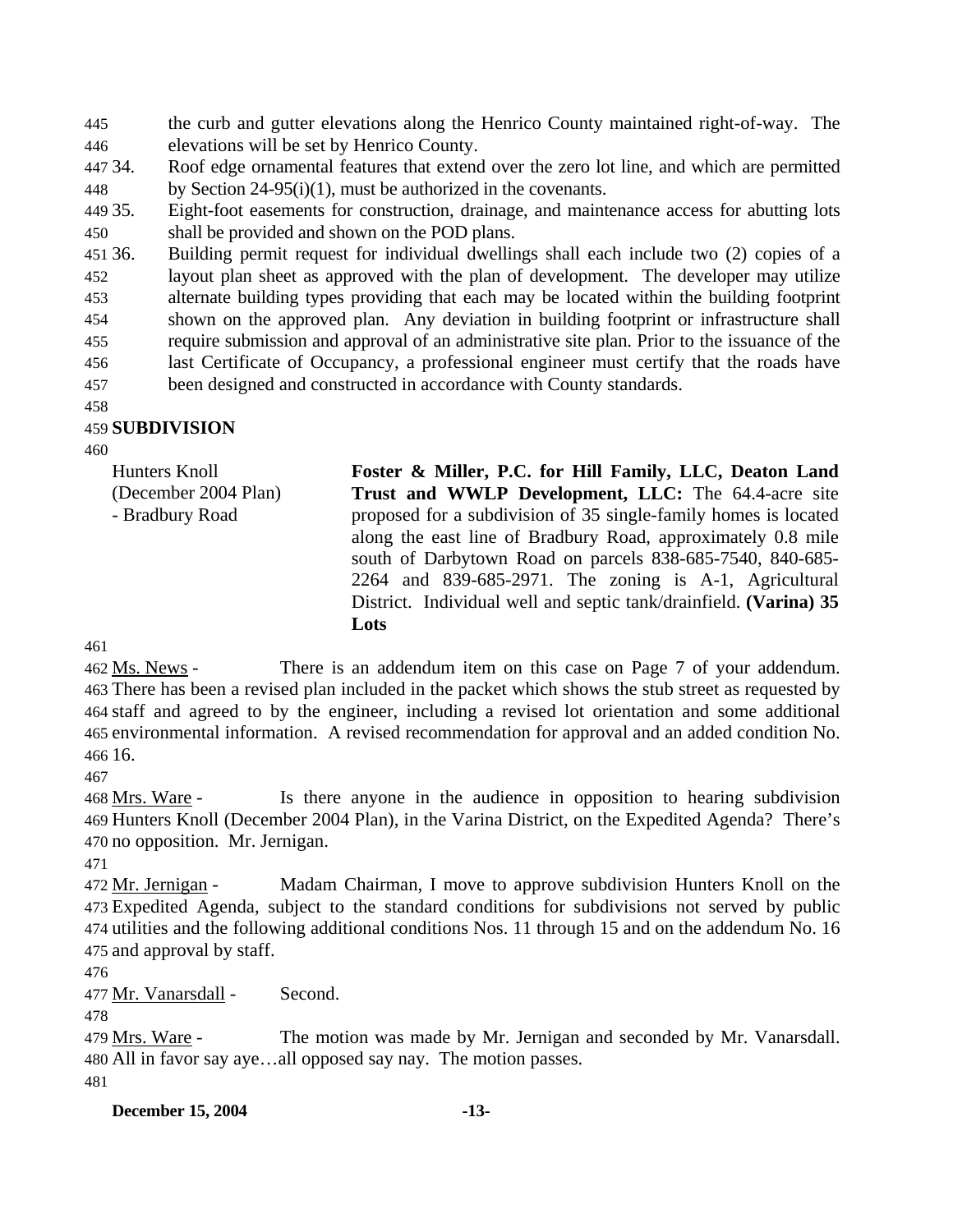The Planning Commission granted conditional approval to subdivision Hunters Knoll (December 2004 Plan), subject to the standard conditions attached to these minutes for subdivision not served by public utilities, the annotations on the plan and the following additional conditions: 485

486 11. 487 488 The limits and elevation of the 100-year frequency flood shall be conspicuously noted on the plat and construction plans and labeled "Limits of 100-year floodplain." Dedicate floodplain as a "Variable Width Drainage & Utilities Easement."

489 12. 490 491 The detailed plant list and specifications for the landscaping to be provided within the 25foot-wide planting strip easement along Bradbury Road shall be submitted to the Department of Planning for review and approval prior to recordation of the plat.

492 13. 13. A County standard sidewalk shall be constructed along the east side of Bradbury Road.

493 14. 494 495 496 497 498 499 500 14. Any future building lot containing a BMP, sediment basin or trap and located within the buildable area for a principal structure or accessory structure, may be developed with engineered fill. All material shall be deposited and compacted in accordance with the Virginia Uniform Statewide Building Code and geotechnical guidelines established by a professional engineer. A detailed engineering report shall be submitted for the review and approval by the Building Official prior to the issuance of a building permit on the affected lot. A copy of the report and recommendations shall be furnished to the Directors of Planning and Public Works.

501 15. 502 503 15. The developer shall provide signage, the wording and location as deemed appropriate by the Director of Public Works, which addresses the possible future extension of any stub street.

504 16. 505 506 16. Prior to requesting final approval, the engineer shall furnish the Planning Staff a plan showing a dwelling situated on Lots 13 and 14 to determine if the lot design is adequate to meet the requirements of Chapter 24, of the Henrico County Code.

#### 507 508 **SUBDIVISION - RECONSIDERATION**

509

Meadow Oaks (October 2004 Plan) **Foster & Miller, P.C. for Michael J. Pastore and Michaels Enterprises:** The 32.8-acre site proposed for a subdivision of 25, single-family homes is located at the southwest corner of Meadow and Drybridge Roads on parcel 836-717-2759. The zoning is A-1, Agricultural District. Public water and septic tank/drainfield. **(Varina) 25 Lots** 

510

This subdivision, Meadow Oaks, is a reconsideration of the October 2004 512 Plan to eliminate one of the conditions. All other conditions remain in effect. 511 Ms. News -

513

Is there anyone in the audience in opposition to hearing subdivision 515 Meadow Oaks (October 2004 Plan), in the Varina District, on the Expedited Agenda? There's 516 no opposition. Mr. Jernigan. 514 Mrs. Ware -

Madam Chairman, I move to approve the reconsideration of Meadow 518 Oaks subdivision on the Expedited Agenda, subject to the standard conditions for subdivisions 519 served by public water and not public sewer and the following additional conditions Nos. 12 and 520 13 and deleting condition No. 14. 517 Mr. Jernigan -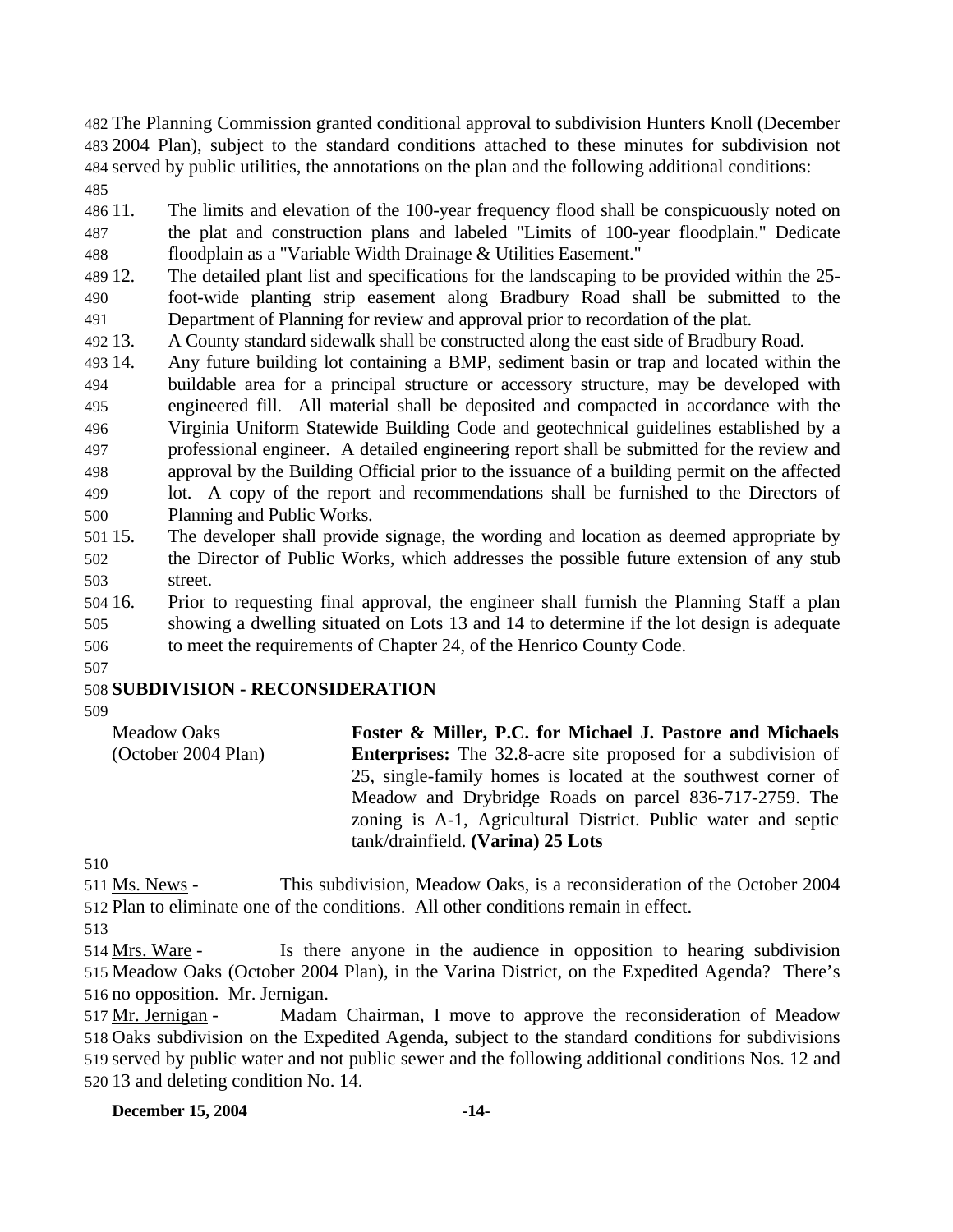521

522 Mr. Vanarsdall - Second.

523

The motion was made by Mr. Jernigan and seconded by Mr. Vanarsdall. 525 All in favor say aye...all opposed say nay. The motion passes. 524 Mrs. Ware -

526

 The Planning Commission approved the reconsideration of subdivision Meadow Oaks (October 2004 Plan), subject to the standard conditions attached to these minutes for subdivision served by public water and not served by public sewer, the annotations on the plan and the following original additional conditions and deleting original condition No. 14.

531

532 12. 533 12. The detailed plant list and specifications for the landscaping to be provided within the 25 foot-wide planting strip easement along Drybridge Road shall be submitted to the

534 Department of Planning for review and approval prior to recordation of the plat.

535 13. 536 The plan must be redesigned to provide at least the one-acre minimum lot area on lots 22 through 25 as required and as regulated by Chapter 24, of the Henrico County Code.

537 14. **DELETED CONDITION**: The entire Pastore parcel shall be included in the subdivision 538 unless a split was recorded prior to September 10, 2004.

539

# 540 **SUBDIVISION**

541

Elko Woods (December 2004 Plan) White Oak Road **Engineering Design Associates for Robert J. Beatty, Jr. and Kelly/Davis, Inc.:** The 52.27-acre site proposed for a subdivision of 5, single-family homes is located along the east line of White Oak Road, approximately 500 feet south of Williamsburg Road (U.S. Route 60) on parcel 857-712-8214. The zoning is A-1, Agricultural District. Individual well and septic tank/drainfield. **(Varina) 5 Lots** 

542

Is there anyone in the audience in opposition to hearing subdivision Elko 544 Woods (December 2004 Plan), in the Varina District, on the Expedited Agenda? There's no 545 opposition. Mr. Jernigan. 543 Mrs. Ware -

546

Madam Chairman, I move to approve Elko Woods (December 2004 Plan) 548 on the Expedited Agenda, subject to the annotations on the plan, the standard conditions for subdivisions not served by public utilities and the following additional conditions Nos. 11 549  $550$  through 13. 547 Mr. Jernigan -

551

552 Mr. Vanarsdall - Second.

553

The motion was made by Mr. Jernigan and seconded by Mr. Vanarsdall. 555 All in favor say aye...all opposed say nay. The motion passes. 554 Mrs. Ware -

556

557 Mr. Marshall - Please note my abstention.

558

**December 15, 2004** -15-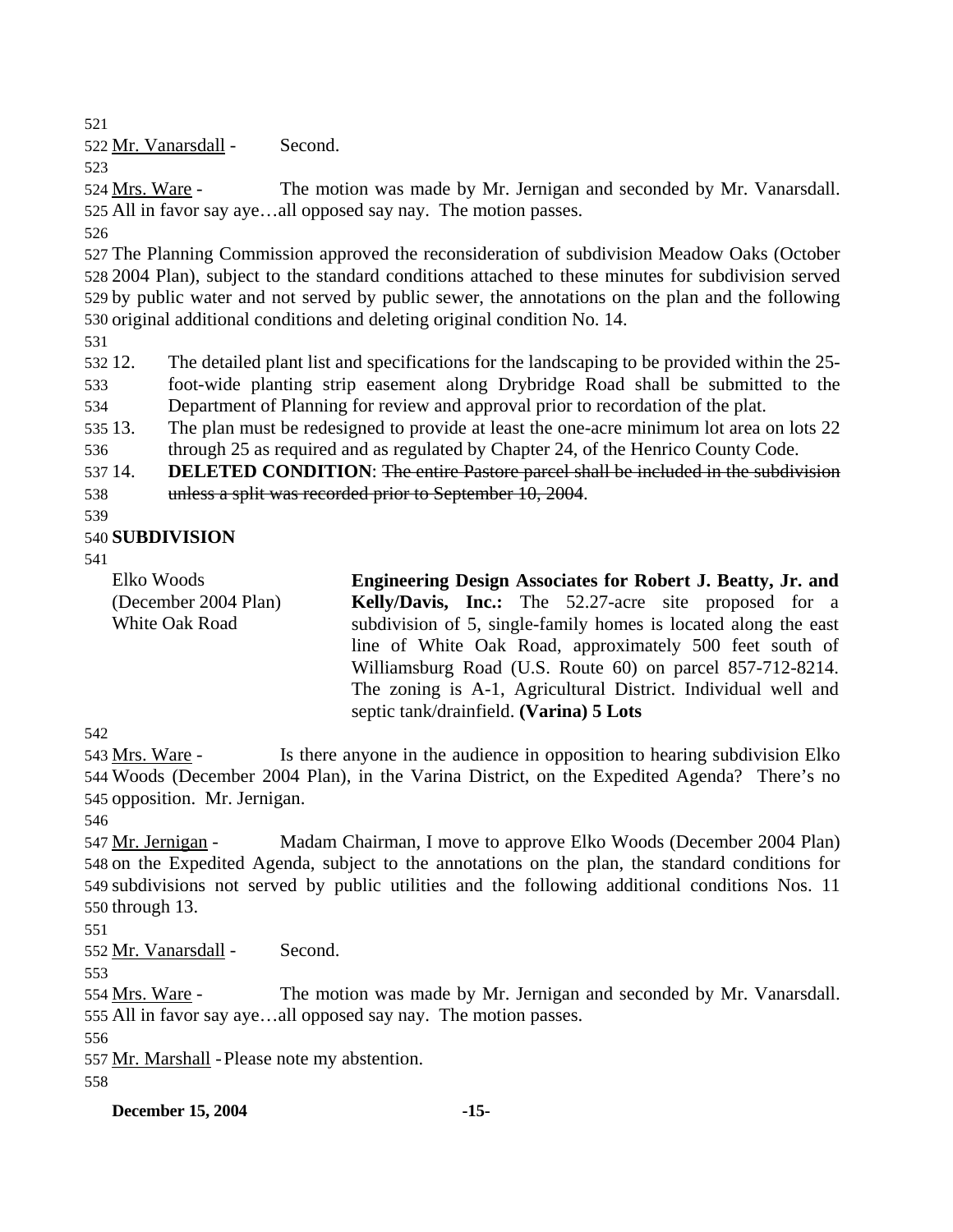559 Mrs. Ware - So, noted.

560

 The Planning Commission granted conditional approval to subdivision Elko Woods (December 2004 Plan), subject to the standard conditions attached to these minutes for subdivision not served by public utilities, the annotations on the plan and following additional conditions: 564

565 11. 566 567 The limits and elevation of the 100-year frequency flood shall be conspicuously noted on the plat and construction plans and labeled "Limits of 100-year floodplain." Dedicate floodplain as a "Variable Width Drainage & Utilities Easement."

568 12. 569 Prior to requesting recordation, the developer shall furnish a letter from Dominion Virginia Power stating that this proposed development does not conflict with its facilities.

570 13. 571 Each lot pair, lots 1-2 and 3-4, shall provide a single shared driveway connecting to White Oak Road and the lot 5 access connection location shall be approved by the Traffic

572 Engineer at time of final approval.

#### 573

## 574 **SUBDIVISION**

575

Countryside Glen (December 2004 Plan) Countryside Lane **G. Stuart Grattan, P.E. for David H. & Carol E. Taylor and CGS Properties, LLC:** The 11.69-acre site proposed for a subdivision of 14, single-family homes is located on the western line of Countryside Lane, approximately 850 feet north of Higginbotham Place on parcels 753-736-4737 and 1110, 753- 735-2386 and 0082 and part of 0627 and 3752. The zoning is R-1, One-Family Residence District and R-2, One-Family Residence District. County water and sewer. **(Tuckahoe) 14** 

**Lots** 

576 There is an addendum item on Page 8. This is to revise condition No. 14. 578 The engineer has agreed to staff's recommendations to provide additional setbacks. The 579 condition has been revised to require a 40-foot setback to Countryside Lane in lieu of the 50-foot 580 requested and to orient the dwellings toward those two roads and staff can recommend approval. 577 Ms. News -581

Is there anyone in the audience in opposition to hearing subdivision 583 Countryside Glen (December 2004 Plan), in the Tuckahoe District, on the Expedited Agenda? There's no opposition. There being no opposition, then I move that subdivision Countryside 584 585 Glen be approved subject to the annotations on the plan, the standard conditions for subdivisions 586 served by public utilities and additional conditions Nos. 12 through 16, with No. 14 being 587 revised. 582 Mrs. Ware -

588 Mr. Vanarsdall - Second.

589

The motion was made by Mrs. Ware and seconded by Mr. Vanarsdall. All 591 in favor say aye...all opposed say nay. The motion passes. 590 Mrs. Ware -

592

593 The Planning Commission granted conditional approval to subdivision Countryside Glen 594 (December 2004 Plan), subject to the standard conditions attached to these minutes for

**December 15, 2004** -16-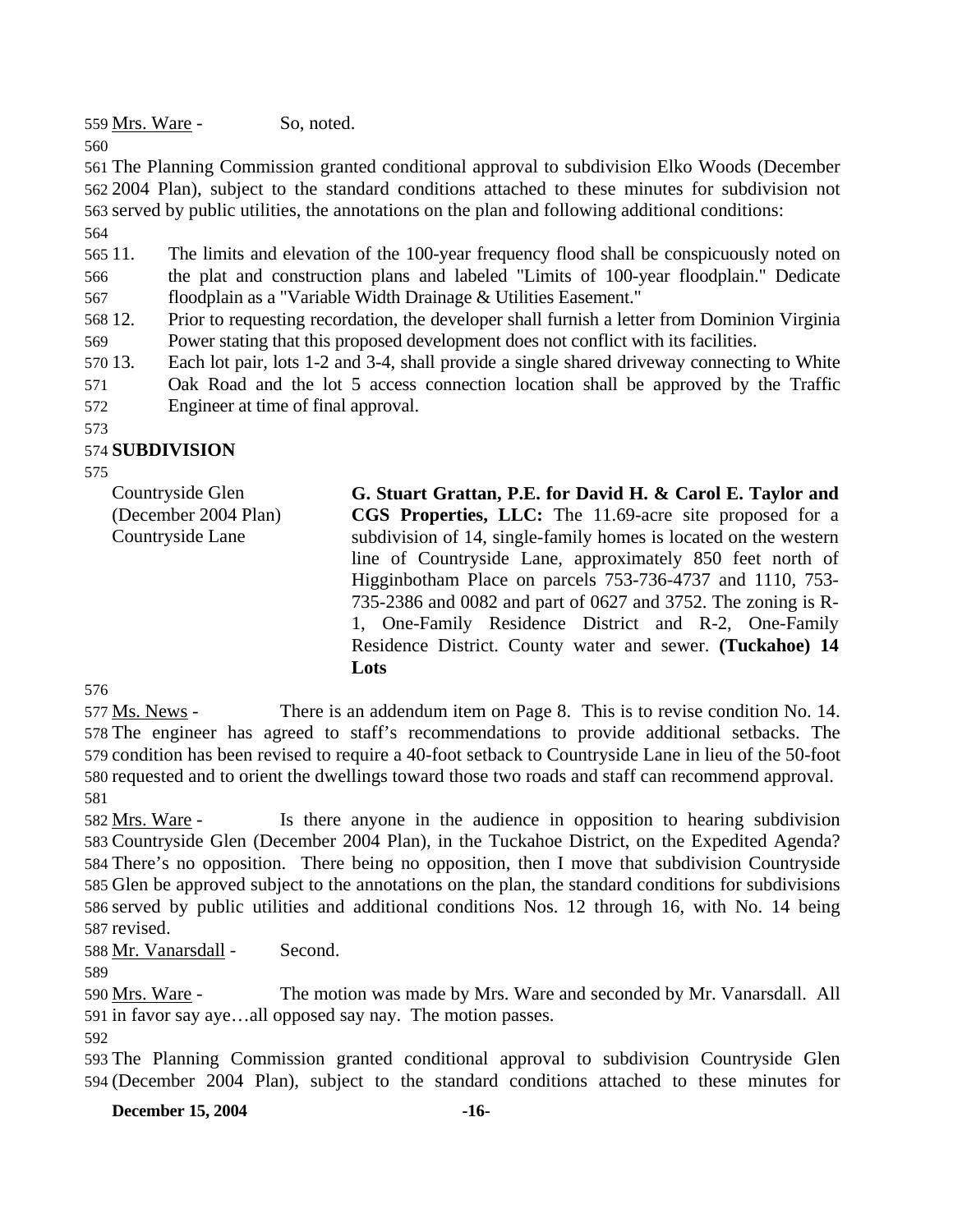595 subdivision served by public utilities, the annotations on the plan and following additional 596 conditions:

597

598 12. 599 12. Any necessary offsite drainage easements must be obtained prior to approval of the construction plan by the Department of Public Works.

600 13. 601 602 603 604 605 606 607 13. Any future building lot containing a BMP, sediment basin or trap and located within the buildable area for a principal structure or accessory structure, may be developed with engineered fill. All material shall be deposited and compacted in accordance with the Virginia Uniform Statewide Building Code and geotechnical guidelines established by a professional engineer. A detailed engineering report shall be submitted for the review and approval by the Building Official prior to the issuance of a building permit on the affected lot. A copy of the report and recommendations shall be furnished to the Directors of Planning and Public Works.

608 14. 609 610 The dwelling on Lot 2 shall provide a 40-foot setback from and shall front on Countryside Lane and the dwelling on Lot 3 shall provide a 40-foot setback from and shall front on Road B.

611 15. 612 613 614 615 616 15. Any lot, in previously inundated areas, to be filled within the buildable area for a principal structure or accessory structure shall be developed with engineered fill. All material shall be deposited and compacted in accordance with the Virginia Uniform Statewide Building Code and report shall be submitted for review and approval by the Building Official prior to issuance of a building permit on any lot with engineered fill. A copy of the report and recommendation shall be furnished to the Directors of Planning and Public Works.

617 16. 618 619 16. The clearing of healthy trees measuring six or more inches in diameter on any lot shall be limited to areas required to accommodate dwellings, driveways, sidewalks, open yard areas, utility lines and any other areas typically required for construction of dwellings, unless

620 otherwise approved by the Director of Planning.

### 621

### 622 **SUBDIVISION**

623

Lawford (December 2004 Plan) Mountain Road **Wingate & Kestner and Richard L. Harris, Jr. for Curnow Development, Inc.:** The 4.69-acre site proposed for a subdivision of 15 single-family homes is located along the west line of Mountain Road, approximately 200 feet north of Nicewood Road on parcels 778-763-7030, 4419 and 6007. The zoning is R-4, One-Family Residence District. County water and sewer. **(Fairfield) 15 Lots** 

624

Is there anyone in the audience in opposition to hearing subdivision Lawford (December 2004 Plan), in the Fairfield District, on the Expedited Agenda? There's no 626 627 opposition. Mr. Archer. 625 Mrs. Ware -

628

Madam Chair, I move approval of subdivision Lawford subject to the staff 630 recommendation, the annotations on the plan, the standard conditions for subdivisions served by 631 public utilities, and the additional condition No. 12. 629 Mr. Archer -632

### **December 15, 2004** -17-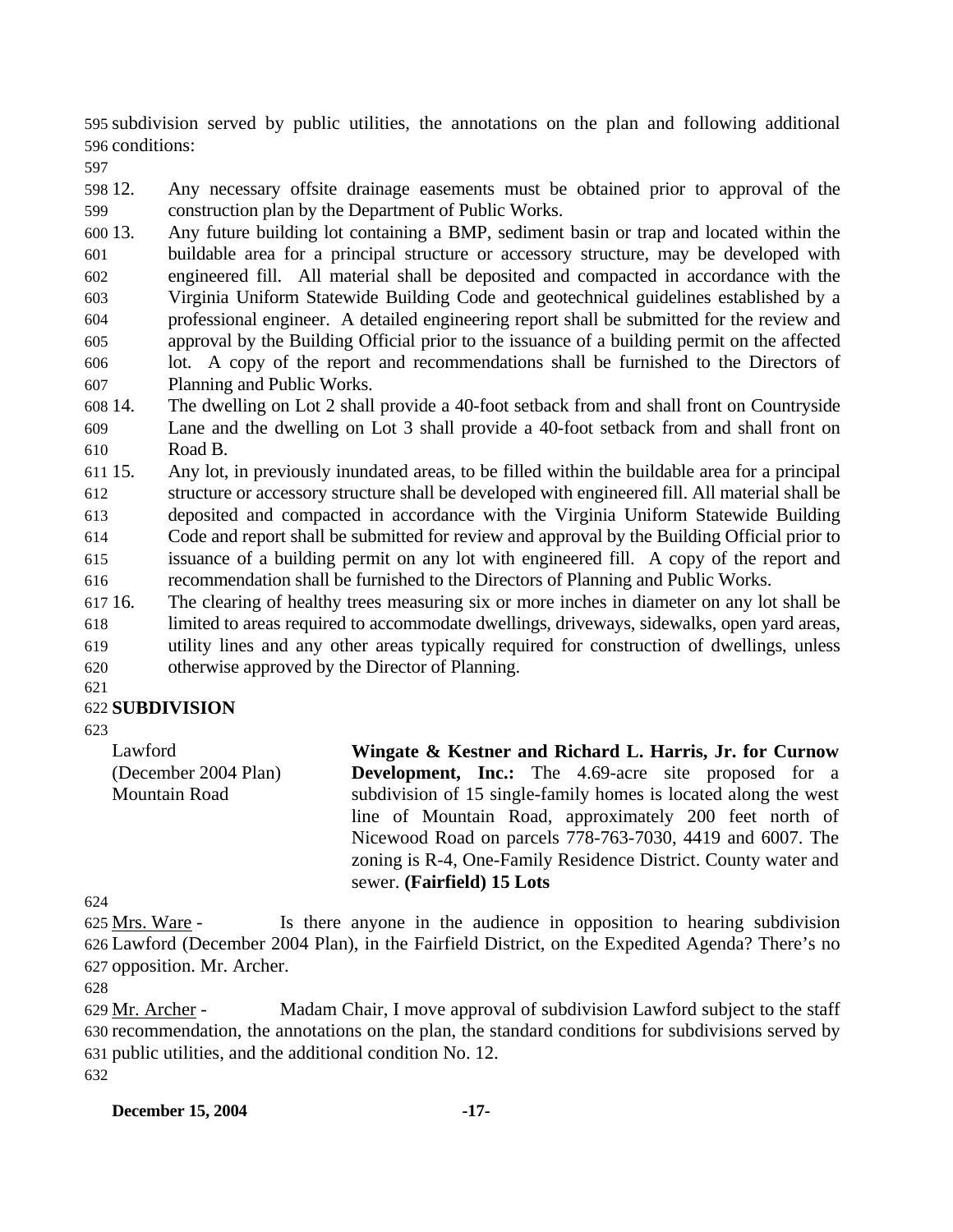633 Mr. Vanarsdall - Second.

The motion was made by Mr. Archer and seconded by Mr. Vanarsdall. All in favor say aye…all opposed say nay. The motion passes. 636 635 Mrs. Ware -

637

634

638 The Planning Commission granted conditional approval to subdivision Lawford (December 2004 639 Plan), subject to the standard conditions attached to these minutes for subdivision served by 640 public utilities, the annotations on the plan and following additional condition:

641

642.12. 643 644 12. The detailed plant list and specifications for the landscaping to be provided within the 25 foot-wide planting strip easement along Mountain Road shall be submitted to the Department of Planning for review and approval prior to recordation of the plat.

645 646 **SUBDIVISION** 

647

| <b>Meadow Place</b><br>(December 2004 Plan) | <b>Wingate &amp; Kestner for Curnow Development, Inc.:</b> The 6.70- |
|---------------------------------------------|----------------------------------------------------------------------|
|                                             | acre site proposed for a subdivision of 3 single-family homes is     |
| <b>Meadow Road</b>                          | located on the north line of Meadow Road, approximately 1,850        |
|                                             | feet west of the intersection of Meadow Road and Drybridge           |
|                                             | Road on parcel 835-718-5889. The zoning is A-1, Agricultural         |
|                                             | District. Individual well and septic tank/drainfield. (Varina) 3     |
|                                             | Lots                                                                 |

648

Is there anyone in the audience in opposition to hearing subdivision Meadow Place (December 2004 Plan), in the Varina District, on the Expedited Agenda? There's 650 651 no opposition. Mr. Jernigan. 649 Mrs. Ware -

652

Madam Chairman, I move approval of subdivision Meadow Place (December 2004 Plan) on the Expedited Agenda, subject to the annotations on the plan, the 654 standard conditions for subdivisions not served by public utilities, and the additional conditions 655 Nos. 11, 12 and 13. 656 653 Mr. Jernigan -

657

658 Mr. Vanarsdall - Second.

659

The motion was made by Mr. Jernigan and seconded by Mr. Vanarsdall. All in favor say aye…all opposed say nay. The motion passes. 661 660 Mrs. Ware -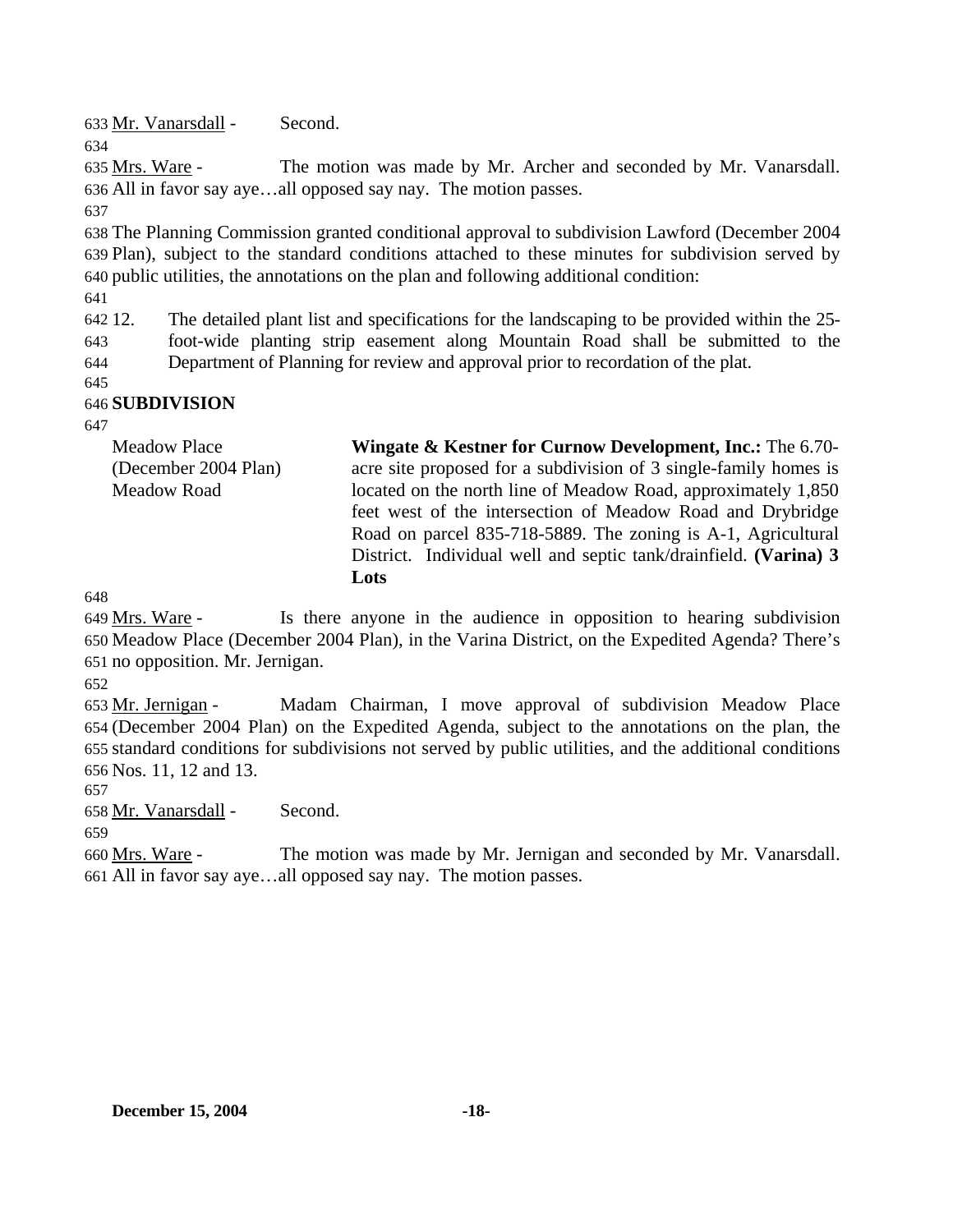The Planning Commission granted conditional approval to subdivision Meadow Place (December 2004 Plan), subject to the standard conditions attached to these minutes for subdivision not served by public utilities, the annotations on the plan and following additional conditions:

666

667 11. Each lot shall contain at least one acre.

668 12. The detailed plant list and specifications for the landscaping to be provided within the 25-

669 670 foot-wide planting strip easement along future Meadow Road shall be submitted to the Department of Planning for review and approval prior to recordation of the plat.

671 13. 672 Any necessary offsite drainage easements must be obtained prior to approval of the construction plan by the Department of Public Works.

673

Our final request is on Page 40 of your agenda and it is located in the 675 Varina District, subdivision Windsor Place (December 2004 Plan). There is an addendum item 676 on Page 9 of the addendum with the revised recommendation for approval. The applicant has 677 provided the sufficient flood plain information requested by the Department of Public Works and 678 staff can recommend approval. 674 Ms. News -

679

### 680 **SUBDIVISION**

681

Windsor Place (December 2004 Plan) Windsor Road

**Wingate & Kestner for Riley B. Lowe, Arthur P. Dean, Robert L. Jenkins and Rogers Cheanault, Inc.:** The 78-acre site proposed for a subdivision of 43 single-family homes is located approximately 2,000 feet east of White Oak Road and on the north line of Windsor Road on parcels 860-709-5622, 858- 709-1205 (part) and 859-707-3530. The zoning is A-1, Agricultural District. Individual well and septic tank/drainfield. **(Varina) 43 44 Lots** 

682

683 Mr. Silber - Ms. News, has the number of lots changed from 43 to 44?

684

Yes, that's correct, and I also failed to mention that they are also 686 providing a stub road, as requested. 685 Ms. News -

687

688 Mr. Silber - Okay.

689

Is there anyone in the audience in opposition to hearing subdivision Windsor Place (December 2004 Plan), in the Varina District, on the Expedited Agenda? There's 691 692 no opposition. Mr. Jernigan. 690 Mrs. Ware -

693

Madam Chairman, I move approval of subdivision Windsor Place (December 2004 Plan) on the Expedited Agenda, subject to the standard conditions for 695 subdivisions not served by public utilities, and the additional conditions Nos. 11 through 15 and 696 697 staff's approval on the addendum. 694 Mr. Jernigan -698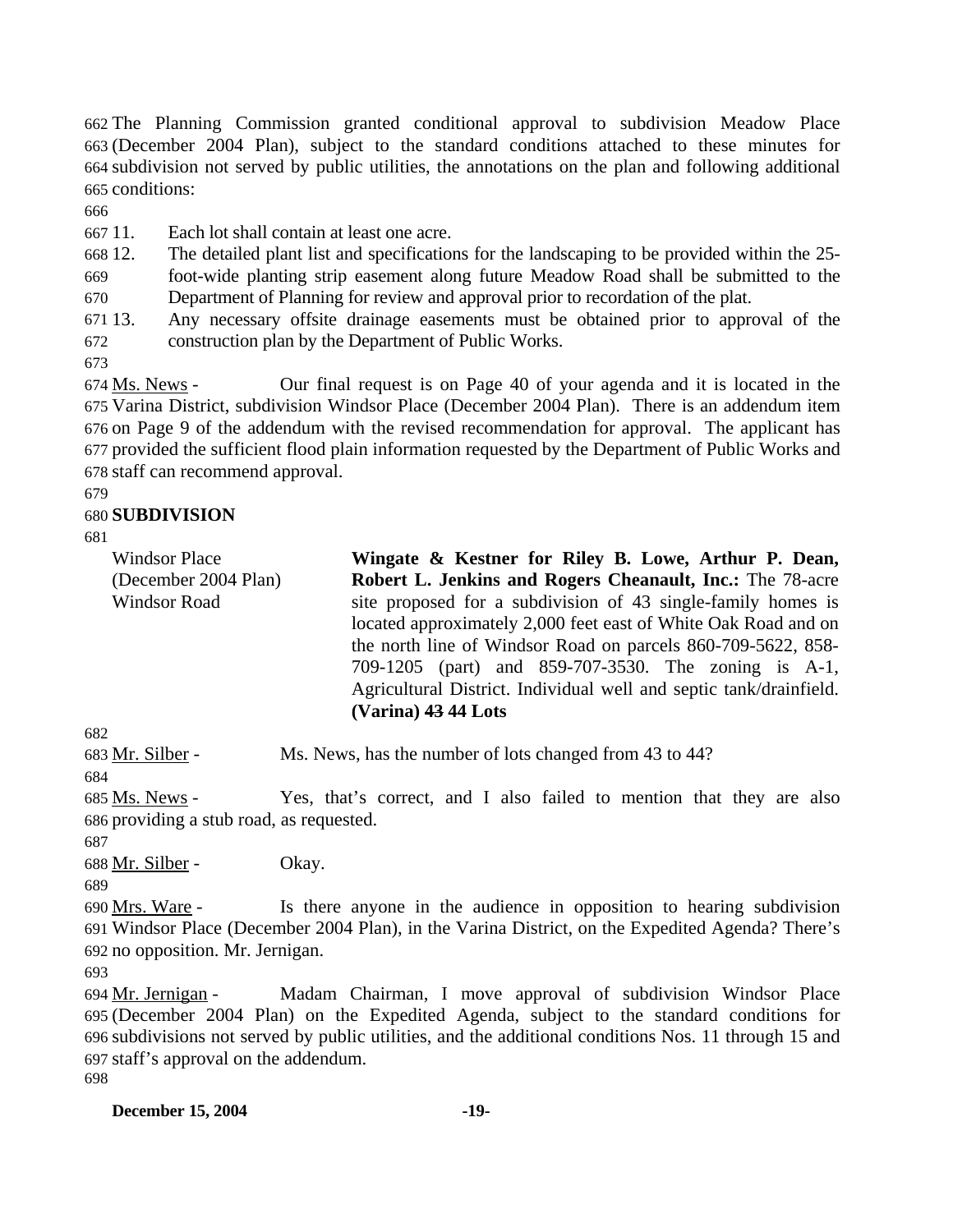699 Mr. Vanarsdall - Second.

The motion was made by Mr. Jernigan and seconded by Mr. Vanarsdall. All in favor say aye…all opposed say nay. The motion passes. 702 701 Mrs. Ware -

703

700

 The Planning Commission granted conditional approval to subdivision Windsor Place (December 2004 Plan), subject to the standard conditions attached to these minutes for subdivision not served by public utilities, the annotations on the plan and following additional conditions:

708

709 11. Each lot shall contain at least 43,560, exclusive of the flood plain areas.

710 12. 711 712 The limits and elevation of the 100-year frequency flood shall be conspicuously noted on the plat and construction plans and labeled "Limits of 100-year floodplain." Dedicate floodplain as a "Variable Width Drainage & Utilities Easement."

713 13. 714 715 The detailed plant list and specifications for the landscaping to be provided within the 25foot-wide planting strip easement along Windsor Road shall be submitted to the Department of Planning for review and approval prior to recordation of the plat.

716 14. 717 718 719 720 721 722 723 Any future building lot containing a BMP, sediment basin or trap and located within the buildable area for a principal structure or accessory structure, may be developed with engineered fill. All material shall be deposited and compacted in accordance with the Virginia Uniform Statewide Building Code and geotechnical guidelines established by a professional engineer. A detailed engineering report shall be submitted for the review and approval by the Building Official prior to the issuance of a building permit on the affected lot. A copy of the report and recommendations shall be furnished to the Directors of Planning and Public Works.

724 15. 725 Any necessary offsite drainage easements must be obtained prior to approval of the construction plan by the Department of Public Works.

726

Madam Chairman, before we go any farther, I have an important 728 acknowledge to make this morning. I came in and saw Mr. Carlton Wilton, back on the right, 729 who used to come to the meetings very frequently. It got so that he didn't have a good enough 730 attorney, or anybody, and he would handle his own cases. He finally out grew that and turned it 731 over to Hank. And he told me this morning that he went to see a man this week who started the 732 Planning Commission for Henrico County. The man is 92 years old now. We didn't have a 733 Planning Commission, we had a Board of Zoning Appeals, the BZA. I didn't know until this 734 morning that Carlton was that old but we are glad to have you here, Carlton. 727 Mr. Vanarsdall -

735

Thank you, Mr. Vanarsdall. Next on the agenda is the request for 737 extensions of conditional approval. There is only one on the agenda and it does not require 738 Planning Commission action. It's just for informational purposes. Mr. Wilhite, do you have 739 anything that you need to inform the Commission on this? 736 Mr. Silber -

740

The one being extended by the Director of Planning is Claytonshire 742 located in the Brookland magisterial district. It was originally for 20 lots. The first section of 18 743 lots was just recently recorded and there are only two remaining lots and the Director of 741 Mr. Wilhite -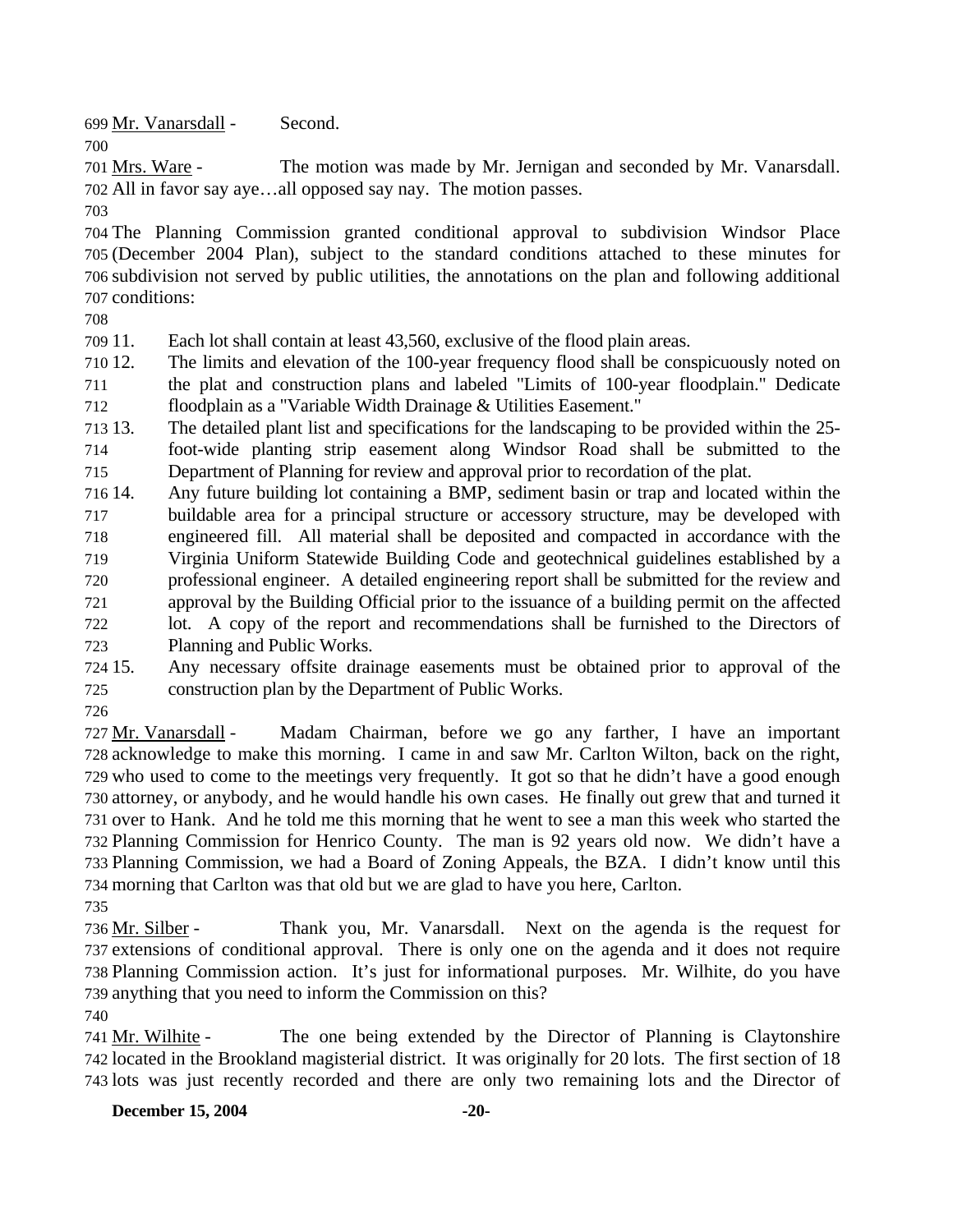744 Planning is extending this for one year (sic) two years.

745

## 746 **FOR INFORMATIONAL PURPOSES ONLY**

747

| <b>Subdivision</b>                          | <b>Magisterial</b> | Original    | Remaining | <b>Previous</b>   | Year(s)               |
|---------------------------------------------|--------------------|-------------|-----------|-------------------|-----------------------|
|                                             | <b>District</b>    | No. of Lots | Lots      | <b>Extensions</b> | <b>Extended</b>       |
| <b>Claytonshire</b><br>(December 2001 Plan) | <b>Brookland</b>   | <b>20</b>   |           |                   | 2 Years<br>(12/20/06) |

748

Our first case to be heard this morning is on Page 2. This is a plan of 750 development which was deferred from the November 17, 2004, meeting, POD-47-04, Retail 751 Building & Bank Town Center @ Twin Hickory. 749 Mr. Silber -

752

#### 753 **PLAN OF DEVELOPMENT (Deferred from the November 17, 2004, Meeting)**  754

POD-47-04 Retail Building & Bank – Town Center @ Twin Hickory – Nuckols Road **Hankins & Anderson for Twin Hickory (E&A), LLC:**  Request for approval of a plan of development, as required by Chapter 24, Section 24-106 of the Henrico County Code, to construct a 4,000 square foot retail building, a 3,700 square foot bank with drive-thru facilities and associated parking. The 1.61 acre site is located at the southwest intersection of Old Nuckols Road and Nuckols Road in the Town Center @ Twin Hickory Shopping Center on parcel 745-773-9641. The zoning is B-2C, Business District (Conditional). County water and sewer. **(Three Chopt)** 

755

Is there anyone in the audience in opposition to POD-47-04, Retail 757 Building and Bank – Town Center @ Twin Hickory in the Three Chopt District? There is 758 opposition. Good morning, Mr. Cooper. 756 Mrs. Ware -

759

Good morning, Madam Chairman and members of the Commission. As 761 you will recall, this project has been deferred several times, as the project description has 762 changed three times. This plan originally proposed one retail building and a bank and then the 763 project was changed to two retail buildings and now, again, it's back to a retail building and a 764 bank. The current layout was provided to you in your original packet and staff is generally 765 satisfied with the layout along with the annotations made on the plan. The applicant is offering 766 additional parking beyond the normally required amount as defined by the County Code for 767 shopping centers, which will help in some regard with the current parking problem associate 768 with this shopping center. 760 Mr. Cooper -

769

 Staff also had concerns for the proposed building elevations for both buildings. In regards to the retail building, staff asked the architect to eliminate the flat, brick rear elevation as it faces an internal drive aisle. The architect redesigned the rear elevation to look more like a storefront, which is shown on the revised plan handed out to you this morning, and staff is pleased with this change. Elevations have also been provided to you this morning for the Bank of America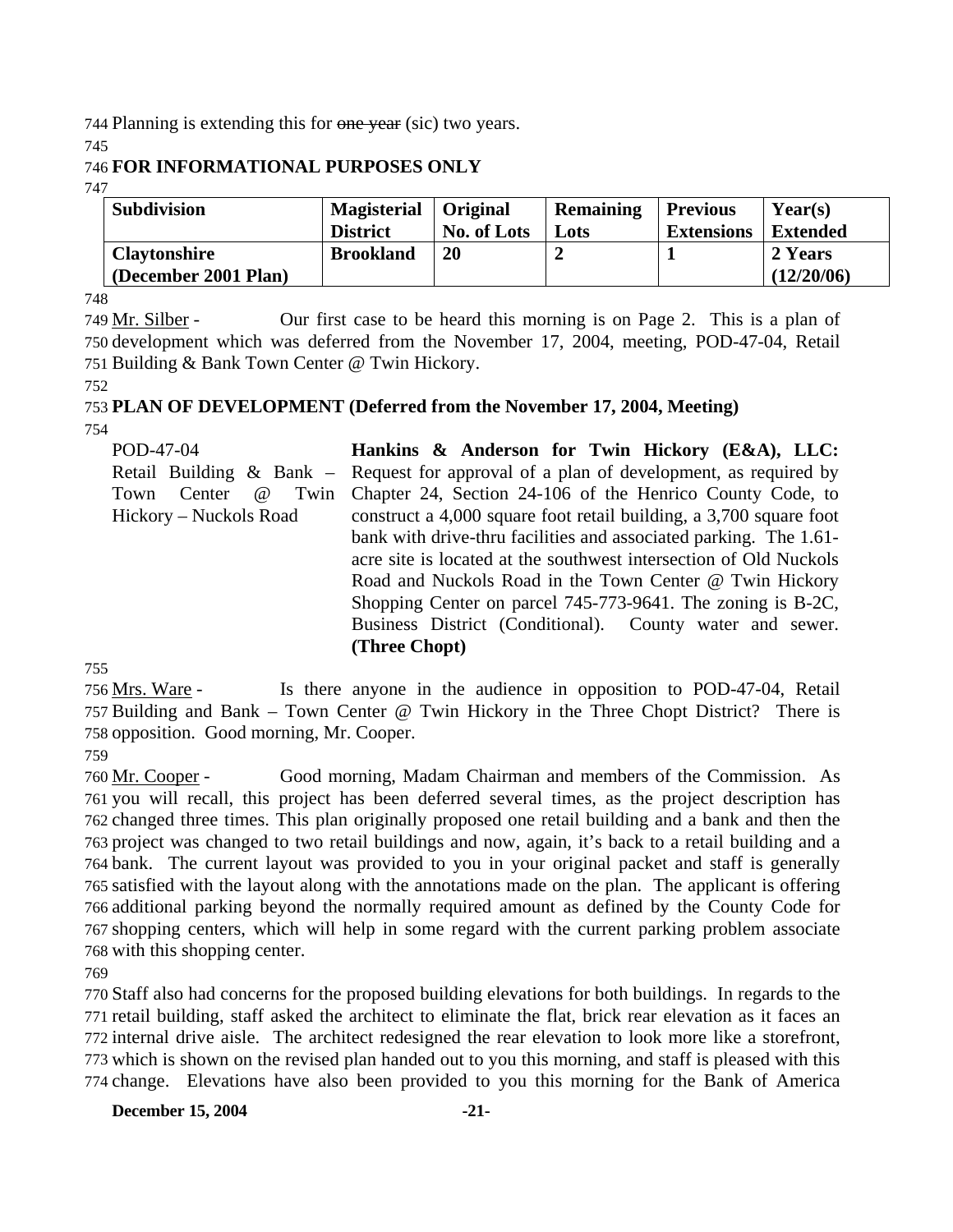building. While the exterior building materials match the rest of the shopping center, staff is concerned with the proposed flat roof. As you may know, all of the outparcels for the shopping center use some variation of a pitched, standing seam, metal roof, copper in color. Due to its location at a prominent corner of the shopping center, and because all of the other buildings along Nuckols Road in the shopping center have the same, staff has asked the applicant to provide a roof of similar design and materials for the bank. At this time, staff has received no commitment from the applicant to do so.

782

 Generally speaking, there is much concern from the adjacent neighborhood regarding the development of this shopping center, particularly as the shopping center nears its completion based on impervious covered limitations. There are some neighbors here today who will probably speak to that. And, staff would agree with some of those concerns, particularly regarding the parking issues within the shopping center. However, this project does match what was shown on the conceptual master plan and the site plans satisfies all proffer requirements and County Code requirements as does the retail building design. With a redesigned roof for the Bank of America building, staff could recommend approval of this project. The applicant's representative and their engineer are here today to answer any questions that you may have, and I am happy to answer any questions as well.

793

794 Mrs. Ware - Are there any questions for Mr. Cooper from the Commission at this time? 795

Bank of America must not have wanted much publicity out of this. It just 797 says retail bank. They must have all of the business that they need. 796 Mr. Vanarsdall -

798

Okay, no questions. We would like to hear from the opposition since 800 there is opposition. Good morning, Mr. Theobald. 799 Mrs. Ware -

801

Good morning, Madam Chairman, members of the Commission, my name 803 is Jim Theobald. Through this morning on behalf of Twin Hickory LLC, we agree that we need 804 to work on the roof treatment, and Mr. Williams, the representative for Twin Hickory LLC has 805 committed to do that. I took a little drive after the Board meeting last night and most of the roofs 806 do have some sort of a slight pitch element. So, if it is acceptable to you all, we would be happy 807 to defer the notation of the architecturals to further administrative approval down the road. But, 808 we will be satisfying your concerns in that regard. And, then I would just say that Mr. Marshall 809 facilitated a meeting with all the property owners in that shopping center in order to discuss the 810 parking and open-space issues and I think we know where that is all likely to head but as Mr. 811 Cooper indicated that this request does meet all County requirements. In fact, it actually has 812 excess parking by reducing the bank space to about half the size of the previously proposed retail 813 building that we even picked up additional parking spaces. And while parking is certainly not 814 easy in that shopping center, I believe that, as we go forward, there is at least in discussion as to 815 how that might be ameliorated. I'd be happy to answer any questions. 802 Mr. Theobald -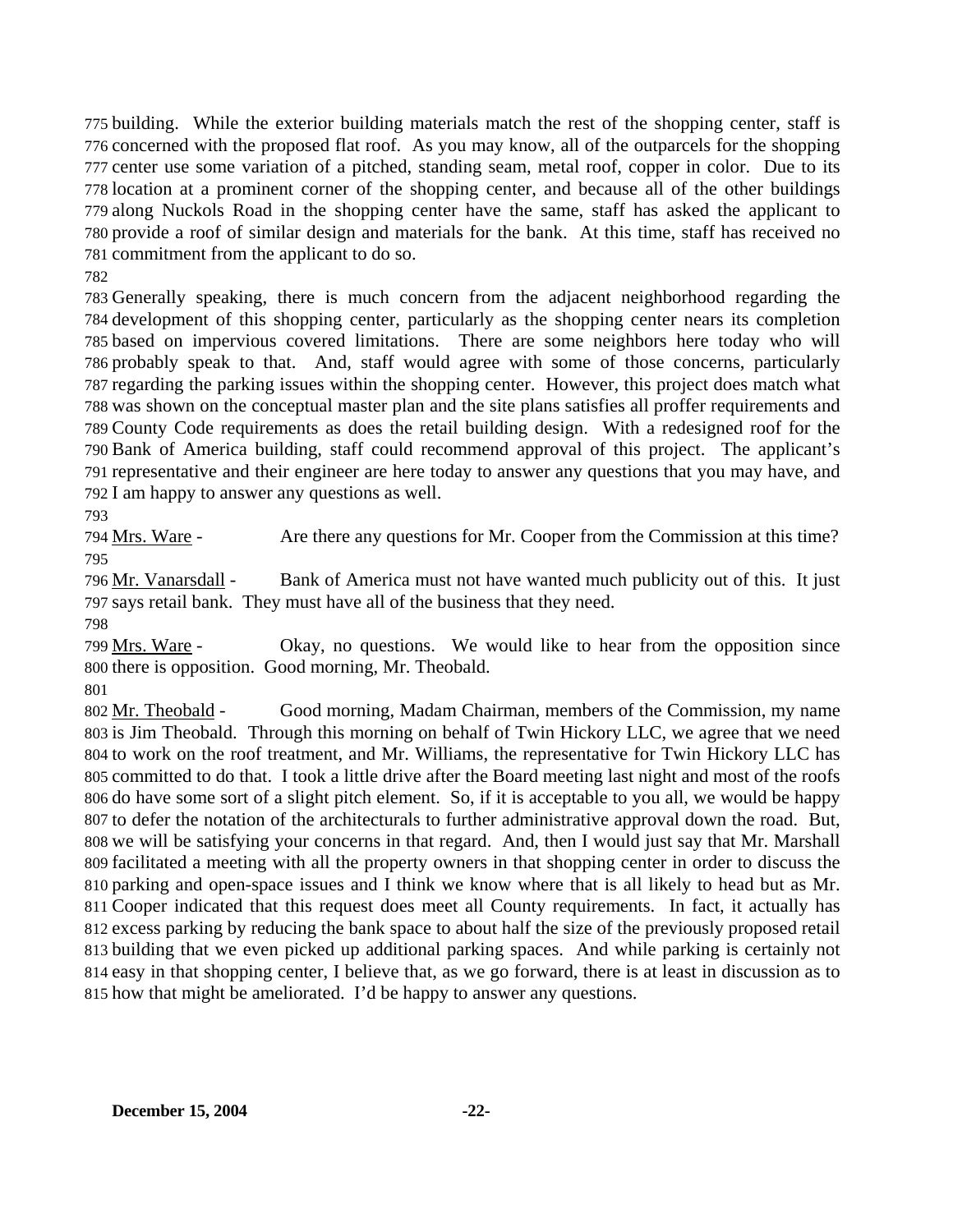Are there any questions for Mr. Theobald from the Commission at this 817 time? There are none. Thank you. 816 Mrs. Ware -

819 Mr. Theobald - Thank you.

821 Mrs. Ware - At this time, we would like to hear from the opposition.

Thank you and good morning. My name is Chet Wade and I'm here 824 representing the Wyndham Forest Homeowners Association where I am a member of the Association Board and the Board Secretary. Wyndham Forest as you may well know is a 826 community of about 350 homes, east of the town center of Twin Hickory. The two main 827 entrances to our community are across Nuckols Road from the shopping center. Because of the 828 proximity of the town center, Wyndham Forest residents have a strong interest in the 829 development and maintenance of that facility. The initial plans approved by the County were for 830 a well planned and nicely developed village center with a significant amount of green space. 831 This was not to be your typical suburban strip center. 823 Mr. Wade -

 The plan of development before you today raises several concerns with the Wyndham Forest community. Our biggest concern is that this is a continuation of a piecemeal development of the Town Center at Twin Hickory. Each parcel has been developed without real consideration for an overall coordinated design. Today's proposal, along with another anticipated from the Goddard School, would consume virtually all of the permitted 65% impervious cover limit. Yet, there is a significant vacant parcel remaining which leads to the possible of significant pressure in the future to exceed that impervious cover limit to allow for development. This is something we found countered at what the community was promised. 

 Today's proposal would shoehorn in two buildings on about 1.6 acres in the northeast corner of the center. While the proposed number of parking spaces may exceed the County requirements, it is likely in our minds that this design would only exacerbate the current parking and traffic problems that resulted from the addition of the Bottoms Up Pizza and Bruster's Ice Cream in the nearby building. While there may be sufficient parking in theory for these two businesses, that does not match with reality. If you come visit the center on a busy summer night you would realize the parking and traffic problems that exist there.

 The layout of the new retail building indicates the addition of at least one more restaurant. If it is, as rumored, a Starbucks, it will add another high-traffic attraction to this corner of the center. And, while Starbucks does most of its business in the morning, countered to the Bottoms Ups and Bruster's cycle, the Starbucks corporate philosophy has been to add new menu items and make other changes that will increase the store traffic throughout the day. The location of the bank parking does not make it conducive for uses and overflow from the new retail building, nor for the Bottoms Up and Bruster's patrons. Furthermore, the idea of putting a trash receptacle for the bank along Nuckols Road, even if it is screened, appears to be counter to good design in our minds. Most businesses prefer to have these structures in an out of the way location, not in one of the most visible spots on the property. 

### **December 15, 2004** -23-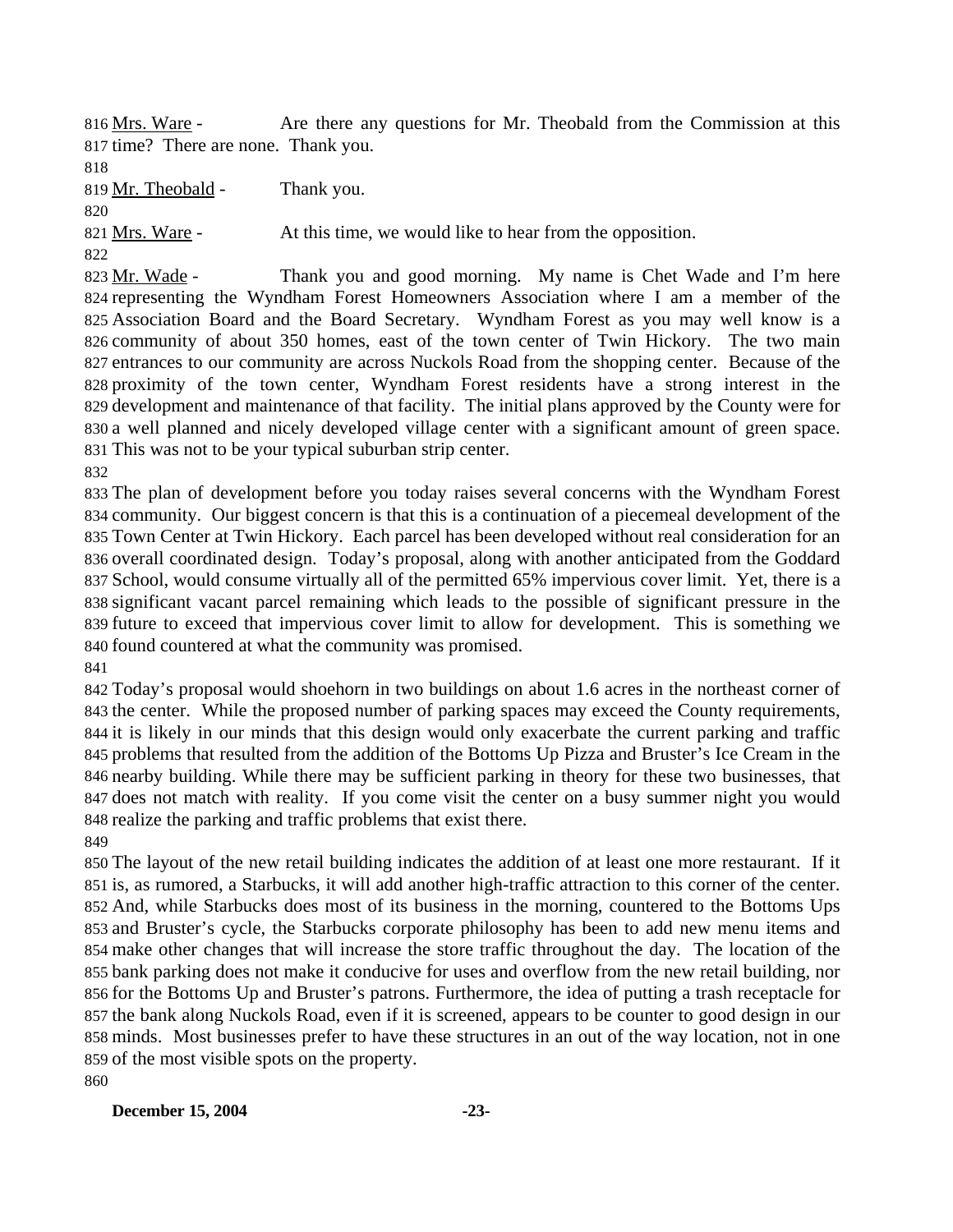Finally, we are disappointed that Bank of America had initially chosen not to match the architectural standards of the rest of the town center. We are pleased today to hear Mr. Theobald say that the building designers and owners will conform to the raised seam metal roofing. Not only is that standard in the Twin Hickory Town Center, but you may remember that's a proffer in the Ukrop's development that was before this Board (sic) early this year. Given these concerns, the Wyndham Forest Homeowners Association request the following revisions be made in the plan of development. 1. Only that one building should be constructed on the parcel at the northeast corner of the center. Assuming that it is the bank, the site plan should be redrawn to remove the trash receptacle away from Nuckols Road. And the parking reconfigured so that it can be used as an overflow for the Bottoms Up and Bruster's businesses. This change would also permit more green space on this particular site. We suggest, second, that the new retail building should be relocated across the shopping center access road to the vacant parcel to the southwest. This would help relieve the parking and traffic congestion and reduce potential pressure in the future to overdevelop the center. While the property owner and building developer may argue that this is not economic, they should also be well aware of the proffer conditions that governs development of this shopping center and the potential effects and restrictions of those conditions.

878

879 We believe these changes would provide for a better overall design of the shopping center and 880 promote the economic vitality of the retail community in our part of Henrico County. I 881 appreciate your time and your consideration of our concerns.

882

Thank you. Are there any questions for Mr. Wade? I would like to 884 mentioned that this shopping center has been a concern for quite a few years as far as the ways 885 it's being developed. And I believe the impervious covers is proffered in the regional zoning 886 case. 883 Mrs. Ware-

887 888 Mr. Wade - Yes. 889

Which would, I guess, force the developer to come back to the Planning Commission for a proffer change should they consider doing that. It does raise a lot of concerns 891 892 for the future of the development of what's left of this shopping center and the impact. 890 Mrs. Ware -

893

There is, as you may be aware of, a very sizeable vacant lot, as I recall, 895 left there and by the time we are done with the Goddard School all of a sudden we have a big lot 896 and a developer comes in and say "Gee you've got to let me change the proffers because you've 897 got to let me develop it" and we don't want that kind of pressure put on the County or the 898 residents. 894 Mr. Wade -

899

But, it's not going to be pressure, as you may have heard Mr. Cooper say, 901 we deferred this case last time because we had a meeting, I had a meeting with all, I think it was seven different property owners. You are right. This place is a mess. And, the reason why it is a 902 mess is because the developer decided to start selling off pieces of this land to individual 903 904 landowners instead of trying to do a coordinated development. So, what you have is seven 905 different people with economic interest that want their piece of the pie. It may be poetic justice 900 Mr. Marshall -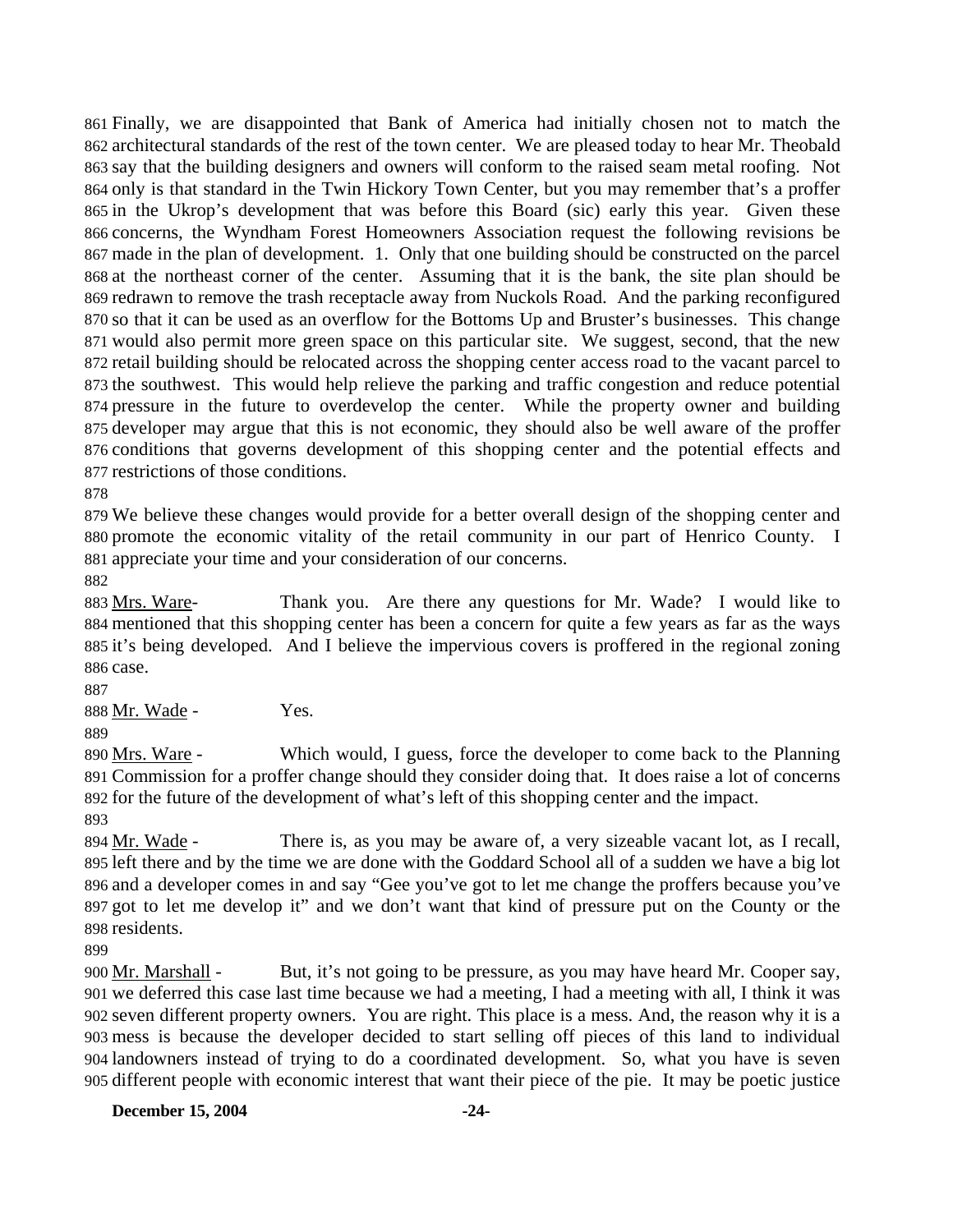but Realty Corp., that owns the development, they are going to be the ones left with the football field that can't be developed. They are the ones that sold off all of the rest of it. And, now, you are exactly right, with this POD these landowners, which you are proposing is fine but what it would involve would be that this landowner of this piece given up the economic development of half of his parcel for the benefit of a parking lot for a different landowner's parcel that owns the land under the Bottoms Up and Bruster's. He's not going to (unintelligible) that.

912

913 Mr. Wade - You can always ask.

914

915 Mr. Marshall - Well, right. Realty Corp. is the one that is holding this hole in the donut, grass field, and once the Goddard School POD, which has been filed in this one, that's it. The 916 917 impervious cover is done and they can't do anything to develop that. They just have a piece of 918 land that they are just going to have to write off, I guess, as a park because they chose instead of spreading the open space around the development and developing it more in a common sense 919 920 way, they are going to be stuck with that piece of land. And you need not worry about them 921 coming in for an impervious cover reduction. That would involve a new zoning case, public 922 hearing and so forth. But, in my opinion they have made their bed and they are going to lay in it. 923 And I am left to deal with what I have, which I don't like what I have to deal with, but by law if 924 they meet the requirements and it's within the development scheme that was approved, then they 925 have a right to put these buildings there. And there is little that we can do about it legally. We 926 can do the architectural as you said. We are going to defer the architectural decision on that. They will have the footprint to put their building there, but they are going to put the metal seam 927 928 raised roof instead of a flat roof there because that is consistent with what's there. But, I 929 sympathize with you.

930

As a side note. We have become the banking center of Henrico County by 932 the time we are done here. We will have five banks at that intersection. 931 Mr. Wade -

933

934 Mr. Marshall - It's all those people living over there.

935

They think we have a lot more money than we do. I've got to tell them. I 937 don't want to disappoint them. But, I appreciate your time and your interest. 936 Mr. Wade -

938

Mr. Wade, are you generally satisfied with the condition that the architectural will be reviewed? Will that pretty much satisfy you? 940 939 Mr. Archer -

941

That does satisfy us. We worked very hard with the Ukrop's development 943 in trying to get a consistent look architecturally. All of us have surveyed that area and virtually every retail building up there have a consistent look and that's what is required under the 944 Ukrop's proffers. And, so if we go in that direction, you know, the idea of brick and the raised 945 metal seam, that's a nice unified look for that area and I think that's a good suggestion and we 946 947 would be happy with that. 942 Mr. Wade -

948

949 Mr. Marshall - One good thing about the bank is that their hours lend themselves to be closed 950 when hopefully some of the Bottoms Up and Bruster's people can use their parking lot.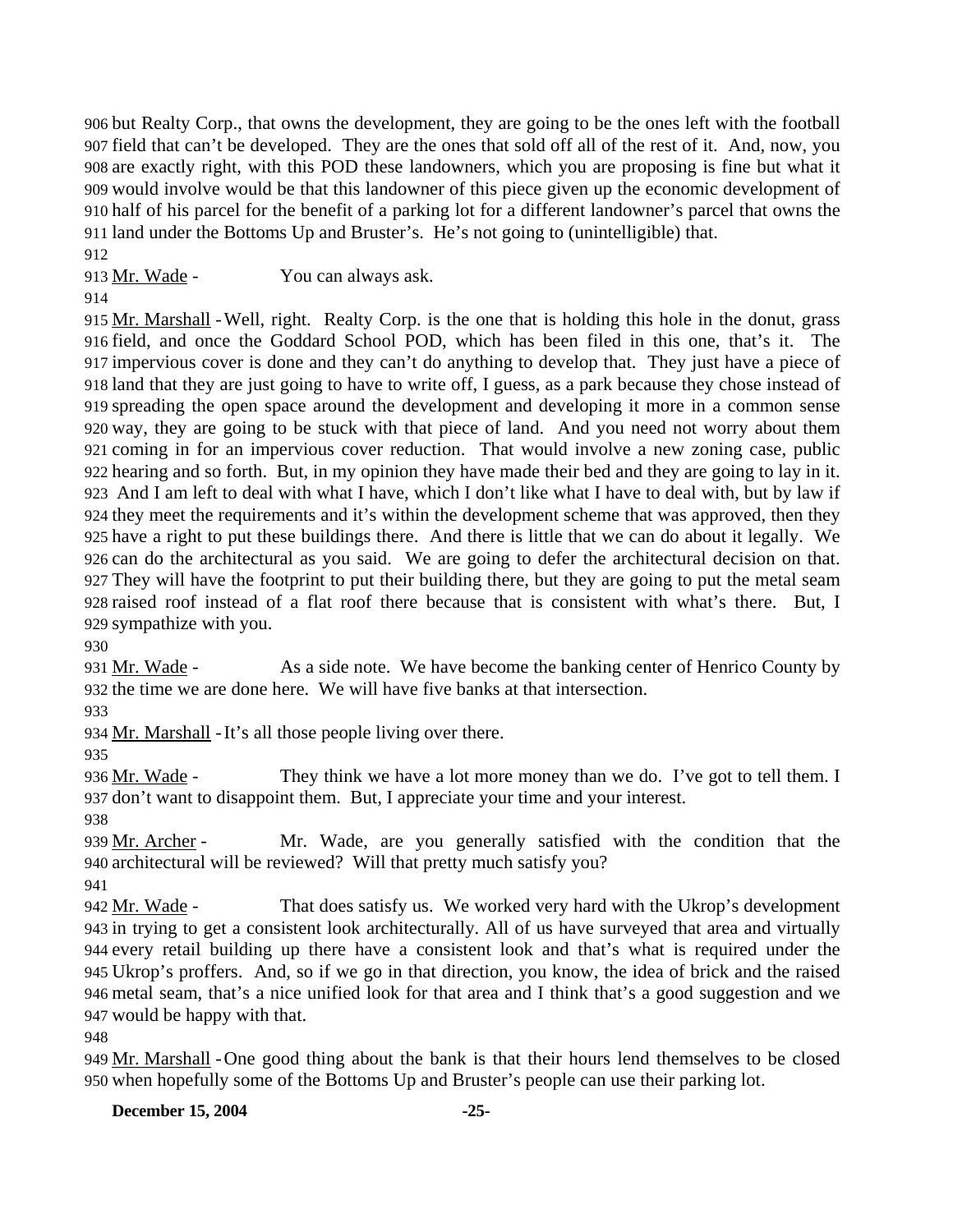951

952 <u>Mr. Wade</u> - I think that is a good thing.

953

954 Mr. Marshall - And to me that was much better than when they first came in and wanted two new 955 retail buildings which would have been open all at the same time.

956

And we want retail to be successful there. We patronize those facilities 958 and these are our neighbors and we that to be successful. 957 Mr. Wade -

959

960 Mr. Marshall - If you want to go on a Saturday night, you can't get in there.

961

962 Mr. Wade - Absolutely, not.

963

964 Mr. Marshall - I've been through there.

965

And I have to confess we now don't go on a Saturday night just because of 967 that reason. 966 Mr. Wade -

968

969 Mr. Marshall - I don't either.

970

As much as I, unfortunately, like pizza too much it's becoming an issue in 972 the neighborhood. Thank you. 971 Mr. Wade -

973

974 Mr. Marshall - I understand.

975

Mr. Marshall, another aspect or concern of staff is that instead of leaving 977 this hole in the donut, if you will, or this parcel of land in the middle of the shopping center is 978 simply vacant, and undevelopable, staff position is we believe, and we have advocated this 979 throughout the process, that the developer should be providing us with a master plan as to how 980 he is going to layout the shopping center. And it continues to be put off. Here we are, at sort of 981 the eleventh hour, approving the last POD, if you will, before any potential proffer change may 982 be required. I really think that it is important that the developer provide us with a master plan 983 that even shows how this vacant piece of property in the middle of the shopping center is going 984 to be utilized. If it is going to be a focal point, a pedestrian oriented place to gather, then I would 985 like to see how that is going to be utilized in that fashion. So, I think we have been pushing for 986 that all the way through the process. 976 Mr. Silber -

987

988 Mr. Marshall - The problem has been they sold all the parcels off, so you aren't dealing with the 989 developer, you are dealing with seven different landowners.

990

991 Mrs. Ware - But, he owns that last piece.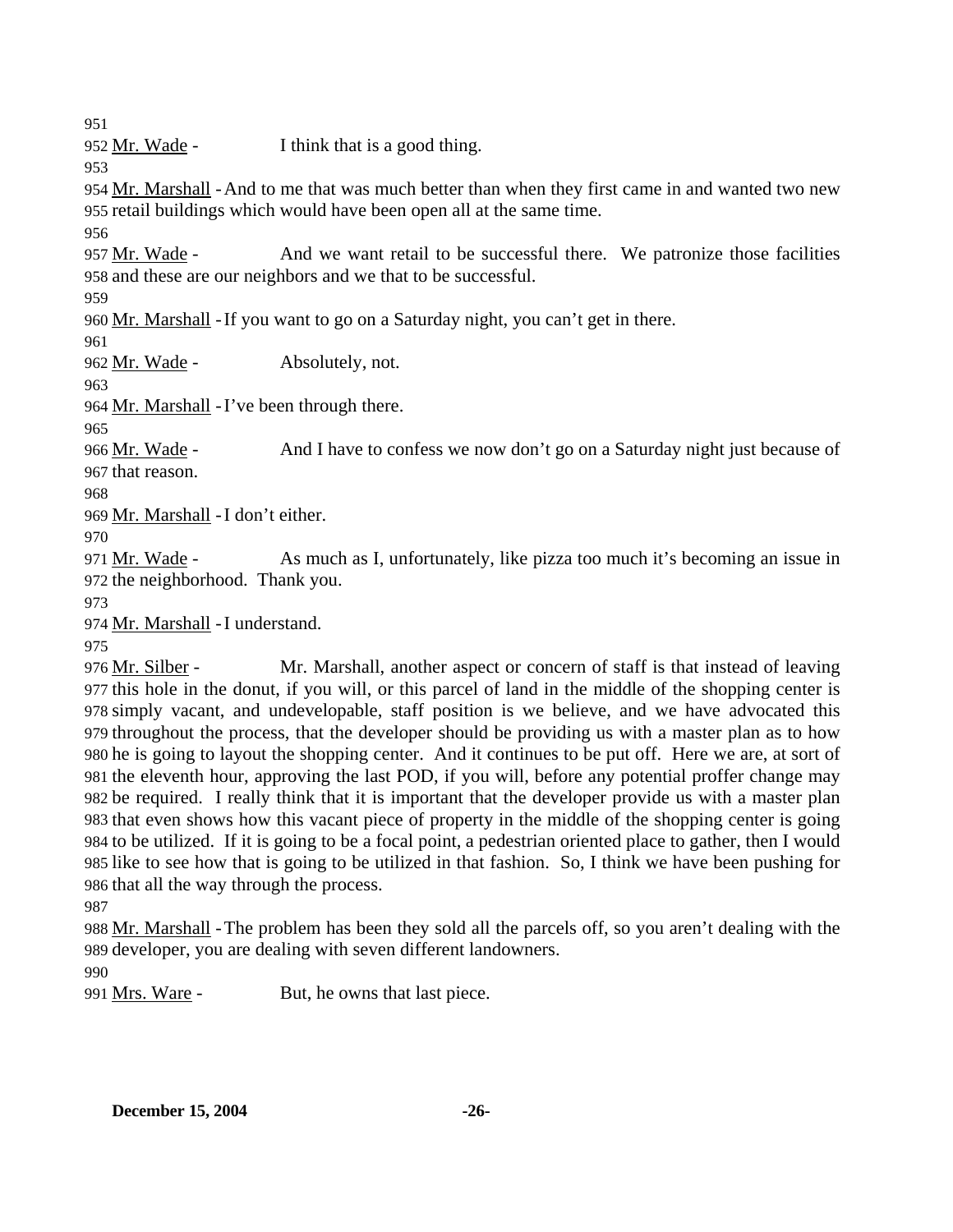992 Mr. Marshall - As far as the master plan, you are talking about just, now we are down to getting a 993 master plan for this one little piece that's left.

994

995 Mr. Silber - Well, I still think....

996

997 Mr. Marshall - And I understand that, and I agree with you.

998

Each step of the way you have to hold somebody accountable for how the 1000 ultimate development of that property is going to look. And I still think, even at this stage, there 1001 is some consideration, and if you feel comfortable approving the POD it may be, if nothing else, 1002 holding the remaining property owner responsible for how that piece is going to be developed, to 1003 the satisfaction of the County. 999 Mr. Silber -

1004

1005 Mr. Marshall - But, he's not the same landowner.

1006

No, but didn't you say Realty Corp. was the original developer that owns 1008 the last parcel.... 1007 Mrs. Ware -

1009

1010 Mr. Marshall - Right. But, they are not on this case.

1011

1012 Mr. Silber - They are not on this agenda and they may not be here today.

1013

1014 Mr. Marshall - I understand, and I think that it's smart that it's going to be open space and they 1015 have to show how it is going to be used.

1016

If nothing else, maybe for the record, we should simply state that the 1018 County continues to have this concern. The person that needs to hear our concern may not even 1019 be here today, but I think each of the Commission members needs to recognize that you are 1020 likely to see a proffer amendment come through here in the coming months. Staff has been 1021 concerned about this from the very beginning, and it's sort of falling on deaf ears and here we 1022 are and we continue to say we would like to see how this is going to be dealt with. I don't 1023 disagree with you that the applicant today is not the one that holds the remaining piece, but our 1024 concern still remains. 1017 Mr. Silber -

1025

1026 Mr. Marshall - And that's why I had that meeting to try to get them to do something, but profit 1027 won out. All right, Madam Chairman.... How do I do this, Mr. Silber, about the architecturals 1028 coming back?

1029

I think you can make a motion to approve the plan of development, 1031 excluding the architecturals. Do you want the architecturals to come back to the Planning 1032 Commission or do you want those to be reviewed and approved administratively? 1030 Mr. Silber -

1033

1034 Mr. Marshall - I think if they can satisfy Mr. Cooper.

1035

1036 Mrs. Ware - Oh, I'm sorry, would you like to… I'm sorry she raised her hand.

**December 15, 2004** -27-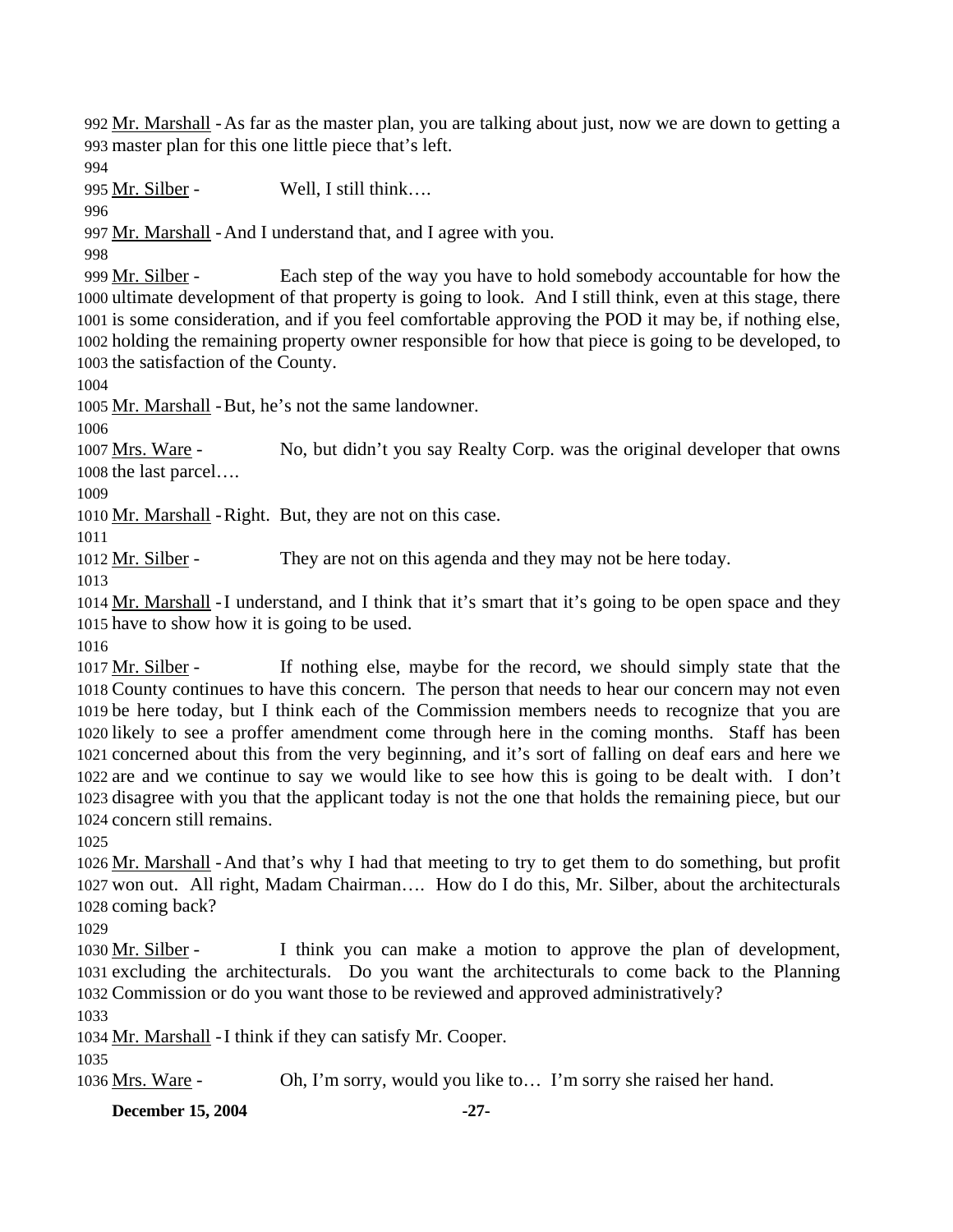1037 Ms. Zuercher -I don't want to be redundant, but I do want to just state for the record, what I 1038 came here to say. Good morning, Madam Chairwoman, it's very good to see you, members of 1039 the Commission, Mr. Silber, Mr. Marshall. I'm Lucy Zuercher and I'm a Twin Hickory resident 1040 who resides at 5109 Doran Hill Court. Since November 2001 I've spoken on behalf of a group 1041 of Twin Hickory residents with a strong interest in the way our community is developing. I do 1042 not represent our developer controlled homeowners association and in no way represent Twin 1043 Hickory residents as an entire group. However, I do represent a number of active citizens who 1044 have bought homes in this community intending to raise their children and reside here for 15 or 1045 20 years.

#### 

 I fully support all of Mr. Wade's observations and recommendations, the roof on Bank of America, the additional parking. Unfortunately, even his concerns about Starbucks, which we have requested, with the assumption that it would not place stress on the parking situation during the same times as the restaurants. I'm sure Mr. Wade is correct in that Starbucks is looking to expand their menu choices and become more of a daytime business, which is a strong concern and places additional stress on the parking, as possible will the second tenant in that other building. It wouldn't just be Starbucks, it would be a second tenant, which could be another fast food, you know, a Subway shop for all we know.

#### 

 I have received emails from many residents in Twin Hickory concerns this ongoing saga of the Twin Hickory Town Center development. And, I would like to share some brief excerpts from about a dozen of these emails with you to give you a sense of how the citizens, however adjacent to these businesses and who patronize these businesses feel about the town center. Please bare with me because these people care deeply about their neighborhood, and we are grateful that Mr. Wade could take time off of work, but a lot of these people cannot be present at these hearings. 

 From Isabel Saddler in Scotts Glen, I am very disappointed in the development of the Town Center, while the benches and bike racks are welcomed, the regular maintenance and attention to overall appearance is disappointing, at best. The parking situation is deplorable and I have seen two near hits of children leaving Bruster's. I am also strongly opposed to having a Firestone or any auto repair shop on the property, which as you in the imagination for the Food Lion hill. From Tom Shaw in Scotts Glen, I had a chance to speak to the owner of Bruster's and he said that they are having a real problem that their customers have no place to park. They are forced to park at the Food Lion or Millers Mart and walk over to the store. The Bottoms Up Pizza customers are taking up parking spaces for up to two hours. He indicated to me that he has been very frustrated with the situation and that he has been trying to get a few short-term parking spaces in front of their store.

 From Liz and John Peers in Wyndham Forest, Mr. Wade's neighborhood, my family and I have not even been to Bruster's because I think it is unsafe with no where to eat the ice cream. I as a resident user of the Town Center I demand that it be much more family and pedestrian friendly. I can't see it becoming a drive-thru quick stop shopping center where pedestrians, bike riders, and families are in the way of the cars. I urge the County Planners to keep their original impervious cover at 65% and not succum to the developer's plan to increase it.

From JoAnn and Tom Boston in Scott's Glen. Where is the nice community park-like setting? If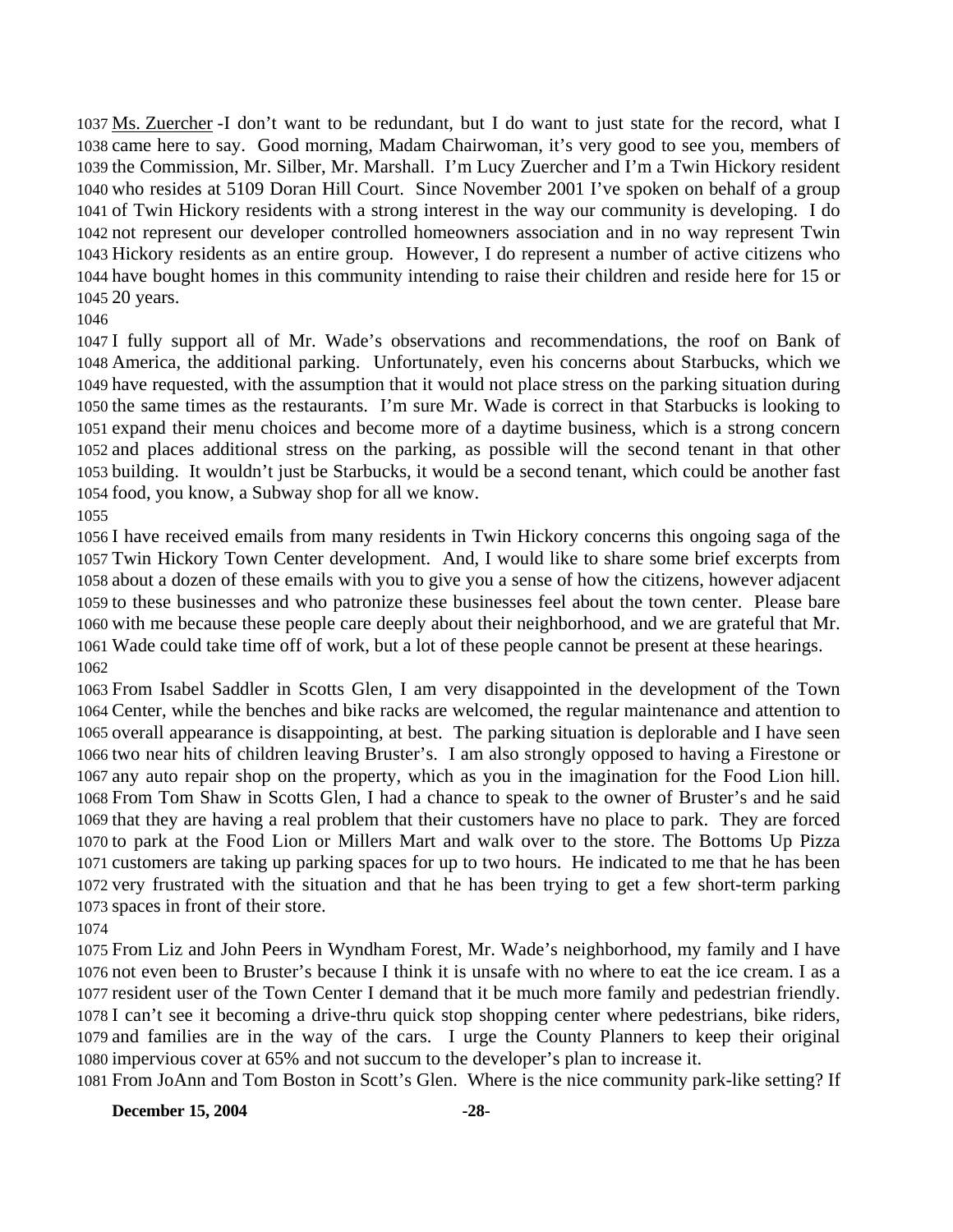these businesses want to draw the community to them, they need to make it a desirable area to hang out in. We walk to Bruster's, Food Lion, McDonald's, we even walk the dog to the Vet right there. It would be nice to be able to sit down with family and friends and enjoy the surroundings (emphasizing the need for some park on that vacant property).

 From Mike and Carolyn Walters in Harvest Glen. A particular concern to us is the Bruster's location and the debacle of putting an ice cream store with no indoor or outdoor sitting on the corner of a major traffic lane through the parking lot. It is just a matter of time before someone gets hit by a car.

 From Mary Ellen Oxidon in Scotts Glen. I must tell you that my family and I do not go to Bruster's for the simple reason that there is no place to sit. I would love to see the benches and sitting area we were promised, and I would also love to see some speed bumps or grooves cut into the pavement to slow the drivers down.

 From Holly Cash in Park Meadows. The Town Center has not developed as anticipated. There is no Town Center feeling about it at all. It is a strip center like any other. Currently, the center is not inviting and does not encourage lingering. The last opportunity to create a town center feel, is the Food Lion hill and the lot adjacent to Bottoms Up and McDonald's. The development of these remaining properties will determine the ultimate fate of the center. 

 And, from Pam Crowder in Heartstone. I can only hope the County will finally do what was promised and hold these developers to their word.

 Please consider these comments as represented opinions from the people with the strongest interest in how our immediate community develops. This is straight customer feedback for the numerous builders and developers of the Town Center as well as for County Planning. From the citizens who will live with the decisions made in this case. Thank you all, and thanks to Mr. Cooper and the staff for all their hard work pulling this Town Center together and especially for their attention to the architectural design of the various buildings.

Thank you, Ms. Zuercher. Are there any questions? I suggest you save 1114 all those comments for if this comes back. 1113 Mrs. Ware -

1116 Ms. Zuercher - I have a file on Twin Hickory.

1118 Mrs. Ware - Okay. Thank you.

1120 Mr. Marshall - Madam Chairman, I'm going to, because I have to, move approval of POD-47-04, 1121 Retail Bank & Building – Town Center @ Twin Hickory, subject to the annotations on the plan, 1122 the standard conditions for developments of this type, along with conditions Nos. 9 and 11 1123 amended and Nos. 23 through 34 and also that the architecturals I guess would come back to the 1124 Commission on Jan. 26.

1126 Mr. Vanarsdall - Do you want it to come back to us or to the staff?

**December 15, 2004** -29-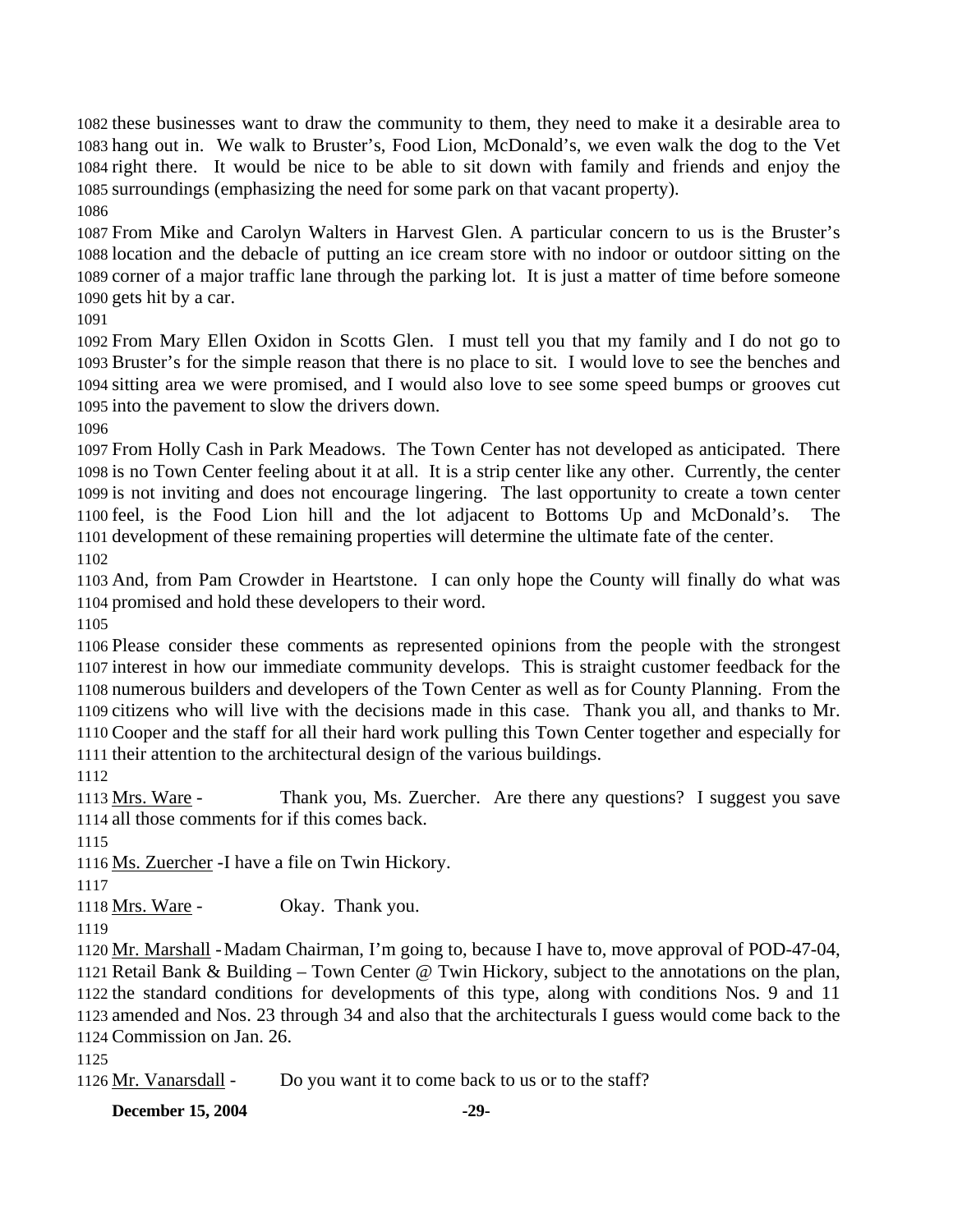1127 1128 Mr. Marshall - Come back to us. 1129 1130 Mr. Vanarsdall - Was that the end of the motion? 1131 1132 Mr. Marshall - Yes, that was the end of the motion. 1133 1134 Mr. Vanarsdall - I'll second it. 1135 The motion was made by Mr. Marshall and seconded by Mr. Vanarsdall. 1137 All in favor say aye...all opposed say nay. The motion passes. 1136 Mrs. Ware -1138 1139 Mr. Marshall - And also in the record that we are going to be looking at Realty Corp. to do 1140 something nice with that hole in the donut. 1141 1142 Mrs. Ware - Do you mean the park? 1143 1144 Mr. Marshall - The park. 1145 1146 Mr. Jernigan - Is there anybody here from Realty Corp.? 1147 1148 Mr. Marshall - I don't believe so. They don't own the land. 1149 1150 The Planning Commission approved POD-47-04, Retail Building & Bank – Town Center @ 1151 Twin Hickory, subject to the annotations on the plans, the standard conditions attached to these 1152 minutes for developments of this type, and the following additional conditions. The Planning 1153 Commission deferred the architecturals for this case until its January 26, 2005, meeting. 1154 11559. 1156 1157 1158 11. 1159 1160 1161 1162 23. 1163 1164 1165 1166 1167 24. 1168 1169 25. 1170 1171 26. AMENDED - A detailed landscaping plan shall be submitted to the Department of Planning for review and Planning Commission approval prior to the issuance of any occupancy permits. **AMENDED** - Prior to the installation of the site lighting equipment, a plan including depictions of light spread and intensity diagrams, and fixture and specifications and mounting height details shall be submitted for Department of Planning review and Planning Commission approval. The easements for drainage and utilities as shown on approved plans shall be granted to the County in a form acceptable to the County Attorney prior to any occupancy permits being issued. The easement plats and any other required information shall be submitted to the County Real Property Agent at least sixty (60) days prior to requesting occupancy permits. The developer shall provide fire hydrants as required by the Department of Public Utilities and Division of Fire. 25. A standard concrete sidewalk shall be provided along the south side of Old Nuckols Road. 26. The proffers approved as a part of zoning cases C-19C-94, C-56C-94, C-49C-96 and C-

#### **December 15, 2004** -30-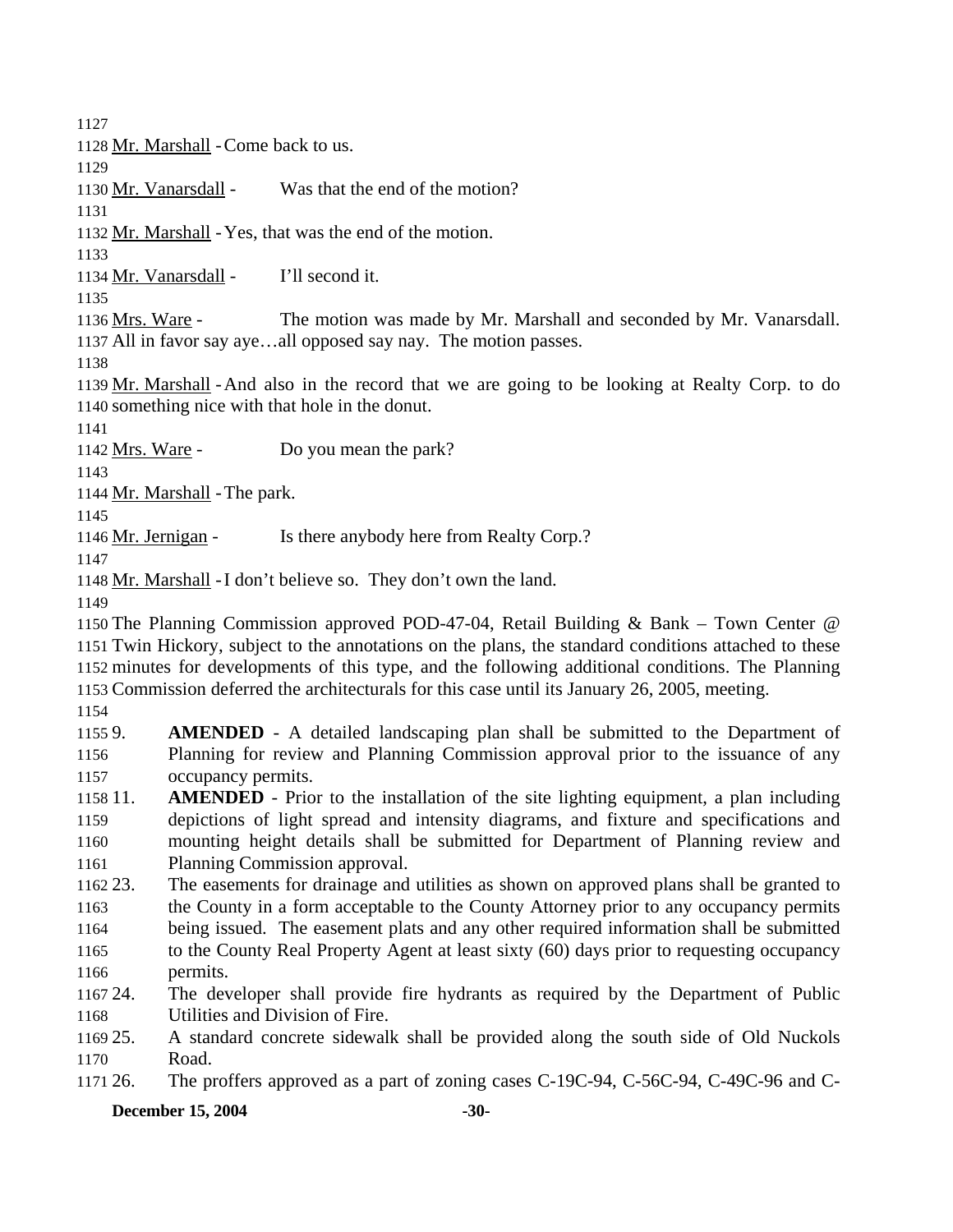- 1172 68C-99 shall be incorporated in this approval.
- 1173 27. 27. No merchandise shall be displayed or stand outside of the buildings or on sidewalks.
- 1174 28. 1175 Any necessary off-site drainage and/or water and sewer easements must be obtained in a form acceptable to the County Attorney prior to final approval of the construction plans.
- 1176 29. 1177 The ground area covered by all buildings shall not exceed in the aggregate 25 percent of the total site area.
- 1178 30. 1179 1180 30. Deviations from County standards for pavement, curb or curb and gutter design shall be approved by the County Engineer prior to final approval of the construction plans by the Department of Public Works.
- 1181 31. 1182 1183 Insurance Services Office (ISO) calculations must be included with the plans and contracts and must be approved by the Department of Public Utilities prior to the issuance of a building permit.
- 1184 32. 1185 1186 Evidence of a joint ingress/egress and maintenance agreement must be submitted to the Department of Planning and approved prior to issuance of a certificate of occupancy for this development.
- 1187 33. 1188 1189 1190 1191 The location of all existing and proposed utility and mechanical equipment (including HVAC units, electric meters, junction and accessory boxes, transformers, and generators) shall be identified on the landscape plans. All equipment shall be screened by such measures as determined appropriate by the Director of Planning or the Planning Commission at the time of plan approval**.**
- 1192 34. 1193 1194 In the event of any traffic backup which blocks the public right-of-way as a result of congestion caused by the drive-up teller facilities, the owner/occupant shall close the drive-up teller facilities until a solution can be designed to prevent traffic backup.
- 1195

# 1196 **PLAN OF DEVELOPMENT**

1197

| POD-81-04                         | Youngblood, Tyler & Associates, P.C. for HHHunt                       |
|-----------------------------------|-----------------------------------------------------------------------|
| <b>Hickory Park Office Condos</b> | <b>Corporation:</b> Request for approval of a plan of development, as |
| Nuckols Road and Hickory          | required by Chapter 24, Section 24-106 of the Henrico County          |
| Park Drive                        | Code, to construct 15, one and two-story office buildings             |
|                                   | totaling approximately 165,000 square feet. The 17.64-acre site       |
|                                   | is located on the west side of Nuckols Road, approximately            |
|                                   | 1,500 feet southeast of the intersection of Nuckols Road and          |
|                                   | Twin Hickory Road on part of parcel 747-771-2430. The zoning          |
|                                   | is O-3C, Office District (Conditional). County water and sewer.       |
|                                   | (Three Chopt)                                                         |

1198

Is there anyone in the audience in opposition to POD-81-04, Hickory Park 1200 Office Condos in the Three Chopt District. There is no opposition. Good morning, Mr. 1201 Kennedy. 1199 Mrs. Ware -

1202

1203 Mr. Kennedy - Good morning, Madam Chairman and Commission. Hickory Park Condos 1204 consist of 15 buildings. There are actually four sections for this. If you look at your monitor, 1205 Section A, which is actually, here (referring to monitor) consist of six buildings. Those six 1206 buildings are primarily medical office condos. Section B consist of seven buildings and there is

**December 15, 2004** -31-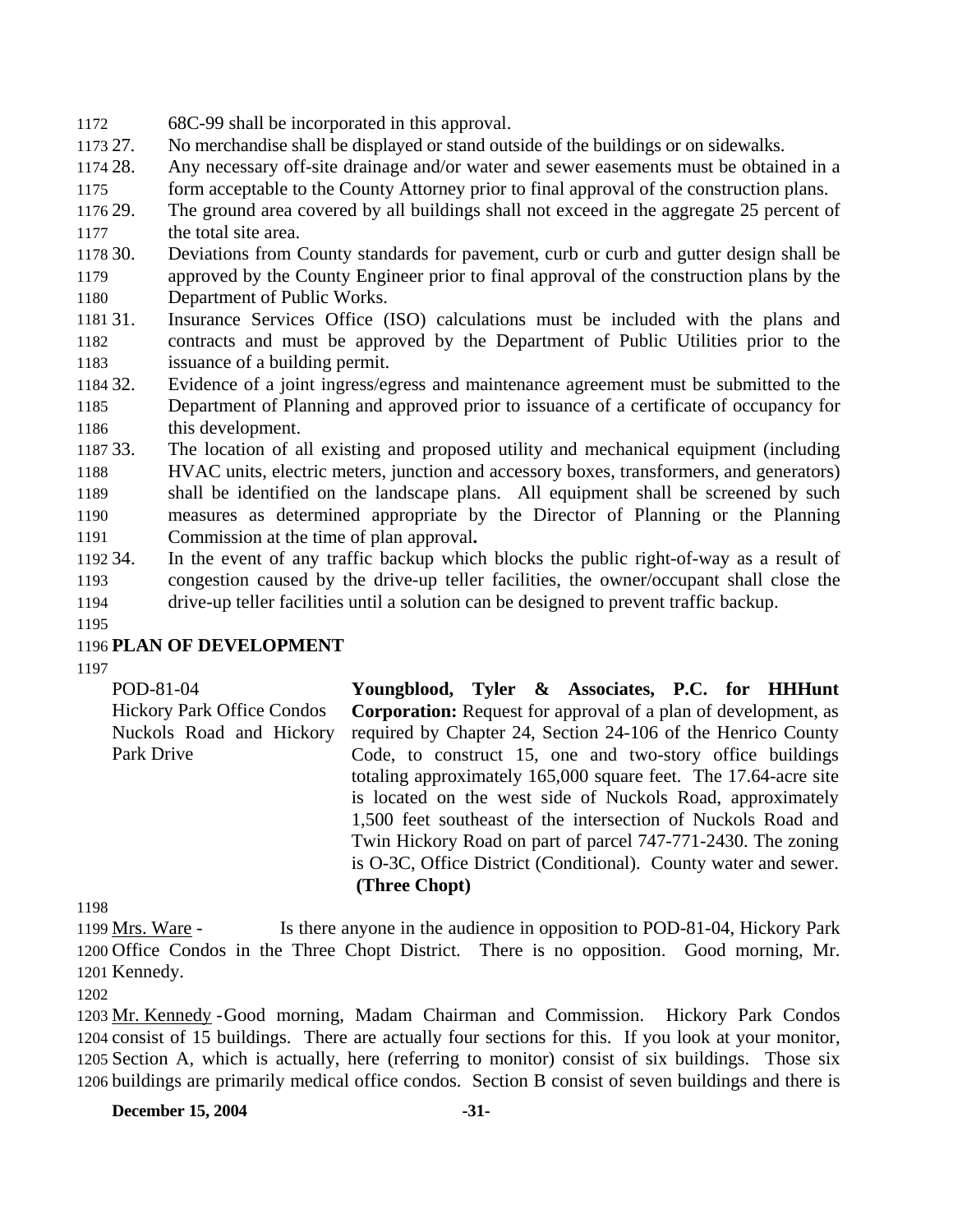an outparcel building which is a SunTrust which was previously approved on the Expedited Agenda this morning. Then you have Sections C and D which are across Hickory Park Drive here, and those are a one-story office building and a two-story office building along with two other outparcels which are eventually proposed for future bank use, as well. I guess you would say, a glut of bank uses in the Twin Hickory area.

1212

1213 Mr. Marshall - Three more banks.

1214

1215 Mr. Kennedy - Yes, three more banks. As far as the building architecture, the applicant has 1216 revised the architecture, has provided brick on all four sides of the building and consistent with 1217 staff's recommendations. The actual square foot of the building has been increased slightly to 169,000 total square feet. It is still significantly less than what we actually anticipated at the 1218 1219 time of zoning. Otherwise, the plan does satisfy all of the Planning concerns and is ready for 1220 approval. I should mention that there is a vehicular connection to the YMCA to kind of connect 1221 this. And there are pedestrian sidewalks throughout the development and sidewalks on all sides 1222 of Hickory Park Drive and Nuckols Road. In addition, traffic signalization improvements and 1223 traffic improvements will be provided on Hickory Park Drive and Nuckols Road in conjunction 1224 with this development.

1225

1226 Mrs. Ware - Are there any questions for Mr. Kennedy?

1227

1228 Mr. Marshall - Nope. Madam Chairman, I move that POD-81-04, Hickory Park Office Condos, 1229 be approved subject to the annotations on the plans, the standard conditions for developments of 1230 this type and additional conditions Nos. 23 through 34.

1231

1232 Mr. Vanarsdall - Second.

1233

The motion was made by Mr. Marshall and seconded by Mr. Vanarsdall. 1235 All in favor say aye...all opposed say nay. The motion passes. 1234 Mrs. Ware -

1236

1237 Mr. Marshall - Madam Chairman, there is an added condition on page 1 of the Addendum. So, 1238 I'm going to have to go back and recommend approval of POD-81-04, Hickory Park Office 1239 Condos, subject to the annotations on the plans, the standard conditions for developments of this 1240 type, along with added conditions Nos.  $23 - 35$ , which No. 35 was added on the addendum. 1241

1242 Mr. Vanarsdall - Second.

1243

The motion was made by Mr. Marshall and seconded by Mr. Vanarsdall. 1245 All in favor say aye...all opposed say nay. The motion passes. 1244 Mrs. Ware -

1246

1247 Mr. Marshall - You didn't mention that, Mr. Kennedy.

1248

1249 Mr. Kennedy - I'm sorry, I apologize.

1250

1251 The Planning Commission approved POD-81-04, subject to the annotations on the plans, the

**December 15, 2004** -32-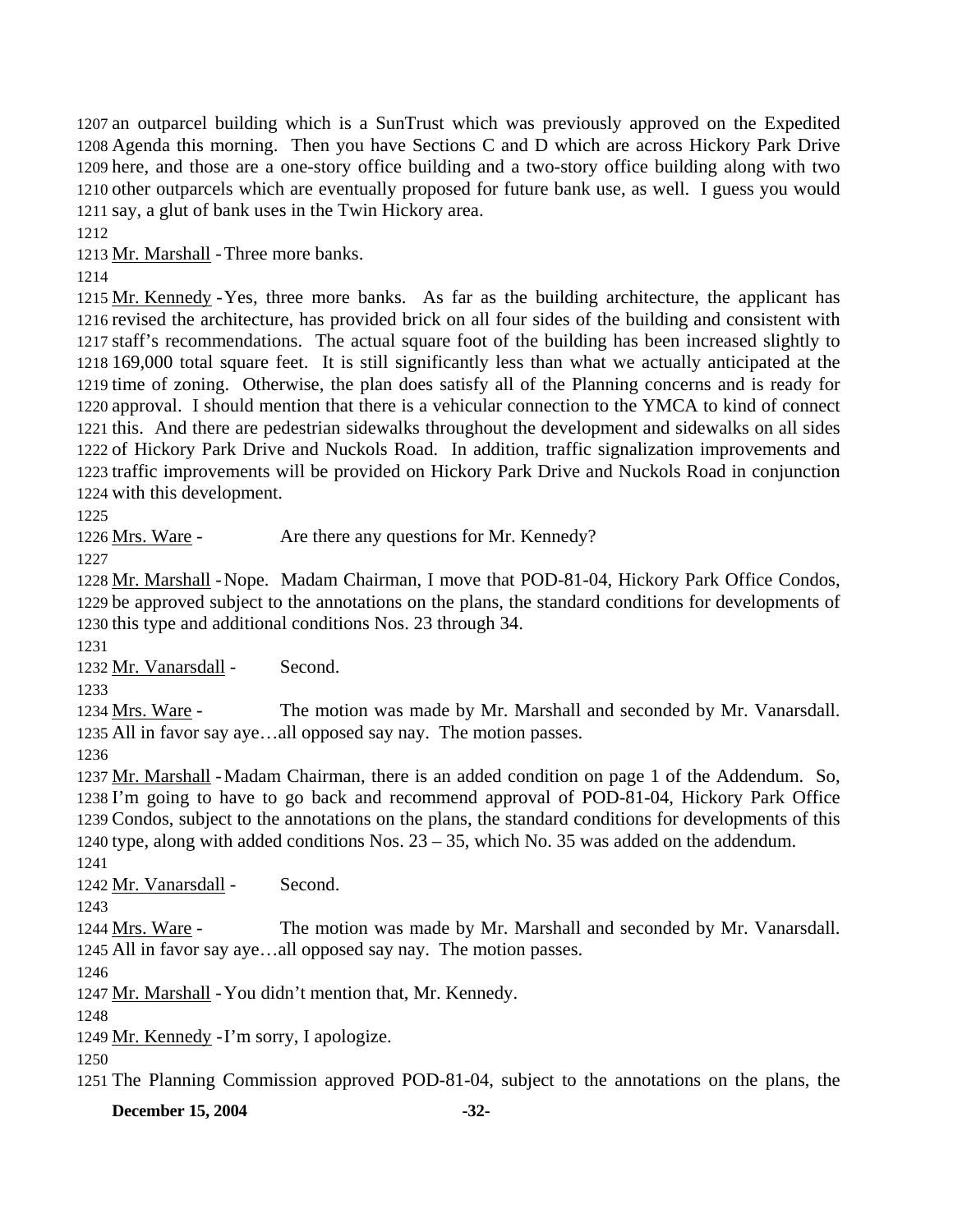1252 standard conditions attached to these minutes for developments of this type, and the following 1253 additional conditions:

1254

1255 23. 1256 1257 1258 The right-of-way for widening of Nuckols Road as shown on approved plans shall be dedicated to the County prior to any occupancy permits being issued. The right-of-way dedication plat and any other required information shall be submitted to the County Real Property Agent at least sixty (60) days prior to requesting occupancy permits.

- 1259 24. 1260 1261 1262 The right-of-way for widening of Hickory Park Drive as shown on approved plans shall be dedicated to the County prior to any occupancy permits being issued. The right-ofway dedication plat and any other required information shall be submitted to the County Real Property Agent at least sixty (60) days prior to requesting occupancy permits.
- 1263 25. 1264 1265 1266 1267 The easements for drainage and utilities as shown on approved plans shall be granted to the County in a form acceptable to the County Attorney prior to any occupancy permits being issued. The easement plats and any other required information shall be submitted to the County Real Property Agent at least sixty (60) days prior to requesting occupancy permits.
- 1268 26. 1269 The developer shall provide fire hydrants as required by the Department of Public Utilities and Division of Fire.
- 1270 27. 1271 The proffers approved as a part of zoning case  $C-13C-02$  shall be incorporated in this approval.
- 1272 28. 1273 1274 The certification of building permits, occupancy permits and change of occupancy permits for individual units shall be based on the number of parking spaces required for the proposed uses and the amount of parking available according to approved plans.
- 1275 29. 1276 Any necessary off-site drainage and/or water and sewer easements must be obtained in a form acceptable to the County Attorney prior to final approval of the construction plans.
- 1277 30. 1278 1279 Deviations from County standards for pavement, curb or curb and gutter design shall be approved by the County Engineer prior to final approval of the construction plans by the Department of Public Works.
- 1280 31. 1281 Storm water retention, based on the 50-10 concept, shall be incorporated into the drainage plans.
- 1282 32. 1283 1284 Insurance Services Office (ISO) calculations must be included with the plans and contracts and must be approved by the Department of Public Utilities prior to the issuance of a building permit.
- 1285 33. 1286 1287 Approval of the construction plans by the Department of Public Works does not establish the curb and gutter elevations along the Henrico County maintained right-of-way. The elevations will be set by Henrico County.
- 1288 34. 1289 1290 1291 1292 The location of all existing and proposed utility and mechanical equipment (including HVAC units, electric meters, junction and accessory boxes, transformers, and generators) shall be identified on the landscape plans. All equipment shall be screened by such measures as determined appropriate by the Director of Planning or the Planning Commission at the time of plan approval**.**
- 1293 35. 1294 35. A public sidewalk shall be provided along both sides of Hickory Park Drive where it abuts the property.
- 1295

# 1296 **PLAN OF DEVELOPMENT & ALTERNATIVE FENCE HEIGHT PLAN**

### **December 15, 2004** -33-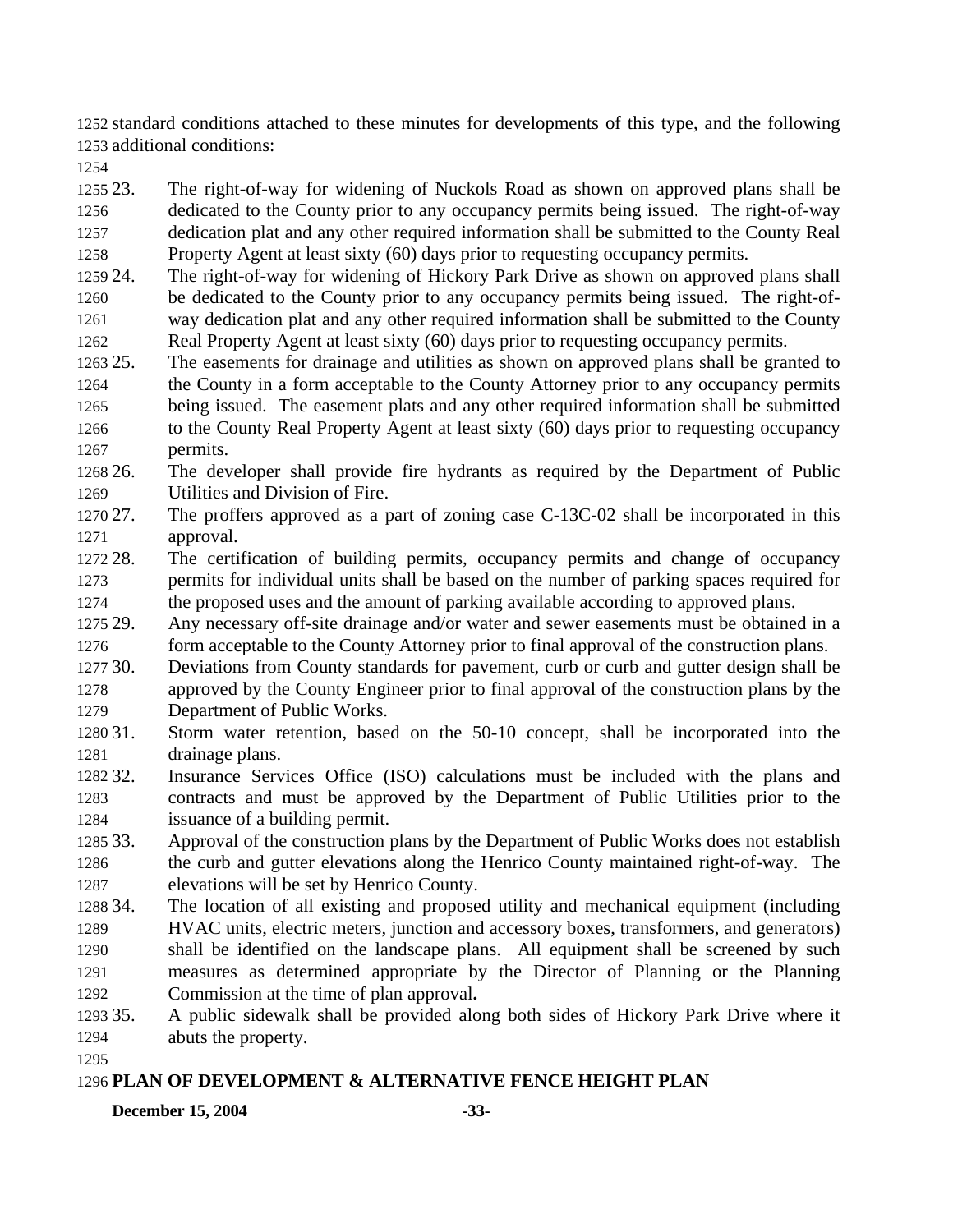1297

POD-83-04 Fieldcrest Townhouse Apartments – 3711 Delmont Street

**Townes Site Engineering for Fieldcrest Apartment Limited Partnership:** Request for approval of a plan of development and alternative fence height plan, as required by Chapter 24, Sections 24-106 and 24-95(L)(6) of the Henrico County Code, to construct 29, two-story, townhouse apartment units and a sixfoot, decorative wrought iron fence in the front yard. The 2.57 acre site is located on the east line of Delmont Street, approximately 192 feet north of E. Ladies Mile Road on parcels 793-737-6038, 7746, 7829 and 7328. The zoning is R-5, General Residence District. County water and sewer. **(Fairfield)** 

1298

Is there anyone in the audience in opposition to POD-83-04, Fieldcrest 1300 Townhouse Apartments, in the Fairfield District? There is no opposition. Good morning, Ms. 1301 Goggin. 1299 Mrs. Ware -

1302

Good morning. The project is for 29, two-story townhouse style 1304 apartments and it is located on Delmont Street across from Delmont Village Apartments, which 1305 was recently approved by the Planning Commission at its October meeting. The Developer, 1306 Doug Lyons, proposes brick with vinyl accents for the apartment buildings, a brick clubhouse, 1307 mail pickup area and a tot lot within the project. Additional details for the tot lot will be 1308 submitted with the landscape plan. Mary Robershaw, an adjacent property owner, contacted 1309 staff about this development and has expressed her concerns to staff and the developer about 1310 protecting an existing family cemetery adjacent to the northeast corner of the project. The 1311 developer has assured Mrs. Robershaw and staff that the cemetery would not be trespassed on 1312 during construction. 1303 Ms. Goggin -

1313

 The Departments of Police, Parks & Recreation and Planning has suggested and requested a perimeter fence to stop foot traffic that currently cuts through the site and to further protect the cemetery from disturbance. A six-foot wrought fence is proposed and the developer has stated that they will work with the County staff to coordinate style and material with the project across the street for cohesiveness in the area. Because the fence exceeds three and a half feet in the front yard, the Planning Commission will need to make a separate motion to permit a six-foot fence in the front yard. Staff can recommend approval subject to the annotations on the plans, the standard conditions for developments of this type, conditions Nos. 23 through 33 in the agenda and revised conditions Nos. 9 and 11 in the addendum. The applicant and the engineer are here if the Commission have any questions for them, as is Mr. and Mrs. Robershaw and I would be happy to answer any questions this Commission may have.

1325

Are there any questions from the Commission at this time? No questions. 1327 Thank you. Mr. Archer, do you care to hear from the applicant? 1326 Mrs. Ware -

1328

No, I don't believe we need to. I would like to compliment the applicant 1330 for working so closely with staff. I understand they were very, very, nice to get along with, and 1331 we appreciate that. With that, I will first move to approve the alternative fence height plan. 1329 Mr. Archer -

**December 15, 2004** -34-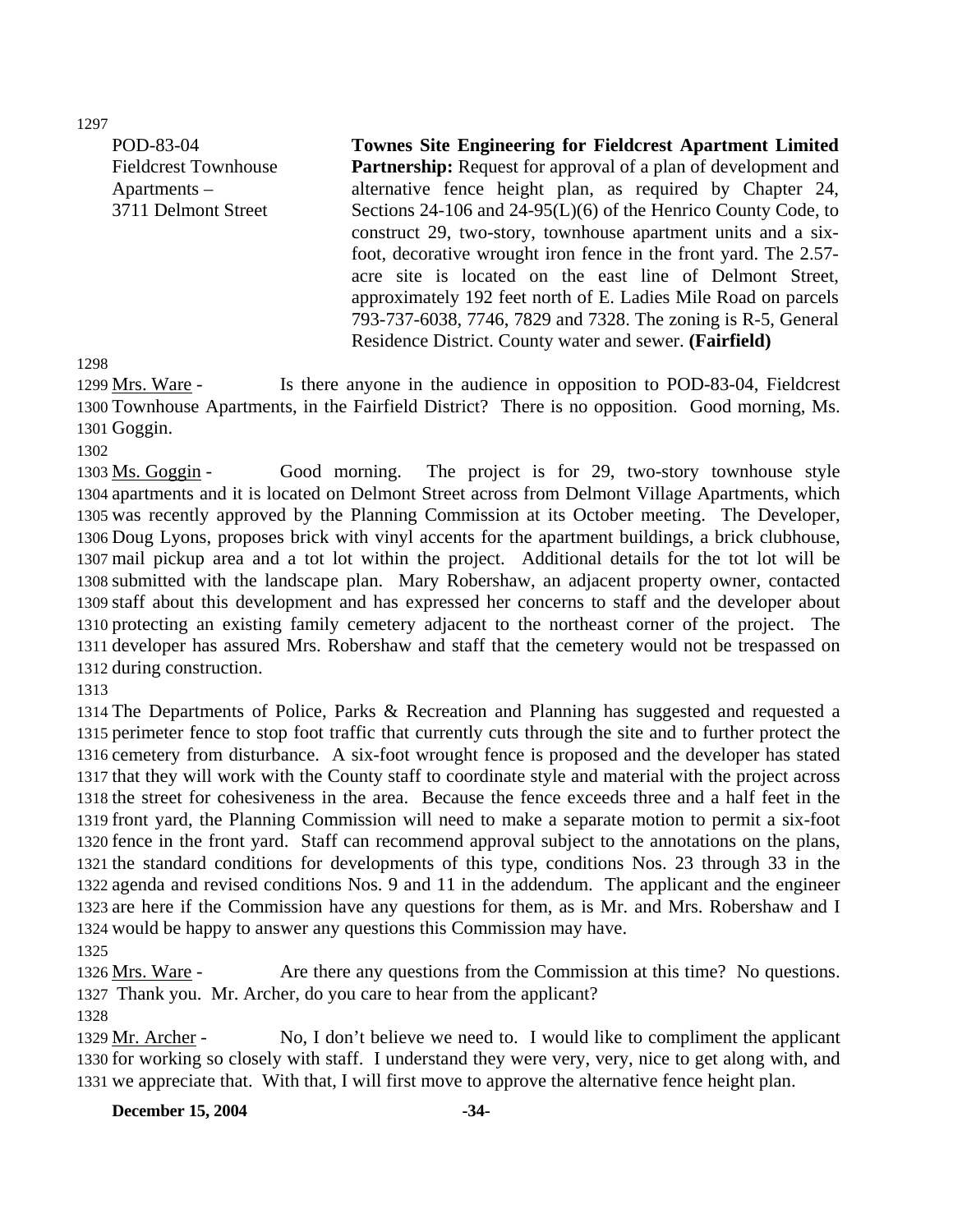1332

1333 Mr. Vanarsdall - Second.

1334

The motion was made by Mr. Archer and seconded by Mr. Vanarsdall. All 1336 in favor say aye...all opposed say nay. The motion for the alternative fence height passes. 1335 Mrs. Ware -1337

And now I move for approval of POD-83-04, Fieldcrest Townhouses, 1339 subject to the annotations on the plan, the standard conditions for developments of this type and 1340 additional conditions Nos. 23 through 33 and note on the addendum that we in effect have 1341 removed 9 and 11 amended. 1338 Mr. Archer -

1342

1343 Mr. Vanarsdall - Second.

1344

The motion was made by Mr. Archer and seconded by Mr. Vanarsdall. All 1346 in favor say aye...all opposed say nay. The motion passes. 1345 Mrs. Ware -

1347

 The Planning Commission approved the plan of development and alternative fence height plan for POD-83-04, Fieldcrest Townhouse Apartments, subject to the annotations on the plans, the standard conditions attached to these minutes for developments of this type, and the following additional conditions:

1352

1353.23 1354 1355 1356 The right-of-way for widening of Delmont Street as shown on approved plans shall be dedicated to the County prior to any occupancy permits being issued. The right-of-way dedication plat and any other required information shall be submitted to the County Real Property Agent at least sixty (60) days prior to requesting occupancy permits.

1357 24. 1358 1359 1360 The easements for drainage and utilities as shown on approved plans shall be granted to the County in a form acceptable to the County Attorney prior to any occupancy permits being issued. The easement plats and any other required information shall be submitted to the County Real Property Agent at least sixty (60) days prior to requesting occupancy

1361 permits.

1362 25. 1363 25. The developer shall provide fire hydrants as required by the Department of Public Utilities and Division of Fire.

1364 26. Outside storage shall not be permitted.

1365 27. 1366 Any necessary off-site drainage and/or water and sewer easements must be obtained in a form acceptable to the County Attorney prior to final approval of the construction plans.

1367 28 1368 1369 Deviations from County standards for pavement, curb or curb and gutter design shall be approved by the County Engineer prior to final approval of the construction plans by the Department of Public Works.

1370 29. 1371 1372 Insurance Services Office (ISO) calculations must be included with the plans and contracts and must be approved by the Department of Public Utilities prior to the issuance of a building permit.

1373 30. 1374 1375 30. Approval of the construction plans by the Department of Public Works does not establish the curb and gutter elevations along the Henrico County maintained right-of-way. The elevations will be set by Henrico County.

1376 31. The location of all existing and proposed utility and mechanical equipment (including

**December 15, 2004** -35-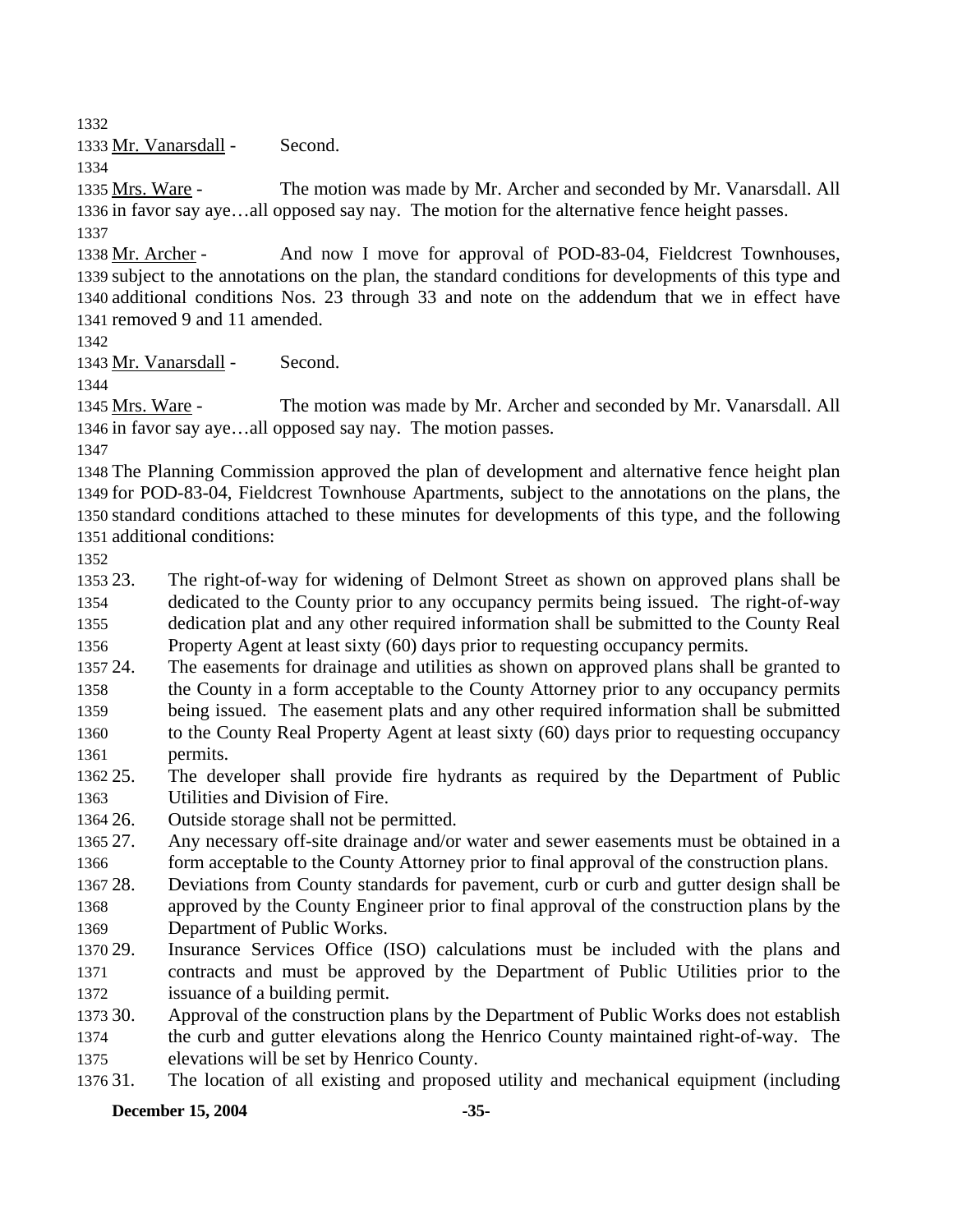1377 1378 1379 1380 HVAC units, electric meters, junction and accessory boxes, transformers, and generators) shall be identified on the landscape plans. All equipment shall be screened by such measures as determined appropriate by the Director of Planning or the Planning Commission at the time of plan approval**.**

1381 32. The unit house numbers shall be visible from the parking areas and drives.

1382 33. 1383 1384 1385 The names of streets, drives, courts and parking areas shall be approved by the Richmond Regional Planning District Commission and such names shall be included on the construction plans prior to their approval. The standard street name signs shall be ordered from the County and installed prior to any occupancy permit approval.

1386

### 1387 **PLAN OF DEVELOPMENT & PHASE TWO MASTER PLAN**

1388

POD-84-04 Highwoods Plaza – Buildings D, E, F and G Sadler Road **McKinney & Company for Highwoods Realty LP, 4501 and 4521 Highwoods Parkway, LLC, and 4600 Cox Road II, LLC:** Request for approval of a plan of development and phase two master plan, as required by Chapter 24, Section 24-106 of the Henrico County Code, to construct two, 151,776 square foot, six-story office buildings for a total of 303,532 **303,552** square feet, and two five-story (six level) parking decks; and a master plan for one, 75,888 square foot, three-story office building, and one, 50,599 **50,592** square foot, two-story office building for a total of 126,482 **126-480** square feet, and an additional threestory (four level) parking deck. The 36.12-acre site is located at the southwest corner of Cox Road and Sadler Place on parcels 750-766-3162, 750-765-0494, 750-765-4697 and 749-765-7952. The zoning is O-3C, Office District (Conditional). County water and sewer. **(Three Chopt)** 

1389

Is there anyone in the audience in opposition to POD-84-04, Highwoods 1391 Plaza - Buildings D, E, F. and G, in the Three Chopt District? We have opposition. Good 1392 morning, Mr. Strauss. 1390 Mrs. Ware -

1393

Good morning, members of the Commission. This is a proposal for a 1395 phased project. Phase one consists of two, six-story buildings and two, five-story, six-level 1396 parking decks and that would be in this area right, here (referring to monitor). This project 1397 would be under the O-3 District requirements and the applicant has submitted this POD in order 1398 to allow Highwoods to proceed with construction of the two office buildings while awaiting 1399 Board Action on a rezoning for the UMU District, and that is to be heard next month. There is 1400 also a master plan submitted for Phase 2, which includes in this location here, an additional 1401 three-story office building, a two-story office building and an additional three-story, four-level 1402 parking deck. Staff has reviewed the proposal, and after discussion with the owner, and a 1403 meeting with the neighborhood, there were changes made to the original plan which are reflected 1404 in the revised plan that we just handed out. Most of the adjustments were made to adjust the 1405 height of the two buildings and the deck in the Phase 2 area to comply with an old rezoning case 1406 that limits heights in that 8.6 acre portion of the 36 acre site to 45 feet and three stories 1394 Mr. Strauss -

**December 15, 2004** -36-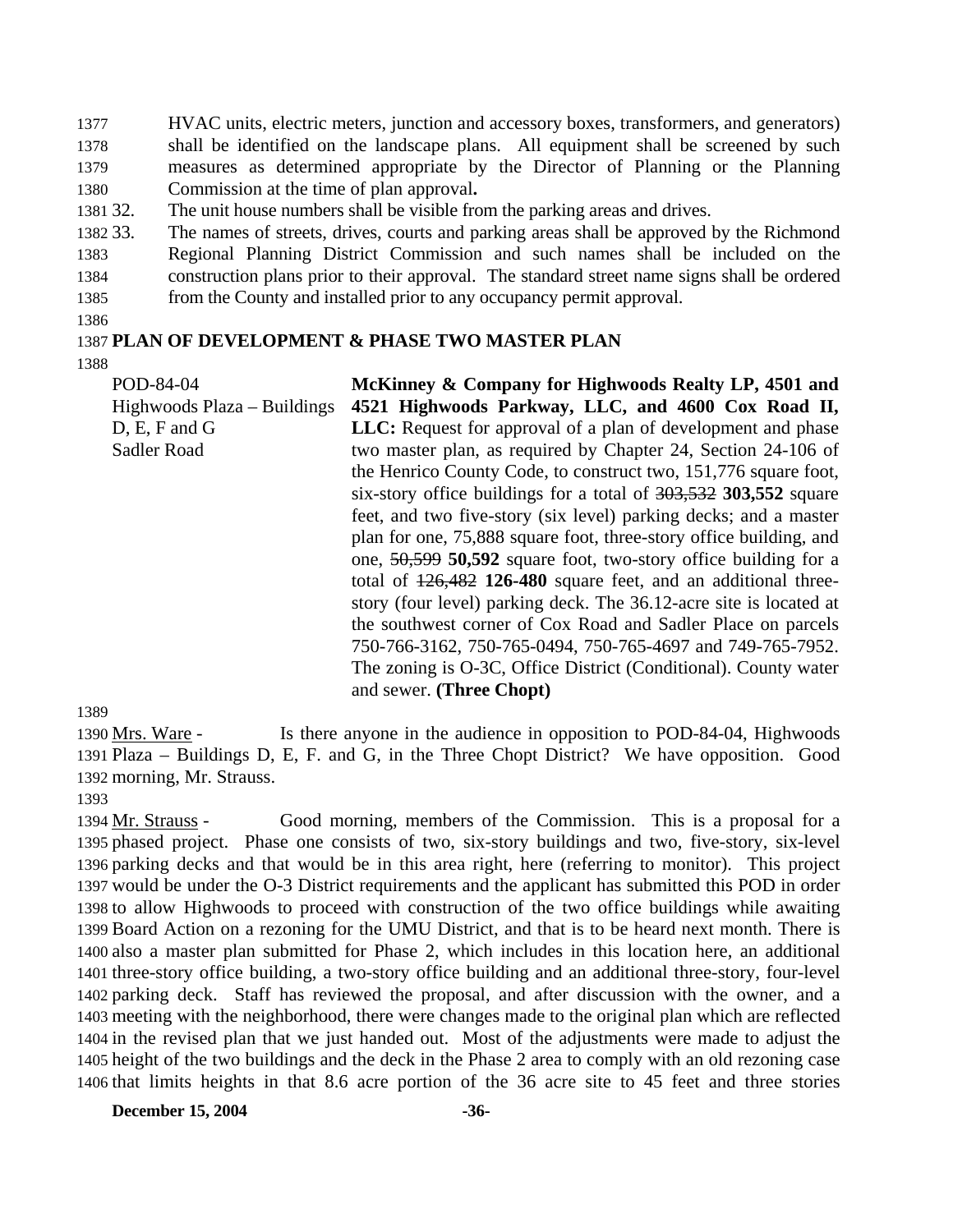1407 comparable to the height restrictions in the O-2 District.

1408

 There was also a reduction of a total square footage from the original 505,920 square feet to 430,032 square feet in order to comply with the height restrictions. Staff has now completed its review of the revised plan and can recommend approval and I'll be happy to answer any questions you may have. I understand Mr. Stacey Burcin is also here from McKinney and Company and we have some opposition as noted.

1414

Are there any questions for Mr. Strauss at this time? No questions. Thank 1416 you. Do you want to hear from the applicant now? 1415 Mrs. Ware -

1417

1418 Mr. Marshall - No. Let's hear from the opposition. Good morning, Mr. Blankinship. 1419

Good morning, Mr. Marshall. My name is Terry Blankinship and I reside 1421 at 4508 Cedar Forest Road. Everybody, take a deep breath, we have spent way to much time on 1422 this project. Basically, the neighborhood, this is what they had desired, this is what they have 1423 asked for. Why, I think we all sit and scratch our heads. The only opposition that we have is the 1424 fact that we would recommend that the landscaping and lighting come back for a public hearing. 1425 At that point in time, the parking decks with the five stories, I think it started off with three it 1426 went to four and now we are at five. They keep growing, as they say, we are concerned about 1427 that but I know it's Highwoods property and the developer, the petitioner all have made plans as 1428 far as lower the level and landscape. We continue to work with them on the mixed urban use. 1429 So, with those connotations as far as public hearing on the lighting and landscaping, I think we 1430 will sit down and we will pursue with the discussions on the mix urban use. Thank you. 1420 Mr. Blankinship -1431

1432 Mrs. Ware - Are there any questions?

1433

I just want to mention one thing. I think staff would have to recommend 1435 that we strike the last sentence on additional condition No. 25. That is an error. There was a 1436 lighting restriction to 15 feet and that's not applicable to this case. This is a commercial 1437 development. So, I would like to strike that last sentence with respect to the lighting pole height. 1438 And, as Mr. Blankinship mentioned, we are going to ask for No. 11 amended. 1434 Mr. Strauss -

1439

So, this is on the addendum, on Page 3, and Mr. Strauss is suggesting on 1441 condition No. 25 to strike the second sentence and then adding condition No. 11, which would 1442 be amended No. 11, which would bring the lighting plan back to the Commission. 1440 Mr. Silber -

1443 Mr. Strauss - That's right.

1444

1445 Mrs. Ware - Okay.

1446

1447 Mr. Marshall - Are you saying No. 11?

1448

To add No. 11 amended and on No. 25 to remove the second sentence 1450 concerning the light pole height. 1449 Mrs. Ware -1451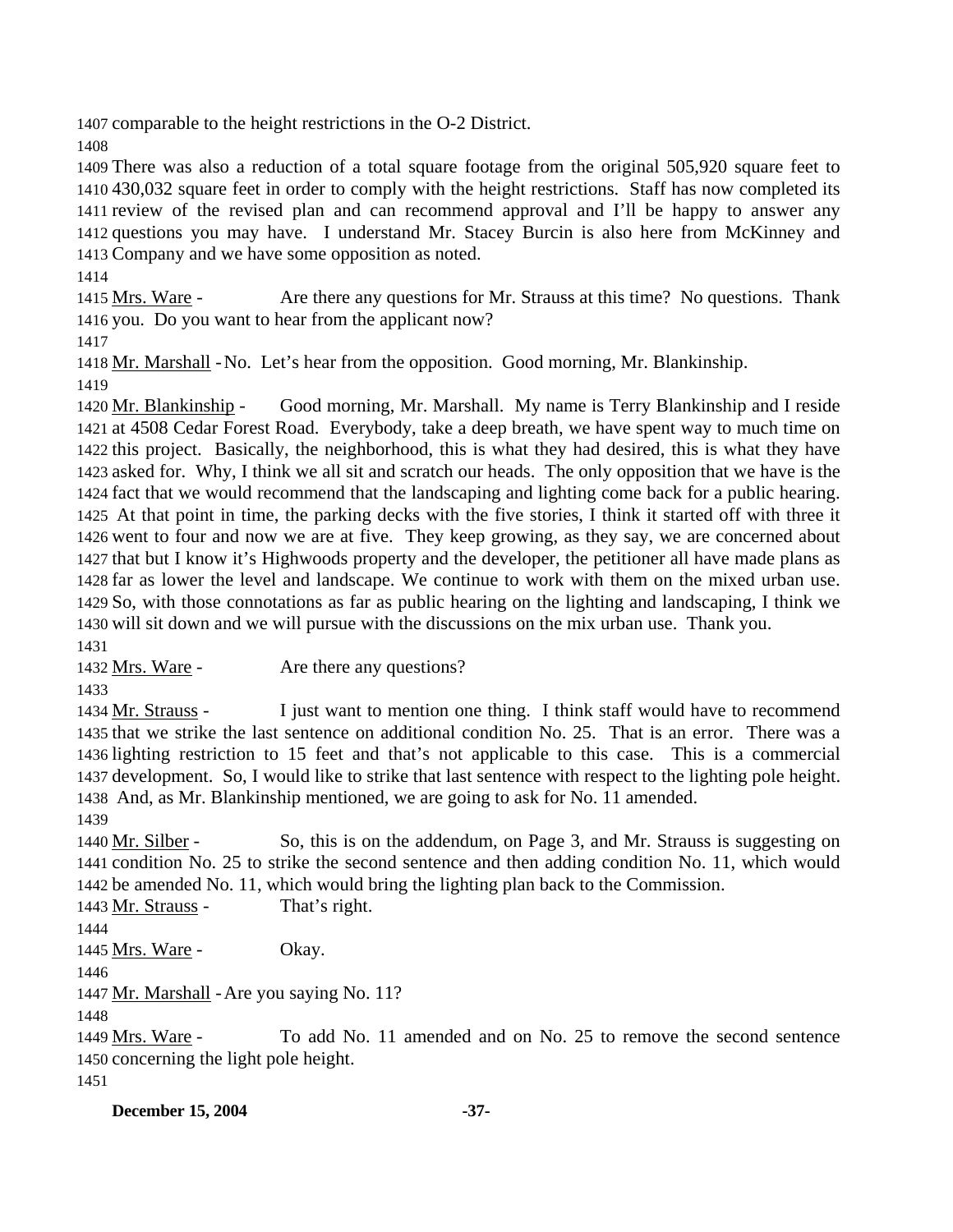1452 Mr. Marshall - Okay.

1453

But leaving the first part of the sentence about the exterior lighting, the 1455 source etc. 1454 Mrs. Ware -

1456

1457 Mr. Marshall - All right. Madam Chairman, I'm going to recommend approval of POD-84-04, 1458 Highwoods Plaza – Building D, E, F and G, Sadler Road, subject to the annotations on the plans, 1459 the standard conditions for developments of this type and additional conditions No. 9 amended, 1460 No. 11 amended, which requires the landscape and lighting plans to come back to the Planning 1461 Commission for approval, additional conditions No. 23, 24 and amended No. 25 which deletes 1462 the last sentence and conditions Nos. 26, 27 and 28.

1463

1464 Mr. Vanarsdall - Second.

1465

The motion was made by Mr. Marshall and seconded by Mr. Vanarsdall. 1467 All in favor say aye...all opposed say nay. The motion passes. 1466 Mrs. Ware -

1468

1469 The Planning Commission approved POD-84-04, Highwoods Plaza – Buildings D, E, F and G, 1470 subject to the annotations on the plans, the standard conditions attached to these minutes for 1471 developments of this type, and the following additional conditions:

- 1472
- 1473 9. 1474 1475 AMENDED - A detailed landscaping plan shall be submitted to the Planning Office for review and Planning Commission approval prior to the issuance of any occupancy permits.
- 1476 11. 1477 1478 1479 **AMENDED** - Prior to the approval of an electrical permit application and installation of the site lighting equipment, a plan including depictions of light spread and intensity diagrams, and fixture specifications and mounting height details shall be submitted for Planning Office review and Planning Commission approval.
- 1480 23 1481 1482 1483 1484 The easements for drainage and utilities as shown on approved plans shall be granted to the County in a form acceptable to the County Attorney prior to any occupancy permits being issued. The easement plats and any other required information shall be submitted to the County Real Property Agent at least sixty (60) days prior to requesting occupancy permits.
- 1485 24. 1486 The developer shall provide fire hydrants as required by the Department of Public Utilities and Division of Fire.
- 1487 25. 1488 25. All exterior lighting fixtures shall be designed and arranged so the source of light is not visible from the roadways or adjacent residential properties.
- 1489 26. 1490 26. The loading areas shall be subject to the requirements of Chapter 24, Section 24-97(b) of the Henrico County Code.
- 1491 27. 1492 1493 Insurance Services Office (ISO) calculations must be included with the plans and contracts and must be approved by the Department of Public Utilities prior to the issuance of a building permit.
- 1494 28. 1495 The location of all existing and proposed utility and mechanical equipment (including HVAC units, electric meters, junction and accessory boxes, transformers, and generators)
- 1496 shall be identified on the landscape plans. All equipment shall be screened by such

## **December 15, 2004** -38-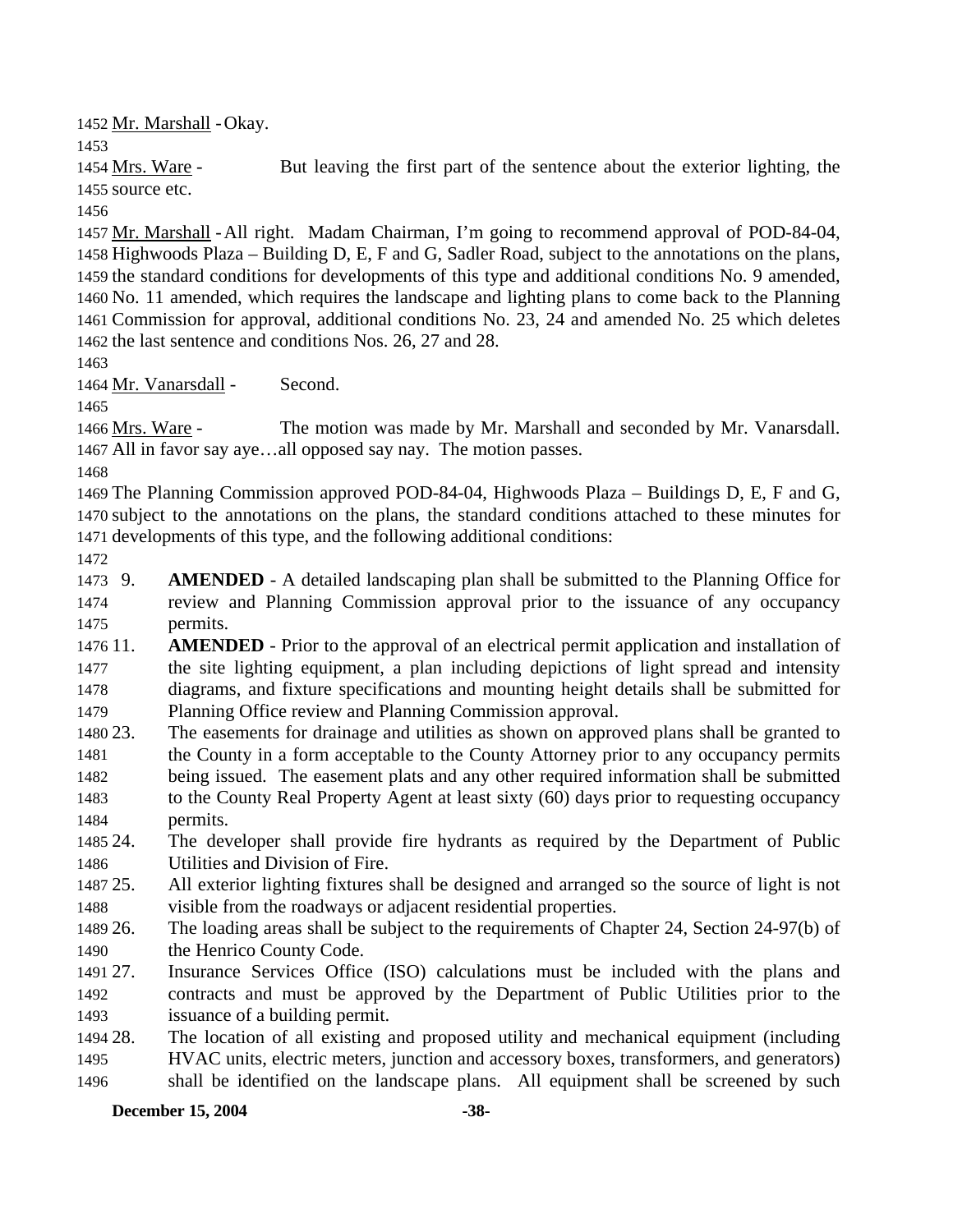1497 1498 measures as determined appropriate by the Director of Planning or the Planning Commission at the time of plan approval**.**

1499

### 1500 **PLAN OF DEVELOPMENT**

1501

| POD-89-04              | Balzer & Associates, Inc. for TSI, LLC and Dynamic                |
|------------------------|-------------------------------------------------------------------|
| Dollar Tree @ Virginia | <b>Commercial:</b> Request for approval of a revised plan of      |
| <b>Center Commons</b>  | development, as required by Chapter 24, Section 24-106 of the     |
| $(POD-38-02$ Revised)  | Henrico County Code, to construct a one-story, 12,517 square      |
|                        | foot retail building. The 1.607-acre site is located on the north |
|                        | side of JEB Stuart Parkway, approximately 400 feet east of        |
|                        | Brook Road (U.S. Route 1) in Virginia Center Commons              |
|                        | Shopping Center on parcel 784-769-1891. The zoning is B-3C,       |
|                        | Business District (Conditional). County water and sewer.          |
|                        | (Fairfield)                                                       |

1502

Is there anyone in the audience in opposition to POD-89-04, Dollar Tree @ Virginia Center Commons in the Fairfield District? There's no opposition. Good morning, 1504 1505 Mr. McGarry. 1503 Mrs. Ware -

1506

1507 Mr. McGarry - Good morning, Madam Chair, members of the Commission. We need to waive 1508 the time limits for these revised plans that are being handed out to you, Mr. Archer. 1509

1510 Mr. Archer - All right. Thank you.

1511

1512 Mr. McGarry - There is a revised site plan in your packet, a 50-foot shopping center setback, 1513 which was a problem before has been met, which has been given as a revised architectural. The 1514 architectural provides treatment to the end wall facing J.E.B. Stuart Parkway. Pilaster and 1515 windows have been added to break up the wall. The building materials are now confirmed as 1516 architectural split-face masonry through the body color instead of painted. The colors are taupe 1517 and beige. The awning color is unknown. Therefore, staff recommends approval of the site plan 1518 that's in your packet. That revised architectural subject to the standard conditions, additional 1519 conditions Nos. 23 through 32 and on your addendum item condition No. 33 which reads: A 1520 sample color of the building materials and the awning shall be submitted to the Planning 1521 Department for approval prior to issuance of a building permit. This has been reviewed with the 1522 applicant and he is in agreement. Staff will be happy to answer any questions.

1523

| 1524 Mrs. Ware -  | Are there any questions for Mr. McGarry from the Commission?                          |
|-------------------|---------------------------------------------------------------------------------------|
| 1525              |                                                                                       |
| 1526 Mr. Silber - | So, Mr. McGarry, that would be a new condition?                                       |
| 1527              |                                                                                       |
|                   | 1528 Mr. McGarry - Yes, sir, condition No. 33 is a new condition off of the addendum. |
| 1529              |                                                                                       |
| 1530 Mr. Silber - | It is on the addendum. Okay.                                                          |
| 1531              |                                                                                       |

**December 15, 2004** -39-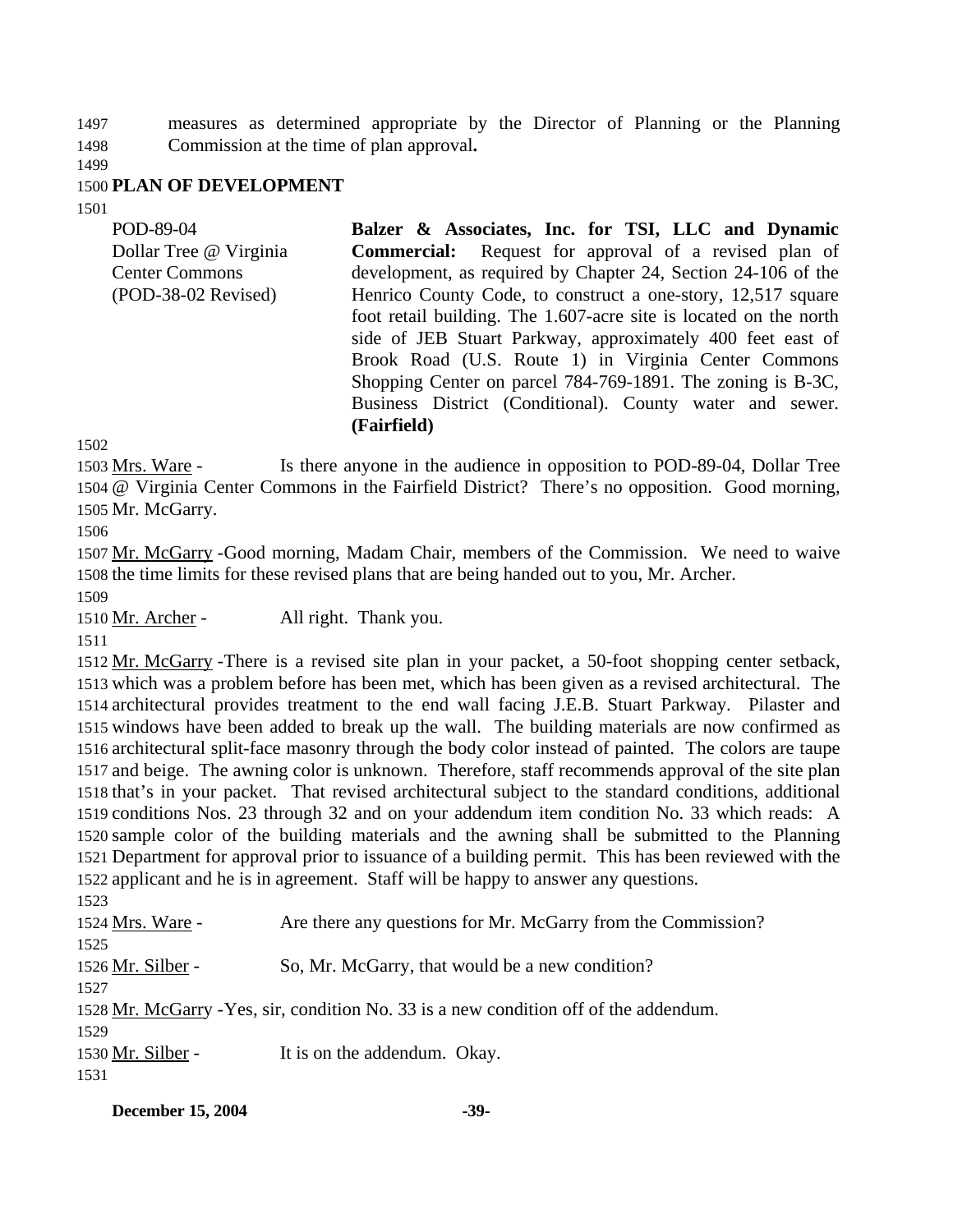1532 Mrs. Ware - Okay. Mr. Archer, would you care to hear from the applicant?

No. I think I'm ready to make a motion, Madam Chair. As of yesterday 1535 afternoon, staff was able to get an agreement from the applicant and pretty much satisfied 1536 everything that they were requiring. So with that, I will first of all waive the time limits on the 1537 revised plan. 1534 Mr. Archer -

1538

1533

1539 Mr. Vanarsdall - Second.

1540

The motion was made by Mr. Archer and seconded by Mr. Vanarsdall. All in favor say aye…all opposed say nay. The motion to waive the time limits passes. 1542 1541 Mrs. Ware -

1543

Then I will move for approval of POD-89-04, Dollar Tree @ Virginia 1545 Center Commons, subject to the standard conditions for developments of this type, the 1546 annotations on the plan, the plan approved this morning, and the additional conditions Nos. 23 33 with No. 33 being on this morning's addendum. 1547 1544 Mr. Archer -

1548

1549 Mr. Vanarsdall - Second.

1550

The motion was made by Mr. Archer and seconded by Mr. Vanarsdall. 1552 All in favor say aye...all opposed say nay. The motion passes. 1551 Mrs. Ware -

1553

1554 The Planning Commission approved POD-89-04, Dollar Tree @ Virginia Center Commons 1555 (POD-38-02 Revised) subject to the annotations on the plan, the standard conditions attached to 1556 these minutes for developments of this type, and the following additional conditions:

1557

1558 23. 1559 23. The developer shall provide fire hydrants as required by the Department of Public Utilities and Division of Fire.

1560 24. 1561 The proffers approved as a part of zoning case C-113C-88 shall be incorporated in this approval.

1562 25. 1563 Any necessary off-site drainage and/or water and sewer easements must be obtained in a form acceptable to the County Attorney prior to final approval of the construction plans.

1564 26. 1565 26. Deviations from County standards for pavement, curb or curb and gutter design shall be approved by the County Engineer prior to final approval of the construction plans by the

1566 Department of Public Works.

1567.27 1568 1569 Insurance Services Office (ISO) calculations must be included with the plans and contracts and must be approved by the Department of Public Utilities prior to the issuance of a building permit.

1570 28. 1571 1572 Approval of the construction plans by the Department of Public Works does not establish the curb and gutter elevations along the Henrico County maintained right-of-way. The elevations will be set by Henrico County.

1573 29. 1574 1575 Evidence of a joint ingress/egress and maintenance agreement must be submitted to the Department of Planning and approved prior to issuance of a certificate of occupancy for this development.

1576 30. 30. The location of all existing and proposed utility and mechanical equipment (including

### **December 15, 2004** -40-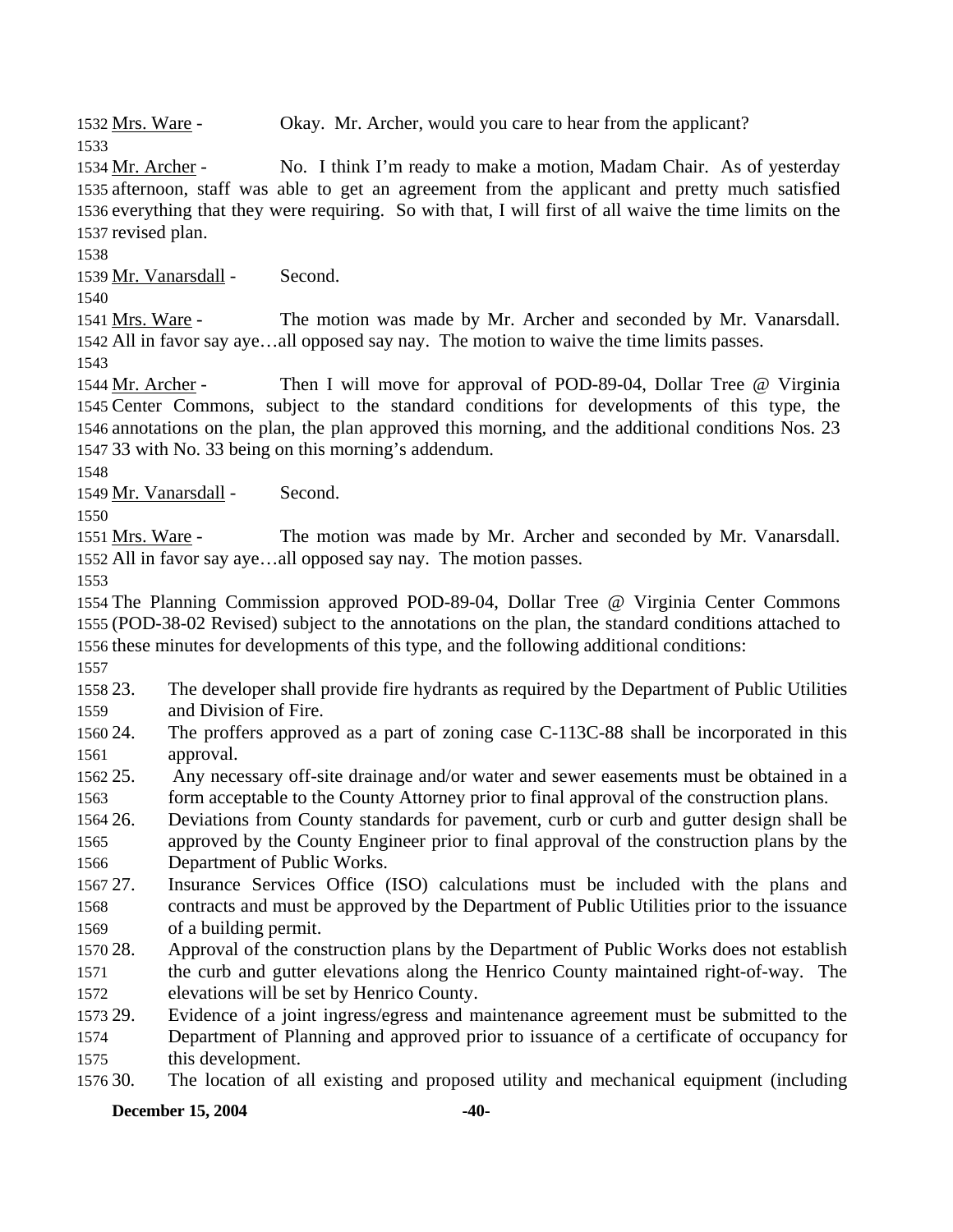1577 1578 1579 1580 HVAC units, electric meters, junction and accessory boxes, transformers, and generators) shall be identified on the landscape plans. All equipment shall be screened by such measures as determined appropriate by the Director of Planning or the Planning Commission at the time of plan approval**.**

- 1581 31. 1582 The ground area covered by all the buildings shall not exceed in the aggregate 25 percent of the total site area.
- 1583 32. No merchandise shall be displayed or stored outside of the building(s) or on sidewalk(s).
- 1584 33. 1585 33. A sample color of the building materials and the awning shall be submitted to the Planning Department for approval prior to issuance of a building permit.
- 1586

## 1587 **PLAN OF DEVELOPMENT & SPECIAL EXCEPTION**

1588

POD-91-04 NOVA – Gayton Road (POD-44-95 Revised) **Wiley & Wilson, Inc. for Ridgeview Inc. and Nova of Virginia Aquatics:** Request for approval of a plan of development and special exception, as required by Chapter 24, Sections 24-2, 24-12(b) and 24-106 of the Henrico County Code, to expand an existing building with a one-story building addition totaling 53,880 square feet with a pool addition, parking and site improvements. The special exception would permit expansion of a private recreation center, a conditional use previously authorized by the Commission pursuant to POD-44-95. The 5.55-acre site is located approximately on the east side of Gayton Road, 925 feet north of Cambridge Drive on parcel 732- 749-5405. The zoning is B-1, Business District. County water and sewer. **(Tuckahoe)** 

1589

Is there anyone in the audience in opposition to POD-91-04, NOVA, in 1591 the Tuckahoe District? There's no opposition. Good morning, Mr. Kennedy. 1590 Mrs. Ware -

1592

1593 Mr. Kennedy - Good morning, again, members of the Commission. This will require two 1594 motions. One for the special exception and one for the POD. The special exception is required 1595 because there is an expansion to a prior recreational facility. It's a conditional use which 1596 requires a special exception. When the facility was originally approved by the Planning 1597 Commission it was considered that they approved the original special exception with the POD. 1598 However, because this is being expanded, it requires reauthorization of that special exception. 1599 The expansion of this facility would expand the existing 25-meter pool to a 50-meter pool. In 1600 addition, a second 25-meter pool will be provided. They are both indoor pools. Expanded 1601 parking will be provided it will make NOVA competitive with similar facilities which are 1602 offered in Chesterfield County and staff supports both the special exception and the POD. 1603

All right. Are there any questions for Mr. Kennedy from the 1605 Commission? All right. I don't need to hear from anyone else, so I will go ahead and first I will 1606 make a motion for the special exception. 1604 Mrs. Ware -

1607

1608 Mr. Jernigan - Second.

**December 15, 2004** -41-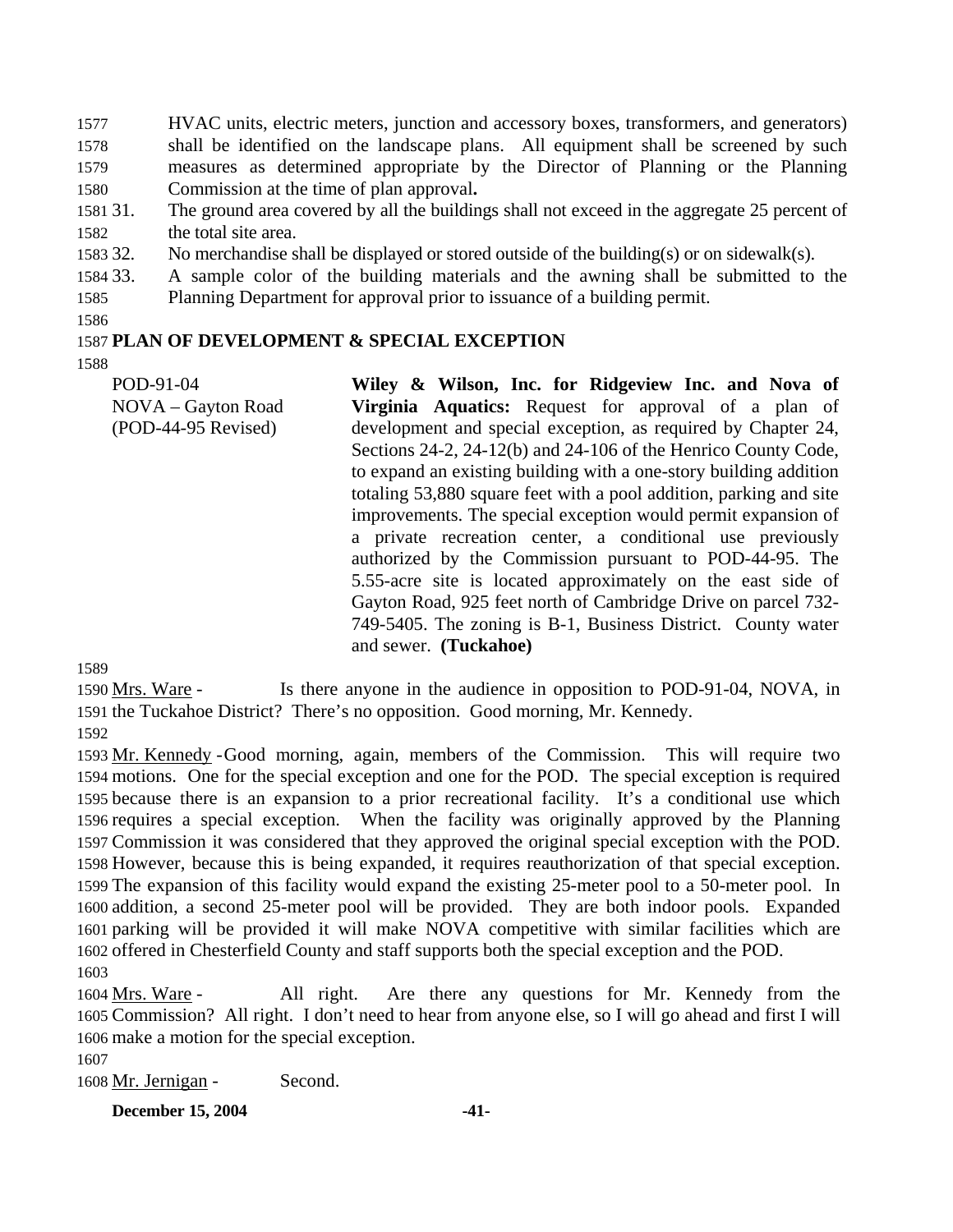1609

The motion was made by Mrs. Ware and seconded by Mr. Jernigan. All in 1611 favor say aye...all opposed say nay. The motion passes for the special exception. 1610 Mrs. Ware -

1612

1613 Mr. Marshall - Note my abstention, please.

1614

Abstention noted. Thank you. So, I'll move that POD-91-04,  $NOVA$  – 1616 Gayton Road, be approved subject to the annotations on the plan, the standard conditions for 1617 developments of this type, and additional conditions Nos. 23 through 32. 1615 Mrs. Ware -

1618

1619 Mr. Vanarsdall - Second.

1620

The motion was made by Mrs. Ware and seconded by Mr. Vanarsdall. All 1622 in favor say aye...all opposed say nay. The motion passes. 1621 Mrs. Ware -

1623

1624 Mr. Marshall - Note my abstention.

1625

1626 Mrs. Ware - Abstention noted. Thank you.

1627

1628 Mr. Marshall - Thank you, Mr. Wilton. My daughter swims there so I had to abstain, but I'm 1629 very much looking forward to the project.

1630

 The Planning Commission approved POD-91-04, NOVA – Gayton Road (POD-44-95 Revised) subject to the annotations on the plan, the standard conditions attached to these minutes for developments of this type, the special exception to permit expansion of a private recreation center and the following additional conditions:

1635

1636 23. 1637 1638 1639 The right-of-way for widening of Gayton Road as shown on approved plans shall be dedicated to the County prior to any occupancy permits being issued. The right-of-way dedication plat and any other required information shall be submitted to the County Real Property Agent at least sixty (60) days prior to requesting occupancy permits.

1640 24. The easements for drainage and utilities as shown on approved plans shall be granted to

1641 1642 1643 the County in a form acceptable to the County Attorney prior to any occupancy permits being issued. The easement plats and any other required information shall be submitted to the County Real Property Agent at least sixty (60) days prior to requesting occupancy

- 1644 permits.
- 1645 25. 1646 The developer shall provide fire hydrants as required by the Department of Public Utilities and Division of Fire.
- 1647 26 26. A standard concrete sidewalk shall be provided along the east side of Gayton Road.
- 1648 27. Outside storage shall not be permitted.
- 1649 28. 1650 Any necessary off-site drainage and/or water and sewer easements must be obtained in a form acceptable to the County Attorney prior to final approval of the construction plans.
- 1651 29. 29. Deviations from County standards for pavement, curb or curb and gutter design shall be
- 1652 1653 approved by the County Engineer prior to final approval of the construction plans by the

Department of Public Works.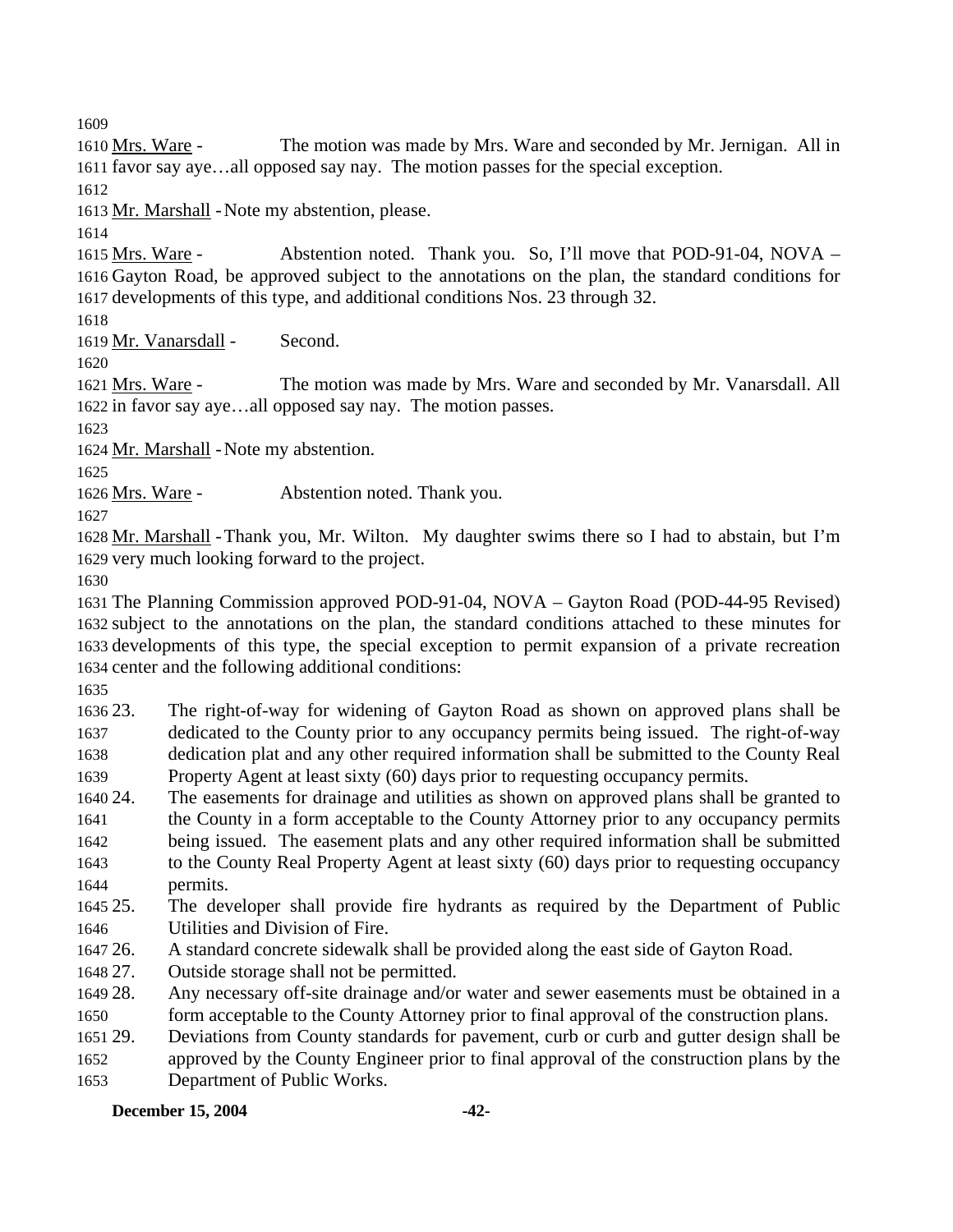1654 30. 1655 1656 Insurance Services Office (ISO) calculations must be included with the plans and contracts and must be approved by the Department of Public Utilities prior to the issuance of a building permit.

1657 31. 1658 1659 Approval of the construction plans by the Department of Public Works does not establish the curb and gutter elevations along the Henrico County maintained right-of-way. The elevations will be set by Henrico County.

1660 32. 1661 1662 1663 1664 The location of all existing and proposed utility and mechanical equipment (including HVAC units, electric meters, junction and accessory boxes, transformers, and generators) shall be identified on the landscape plans. All equipment shall be screened by such measures as determined appropriate by the Director of Planning or the Planning Commission at the time of plan approval**.**

1665

1666

# 1667 **THE NEXT CASE WAS PASSED BY AND CONTINUES ON PAGE 47 OF THESE**  1668 **MINUTES.**

#### 1669

# 1670 **PLAN OF DEVELOPMENT, LANDSCAPE & LIGHTING PLAN & ALTERNATIVE FENCE**  1671 **HEIGHT PLAN**

1672

| POD-78-04<br>The Village @ Willow Run | Foster & Miller, P.C. for Verizon Virginia Inc. and Wilton<br><b>Development Corporation:</b> Request for approval of a plan of                                                                                                                                                                                                                                                                                                                                                                                                                                                                                                                                            |
|---------------------------------------|----------------------------------------------------------------------------------------------------------------------------------------------------------------------------------------------------------------------------------------------------------------------------------------------------------------------------------------------------------------------------------------------------------------------------------------------------------------------------------------------------------------------------------------------------------------------------------------------------------------------------------------------------------------------------|
| Wistar Road                           | development, landscape and lighting plan and alternative fence<br>height plan, as required by Chapter 24, Sections $24-95(1)(6)$ , 24-<br>106 and 24-106.2 of the Henrico County Code, to construct 87<br>residential townhouse units, and a six-foot, decorative metal<br>fence with brick columns in the front yard with landscaping. The<br>17.3-acre site is located on the north line of Wistar Road,<br>approximately 413 feet east of Shrader Road on parcels 767-<br>751-0480 and 5291, 767-752-3012, 5942 and 7623 and part of<br>766-752-5952. The zoning is RTHC, Residential Townhouse<br>District (Conditional). County water and sewer. ( <b>Brookland</b> ) |
|                                       |                                                                                                                                                                                                                                                                                                                                                                                                                                                                                                                                                                                                                                                                            |

1673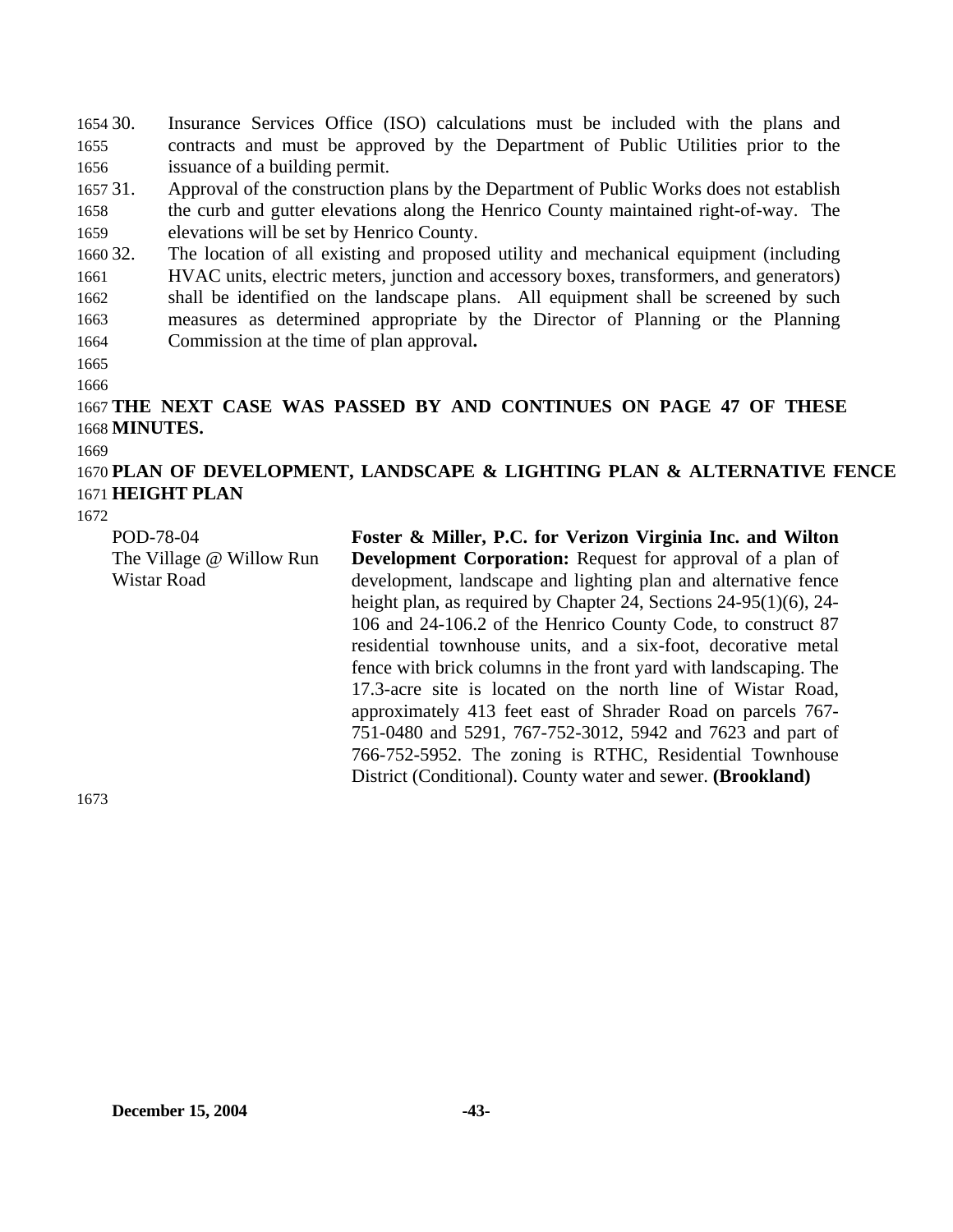Is there anyone in the audience in opposition to POD-78-04, The Village  $\omega$ 1675 Willow Run, in the Brookland District? There is no opposition. 1674 Mrs. Ware -

1676

Madam Chairman, Mr. McGarry requested that we pass this case by 1678 because he is still meeting with someone out in the lobby. So, if we can go to the next case 1679 please. 1677 Ms. News -

1680

1681 Mrs. Ware - Okay.

1682

# 1683 **SUBDIVISION**

1684

Grayson Hill (December 2004 Plan) (Formerly Gaskins Centre) Patterson Avenue and Gaskins Road

**E. D. Lewis & Associates, P.C. for Gaskins Centre, L.C.:** The 54.589-acre site proposed for a subdivision of 220 townhouse units for sale is located at the southeast corner of Patterson Avenue (State Route 6) and Gaskins Road on parcels 745-741- 0907, 745-740-9892 and 746-741-3665. The zoning is RTHC, Residential Townhouse District (Conditional). County water and sewer. **(Tuckahoe) 220 Lots** 

1685

Is there anyone in the audience in opposition to subdivision Grayson Hill (December 2004 Plan), in the Tuckahoe District? There is no opposition. Mr. Wilhite, good 1687 1688 morning. 1686 Mrs. Ware -

1689

Good morning. Thank you. The rezoning case with amended proffers was 1691 just approved by the Board of Supervisors in October of this year. The subdivision layout for the 1692 townhouse development that you have substantially conforms with the zoning exhibit that was 1693 included with that case. It is 220 units and the location of the blocks and the layout of the 1694 development is primarily in conformance with that exhibit. I would also like to note that the 1695 landscape plan for the buffers along the eastern property line and along Derbyshire Road appears 1696 as the next item on your agenda, as well. What is before you today is just the conditional 1697 subdivision for this townhouse development POD plans and the final subdivision plan for Phase 1 1698 of this development have already been filed and the POD plan should appear in your January 26 1699 agenda. These are two phases anticipated; the first phase involves 50 units plus the clubhouse. 1690 Mr. Wilhite -1700

 A copy of the revised plan has been handed out to you. The biggest change on the revised plan was, the developer actually proposed extending some of the lots on the corner units into the proffered buffers, which is not permitted by proffers. That plan has been annotated to show that they would have to eliminate any of those extensions into the buffer areas. There is also an existing graveyard shown on the plan and an annotation has been added that shows that there will be a need to add an access easement to the graveyard for persons to have access to it.

1707

 The developer is also proposing compensating areas. The Code does allow for dwelling units at the end of rows to provide compensating area in order to reduce the side and rear lines under the Code as long as they provide compensating area in the side yards. Staff has received detailed information on that. We are checking that over. They would have to confirm that the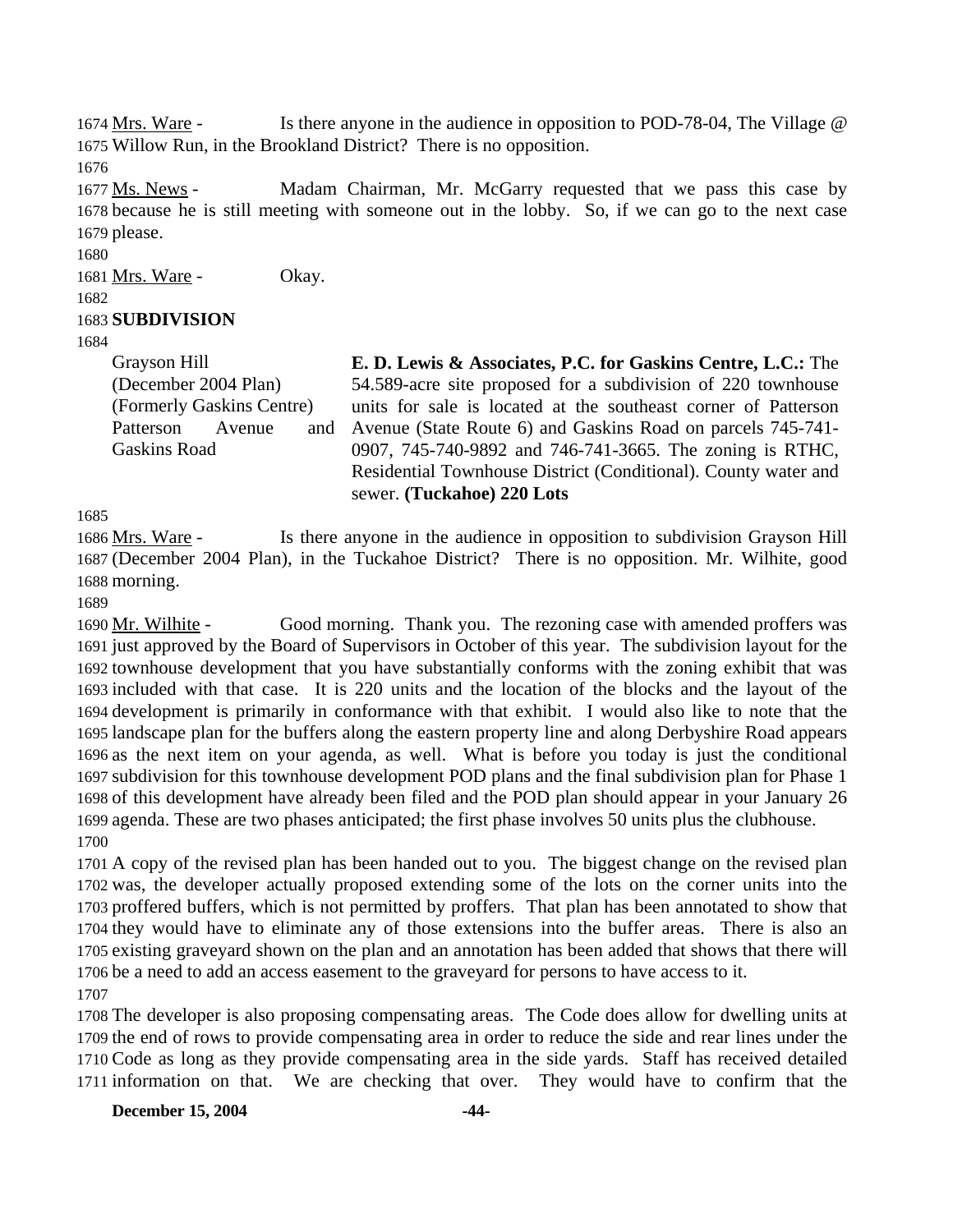1712 requirement is met prior to final subdivision approval.

1713

 The plan that you do have does show curb and gutters, sidewalks, recreational areas and other physical improvements. The approval for those physical improvements are not before you today. That would be approved with the site plan, and that should, like I said, appear on your agenda in January. Staff can recommend approval of the revised site plan, conditional approval, with the additional annotations shown on it and I'll be happy to answer any questions that you may have. 1719

So, it is annotated that these lot widths that extend into this buffer area are 1721 removed. 1720 Mrs. Ware -

1722

1723 Mr. Wilhite - The portion of the lots extending in the buffer would have to be eliminated. 1724

And the end unit was used as well. Okay. Are there any questions? All 1726 right. Then I guess at this time I will move for approval of subdivision Grayson Hill subject to 1727 the standard conditions for residential townhouses served by public utilities, and the following 1728 additional conditions Nos. 13, 14, and 15 as well as the annotations on the plan. 1725 Mrs. Ware -

1729

1730 Mr. Vanarsdall - Second.

1731

The motion was made by Mrs. Ware and seconded by Mr. Vanarsdall. All 1733 I favor say aye...all opposed say nay. The motion passes. 1732 Mrs. Ware -

1734

 The Planning Commission granted conditional approval to Grayson Hill (December 2004 Plan) (Formerly Gaskins Center) subject to the annotations on the plans, the standard conditions attached to these minutes for subdivisions served by public utilities and the following additional conditions:

1739

1740 13. 1741 The proffers approved as part of zoning case C-35C-04 shall be incorporated in this approval.

1742 14. 14. Prior to requesting the final approval, a draft of the covenants and deed restrictions for the

- 1743 1744 1745 1746 maintenance of the common area by a homeowners association shall be submitted to the Department of Planning for review. Such covenants and restrictions shall be in form and substance satisfactory to the County Attorney and shall be recorded prior to recordation of the subdivision plat.
- 1747 15 1748 15. Any portion of the existing sanitary sewer easement no longer needed shall be vacated prior to the recordation of the subdivision plat.

1749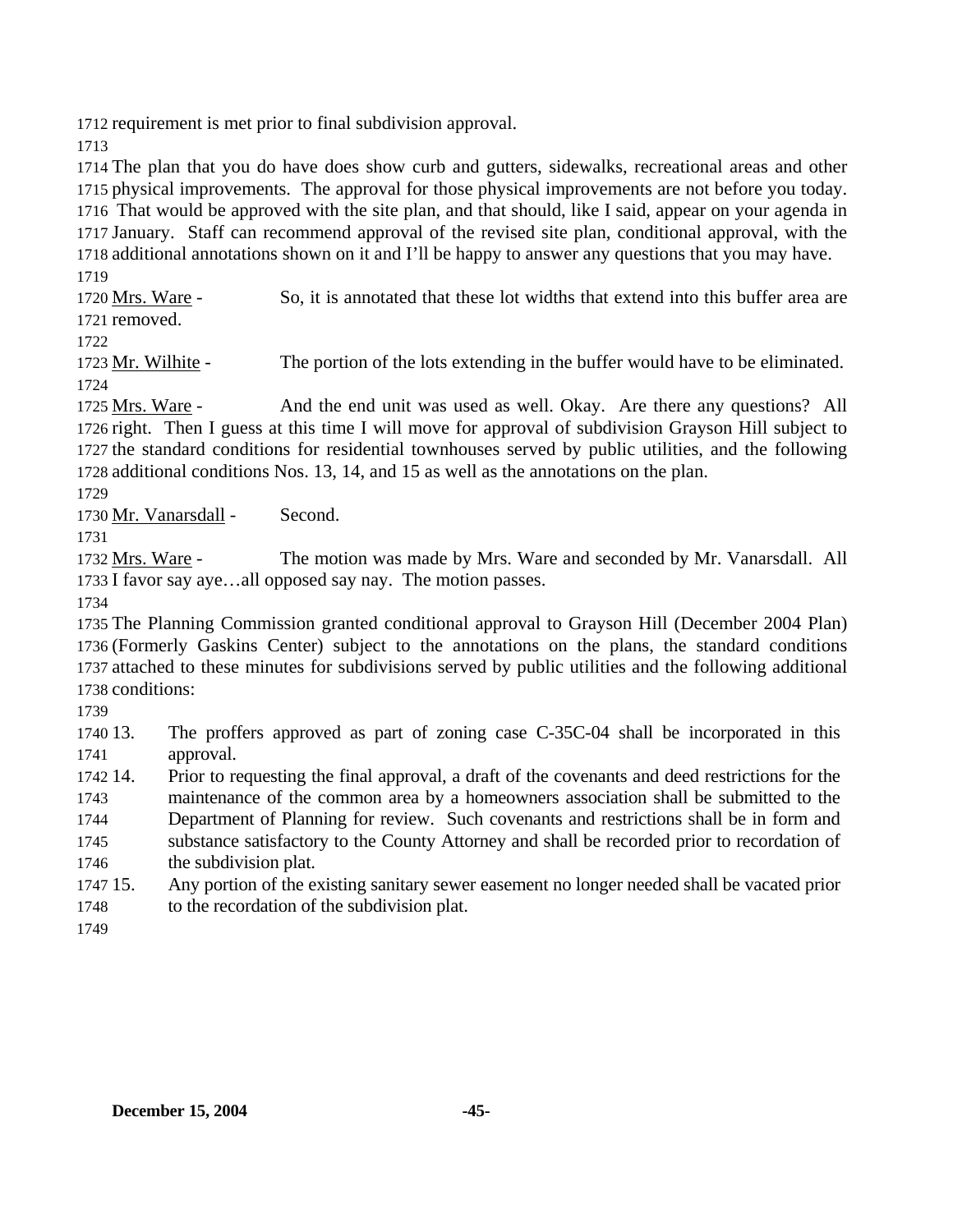### 1750 **SUBDIVISION LANDSCAPE PLAN**

1751

| Grayson Hill - Phase I    | <b>Gumenick Properties and Studio 39 for Gaskins &amp; Patterson,</b>  |
|---------------------------|------------------------------------------------------------------------|
| (Formerly Gaskins Center) | <b>Inc.:</b> Request for approval of a phase one subdivision landscape |
|                           | plan, as required by Chapter 24, Sections 24-106 and 24-106.2 of       |
|                           | the Henrico County Code. The 54.58-acre site is located on the         |
|                           | southeast corner of the intersection of Gaskins Road and               |
|                           | Patterson Avenue (State Route 6) on parcels 745-740-9892, 746-         |
|                           | 741-3665 and part of parcel 745-741-0907. The zoning is RTHC,          |
|                           | Residential Townhouse District (Conditional). (Tuckahoe)               |

1752

Is there anyone in the audience in opposition to the landscape plan for 1754 subdivision Grayson Hill Phase I, in the Tuckahoe District? There is no opposition. Mr. Strauss, 1755 good morning. 1753 Mrs. Ware -

1756

This is an approval that would allow the developer to install planting for a 1758 Phase 1 buffer and advance the construction for the rest of the project. There was a meeting in 1759 the neighborhood about a week ago and there were no objections raised, so staff can recommend 1760 approval per the staff plan. Thank you. 1757 Mr. Strauss -

1761

Are there any questions for Mr. Strauss from the Commission? Okay. I 1763 don't need to hear from anyone so at this time I would like to move for approval of subdivision 1764 landscape plan Grayson Hill Phase 1, subject to the annotations on the plan and the standard 1765 conditions for landscape plans. 1762 Mrs. Ware -

1766

1767 Mr. Jernigan - Second.

1768

The motion was made by Mrs. Ware and seconded by Mr. Jernigan. All I 1770 favor say aye...all opposed say nay. The motion passes. 1769 Mrs. Ware -

1771

1772 The Planning Commission approved the landscape plan for Grayson Hill – Phase 1 subject to the 1773 annotations on the plans and the standard conditions attached to these minutes for landscape 1774 plans.

1775

Madam Chairman, I would like to recognize another celebrity in the back 1777 of the room there, Mr. John Marlles. He is now the Director of Urban Development and 1778 Revitalization and he will have a part at the end of the agenda, as we all know. When I got here 1779 at 8:30 a.m. he was already here. So, he hasn't lost any of his venom and vigor. 1776 Mr. Vanarsdall -

1780

1781 Mr. Marshall - And, it looks like his hair is growing back too.

1782

1783 Mrs. Ware - Can we go back to the case we skipped over, now?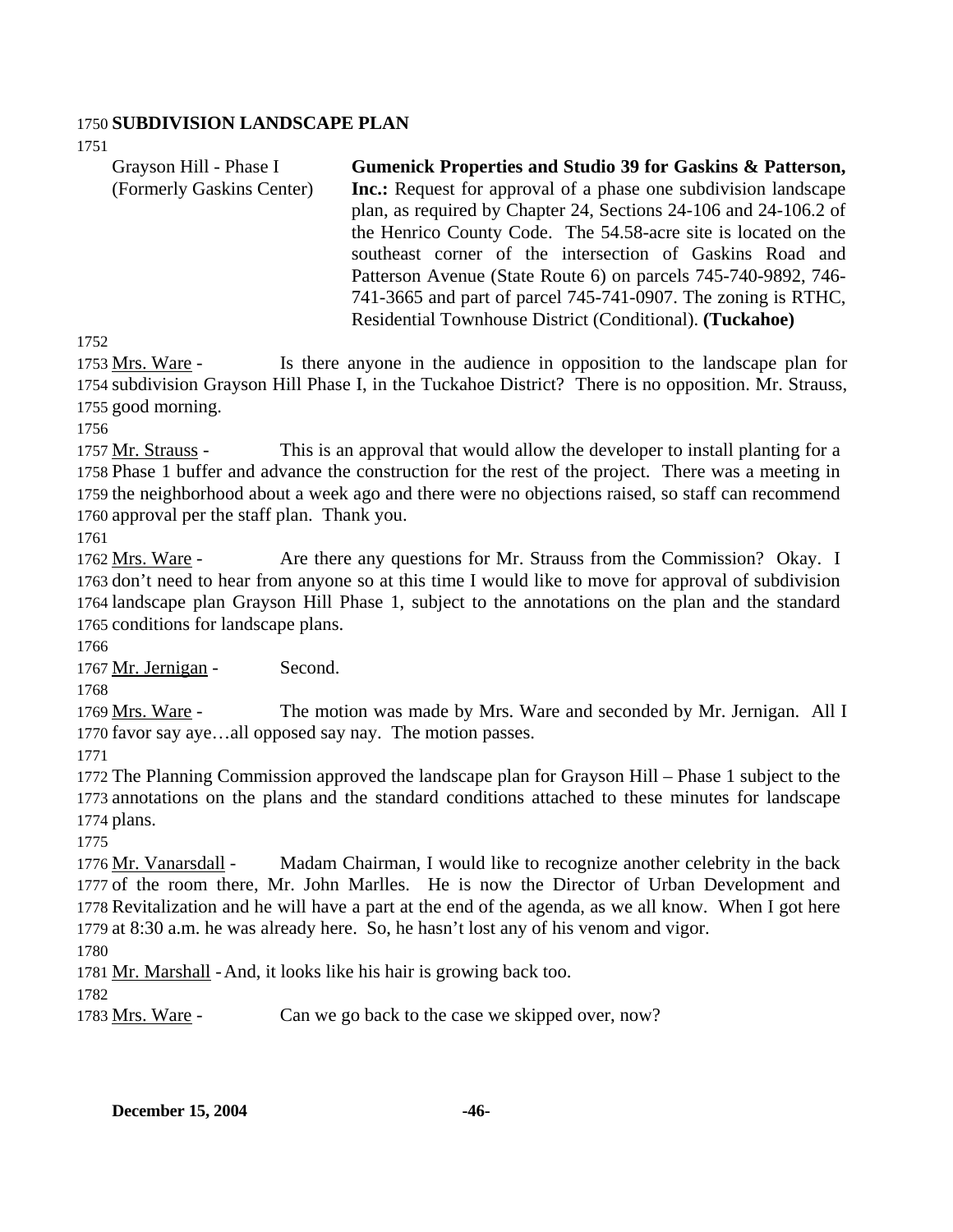Yes, we can go back to page 23, POD-78-04, The Village  $@$  Willow Run. 1785 Mr. McGarry has returned. 1784 Mr. Silber -

1786

#### 1787 **CONTINUED FROM PAGE 43**

1788

# 1789 **PLAN OF DEVELOPMENT, LANDSCAPE & LIGHTING PLAN & ALTERNATIVE FENCE**  1790 **HEIGHT PLAN**

1791

POD-78-04

| POD-78-04                | Foster & Miller, P.C. for Verizon Virginia Inc. and Wilton           |
|--------------------------|----------------------------------------------------------------------|
| The Village @ Willow Run | <b>Development Corporation:</b> Request for approval of a plan of    |
| Wistar Road              | development, landscape and lighting plan and alternative fence       |
|                          | height plan, as required by Chapter 24, Sections $24-95(1)(6)$ , 24- |
|                          | 106 and 24-106.2 of the Henrico County Code, to construct 87         |
|                          | residential townhouse units, and a six-foot, decorative metal        |
|                          | fence with brick columns in the front yard with landscaping. The     |
|                          | 17.3-acre site is located on the north line of Wistar Road,          |
|                          | approximately 413 feet east of Shrader Road on parcels 767-          |
|                          | 751-0480 and 5291, 767-752-3012, 5942 and 7623 and part of           |
|                          | 766-752-5952. The zoning is RTHC, Residential Townhouse              |
|                          | District (Conditional). County water and sewer. (Brookland)          |

1792

I believe I asked for opposition before, but I just want to make sure. Is 1794 there any opposition to POD-78-04, The Village @ Willow Run? There's no opposition. Mr. 1795 McGarry. 1793 Mrs. Ware -

1796

1797 Mr. McGarry - Good morning, again. This plan is put together as a kind of a package deal where 1798 we are doing a POD, a landscape plan, an alternative fence height and site lighting. The staff can 1799 recommend approval of only the POD and the landscape plan, but not the alternative fence or site 1800 lighting. It's actually the site lighting, we don't have the photometrics doesn't meet the proffers, 1801 so we can handle that administratively. It does not have to come to the Commission. Again, I 1802 was trying to put together a package to do all of this at once.

1803

 The landscape plan is approvable, but the alternative fence height is required to be shown the details on the landscape plan. And after three submittals, one as recent as four o'clock yesterday, we still don't know if some of the details on the fence meet the proffers that have been submitted with this case. So, essentially, the alternative fence height needs to be deferred. 1808

 Under the POD, staff can recommend approval and some of the issues that were outstanding have been resolved. They include the establishment of the minimum square footage for the townhouse by requiring an annotated on the plan that the optional four-foot extension on these Ryan Homes, townhomes, is mandatory. It is not an option. Otherwise, they don't meet the 1500 square feet in the proffers. I received a schematic plan identifying which units will have porches, which is required by the… A certain percentage of them had to have porches under the proffers. The end units had to have certain architectural features on them and that has been resolved.

1816 So, to salvage something in a way for approval for Willow Run, staff recommends the POD and

**December 15, 2004** -47-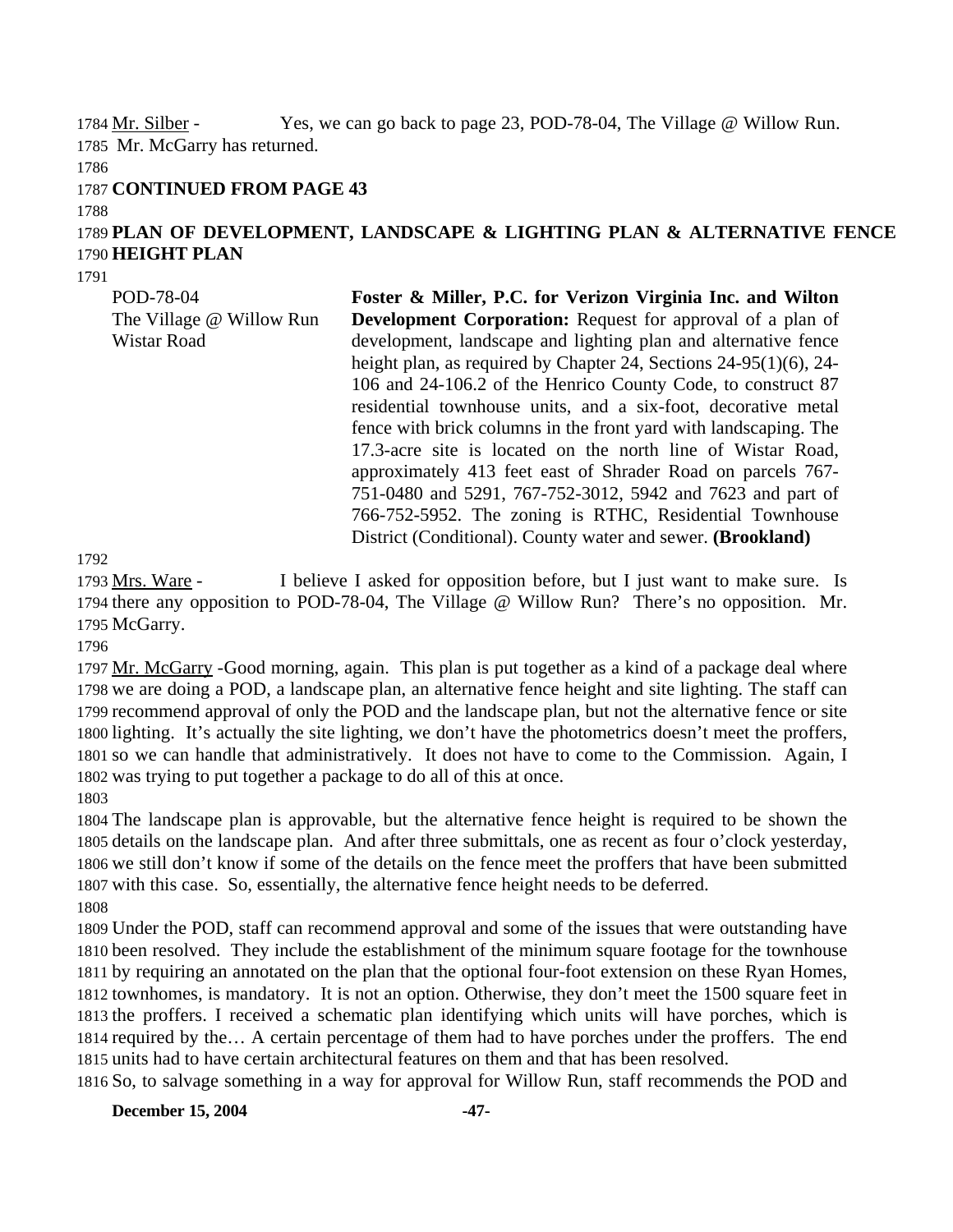landscape plan, not the alternative fence height. Approval of the POD would include the standard conditions, plus conditions Nos. 23 through 35 and on the addendum we have revised No. 29 to be more consistent with the language we are trying to use for pavement within a townhouse development. I'll be happy to answer any questions.

1821

1822 Mrs. Ware - Are there any questions for Mr. McGarry from the Commission?

1823

Mr. McGarry, did you say you want the landscaping to come back 1825 administratively and.... 1824 Mr. Vanarsdall -

1826

1827 Mr. McGarry - The lighting can come back administratively. That was never required to come to 1828 the Commission, anyway. I was just trying to do everything at once here.

1829

Okay. I'm going to approve the landscaping this morning. I meant to say 1831 the lighting. I don't have any more questions. Mr. McGarry worked on this right up like to four 1832 o'clock and I talked to him at quarter to five and he's been following it for two or three days and 1833 couldn't get the rest of it together, so it certainly wasn't any fault of his. I recommend approval 1834 of POD-78-04. This would be the POD and the landscaping only, POD-78-04, Nos. 23, 24, 25, 26, 27, 28, No. 29 will be revised and 30 through 35. 1835 1830 Mr. Vanarsdall -

1836

1837 Mr. Marshall - Second.

1838

The motion was made by Mr. Vanarsdall and seconded by Mr. Vanarsdall. 1840 All in favor say aye...all opposed say nay. The motion passes. 1839 Mrs. Ware -

1841

1842 Mr. Marshall - And do we need to defer the alternative fence height?

1843

Yes. That's what I was going to do. And, I recommend deferral of the 1845 alternative fence height on POD-78-04 to January 26, 2005. 1844 Mr. Vanarsdall -

1846

1847 Mr. Marshall - Second.

1848

The motion was made by Mr. Vanarsdall and seconded by Mr. Vanarsdall. All in favor say aye…all opposed say nay. The motion passes for the deferral of the alternative 1850 1851 fence height. 1849 Mrs. Ware -

1852

 The Planning Commission approved POD-78-04, The Village @ Willow Run, subject to the annotations on the plans, the standard conditions attached to these minutes for developments of this type, and the following additional conditions. The Planning Commission deferred the alternative fence height plan to its January 26, 2005, meeting.

1857

1858 23 The unit house numbers shall be visible from the parking areas and drives.

1859 24. 1860 The names of streets, drives, courts and parking areas shall be approved by the Richmond Regional Planning District Commission and such names shall be included on the

1861 construction plans prior to their approval. The standard street name signs shall be ordered

**December 15, 2004** -48-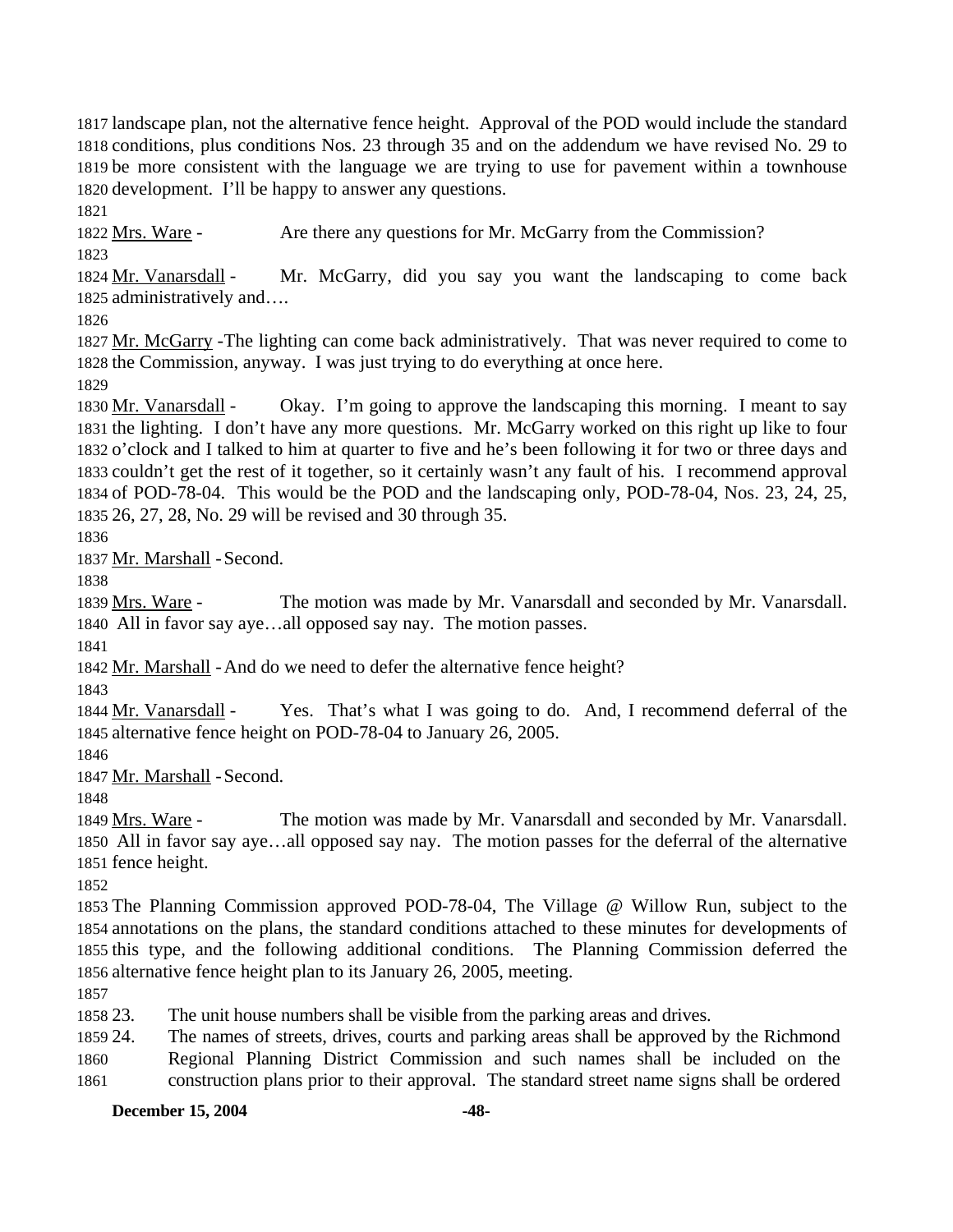1862 from the County and installed prior to any occupancy permit approval.

1863 25. 1864 The subdivision plat for The Village of Willow Run shall be recorded before any building permits are issued.

1865 26. 1866 The developer shall provide fire hydrants as required by the Department of Public Utilities and Division of Fire.

1867 27. 1868 Any necessary off-site drainage and/or water and sewer easements must be obtained in a form acceptable to the County Attorney prior to final approval of the construction plans.

1869 28. 1870 1871 28. Deviations from County standards for pavement, curb or curb and gutter design shall be approved by the County Engineer prior to final approval of the construction plans by the Department of Public Works.

1872 29. 1873 1874 1875 1876 1877 1878 1879 The pavement shall be of an SM-2A type and shall be constructed in accordance with County standard and specifications. The developer shall post a defect bond for all pavement with the Department of Planning - the exact type, amount and implementation shall be determined by the Director of Planning, to protect the interest of the members of the Homeowners Association. The bond shall become effective as of the date that the Homeowners Association assumes responsibility for the common areas. Prior to the issuance of the last Certificate of Occupancy, a professional engineer must certify that the roads have been designed and constructed in accordance with County standards

1880 30. 1881 1882 Insurance Services Office (ISO) calculations must be included with the plans and contracts and must be approved by the Department of Public Utilities prior to the issuance of a building permit.

1883 31. 1884 1885 Approval of the construction plans by the Department of Public Works does not establish the curb and gutter elevations along the Henrico County maintained right-of-way. The elevations will be set by Henrico County.

1886 32 1887 The proffers approved as a part of zoning case C-19C-04 shall be incorporated in this approval.

1888 33. 1889 1890 1891 33. The limits and elevations of the 100-year frequency flood shall be conspicuously noted on the plan "Limits of 100 Year Floodplain." In addition, the delineated 100-year floodplain must be labeled "Variable Width Drainage and Utility Easement." The easement shall be granted to the County prior to the issuance of any occupancy permits.

1892 34. 1893 1894 1895 1896 The location of all existing and proposed utility and mechanical equipment (including HVAC units, electric meters, junction and accessory boxes, transformers, and generators) shall be identified on the landscape plans. All equipment shall be screened by such measures as determined appropriate by the Director of Planning or the Planning Commission at the time of plan approval**.**

1897 35. 1898 1899 The architectural plans with the building permit shall show a detailed cross section of the sound suppression requirements for a minimum 54 sound coefficient as required by Proffer No. 12, case C-19C-04.

1900

1901 Mrs. Ware - At this time I would like to take a ten-minute break. 1902

# 1903 **AT THIS TIME THE COMMISSION TOOK A BREAK AND THEN RECONVENED.**  1904 **SUBDIVISION & TWO EXCEPTIONS**

## 1905 **(Deferred from the November 17, 2004, Meeting)**

1906

**December 15, 2004** -49-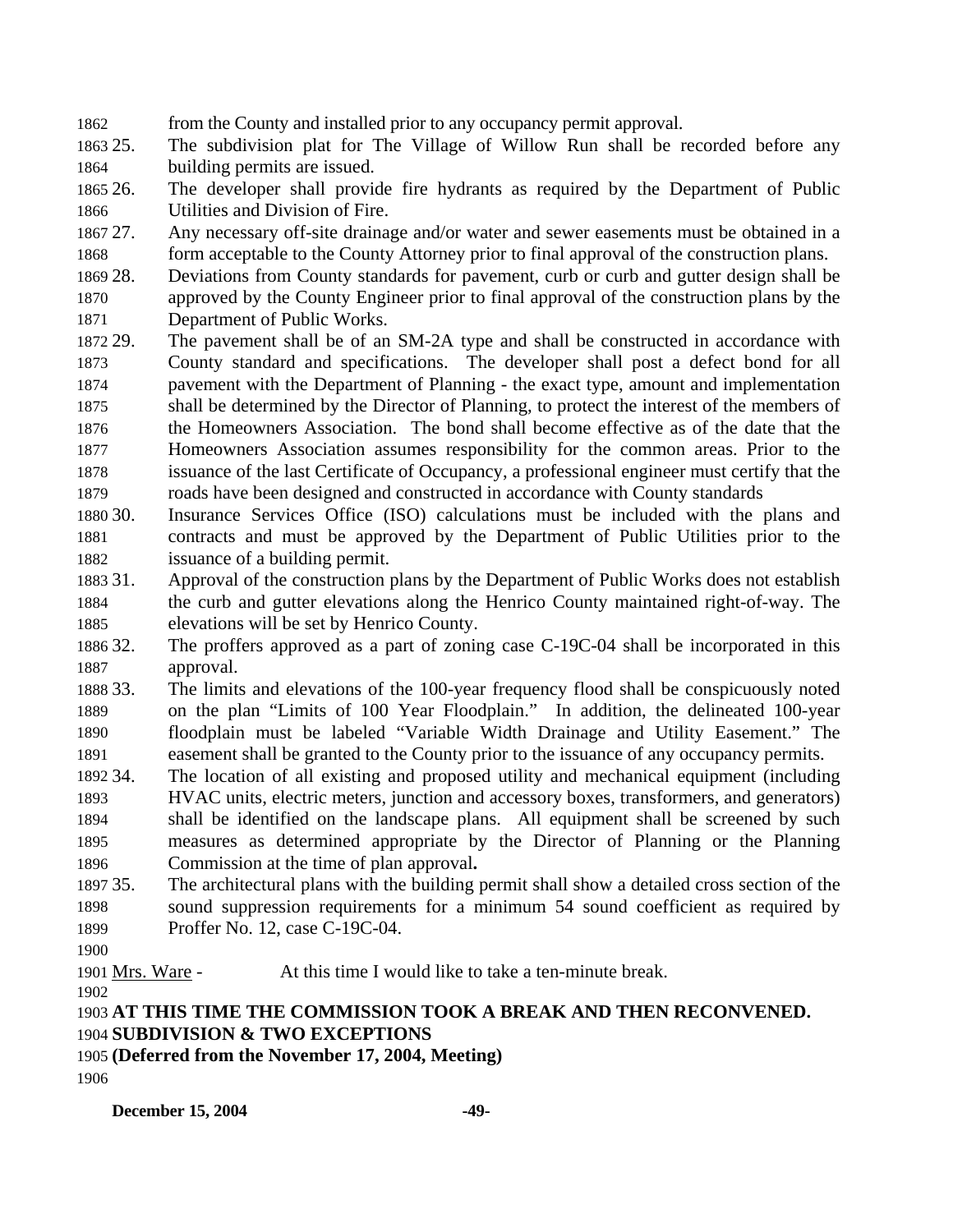Fairlawn (September 2004 Plan) **Timmons Group for The Tetra Company:** The 14.04-acre site proposed for a subdivision of 53 single-family homes with two exceptions pursuant to Section 19-4(c) of the Henrico County Code, is located abutting, and south of undeveloped Meadow Lane, between Hanover Road and Airport Drive and at the western terminus of Elsing Green Way on parcels 826-721-8998, 827-721-4474 and 828-721-1721. The zoning is R-4A, One-Family Residence District, and R-4, One-Family Residence District. County water and sewer. **(Varina) 53 Lots** 

1907

Is there anyone in the audience in opposition to Fairlawn (September 2004) 1909 Plan) in the Varina District? There's no opposition. Mr. McGarry. 1908 Mrs. Ware -

1910

1911 Mr. McGarry - Good morning, Madam Chair, members of the Commission. A revised plan is 1912 being handed out to you. This is the best layout yet. What you will end up approving here is a 1913 subdivision and one exception. During the redesign, they eliminated the need for a second 1914 exception. The applicant has asked for a special exception request for a wavier or a partial 1915 wavier of the additional front yard setback as required by the Code when you have front yards 1916 fronting on major collector roads, which is Meadow. Staff is recommending a partial waiver 1917 rather than the one requested by the applicant. The applicant will have to make his case for his 1918 wavier request.

1919

 There is a sidewalk being provided on the north side of Meadow Road, the long intersection of Meadow Road that has to be constructed to serve the subdivision. The only other issue that staff would like to recommend has to do with Hodder Lane. It's the radius dealing with that road extending south from Meadow Road. It's a nonstandard radius. Staff is going to recommend that that be handled with additional condition No. 15. Where the Hodder Lane radius is going to have to be approved by the Director of Public Works prior to final approval. So, with that, staff can recommend approval of this plan and the special exception is up to the Commission, the standard conditions for subdivision, plus conditions Nos. 12 to 14 and additional condition No. 15, which I read to you about the Hodder Lane radius. I'll be happy to answer any questions. 1929

1930 Mrs. Ware - Are there any questions of Mr. McGarry from the Commission? 1931 Mr. McGarry, on the handout you just provided us on Sheet 3, it shows 1933 the limits of tree protection on Meadow Lane. Can you explain what that's about? 1932 Mr. Silber -1934 1935 Mr. Jernigan - I don't know if I have seen that one before. 1936 1937 Mr. McGarry - That appears to be a voluntary line that the applicant is trying to agree to. I'd be 1938 happy to let him address it more directly. 1939 Mr. Jernigan - Okay. 1940 1941 Mr. Silber - I think we need an answer to that question.

1942

**December 15, 2004** -50-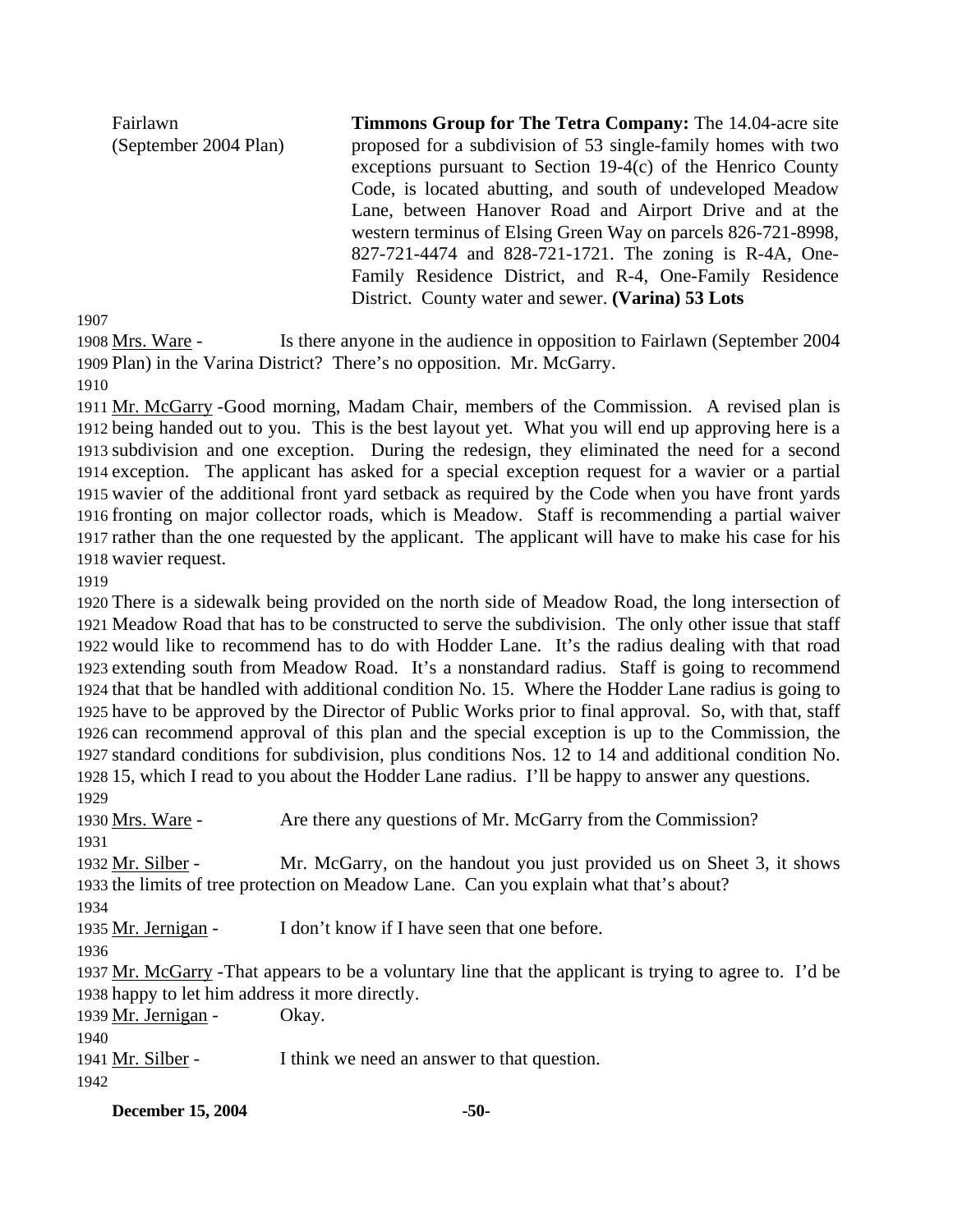I'm Scott Collins and I'm with Timmons Group Engineering. On page 3, 1944 we were showing approximate limits of what the tree areas that we are trying to stay out of for 1945 this development. It's more of a schematic. As it is right now, we are trying to preserve the 1946 stream protection area, and we are trying to preserve some type of buffer behind the lots that are 1947 developed in the setbacks. 1943 Mr. Collins -

1948

So, these are…. The Meadow Lane, currently, is not developed through 1950 here so you would be constructing Meadow Lane, you would be clearing portions of those lots to 1951 place a home on there, this is showing the approximate limits of tree save areas in the backyards? 1949 Mr. Silber -

1952

1953 Mr. Collins - That's correct.

1954

Is that drawn to scale because you have got a 35-foot setback and we are 1956 working close in the front now? It's a 127 foot lot. 1955 Mr. Jernigan -

1957

For the most part, to scale. However, with the reduced size and being the 1959 line width of the text and everything, it may not be exact. 1958 Mr. Collins -

1960

1961 Mr. Jernigan - But, what you are figuring is 35 feet in the backyard setback.

1962

1963 Mr. Collins - That's correct.

1964

So, this is indicating, for the most part, the entire 35-foot setback in the 1966 rear yard would be left with trees. 1965 Mr. Silber -

1967

1968 Mr. Collins - That's correct.

1969

I'll tell you, we are working pretty close here because I've got to give you 1971 an additional setback out front to put the house in there you want. 1970 Mr. Jernigan -

1972

Excuse me, Madam Chairwoman, I'm Tom O'Brien and I represent the 1974 applicant as well. The limit of tree protection, this is not scale, obviously in terms of the setback, 1975 the houses will be 35 feet from the rear yard. This is going to have to be a modest clearing 1976 around the house. You don't want to have the trees right up against the house. 1973 Mr. O'Brien -1977

1978 Mr. Jernigan - No. 1979 1980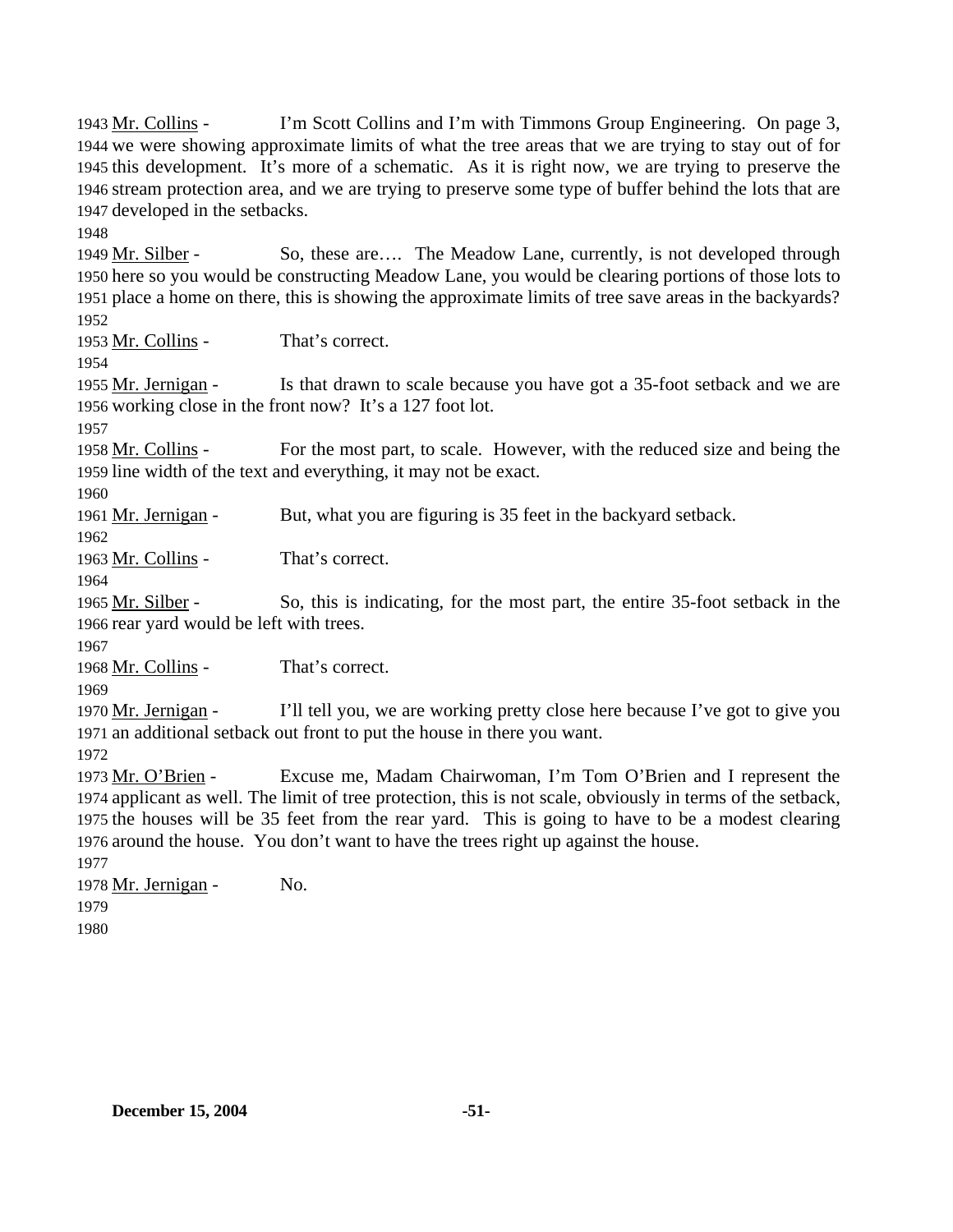But, we are going to try to preserve as much as that as possible. This is 1982 intended to be a, you know, showing that we are trying to maintain as much of that as possible, 1983 but it is certainly not to scale and we are not going to have the trees come up 35 feet in the 1984 backyard. 1981 Mr. O'Brien -1985 I think that is the point, Mr. O'Brien, if the Commission is considering a 1987 special exception to allow a smaller setback in the front that's permitted for them to authorize 1988 that, then I think we want to make sure that we are not pushing the house forward in order to 1989 have this tree save area. I don't have a problem with trees being saved in the rear yard as much 1990 as possible, but I don't want to move the house forward just to save the trees in the back 1991 necessarily. So, if this can be a representation that shows where possible trees would be 1992 maintained along the back property line.... 1986 Mr. Silber -1993 That is the intention of. I think what's more realistic is the back 20 feet we 1995 are really trying to keep. 1994 Mr. O'Brien -1996 1997 Mr. Silber - Perhaps, we should annotate that on this plan then. 1998 Your intentions were good, it just looks like it was a little larger than what 2000 would work. Let's say that you maintain at least 20 feet of tree cover in the back. 1999 Mr. Jernigan -2001 2002 Mr. O'Brien - Yes, sir. 2003 2004 Mr. Jernigan - Okay. And, we are getting a sidewalk? 2005 2006 Mr. O'Brien - You are getting a sidewalk. 2007 And we are going to get 2,  $2 \frac{1}{2}$  inch caliber street trees on each lot in the 2009 front? 2008 Mr. Jernigan -2010 2011 Mr. O'Brien - Yes, sir. 2012 2013 Mr. Jernigan - Okay. That sounds good. I don't have any more questions. 2014 2015 Mrs. Ware - Are there any other questions from the Commission? All right. 2016 Madam Chairman, first we have to make a special exception. This is 2018 shown as a 66-foot right-of-way from Meadow Road and the setback is 35 feet and then it is an 2019 additional 25 for the width of the road. I'm going to give the special exception down from 25 2020 feet, I'm asking for five feet and that would give them a total of 40-foot setback so they can put a 2021 bigger house on that lot. 2017 Mr. Jernigan -2022 2023 Mr. Vanarsdall - I second.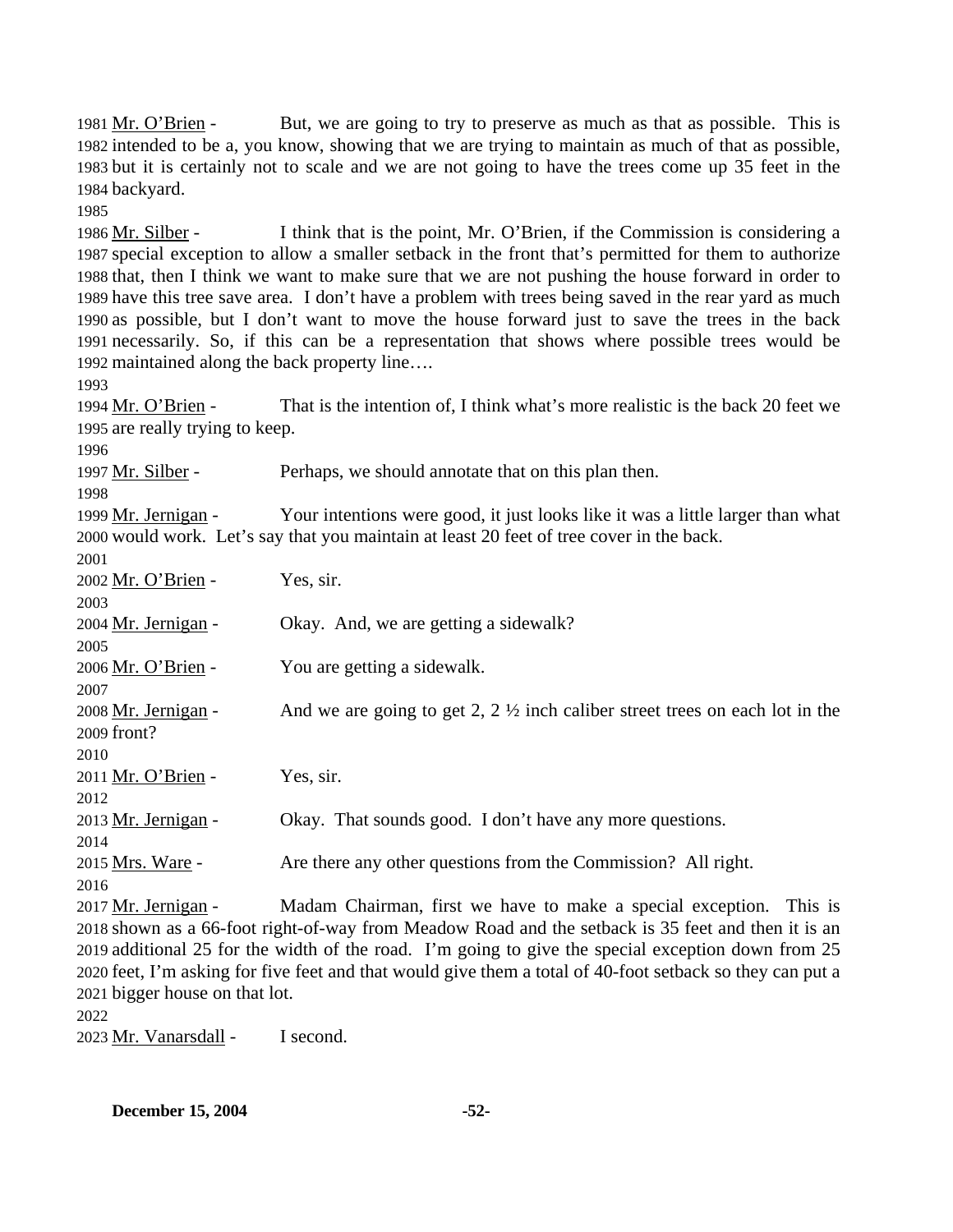The motion was made by Mr. Jernigan and seconded by Mr. Vanarsdall. All in favor say aye…all opposed say nay. The motion passes for the special exception. 2025 2024 Mrs. Ware -2026

And next I would like to ask for approval of Fairlawn subdivision (September 2004 Plan) with the standard conditions for subdivisions served by public utilities 2028 2029 and the following additional conditions Nos. 12, 13, 14 and No. 15 that was added by Mr. 2030 McGarry for Hodder Lane and showing the 20-foot buffer in the back for tree-save area. 2027 Mr. Jernigan -

2031

2032 Mr. Vanarsdall - Second.

2033

The motion was made by Mr. Jernigan and seconded by Mr. Vanarsdall. 2035 All in favor say aye...all opposed say nay. The motion passes. 2034 Mrs. Ware -

2036

2037 The Planning Commission granted conditional approval to subdivision Fairlawn (September 2038 2004 Plan) subject to the annotations on the plans, the standard conditions attached to these 2039 minutes for subdivisions served by public utilities, and the following additional conditions:

2040

 $2041$  12. 2042 2043 2044 The detailed plant list and specifications for the landscaping to be provided within the 25foot-wide planting strip easement on lots along Hanover Road and Meadow Road shall be submitted to the Department of Planning for review and approval prior to recordation of the plat.

2045 13 2046 13. Prior to final plat approval, proper documentation regarding ownership of the 20-footwide Gregory's Lane (private) shall be submitted and approved by the County Attorney.

2047 14. 2048 14. Prior to final plat approval, the applicant shall initiate a right of way vacation request for the portion of Meadow Road that is not needed for the Meadow Road realignment.

2049 15. 2050 15. Hodder Lane radius must be approved by the Director of Public Works prior to final approval.

2051

# 2052 **SUBDIVISION (Deferred from the November 17, 2004, Meeting)**

2053

Sweetbay Hill (November 2004 Plan) **Jordan Consulting Engineers, P.C. for William C. Schermerhorn, III and Atack Properties, Inc.:** The 97.69-acre site proposed for a subdivision of 56, single-family homes is located adjacent to Magnolia Ridge subdivision approximately 1,500 feet north of the intersection of constructed Magnolia Ridge Drive and unimproved JEB Stuart Parkway on parcels 780-772-9071, 781-773-3186, 780-773-2718 and 780-773-3673. The zoning is A-1, Agricultural District. Individual well County water and septic tank/drainfield. **(Fairfield) 56 Lots** 

2054

Is there anyone in the audience in opposition to Sweetbay Hill (November 2056 2004 Plan) in the Fairfield District? We have opposition. So noted, ma'am. Mr. McGarry. 2055 Mrs. Ware -2057 Mr. McGarry - Let's see. Staff has four outstanding issues. A revised layout has been received 2058 and it is included in your packet. First the issue of the yard setbacks, wait a minute. Okay, lots 2059 12 and 17 are handled through an addendum. We have four addendum items, the yard setbacks

**December 15, 2004** -53-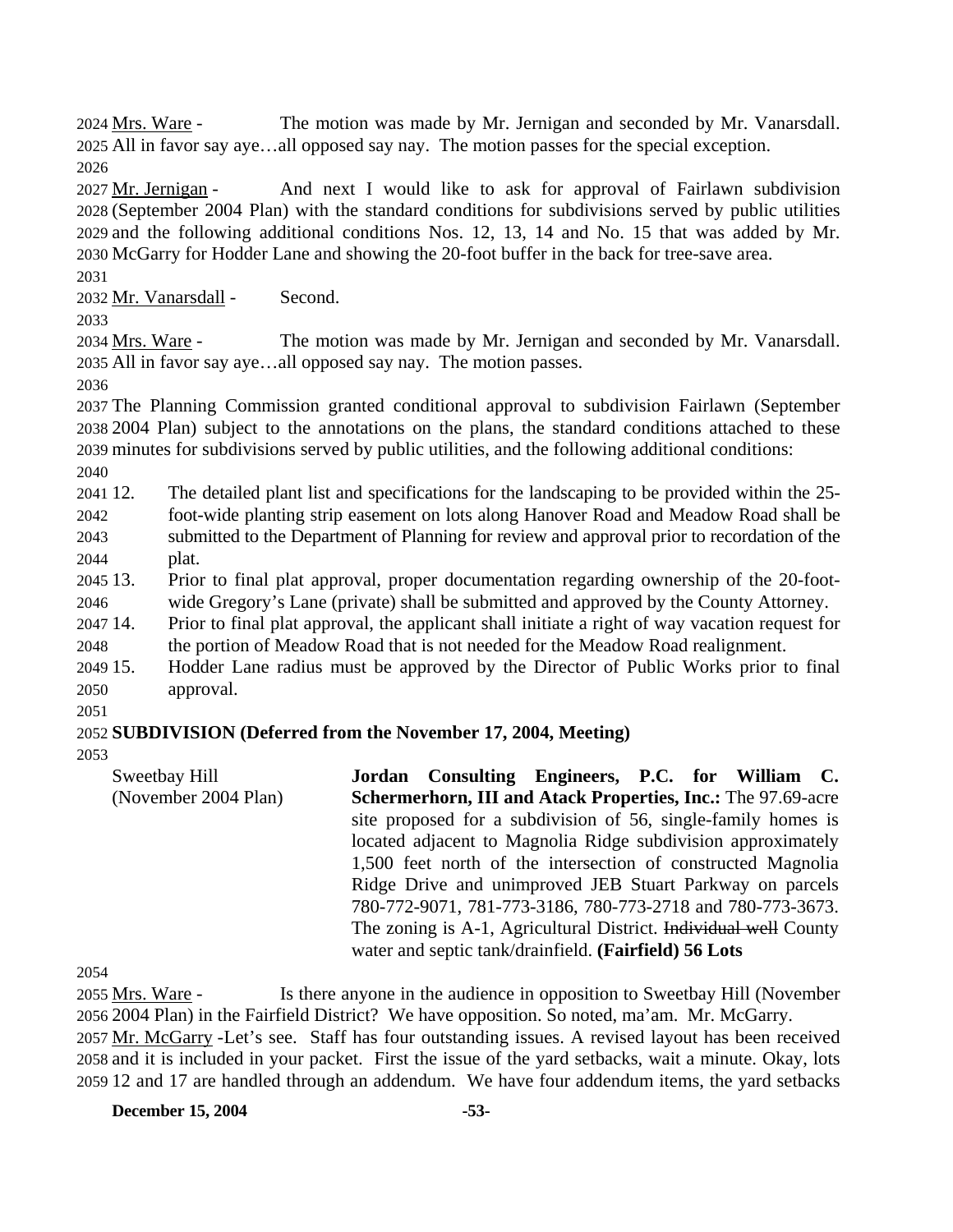that we were having problems with meeting the Code requirements have been met and we have addressed that in the addendum just telling them that they have to make it a standard lot. 

 On the common area, the Planning Department can now recommend creation of the small packets of common areas whose sole purpose is for wetland protection. And this is something which the applicant and staff is not in agreement, so you will hear from him on that. So, staff feels these common areas, which have no value or amenities to the community, these common areas would require, in addition to the creation of homeowners association, staff recommends that they instead incorporate individual lots and this is consistent with the open-space guidelines. That is addressing condition No. 14 on your addendum where we have asked the applicant to eliminate the common areas and include their parcels in the lots.

 Third, the access, I believe has been worked out. There is a condition regarding access on your addendum, it's number 15. Number 15 is going to be revised and this is what has been worked out with Mr. Thompson, the Director of Public Works, as of this morning and it is fairly lengthy. So, staff is going to recommend that No. 15 be revised to read in the following manner: Access will be provided by Woodman Road and Grenville Road. The developer will build one half of Woodman Road and one half of… Actually, I think it's Grenville Road, plus a 12-foot lane in the opposite direction. A financial contribution will be escrowed for the remainder of J.E.B. Stuart Parkway, the amount, of which will be approved by the Director of Public Works. There may be no connection to Pruitt Court and Magnolia Ridge. For your purposes, Grenville Road is this piece of road just behind Virginia Center Market Place Shopping Center, which is located I think right along there (referring to rendering on the monitor). So, Grenville Road is this piece of road that I am highlighting with the mouse. So, Public Works has indicated that they would accept an extension of Grenville Road over to J.E.B. Stuart Parkway and then northwestwardly to serve this subdivision.

Mr. McGarry, the improvements to Woodman Road would be how many 2088 lanes? 2087 Mr. Silber -

2090 Mr. McGarry - One-half of the width and that generally means, well, is the traffic engineer here? 2091 Is that two lanes?

2093 Mr. Jennings - It's two lanes and it's supposed to be a four-lane divided road.

2095 Mr. McGarry - So, they will be two of the four lanes.

2097 Mr. Silber - And the other road you mentioned is already improved?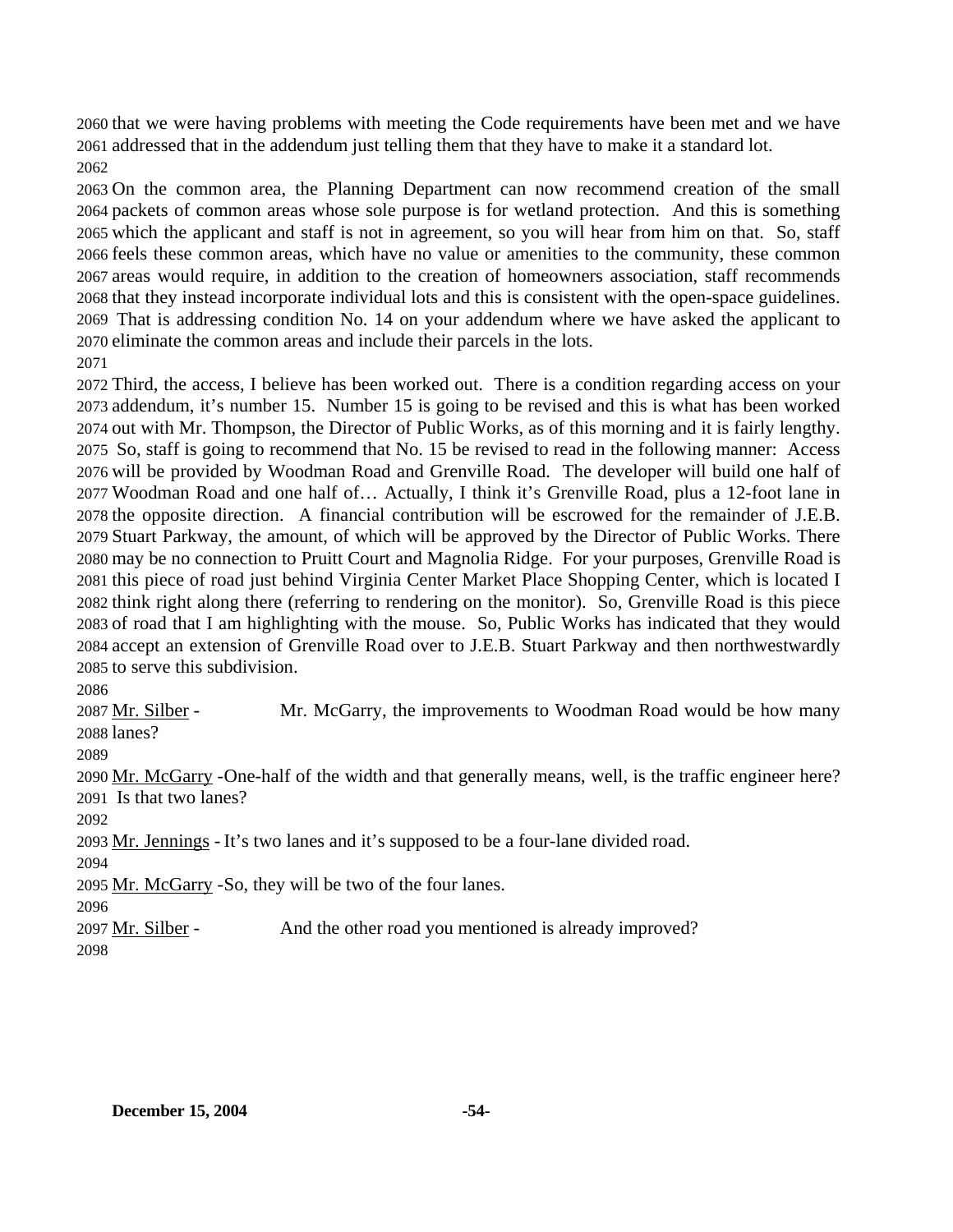2099 Mr. McGarry - Half way improved, up behind the shopping center, and they would have to take it 2100 from its current state of termination over to J.E.B. Stuart Parkway and improve half of that 2101 proper width, plus and extra lane.

2102

Is the Commission clear on this recommendation or this condition? 2104 Instead of requiring Woodman Road to be constructed all the way to the current terminus, the 2105 County is allowing this road to be built two-lanes wide to Grenville Road, which runs behind the 2106 shopping center. So, it would provide adequate access from this development without going 2107 through Magnolia Ridge. 2103 Mr. Silber -

2108

2109 Mr. Archer - Mr. Secretary, do we have an aerial of this?

2110

2111 Mr. Marshall - Yes, that would be helpful.

2112

2113 Mr. Silber - Mr. McGarry, do we have an aerial photograph?

2114

2115 Mr. McGarry - Let me try something else. The mouse hand is on Brook Road right now and a 2116 portion of Grenville Lane has been built right behind the shopping center of Virginia Center 2117 Marketplace.

2118

2119 Mr. Marshall - What's in there, is that where the Ukrop's is?

2120

2121 Mr. McGarry - Yes. Then the applicant has agreed to extend that road over to the current or 2122 dedicated part of J.E.B. Stuart Parkway and then continue northwestwardly along the edge of 2123 Magnolia Ridge subdivision back to serve the entrance to the proposed subdivision.

2124

2125 <u>Mrs. Ware</u> - When is J.E.B. Stuart Parkway supposed to be built?

2126

Well, they are going to be building half of it with this development. As 2128 development occurs, we will be receiving the balance of this. It is somewhat confusing because 2129 of the other end it is called Woodman Road and then as you come through this undeveloped 2130 property, it's called J.E.B. Stuart Parkway. So, I don't know what ultimately this road would be 2131 called. It runs from Greenwood Road over to Brook Road. 2127 Mr. Silber -

2132

2133 Mr. Archer - I believe, what is it called Greenville or Grenville?

2134

2135 Mr. McGarry - I believe it's Grenville, G R E N V I L L E.

2136

I think that road is open to a point to allow access to the rear of that 2138 shopping center. 2137 Mr. Archer -

2139

2140 Mr. McGarry - That's correct.

2141

2142 Mr. Archer - I think I've been back there a couple of times.

2143

**December 15, 2004 -55-**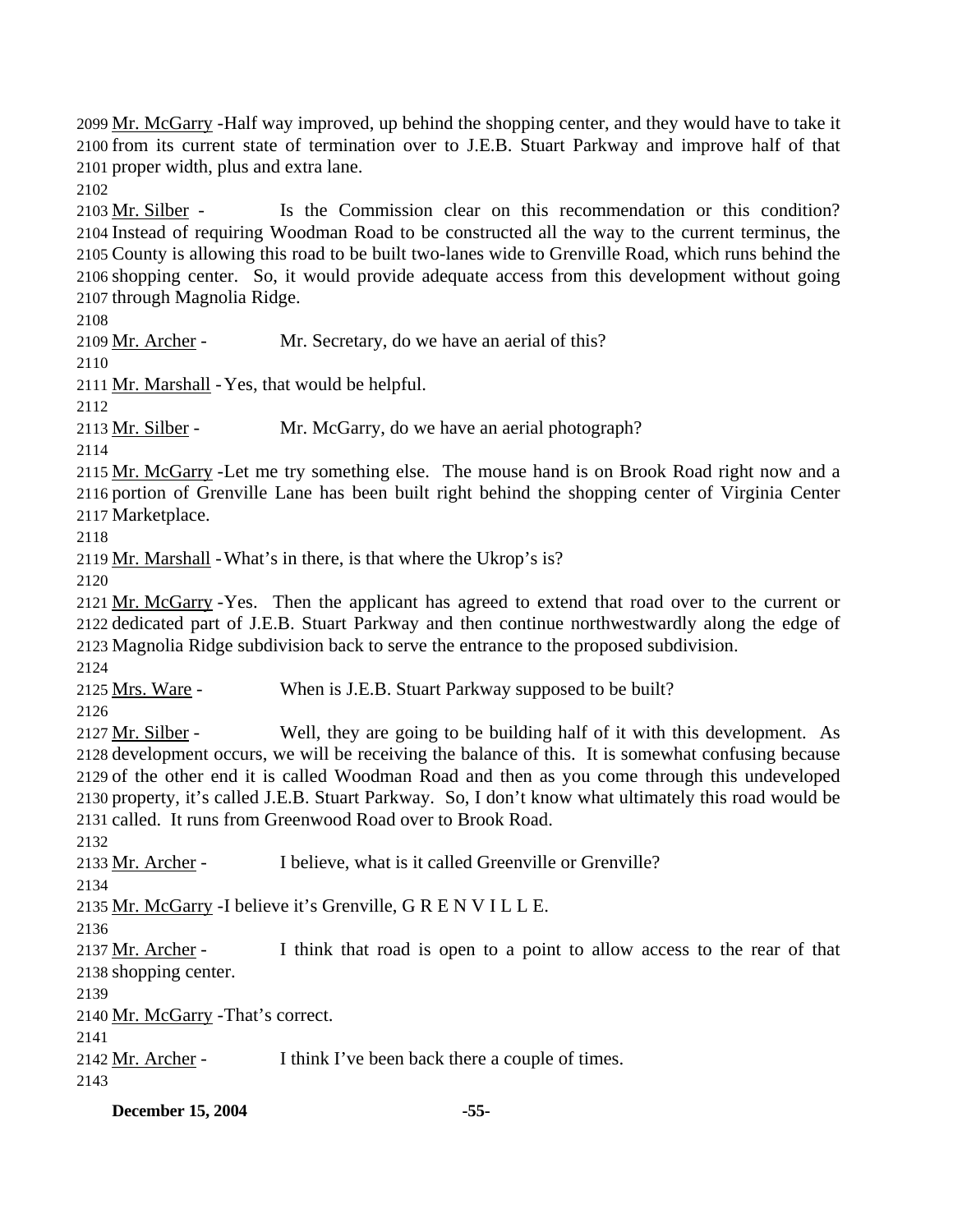2144 Mr. McGarry - And you can actually go on private property and sneak your way back over to the 2145 existing improved portion of J.E.B. Stuart Parkway.

2146

2147 Mr. Archer - If you went behind the stores….

2148

2149 Mr. McGarry - You went pass the dumpster and everything else, yes, sir.

2150

Can you use that hand to point where that extension? Will that extension 2152 be right straight across? 2151 Mr. Archer -

2153

2154 Mr. McGarry - The extension would continue in a straight direction to that point (referring to 2155 rendering on the screen) as you see on the screen. And, then at that point, it intersects J.E.B. 2156 Stuart Parkway and then returns northwest and be constructed on a two-lane configuration to the 2157 entrance.

2158

So, now would the traffic flow be able to use both of those, J.E.B. Stuart 2160 Parkway and the extension of Grenville Road? 2159 Mr. Archer -

2161

2162 Mr. McGarry - Correct. That would be their access.

2163

Now, what kind of intersection would be there? I know it's not 2165 signalized, it has to be a stop sign or yield sign or something. 2164 Mr. Archer -

2166

2167 Mr. McGarry - The design would create probably a four-way intersection there because we are 2168 dealing with existing right-of-ways.

2169

2170 Mr. Silber - I think Mr. Jennings should be able to answer that question.

2171

2172 Mr. Jennings - Good morning.

2173

2174 Mrs. Ware - Good morning, Mr. Jennings.

2175

2176 Mr. Jennings - If they extend Grenville Road over, and then their section of Woodman that they 2177 are proposing to build the one half, it would come into Magnolia Ridge Drive. Right now it 2178 functions as a "T" intersection and probably put a stop sign on the Woodman Road piece. In the 2179 future, there are no plans right now for that connection with J.E.B. Stuart parkway, but in the 2180 future, we would have to look at how it should be signaled or whatever. But, at this point, it acts 2181 as a "T" intersection.

2182

Now, at the point that Grenville comes out to Route 1, I don't think there 2184 is a signal there, is it? 2183 Mr. Archer -

2185

2186 Mr. Jennings - Yes, sir, there is a signal there, right across from one of the entrances to Virginia 2187 Center Commons.

2188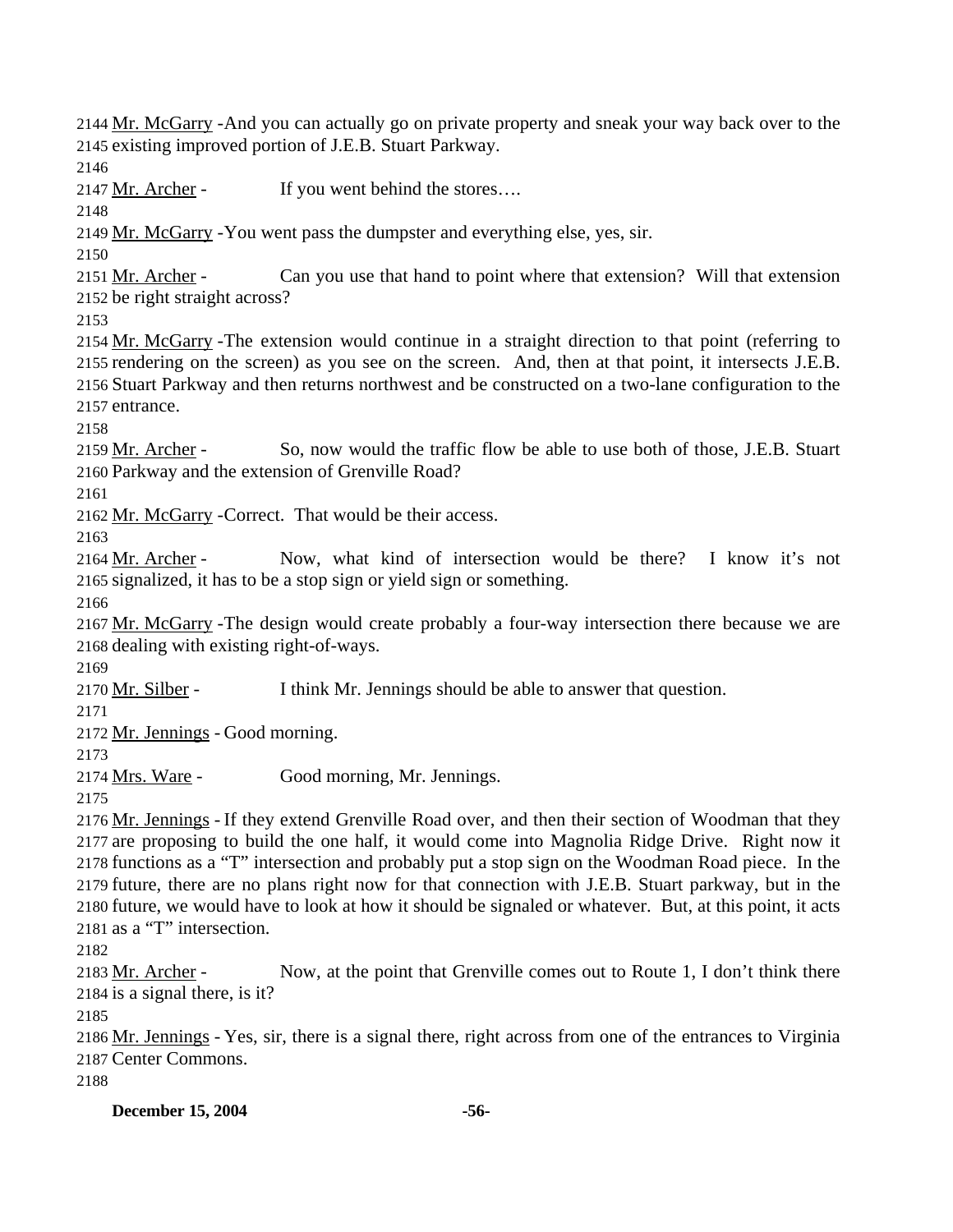Okay. I know where it is now. It's in one of those places where the extra 2190 yellow line was in the road a couple of weeks ago. 2189 Mr. Archer -2191 2192 Mr. Jennings - Yes, sir. 2193 2194 Mr. Archer - Okay, so there is a signal because that would be a disaster if it wasn't. 2195 2196 Mr. Marshall - Chick-Fil-Lay is right there on the corner. 2197 Now, at that point, they would construct two lanes. Is that what we are 2199 saying? And then eventually the County would construct the other two at some point? 2198 Mr. Archer -2200 2201 Mr. Jennings - Yes, sir. There is no current project to do so, but with their development they will 2202 be building one-half of the road section. 2203 2204 Mr. Archer - Okay. And they will be useable, those two lanes? 2205 2206 Mr. Jennings - Right now it functions as a two-lane road. 2207 And the other two lanes will be built either on one side or the other or 2209 maybe on both sides, I guess. 2208 Mr. Archer -2210 2211 Mr. Jennings - I think they were looking at, if I remember correctly, they were going to build the 2212 north side, which in the future would be the two north bound lanes. 2213 2214 Mr. Archer - Okay, at least I think I'm clear on where the road is. 2215 Mr. Jennings, if you would, please. There is a portion of exiting Woodman 2217 Road that comes through this property. There is a condition that staff is recommending requiring 2218 the applicant to petition the Board to vacate or abandon that right-of-way. I assume that would 2219 just take it though the limits of this subdivision. 2216 Mr. Silber -2220 2221 Mr. Jennings - Yes, as far as I know, that's all that they will be able to evacuate or eliminate. 2222 For the Commission's information, the Woodman Road that you seen 2224 shown, going across the Fletcher property, is a dedicated right-of-way but that's not where the 2225 County wants that road to go, so that would be abandon at some point. And J.E.B. Stuart tying 2226 over to Woodman Road, eventually going over to Grenville Road is the alignment that the 2227 County prefers and the Major Thoroughfare Plan has been amended to reflect that. 2223 Mr. Silber -2228 2229 Mrs. Ware - You've got it? 2230 Mr. McGarry, could you stick that aerial up there one more time, please. I 2232 just want to look at it for a minute. 2231 Mr. Archer -2233 Mr. McGarry - Sure.

**December 15, 2004** -57-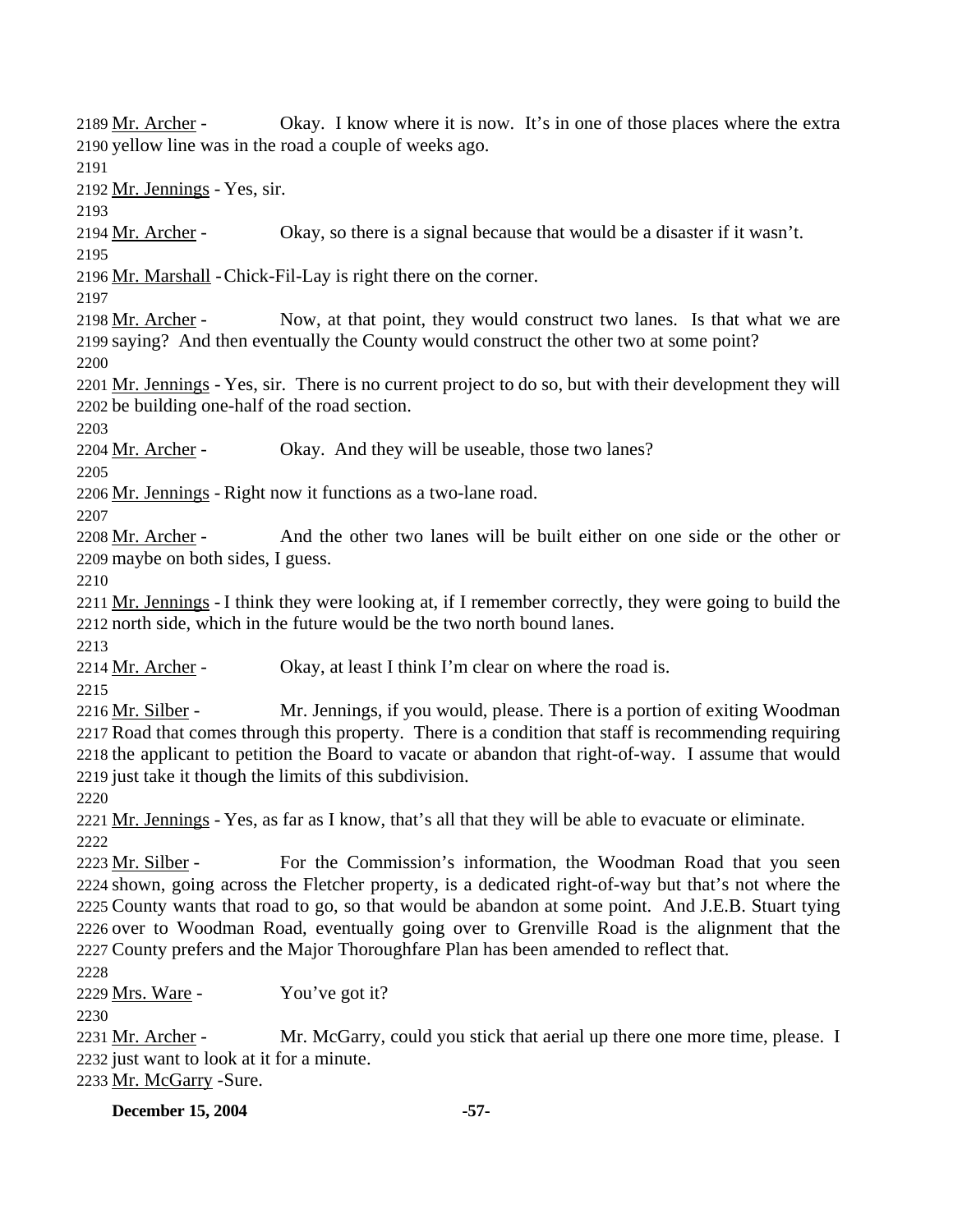2234 2235 Mr. Archer - Okay. Thank you. 2236 2237 Mrs. Ware - Are there any more questions? 2238 2239 Mr. Archer - No. You can continue, Mr. McGarry. 2240 2241 Mr. McGarry - Staff can recommend approval with all the items that I have covered. I have 2242 nothing else to add. The applicant is not in agreement with all of our comments. 2243 2244 Mr. Archer - He's not. 2245 2246 Mr. McGarry - No. 2247 2248 Mr. Archer - Particularly with regard to the conservation area. 2249 2250 Mr. McGarry - Yes. 2251 Now would you state, again, for the Commission the reason why we want 2253 to preserve that or change it. 2252 Mr. Archer -2254 2255 Mr. McGarry - There are wetlands on the development and normally, we are asking to be 2256 included in the lots. The applicant disagrees with that. The staff is trying to get the common 2257 areas, like this, that would have to have a homeowners association created just for the purpose, 2258 on this case, of dealing with these passive parcels of land that have no real value or amenity to 2259 the community. And, we think that this is a burden that we should try to avoid, creating an 2260 environment where the homeowners have to have an association to take care of land that's not of 2261 any active use. 2262 2263 Mr. Archer - So, what are we proposing, that the configuration be changed so that...? 2264 2265 Mr. McGarry - Yes. That all of the common areas be eliminated and included in the abutting lots. 2266 2267 Mr. Archer - Okay. 2268 2269 Mr. McGarry - And don't forget you have opposition. 2270 2271 <u>Mrs. Ware</u> - Yes, we are aware of that. Thank you. Is that it, Mr. McGarry? 2272 2273 Mr. McGarry - Yes, ma'am. 2274 2275 Mrs. Ware - Are there any questions at this time? 2276 I have one remaining question. Mr. McGarry, has any consideration been 2278 given to stub streets in either direction from this property to the east or west? 2277 Mr. Silber -

**December 15, 2004** -58-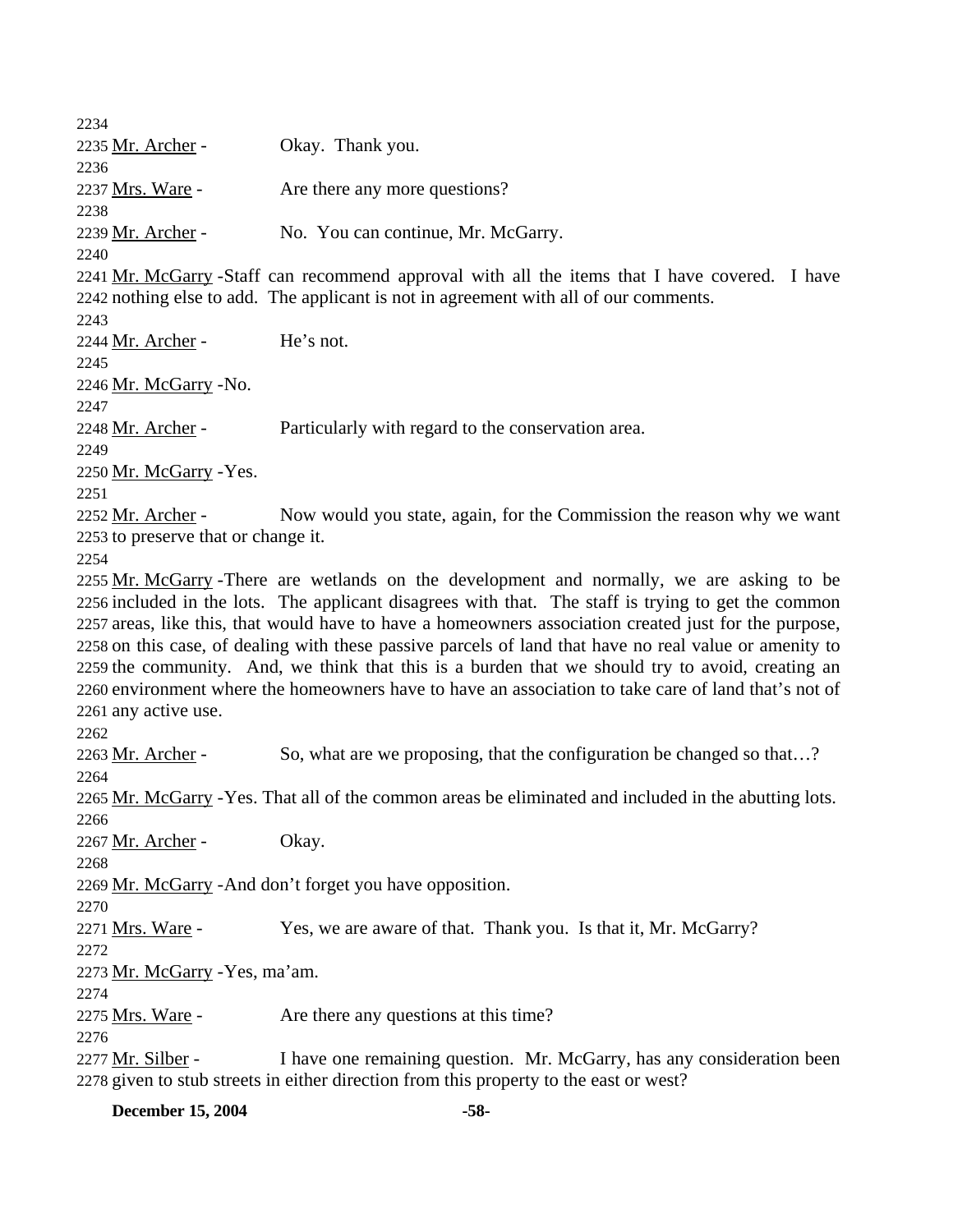2280 Mr. McGarry - They said that they would like to address that because this plan is a revised plan. 2281 They want to request for something else on this.

2283 Mrs. Ware - You mean the applicant.

2285 Mr. McGarry - The applicant. After you hear from the applicant, they may want to change what 2286 they are willing to do.

2288 Mrs. Ware - Okay. Thank you. Mr. Theobald, the applicant.

Madam Chairman, ladies and gentlemen, I'm Jim Theobald here on behalf 2291 of the applicant and this matter has come a long way in a very short period of time with the help 2292 of Mr. Jennings and Mr. Thompson. I am delighting not to be arguing why we should be 2293 permitted to connect into this subdivision through Magnolia Ridge. And, so the agreement to do 2294 the road improvements is really extremely significant. Ms. Schermerhorn is here, and while 2295 there seems to be some of the County's record may not be accurate as to which Schermerhorn 2296 owns this, if in fact this is her property we have no reason to believe that it is not, we would be 2297 happy to provide a stub road into this piece rather than cul-de-sacing it. 2290 Mr. Theobald -

 The only issue that we are somewhat at odds with staff over is this common area element. I suggest to you that it is not an appropriate matter to be taken up in terms of subdivision approval. The issue is one that ultimately I think may be needs to addressed in terms of a policy consideration but I don't see how you relieve a burden on a homeowners association by putting wetlands in some poor homeowners lot where they would have very real liability in their own names that they own with their spouse. What we are doing here with the common areas is three pockets of wetlands plus a 20-foot landscape strip across Woodman Road frontage which is also a part of the common area. The benefit in putting the wetlands in common areas is then we impose a preservation easement on that area so that it cannot be disturbed. Of course, with the federal law you can't disturb the wetlands anyway. There is no maintenance associated with those wetlands, it's not like it's a BMP. But if we were to include them in a lot then it's the County policy to treat the wetlands as a part of a lot as being impacted. That then requires that you go get a permit to disturb wetland from the Army Corps of Engineers and DEQ. So, while you've got this policy that says you don't want to have an association just to do this, I submit to you the reverse is much worse, both for the developer and the homeowner. And, again, and I'm sorry to repeat this, but I just don't think in terms of whether or not there's a homeowners association is something that the subdivision ordinance permits to be dictated. But, I'm hopeful that I've persuaded you on the merits of this argument in that it is far better to have an association which would not only maintain the landscape plantings out front plus any entrance feature of lighting that would be there, but they would technically own these wetlands areas but there would be no liability and no maintenance associated with them as a matter of both state and federal law. And with that, I'm happy to answer any questions.

Mr. Theobald, what actually exists in these areas where the wetlands are? 2322 Are they trees, is it just swamp, what is it? 2321 Mr. Archer -

**December 15, 2004** -59-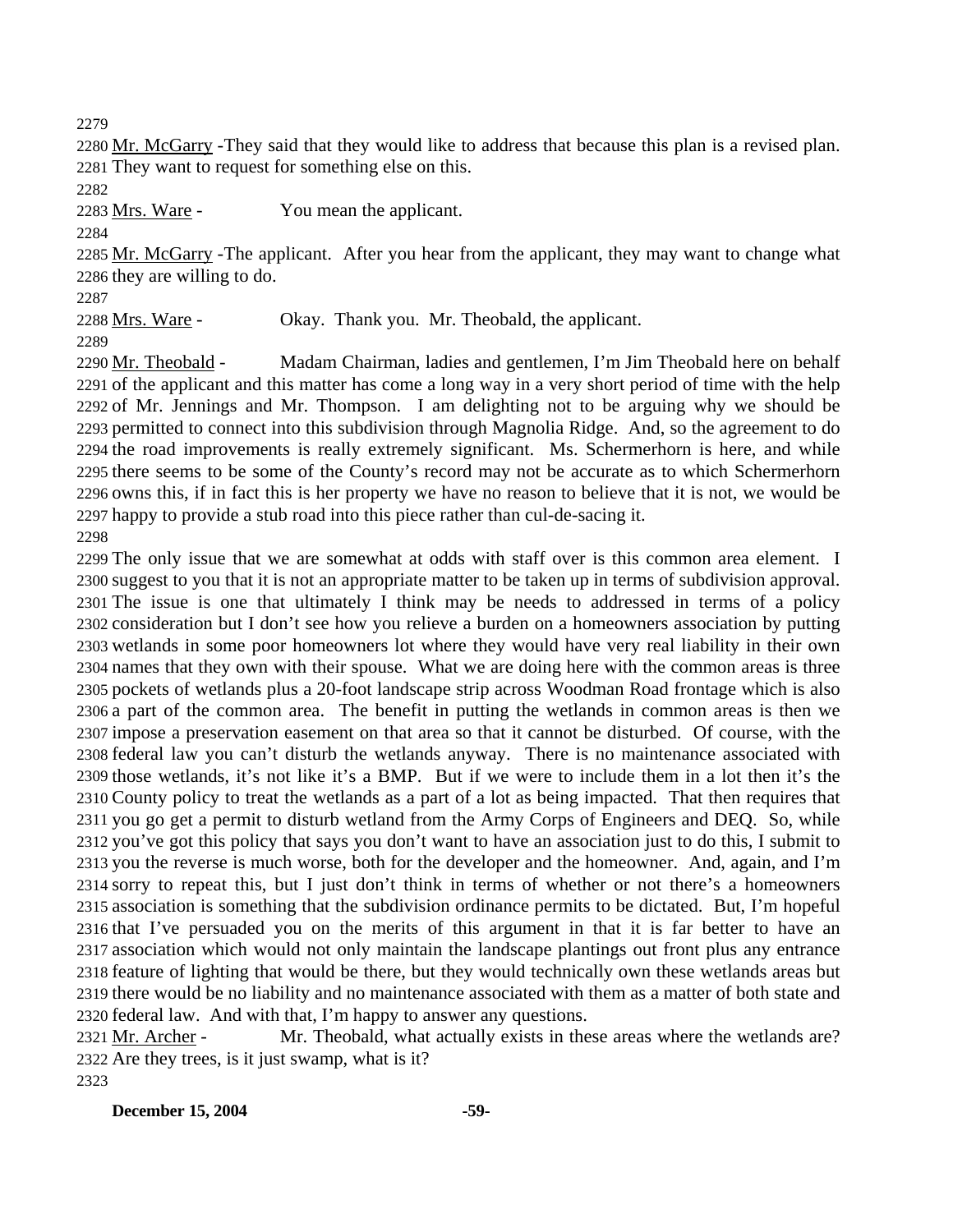2324 Mr. Theobald - It's wooded wetlands. 2325 2326 Mr. Archer - Is it , wet, wet, I mean…. 2327 2328 Mr. Theobald - Periodically. 2329 2330 **(Person Speaking from the Audience)**  2331 2332 Mrs. Ware - You will need to come to the podium, please. 2333

I apologize, I'm Phillip Parker with Atack Properties. Those wetlands 2335 through there are primarily wetlands because of the soils, not because of standing water. The 2336 soils through there are very hydrant, they are very mottled, they are very dark. The Corps has 2337 been through and placed jurisdictions, determinations on those wetlands. As of standing water 2338 or mosquitoes pits, I've walked though there when it was completely dry and I debated with our 2339 consultant why this was a wetland and then when he started taking core samples of the materials 2340 he started seeing the modeling that occurs because of inundations and the Corps has taking 2341 jurisdiction. 2334 Mr. Parker -

2342

2343 Mr. Archer - Can you point that mottling out on the map.

2344

This pocket through here (referring to map) is a long wide area. It all 2346 drains in this general direction and that's why you see it comes to a peak like this (referring to 2347 map). It tends to bring itself back to a natural swell, natural channel and work its way to the 2348 river. 2345 Mr. Parker -

2349

2351

2350 Mr. Archer - What about the other?

The same thing happens here (referring to map). This is a broad swell 2353 collecting water from this general area. It then comes along and runs through here. There are 2354 various logging trails, forest road, etc. through the property that breaks these wetlands a little bit. 2355 In other words, because of the time that the Corps went through and did their determination, 2356 impacts that have occurred prior as normal agricultural, civil cultural uses, they are not 2357 considered an impact they are considered an existing condition therefore you don't have a broad 2358 range of wetlands through there. Same thing through here (referring to map) you can see the 2359 channelization that naturally exists along through here serving the water is shared all the way 2360 back up, midway through Magnolia Ridge and midway between this creek and the river itself. 2361 So, that's actually the waters of the U.S. as well, it's governed directly by DEQ. 2352 Mr. Parker -2362

There's something that just bothers me about leaving these little pockets 2364 of land just at random in a development. I know we've talked before about common areas and 2365 how it's important to not just have a piece of property there that no one can use but to have 2366 common areas that actually contribute to the neighborhood. It almost seems like, and I can't 2367 quite put my finger on it, but it almost seems like the developer is kind of shirking their 2368 responsibility including this property within their development. I mean, you can have a 2363 Mrs. Ware -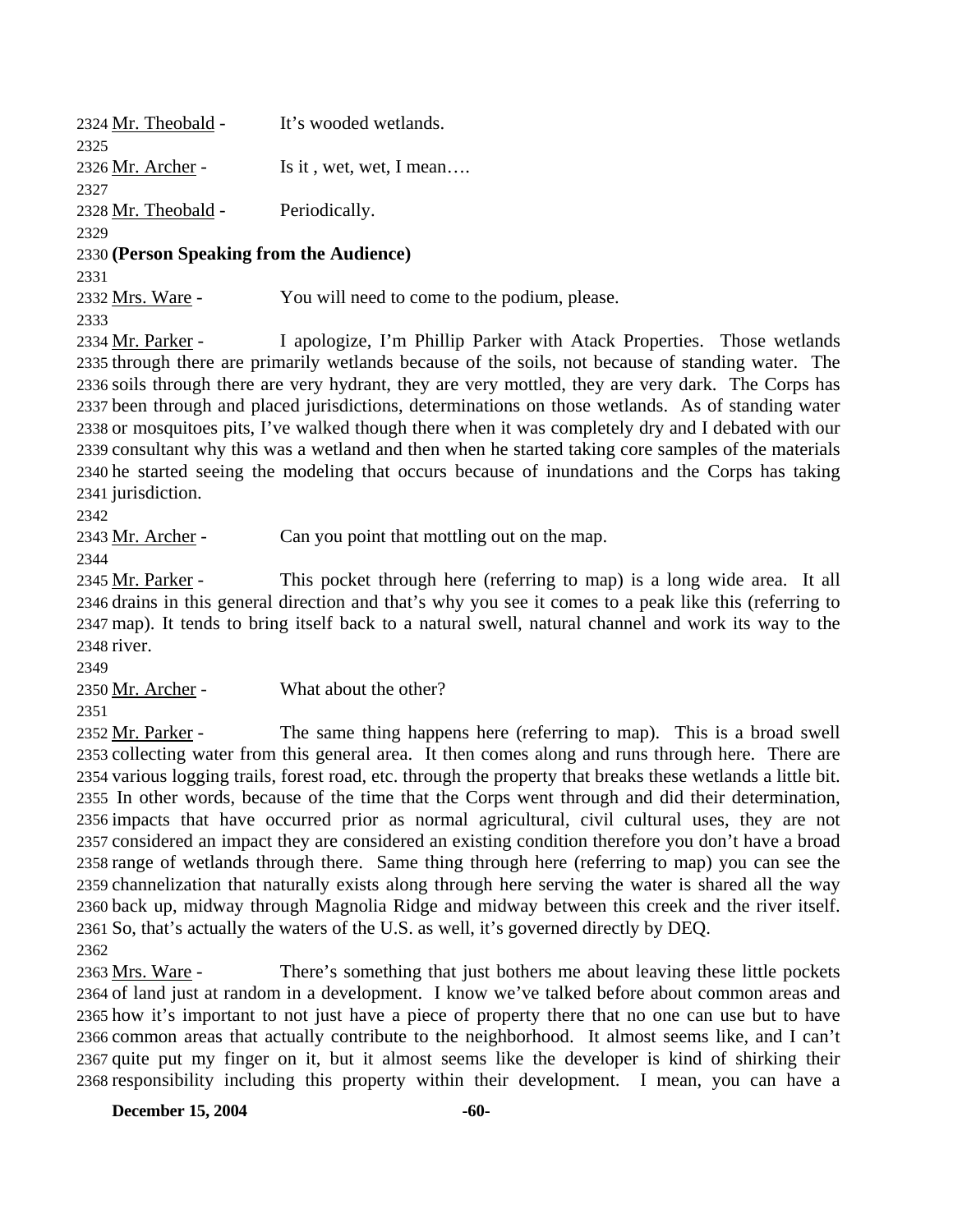homeowners association that's going to take care of your entranceways and those types of amenities, but this doesn't have to be a part of that. This property can be included in lots and then the people who purchase those lots will know up front what they are purchasing when they are making those decisions.

2373

Mrs. Ware, I value your opinion. I disagree though. The problem you 2375 have is if you as a homeowner purchase a piece of property, and Mr. Silber can back this up with 2376 cases that have come through the Planning Department, I don't know if anyone from Public 2377 Works is here or not, from the Environmental Division, but if you own a piece of property and 2378 you have wetlands on the back or the side or the front or wherever they may be and that's shown 2379 on the subdivision plat and you record and you go in and you clear your backyard to put a dog 2380 pen, you clear your backyard to build a swimming pool, whatever it may be. You plead 2381 ignorance because you don't know, you as a homeowner don't know the requirements of the 2382 federal government and the state government and you have then constituted a direct impact to 2383 lands governed by the federal and state governments and are in violation. That violation today  $2384$  runs \$25,000 a day, per violation, per day. 2374 Mr. Parker -

2385

 The purpose behind this, by placing these in a common area, the entire neighborhood as a whole is now made aware of why these lands sit here, that these lands are not to be impacted or improved and the maintenance cost is zero on it but it makes everyone aware and everyone have control of their neighbor or have input over their neighbor on what can or cannot happen in a land owned commonly to all. It's the flip side of the coin, in all due respect, but I live on a lot that has wetlands in it and waters in the back and I know what my limitations are and I know I can't do certain things. And my children don't understand that, "Daddy why is our backyard all wooded and can't be done" and they have got a great backyard.

2394

 It is a reality of all governments that are involved with the subdivision. That includes the federal government and the state government. The County policy, as it stands today, any wetlands that are in a side yard or a front yard, must be considered as impacted as a part of the construction plan approval. There is a lot of debate on that. I debate that routinely when I come through. My problem is I can go in there and say I'm not going to do anything and proffer it etc. Some homeowner comes in and say, "I didn't know the proffers existed on this." By placing all these wetlands in the common area it further protects it, plus these lands are that are governed by the state and the federal government are placed in a recorded preservation easement that is recorded in the Clerk's Office.

2404

Well, who is responsible for disclosing that information to the person that 2406 purchases the property? 2405 Mrs. Ware -

2407

The real estate sales is a part of the disclosure packet for the sale. We as 2409 the developer is required to place it on the subdivision plat, which is public record, which we do, 2410 as approved by the County. 2408 Mr. Parker -

2411 Mrs. Ware - Okay.

2412

2413 Mr. Marshall - So, what you are saying is that the advantages, the person that buys the lot is

**December 15, 2004** -61-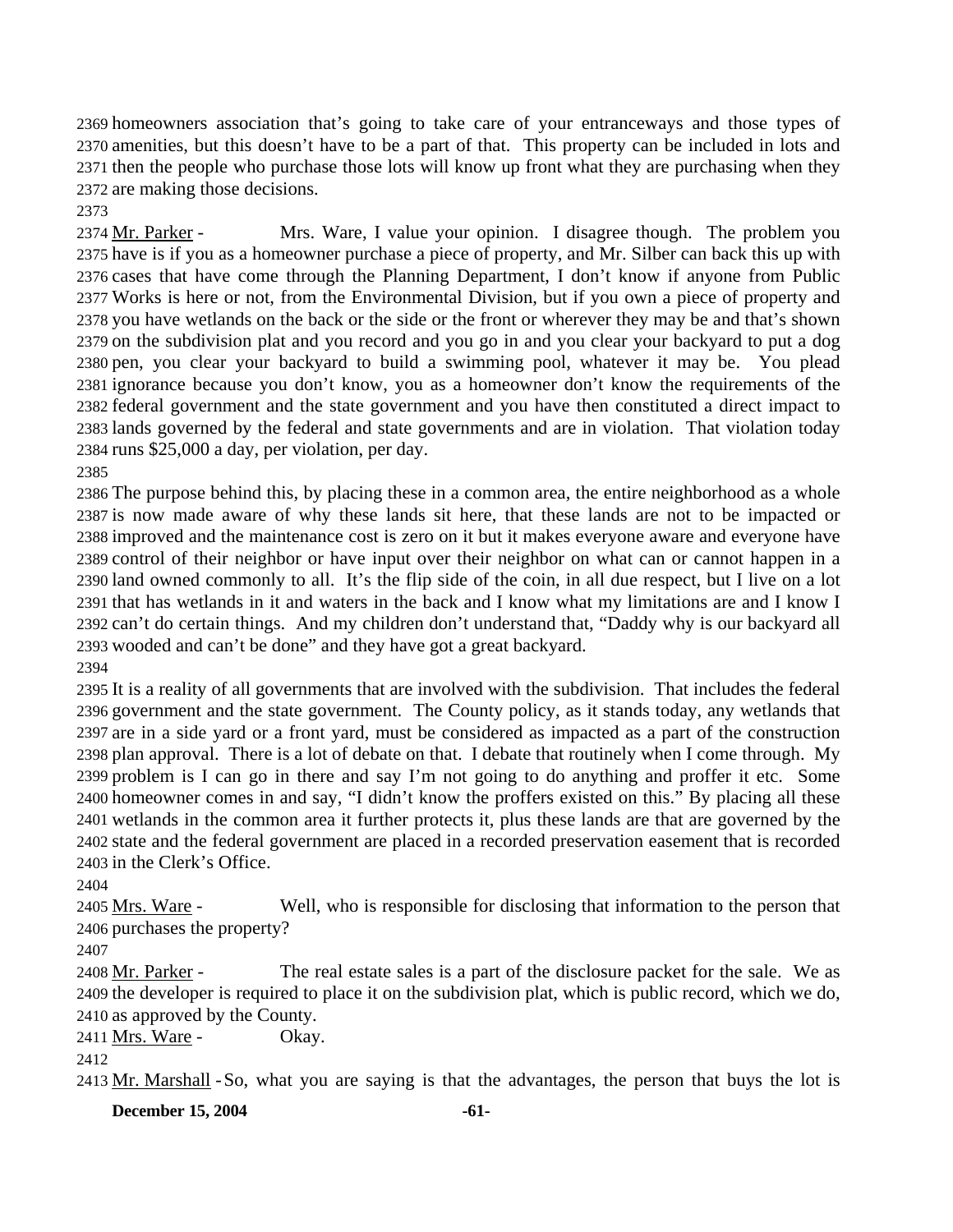2414 buying a lot that doesn't have wetlands on it, so if they go out and put swing sets or whatever in 2415 their backyard or build something in their backyard, they are safe in knowing that they are not 2416 doing it in the wetlands.

2417

2418 Mr. Parker - That is correct.

2419

2420 Mr. Marshall - Versus, if you put it in a wetlands and it just looks like it is a part of their lot and 2421 they go back there and do something, then they might wake up and find out that they have 2422 impacted a wetland and faces this big fine from the Army Corps of Engineer.

2423

There is no magic line that marked in the leaves that says these woods are 2425 safe and these are not safe for some type of improvement. 2424 Mr. Parker -

2426

2427 Mr. Marshall - I understand. I got your logic, I agree with you.

2428

Well, you know the problem with that, is still, as Mrs. Ware was saying, 2430 there is no magic line and a person who has this vacant land behind their house is going to 2431 consider it his anyway. 2429 Mr. Archer -

2432

If there is a magic line then it is set by a permanent monumentation by the 2434 surveyor as the subdivision is recorded or within a certain timeframe of that recordation. There is 2435 a magic line then. 2433 Mr. Parker -

2436

2437 Mr. Marshall - They have stakes.

2438

Yes, but they don't last long. Bushes will grow over them and nobody The problem I had with this is, you take the guy in the 2441 northernmost lot up there and here is somebody all the way down here in the southern part of this 2442 lot, he don't give a hoot what that guy down there does with the piece of land that's next to him 2443 and he is not going to feel responsible for it. The problem with homeowners association is they 2444 will become extinct after a while. In some instances, people have to pay dues into them and they 2445 don't understand why they are doing it. I'm not entirely disagreeing with your argument. I can 2446 see the side of the issue that you are coming from, but I can also see some of staff's concern with  $2447$  this also. 2439 Mr. Archer -2440 knows where the stakes are.

2448

But there is no downside in improving and putting this into an association. There is zero downside. They are protected. There's no liability to the association and yet there 2450 2451 is downside to Henrico citizens if they are a part of a lot. And, so, this is really a free shot for 2452 you all. 2449 Mr. Theobald -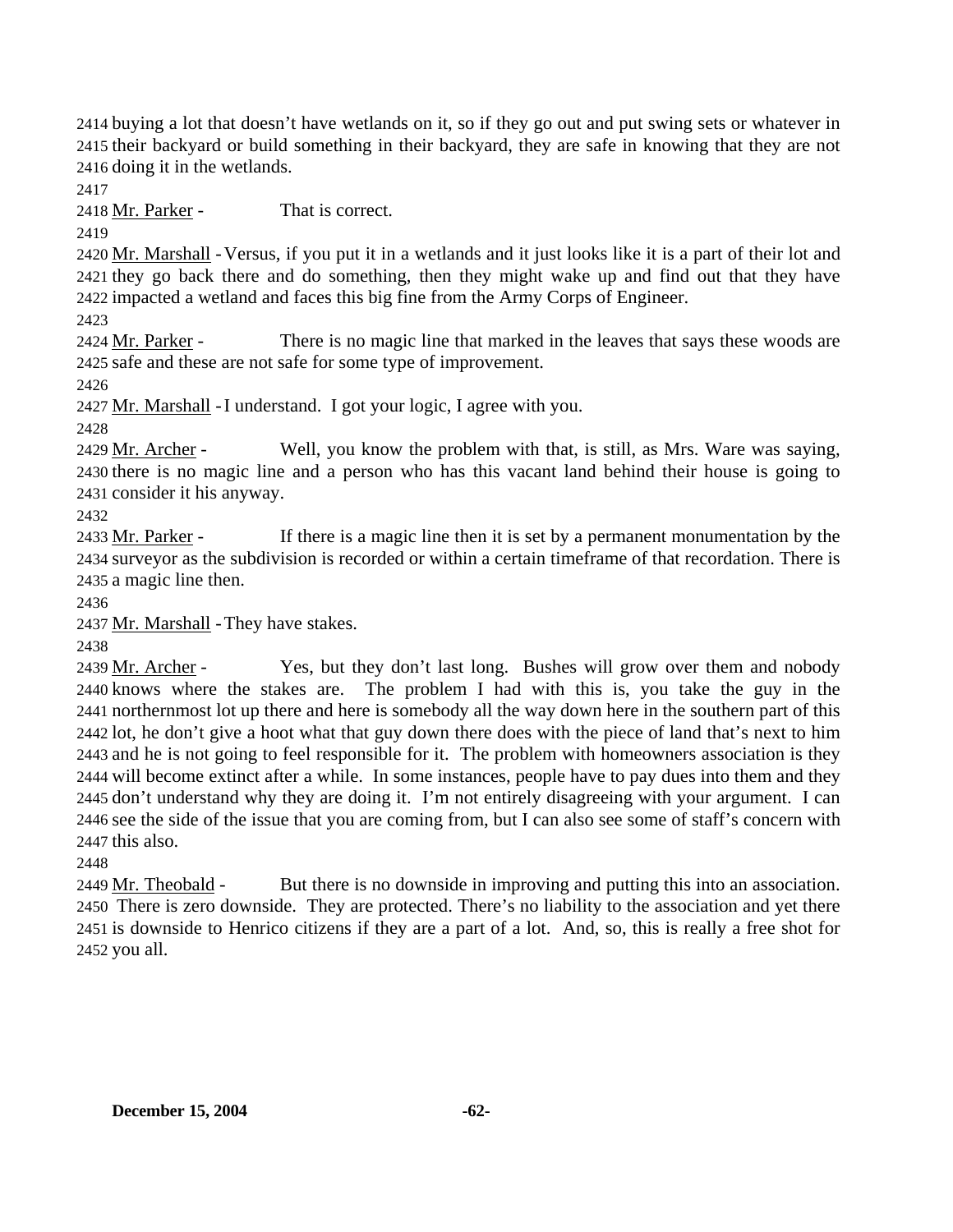But, Mr. Theobald, it you say there is no downside, there's no liability to 2454 the association.... If somebody should impact these lands in anyway, then the whole association 2455 becomes responsible. 2453 Mr. Archer -2456 2457 Mr. Theobald - The whole association is a 501C-3 corporation. 2458 2459 Mr. Archer - But, there would be no personal liability. 2460 No, there would not be. There would not be personal liability on the 2462 homeowners like there is under staff's suggestion. 2461 Mr. Theobald -2463 So, you are saying that there is personal liability if it becomes a part of a 2465 person's lot. 2464 Mr. Archer -2466 2467 Mr. Theobald - Yes, sure. Owned by Mr. and Mrs. John Doe.... 2468 Yes, but don't they have liability as members of the homeowners 2470 association with this project. I thought that had come up before. 2469 Mrs. Ware -2471 It's a corporation. The homeowners association is a corporation which is 2473 why you are not liable individually if somebody gets hurt in the swimming pool, it's owned by 2474 the association so that's why you set it up. I suggest that the suggestion they be in lots is the 2475 worse alternative for everybody assuming you even have the ability to get there under the 2476 subdivision ordinance. 2472 Mr. Theobald -2477 Well, my question is if a homeowner cuts down some trees and puts a dog 2479 house in his backyard that's in the wetland, now Mr. Parker said that he could be fined up to 2480 \$25,000 a day. 2478 Mr. Archer -2481 2482 Mr. Theobald - That's correct. 2483 If the homeowners association owns the wetlands, and somebody puts a 2485 dog house back there.... 2484 Mr. Archer -2486 2487 Mr. Theobald - In the association's property. 2488 2489 Mr. Archer - Right. All right. Aren't they still liable? 2490 2491 Mr. Theobald - That individual could be liable for disturbing wetlands owned by others. 2492 Not the homeowners association but just the one homeowner even though 2494 it doesn't belong to him. 2493 Mr. Archer -2495 2496 Mrs. Ware - Regardless. 2497

**December 15, 2004** -63-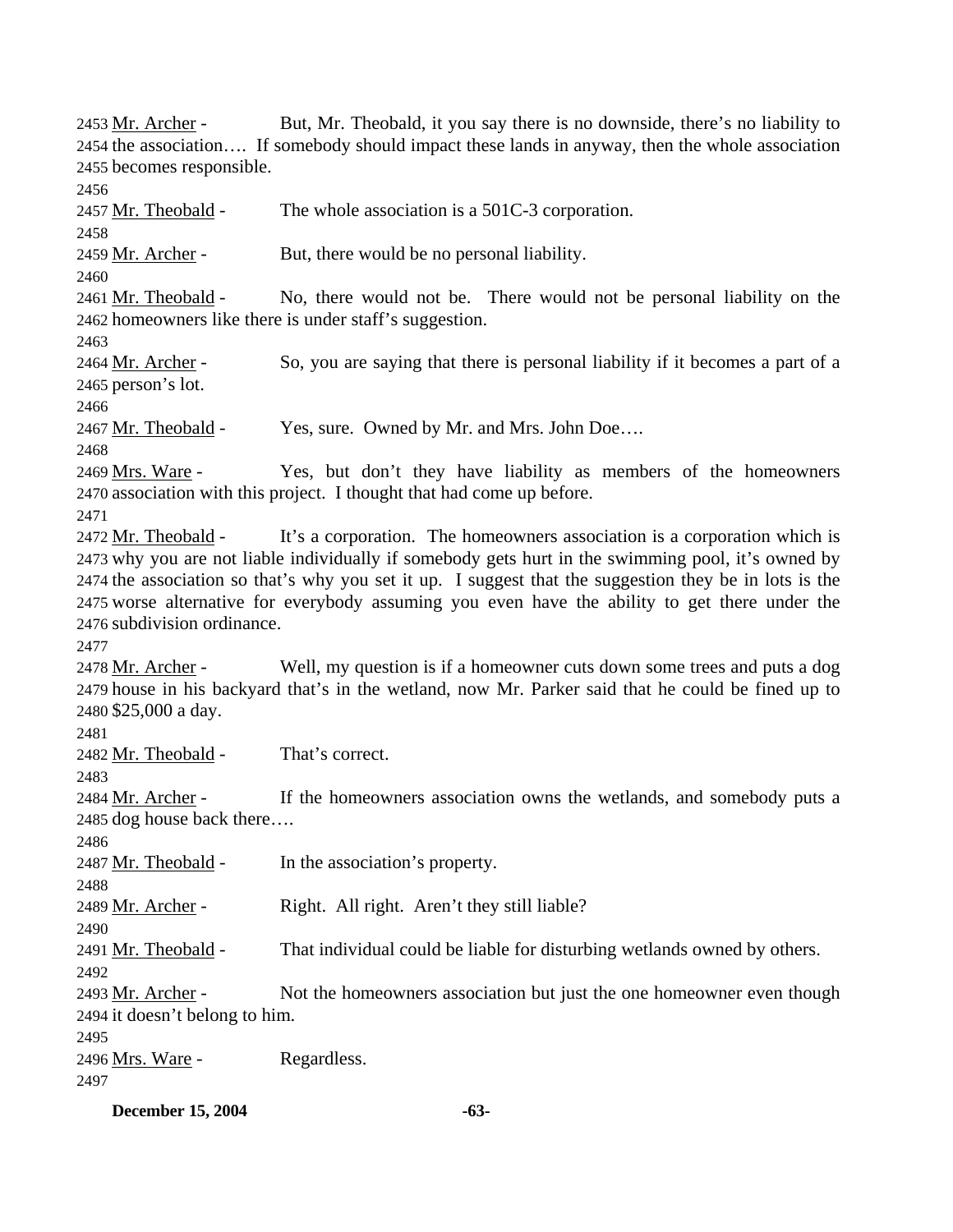2498 Mr. Theobald - Correct. 2499

Mr. Theobald, doesn't the Department of Public Works require the 2501 wetlands on lots to be signed as wetlands. So, aren't we.... We've got these all over the County 2502 where you have wetlands on lots. I'm not aware that it has been a major issue, violation of 2503 federal regulations, etc. And it's required to be signed so the people know that this is a protected 2504 area. I guess I would disagree that having these in common area is the only logical way of 2505 going. I think that there are some inherent problems with having pockets of wetlands that 2506 become common area that's really not useable to the association, yet to some extent there may be 2507 some maintenance responsibilities whereas if they are in lots, each individual lot owner 2508 recognizes they've got wetlands, it's signed that way, it's on the plat, they know when they buy 2509 it what the limitations are, and they are subject to whatever regulations. Yes, we are all subject 2510 to regulations but it seems to be working in many circumstances where we have these on lots. 2500 Mr. Silber -2511

2512 Mr. Theobald - With all due respect, is that policy a part of your subdivision ordinance? 2513 When else are we going to deal with it if we are not going to deal with it 2515 now? 2514 Mrs. Ware -2516 2517 Mr. Theobald - I mean, it's bottom line. 2518 2519 Mr. Marshall - That was my question. 2520 2521 Mr. Silber - I think it has been done both ways. I think it can be a common area. 2522 I'm not asking you what has been done, I'm asking is it a part of the 2524 subdivision ordinance, which is the question you caused me to ask. 2523 Mr. Theobald -2525 2526 Mr. Archer - That is a good question. 2527 2528 Mr. Marshall - That was my question, Mr. Silber. 2529 2530 Mr. Silber - I don't think that it is in the subdivision regulations, no, sir. 2531 2532 Mr. Theobald - Okay. No, more questions, your honor. 2533 2534 Mr. Marshall - Y'all have gotten used to that over the last couple of days. 2535 The two of us, we were bonding yesterday in front of the Judge, that's 2537 exactly right. 2536 Mr. Theobald -2538 2539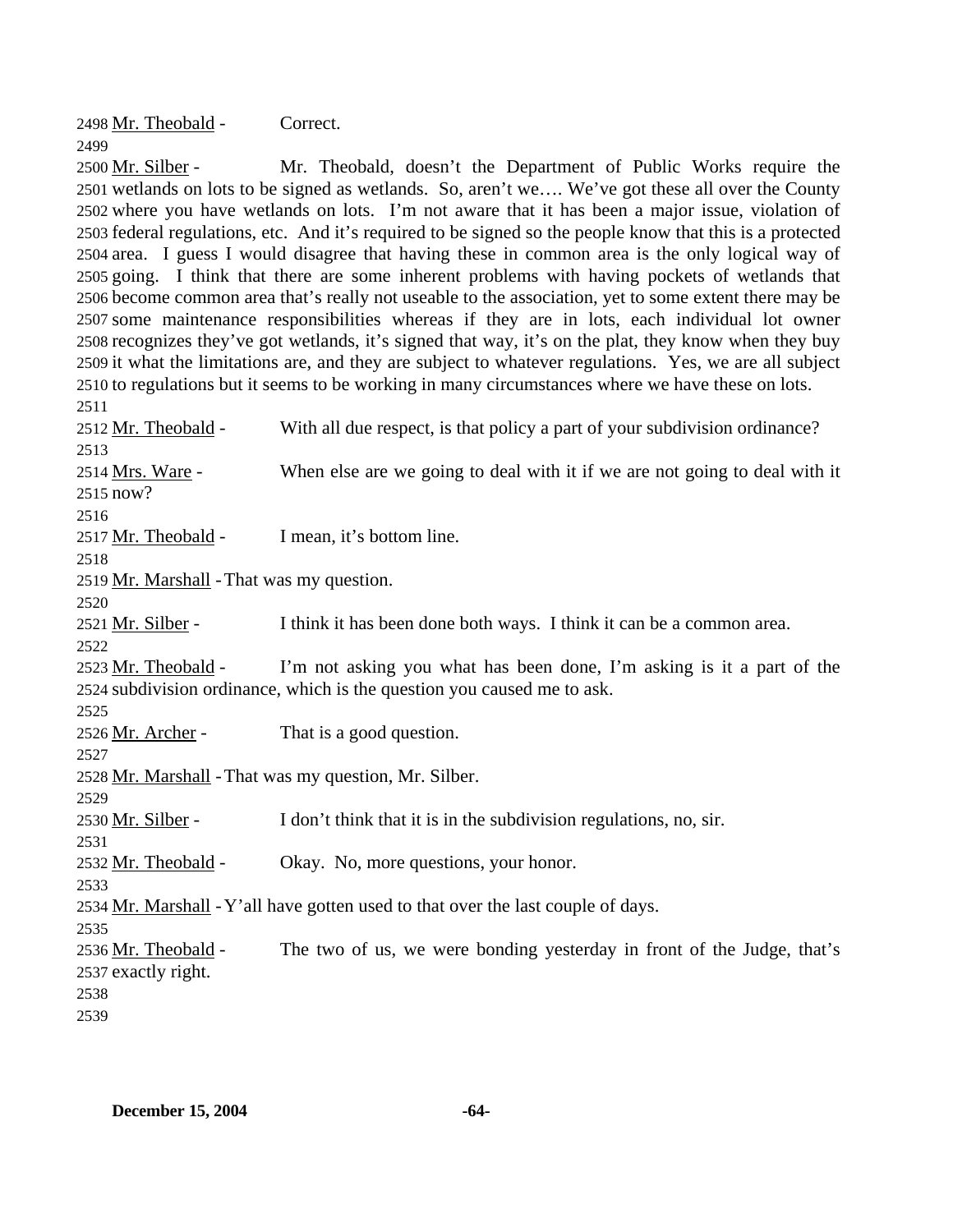Well, let me just say where I am with this right now. I'm confused is 2541 where I am. I think everybody else is too. I would like to see some sort of meeting of the minds 2542 between you and staff so we can sort of resolve this. Ted, you are still not comfortable with this, 2543 are you? 2540 Mr. Archer -

2544

2545 Mr. McGarry - (Unintelligible)

2546

2547 Mr. Marshall - You said it has been done both ways, Mr. Silber, right?

2548

Yes, sir. You will also have to recognize that there are wetlands flowing 2550 through this piece of property that they have put into lots as well. They have done it both ways 2551 in their own subdivision. 2549 Mr. Silber -

2552

2553 Mr. Parker - (Unintelligible)

2554

Can you come on up and speak please. I'm sorry, but we can't hear you 2556 from there and we need to get you for the record. 2555 Mrs. Ware -

2557

As a part of the permitting process one of the key things you have to do 2559 with the Corps and DEQ is prove avoid once and some minimization. If I have got a public road 2560 crossing a wetland, and I've got, for argument sake, 20 acres of wetlands and I'm crossing it 2561 with a 50-foot wide right-of-way at a five-foot-wide wetland area and I leave the remaining 19 2562 point odd acres, I've proven avoidance and some minimization. If I go in and say I've got these 2563 wetlands on these lots and my buildable area is outside of those wetlands, yet I'm going to 2564 consider these wetlands an impact because ultimately it's possible that somebody might have not 2565 proved avoidance and some minimization, and your Department of Public Works has this same 2566 problem 2558 Mr. Parker -

2567

 And in order to get there, this is a win, win for everyone. This solution is a win, win for everyone. It's not very often that I disagree with this Commission or the Board but in this case I wholeheartly disagree. I'm confident that this is a win, win situation. It protects everyone in the best manner possible. I just about beg that you consider what's being put forth before you. 2572

Members of the Commission, I think everybody knows each other's 2574 position. I think we need to move on. 2573 Mr. Silber -

2575

Well, Mr. Silber, are you comfortable with Mr. Parker's assertion at this 2577 point? 2576 Mr. Archer -

2578

2579 Mr. Silber - Comfortable?

2580

2581 Mr. Archer - Maybe that is not a good word.

2582

Mr. Archer, I recognize the situation that is before you. I think there are 2584 situations where we have wetlands and common areas. We could make that work. It's not my 2583 Mr. Silber -

**December 15, 2004** -65-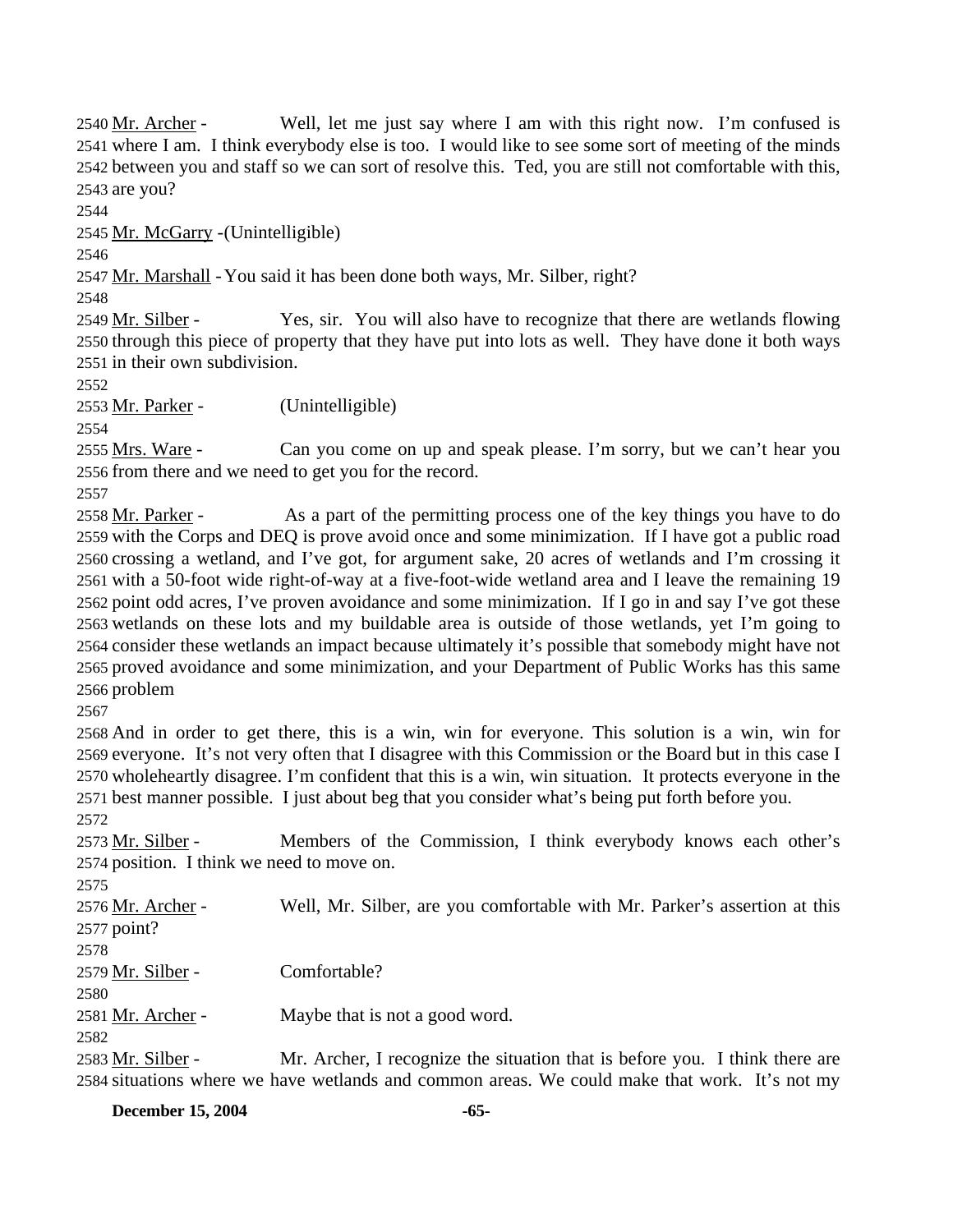preference. I think we need to give this more attention. I would prefer, in regards to Mr. Theobald questions about being in the subdivision ordinance, I would prefer that we not put this in the subdivision ordinance because I think it needs to be looked at on a case by case basis. I think there are in some circumstances where you do want to put wetlands in common area and have it joined with usable land. In this particular case, I don't see any additional usable land attached to these common areas, it's simply the wetland areas.

2591

2592 Mr. McGarry - That was the thought that some of the staff members had during their discussion 2593 here is that make these common areas larger and include usable land for active recreation 2594 purposes.

2595

If you will recall, Mr. Archer, you had asked that the staff do some study 2597 into the use and utilization of common areas and one of our recommendations was that make 2598 common areas usable. Just don't put the land that's unusable in the common area and then give 2599 the false impression to the homeowners association that they have got some usable recreational 2600 area, which in fact they don't. 2596 Mr. Silber -

2601

2602 Mrs. Ware - That's what I was thinking about when I made my comment. 2603 2604 Mr. Archer - Well, we do have opposition, do we not?

2605 2606 Mr. Silber - Yes, we do.

2607

Well, maybe we can hear from the opposition and then we can sort of mull 2609 this over. I'm not comfortable with this at all, right now, to be honest with you. With the short 2610 amount of time we had to discuss this morning, I don't know which way to go with it. But, 2611 anyway, let's hear from the opposition. 2608 Mr. Archer -

2612

Would you like to come up please and identify yourself and give us your 2614 name and address, for the record. 2613 Mrs. Ware -

2615

2616 Ms. Schermerhorn - Madam Chairman, members of the Commission, I'm Natalie 2617 Schermerhorn. I live in Hanover County. Do you want the complete address?

2618

2619 Mrs. Ware - Yes, your street address.

2620

2621 Ms. Schermerhorn - 9014 Claysprings Drive, Ashland, VA 232005. I and some cousins are 2622 adjacent landowners for several various parcel. We just found out about this meeting and indeed 2623 we just found out about the proposed subdivision last night. At least three of us received no 2624 notice of this or the previous meeting. I am unprepared because I have not reviewed the 2625 information as I would have had I been aware before last night. I just talked with Mr. Parker of 2626 Atack Properties and he has been of some help. But, my concern is that I and other relatives 2627 have adequate access to roads and utilities from the area of the proposed subdivision and 2628 especially in light of the A-1 zoning changes. That is my concern. We haven't had time to 2629 review this. We didn't know about it. We were not notified and I know that there are several

**December 15, 2004** -66-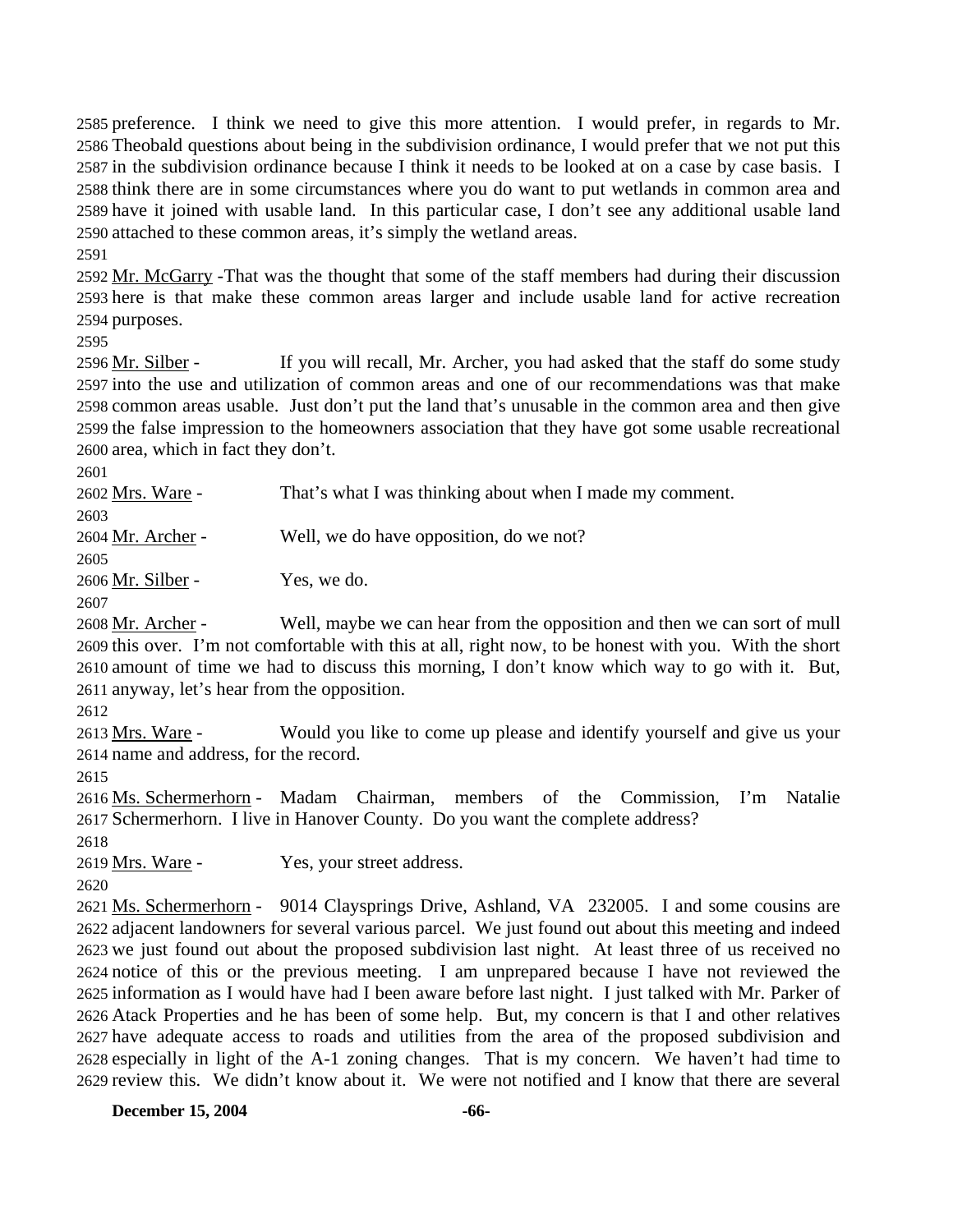2630 parcels involved and we want to make sure that we are not, more or less, landlocked. Thank 2631 you.

2632

2633 Mrs. Ware - Are there any questions from the Commission

2634

2635 Mr. Marshall - Which piece on there do you own?

2636

2637 Ms. Schermerhorn - Where it says the County of Henrico and the point comes up the island 2638 (referring to map). I own 40 acres there. I have other cousins that own other parcels.

2639

2640 Mr. Marshall - Where are they?

2641

2642 Ms. Schermerhorn - Do you see where the house is and the circle around the house?

2643

2644 Mr. Marshall - That one (making reference to map).

2645

2646 Ms. Schermerhorn - Yes, that and next to it right there (referring to map) my cousin and his 2647 mother and then sort of south of the house area, right along there, I have another cousin that 2648 owns that and then where the hand is now, I have other cousins that own in that area. I have not 2649 talked with them but I have talked with two other cousins who were just as surprised as I was.

2650

2651 Mrs. Ware - Are there any more questions?

2652

2653 Mr. Archer - Is there any access at all to these lands now?

2654

2655 Ms. Schermerhorn - Yes. We have, well, I have a 12-foot access. The cousin that is south of 2656 the house, has brought some, across the VEPCO easement that's right there.

2657

2658 Mr. McGarry - The easement coming off Winfrey Road?

2659

2660 Ms. Schermerhorn - That's right. We all have access to Winfrey Road and most of us have a 2661 very narrow access to Winfrey Road.

2662

Ma'am, as of a result of your conversation with Mr. Parker this morning, 2664 did that allay any of your fears concerning this or do you think it helped any? 2663 Mr. Archer -

2665

2666 Ms. Schermerhorn - It appears that he is willing to put a stub road to my property. I know that 2667 other cousins, one in particular, would have been here, could he have been, but he had to be at 2668 work and I am concerned for them too because not all of them touch my land. It solves my 2669 problem but it doesn't solve the others.

2670

Okay. Thank you, ma'am. I think we have some more opposition, I 2672 believe. 2671 Mr. Archer -2673 Mrs. Ware - Good morning. 2674

**December 15, 2004** -67-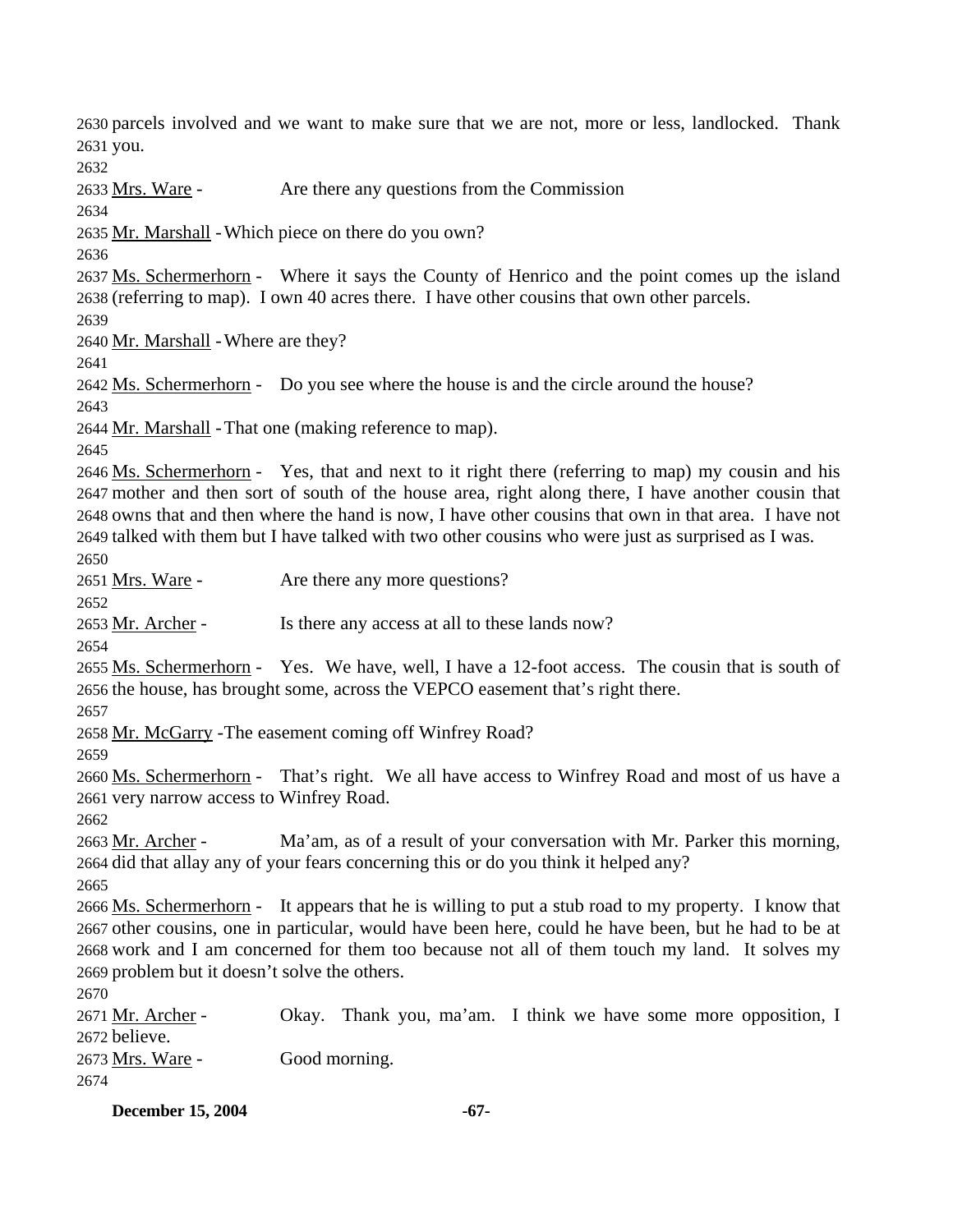2675 Mr. Schermerhorn - Good morning. My name is Porter Schermerhorn of Ashland, known by 2676 the County as Truman P. Schermerhorn, Jr. I live at 11330 Winfrey Road, Glen Allen, VA 2677 23059. I own this piece of property here (referring to map on the monitor). See where the little 2678 hand is here. My mother owns this and I am her power of attorney, right there. Mine is really in 2679 the form of a question. I feel like development is inevitable. One of my questions is how far is 2680 Woodman Road going, you see how the old, well I'm calling it old now because it won't 2681 necessarily be there, but is Woodman Road going to be coming here, if so I'd like to know if I 2682 would have access from here onto it. And, if it is not coming there, in the proposal, I would be 2683 interested in getting a stub road onto my property, here, and my mother, speaking for my mother, 2684 she'd be interested in getting a stub road onto this property. And, I think my cousin that owns 2685 this (referring to map) would like a stub road too, but I can't speak for him. But, like I said, I 2686 represent my mother and I know she would like a stub road somewhere onto here and I would 2687 like access somewhere here. And, like my cousin Natalie, who just spoke, I didn't know that 2688 this was going to occur and I understand that when there is a.... One of my cousins is going to 2689 sell a piece of land, here, if you are watching the mouse, and so I was notified about that but I 2690 wasn't notified about this big subdivision. Maybe that's how the ordinances and laws work. So, 2691 my question is about access.

2692

| 2693 Mr. Archer -                                 | Is there any other avenue of access that you can see than coming onto that                                  |
|---------------------------------------------------|-------------------------------------------------------------------------------------------------------------|
| 2694 property?                                    |                                                                                                             |
| 2695                                              |                                                                                                             |
| 2696 Mr. Schermerhorn - Onto this property, here? |                                                                                                             |
| 2697                                              |                                                                                                             |
| 2698 Mr. Archer -                                 | Onto the proposed development.                                                                              |
| 2699                                              |                                                                                                             |
|                                                   | 2700 Mr. Schermerhorn - I don't understand your question, I'm sorry.                                        |
| 2701                                              |                                                                                                             |
| 2702 Mr. Archer -                                 | Would there be any other way that your property could be accessed                                           |
|                                                   | 2703 without having the stub road into this property, that's the subject of the case?                       |
| 2704                                              |                                                                                                             |
|                                                   | 2705 Mr. Schermerhorn - I don't think so. I mean, if you are talking about this triangular shaped           |
|                                                   | 2706 portion of land. If Woodman Road is actually built I will have it, where the right-of-way is. I        |
|                                                   | 2707 understand that it's going to be different, I not sure how different it is, according to this. This is |
|                                                   | 2708 the old configuration, right? What we are looking at here, Woodman Road.                               |
| 2709                                              |                                                                                                             |
| 2710 Mr. Archer -                                 | This has not been constructed, this is proposed.                                                            |
| 2711                                              |                                                                                                             |
|                                                   | 2712 Mr. Schermerhorn - Right. That's the old proposed configuration, right.                                |
| 2713                                              |                                                                                                             |
| 2714 <u>Mr. Archer</u> -                          | Yes. Isn't that right, Ted?                                                                                 |
| 2715                                              |                                                                                                             |
| 2716 Mr. McGarry - Right.                         |                                                                                                             |
| 2717                                              |                                                                                                             |
|                                                   | 2718 Mr. Schermerhorn - Okay. So in the new proposal, is Woodman Road going to come next my                 |

2719 property and if not I would like a stub road, here? Do you see what I'm saying?

**December 15, 2004** -68-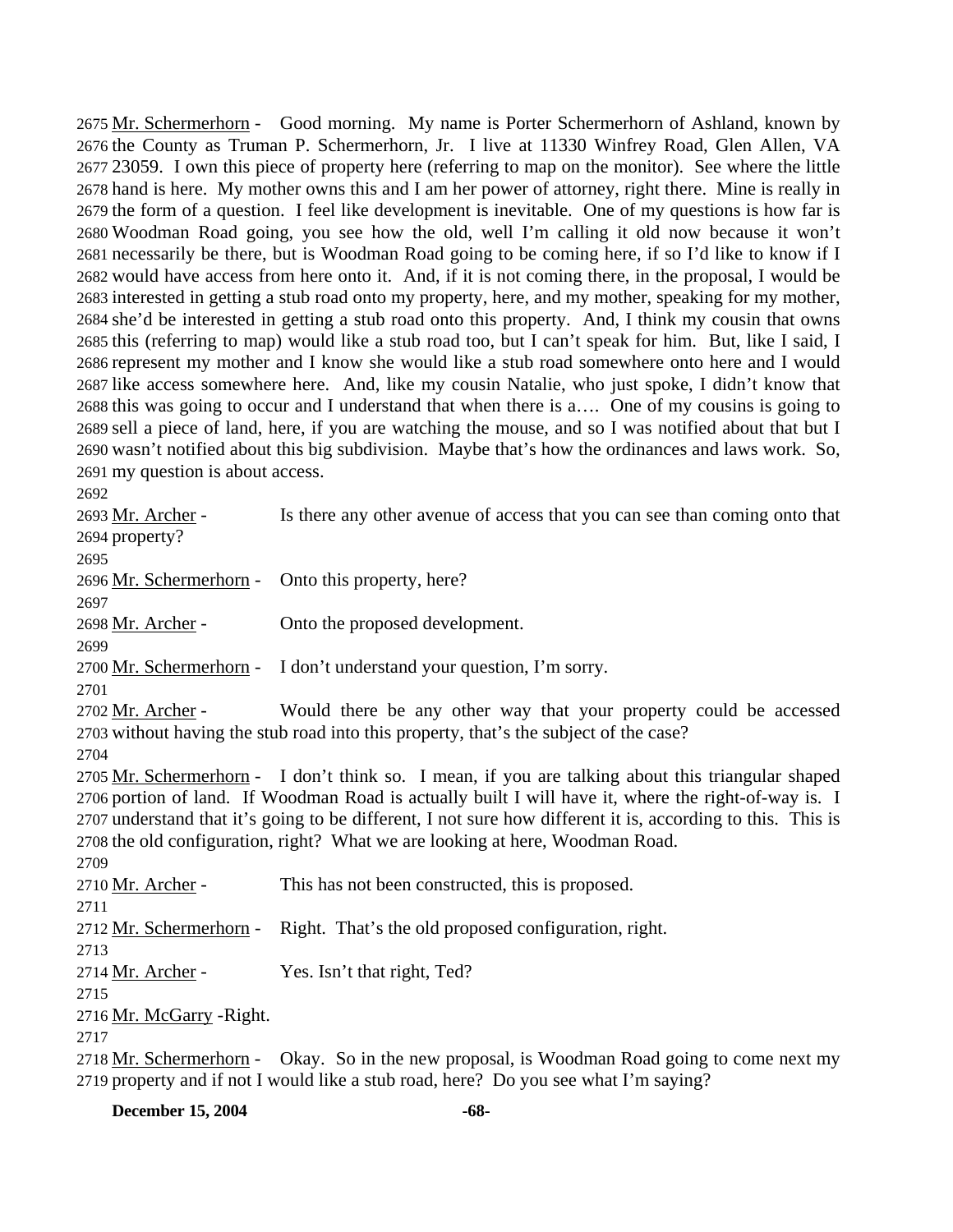2720

2721 Mr. Marshall - I think Mr. Jennings will be able to answer your question on that?

2722

2723 Mr. Schermerhorn - And also I would like some sort of stub road, here (referring to map), or 2724 something.

2725

2726 Mr. Jennings - The ultimate design for Woodman Road is not final, but the corridor in question 2727 you are talking about to the west, I think most of that will stay in that alignment based on the 2728 design and everything. The only piece that is no longer used, as Randy Silber alluded to was 2729 labeled proposed Woodman Road, that's no longer on the MTP. Once the road is designed, 2730 J.E.B. Stuart Parkway will follow that corridor, take that radius and then connect into existing 2731 Woodman Road near Greenwood. But, that parcel would have a connection to the ultimate 2732 Woodman Road, the triangular piece he is talking about.

2733

2734 Mr. Marshall - Thank you.

2735

2736 Mr. Schermerhorn - My real question is not the ultimate Woodman Road, which could take 15, 2737 20, 30 years or maybe only a year or two. I want to know, with this proposal, will I have access 2738 off from here, now, if this proposal goes through as proposed.

2739

2740 Mr. Archer - What access do you have at this moment?

2741

2742 Mr. Schermerhorn - Zero. But, I will be next to something that has lots of roads, if this goes 2743 through, and I would like some access out.

2744

2745 Mr. Archer - All right. Is there any other opposition?

2746

2747 Mr. Schermerhorn - I just had a question. Before, opposition, I would like me question 2748 answered to see if I have opposition or not.

2749

2750 Mr. Marshall - Well, the answer was, that Mr. Jennings said, is that he believes that ultimately 2751 you will have access when that road is built through there. That road, I don't believe is going to 2752 be constructed all the way to that point, but it is only constructed I believe up to where you turn 2753 into the street going into the subdivision.

2754

2755 Mr. Schermerhorn - Right. Then I would like to have access with this proposal.

2756

2757 Mr. Marshall - I understand.

2758

2759 Mr. Schermerhorn - Thank you.

2760

All right. Could the applicant come back up, please, Mr. Parker, Mr. 2762 Theobald, whichever. 2761 Mr. Archer -

2763 <u>Mr. Theobald</u> - It depends on the question.

2764

**December 15, 2004** -69-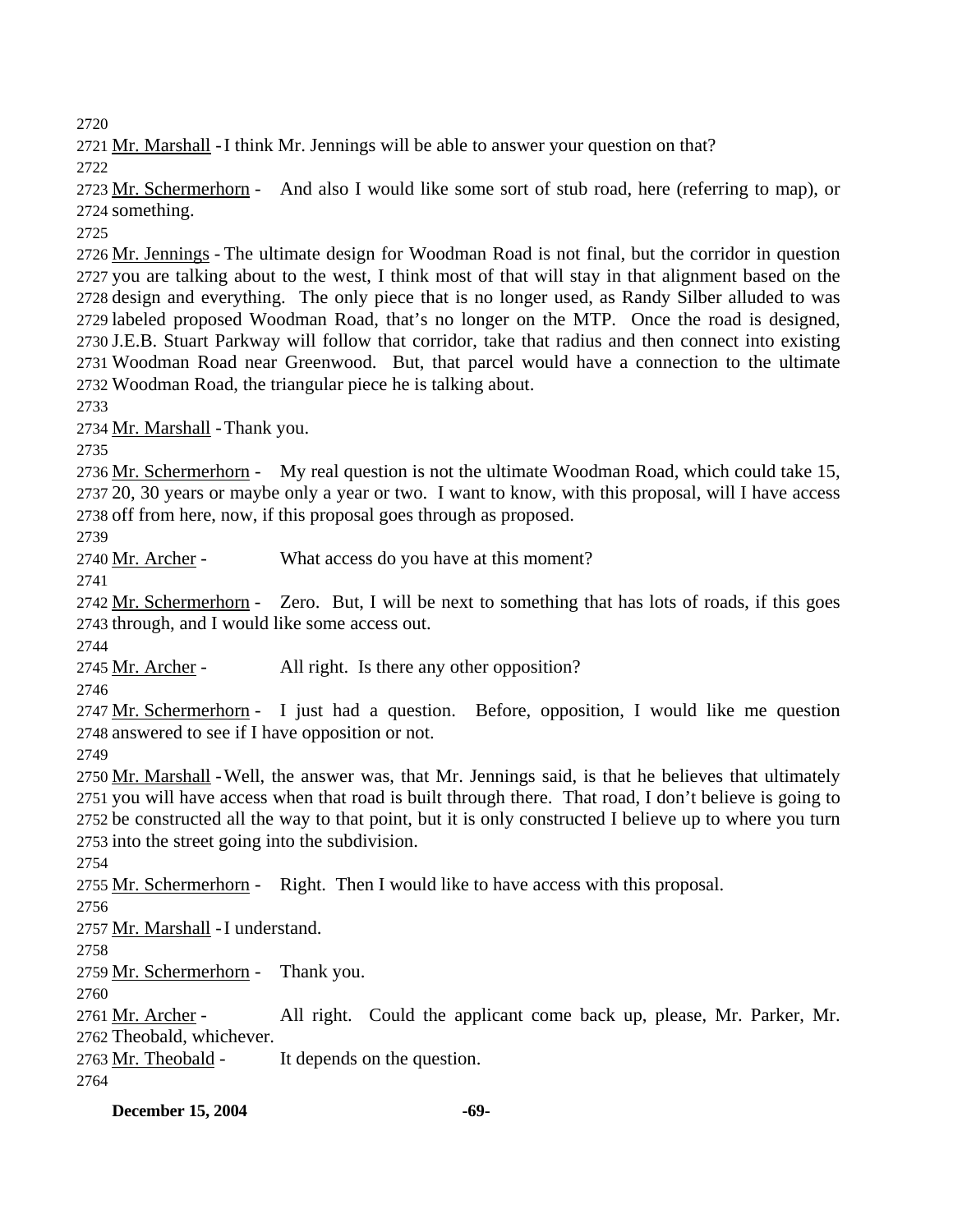Mr. Theobald, obviously you have not had an opportunity to meet with the 2766 folks who didn't necessarily speak in opposition but want to have some degree of access to their 2767 property. I think the issue with the roadway has been dealt with pretty admirably this morning. I 2768 thought that would be the most difficult part. 2765 Mr. Archer -

2769

2770 Mr. Theobald - I did too.

2771

But, it turned out that it is not. I'm not absolutely certain how I feel about 2773 the conservation area, but I do think we need to give the Schermerhorn's an opportunity to meet 2774 with you and talk about these access issues that they have and maybe during that period of time 2775 we can, and I know you don't want to defer this, but I think we need to. And, we have got a long 2776 time between now and the zoning meeting. Maybe you want to defer it to that point and also to 2777 give you a chance to get with the staff and have some meeting of the minds so that we can come 2778 together a little bit on this conservation issue. But, I think the Schermerhorn's at least deserves 2779 an audience to talk about what their issues are. 2772 Mr. Archer -

2780

With all due respect, Mr. Archer, I'm not in a position to agree to a 2782 deferral. We have offered to do a stub road here. These properties currently enjoy some form of 2783 access based on easements or other legal access and they will undoubtedly be developing or 2784 selling their property at some point in the future. So, I don't know that we would be inclined to 2785 be able to provide any additional access. I think we are providing access to a fair part of this 2786 area through the roads we are doing. 2781 Mr. Theobald -

2787

Well, that's why I was asking the question if they had to have access onto 2789 your property. 2788 Mr. Archer -

2790

I don't believe they have to because there is no easements there now and 2792 they have access presumably now. They are getting there somehow in terms of access. If it has 2793 been in the family a long time, then I presume that they have at least their easements by 2794 implication or by necessity, if not, a granted easement. Respectfully, I would not be in a position 2795 to commit to take a deferral. 2791 Mr. Theobald -

2796

Well, let's do this. I do think that there is much on here that needs to be 2798 worked out. I'll take the deferral, but I'll defer it to the zoning meeting. 2797 Mr. Archer -

2799

Mr. Archer, again, I'm afraid that you, and I hesitate to do this, but I'm 2801 afraid we are in a position.... I'm not sure that you have any deferral time left. I think you took 2802 a deferral last time. 2800 Mr. Theoblad -

2803

2804 Mr. Archer - Did we defer this before?

2805

2806 Mr. Theobald - I think that you are out of time.

2807

Mr. McGarry, can you check the file please and let us know. It depends 2809 on how the calendar falls. 2808 Mr. Silber -

**December 15, 2004** -70-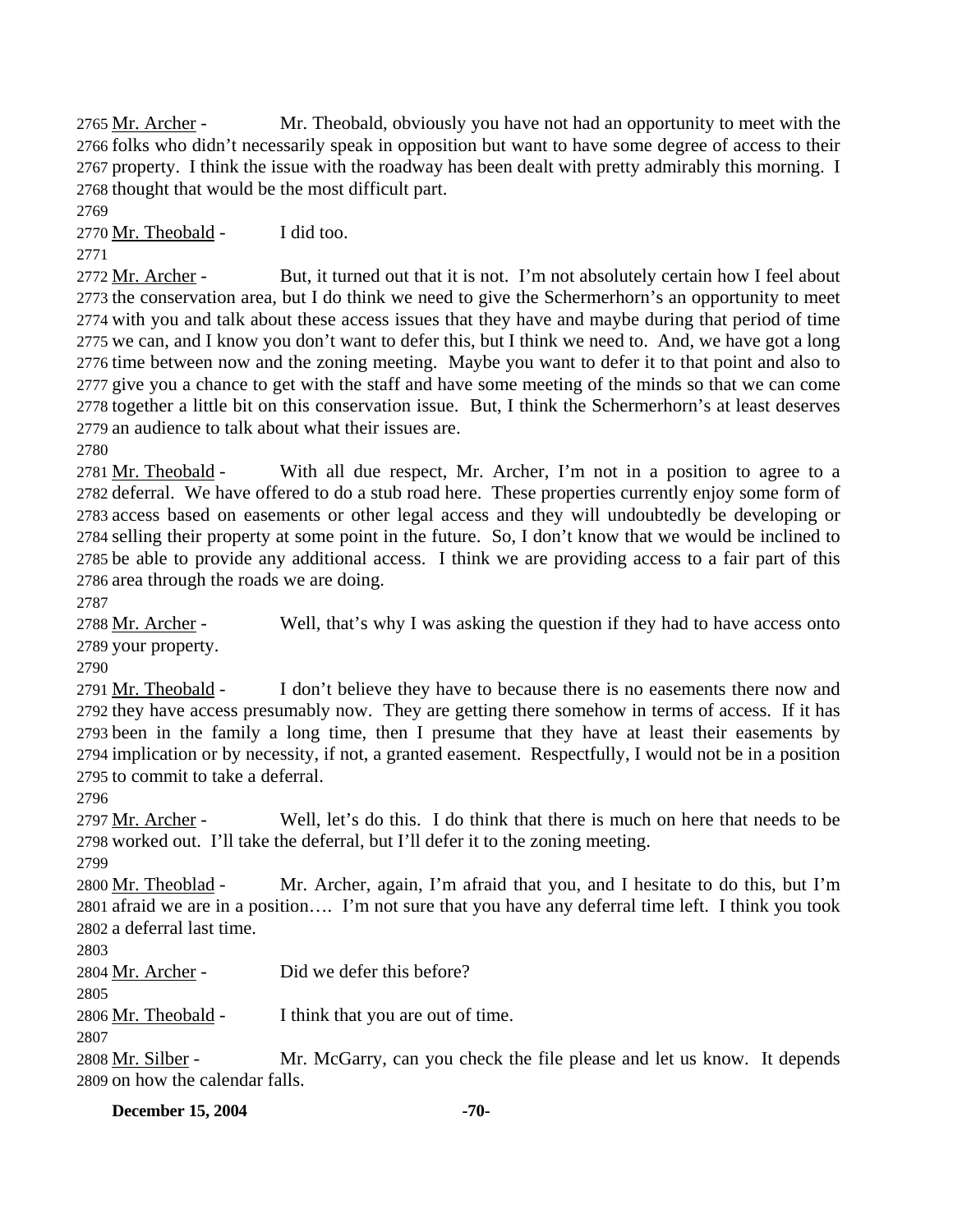2810 2811 Mr. McGarry - Mr. Archer, you actually made the deferral, but Mr. Parker also agreed to work  $2812$  with us, if we needed to, I was standing there. 2813 2814 Mr. Archer - Okay, so where are we? 2815 Mr. McGarry, have you found the file to see when it was filed? I believe 2817 the Commission has 90 days. If it was deferred by the applicant previously, then the clock is not 2818 ticking. 2816 Mr. Silber -2819 2820 Mr. Marshall - It wasn't, it was deferred by Mr. Archer. 2821 2822 Mrs. Ware - Yes, but if you have 90 days. 2823 2824 (At this time, the Planning Commissioners and the Secretary were discussing amongst 2825 themselves the status of the deferral requests and Mr. Silber leaves during this time and Mr. 2826 O'Kelly takes over as Secretary) 2827 2828 Mr. McGarry - The revised plan was submitted November 12, that's the one that is before you 2829 today. 2830 2831 Mrs. Ware - November 12, so does he have time? 2832 2833 Mr. Marshall - Mr. Silber, it's November 12. 2834 2835 Mrs. Ware - Mr. O'Kelly is here. 2836 2837 Mr. O'Kelly - It was filed November 12? 2838 2839 Mrs. Ware - Yes. 2840 2841 Mr. Marshall - The revised plan. 2842 2843 Mr. O'Kelly - You can defer it to the January zoning meeting. 2844 2845 Mr. Vanarsdall - That's the  $13<sup>th</sup>$ , Mr. Archer. 2846 2847 Mr. Marshall - You shouldn't have filed that revised plan, Mr. Theobald. 2848 2849 Mr. Theobald - No good deed, Mr. Marshall. 2850 Well, there is work to be done on this so I will exercise my option to defer 2852 it to the January 13 meeting. 2851 Mr. Archer -2853 Mr. Vanarsdall - Second. 2854

**December 15, 2004** -71-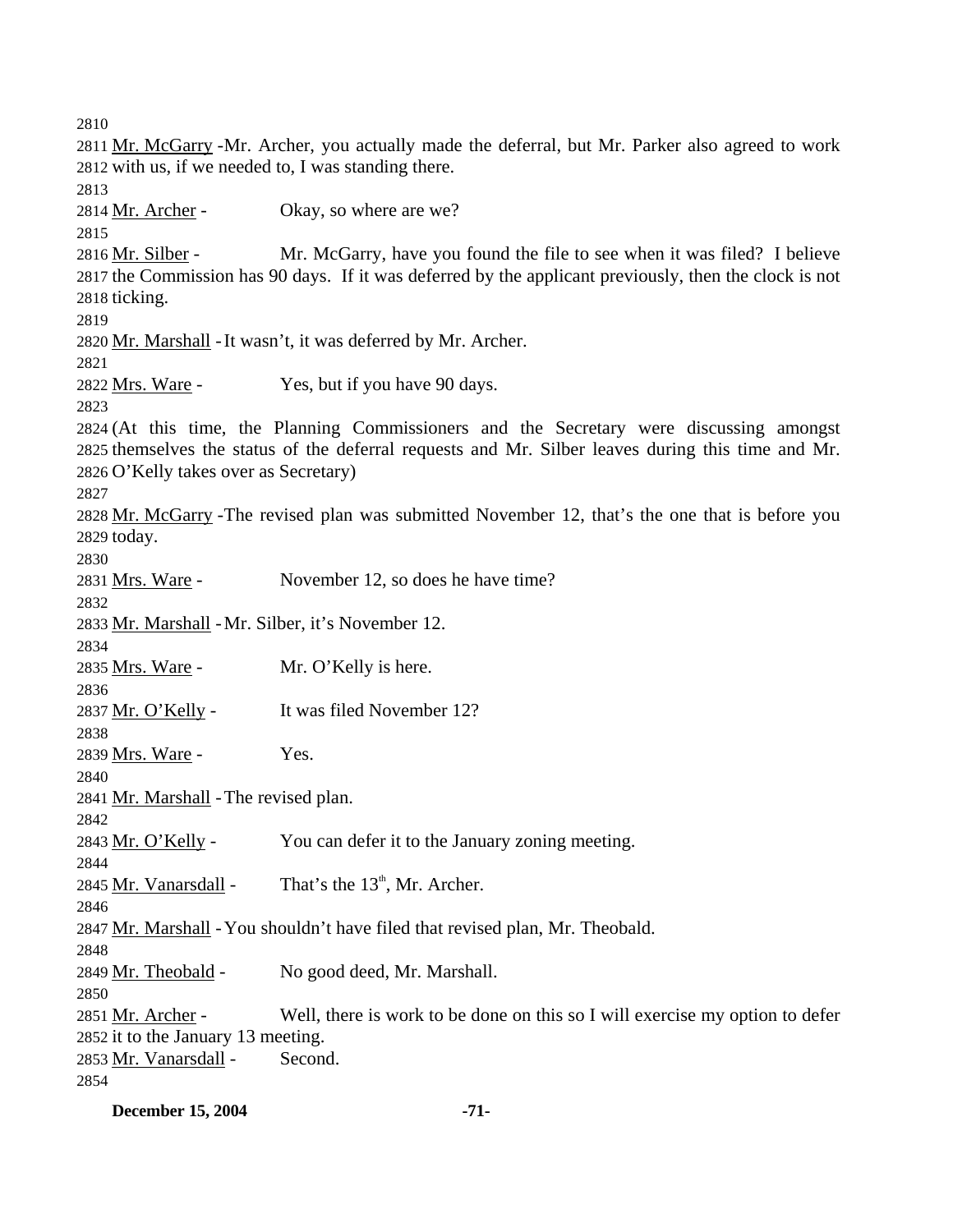The motion was made by Mr. Archer and seconded by Mr. Vanarsdall. 2856 All in favor say aye...all opposed say nay. The motion passes. 2855 Mrs. Ware -2857 Mr. Parker, if you would, please meet with the Schermerhorn's at 2859 sometime between now and then and hopefully by the  $13<sup>th</sup>$  we will have this early on the agenda 2858 Mr. Archer -2860 and we can just get rid of it, I hope. 2861 (Unintelligible, he was speaking from his seat and was not at the 2863 microphone) 2862 Mr. Parker -2864 2865 Mr. Archer - Thank you so much. 2866 2867 The Planning Commission deferred subdivision Sweetbay Hill (November 2004 Plan) to its 2868 January 13, Rezoning Meeting at 7:00 p.m. 2869 2870 Mr. Marshall - Good morning, Mr. O'Kelly. 2871 Good morning, Mr. O'Kelly. I wondered what happened to Mr. Silber's 2873 voice. 2872 Mr. Vanarsdall -2874 2875 **LANDSCAPE PLAN (Deferred from the November 17, 2004, Meeting)**  2876 LP/POD-34-03 Parc Place @ Short Pump Town Center **McKinney and Company for SBRD No. 4 LP:** Request for approval of a landscape plan as required by Chapter 24, Sections 24-106 and 106.2 of the Henrico County Code. The 8.87-acre site is located at 11736 West Broad Street on parcel 739-763- 1874. The zoning is B-3C, Business District (Conditional) and WBSO (West Broad Street Overlay District). **(Three Chopt**)

2877

Is there anyone in the audience in opposition to landscape plan, LP/POD-2879 34-03, Parc Place @ Short Pump in the Three Chopt District? No opposition. Mr. Strauss. 2878 Mrs. Ware -2880

Thank you, Madam Chairman. Staff has resolved the issues with respect 2882 to the original landscape plan that was submitted and can now recommend approval of the staff 2883 plan as annotated. This will be the same plan that was in your packet of information and I'll be 2884 happy to answer any questions. 2881 Mr. Strauss -

2885

2886 Mrs. Ware - Are there any questions of Mr. Strauss from the Commission?

2887

2888 Mr. Marshall - No. Madam Chairman, I move that LP/POD-34-03, Parc Place @ Short Pump 2889 Town Center, be approved with...

2890 Mr. Strauss - The standard conditions.

2891

2892 Mr. Marshall - ... the standard conditions, even though you didn't write that in there, and the 2893 annotations on the plan.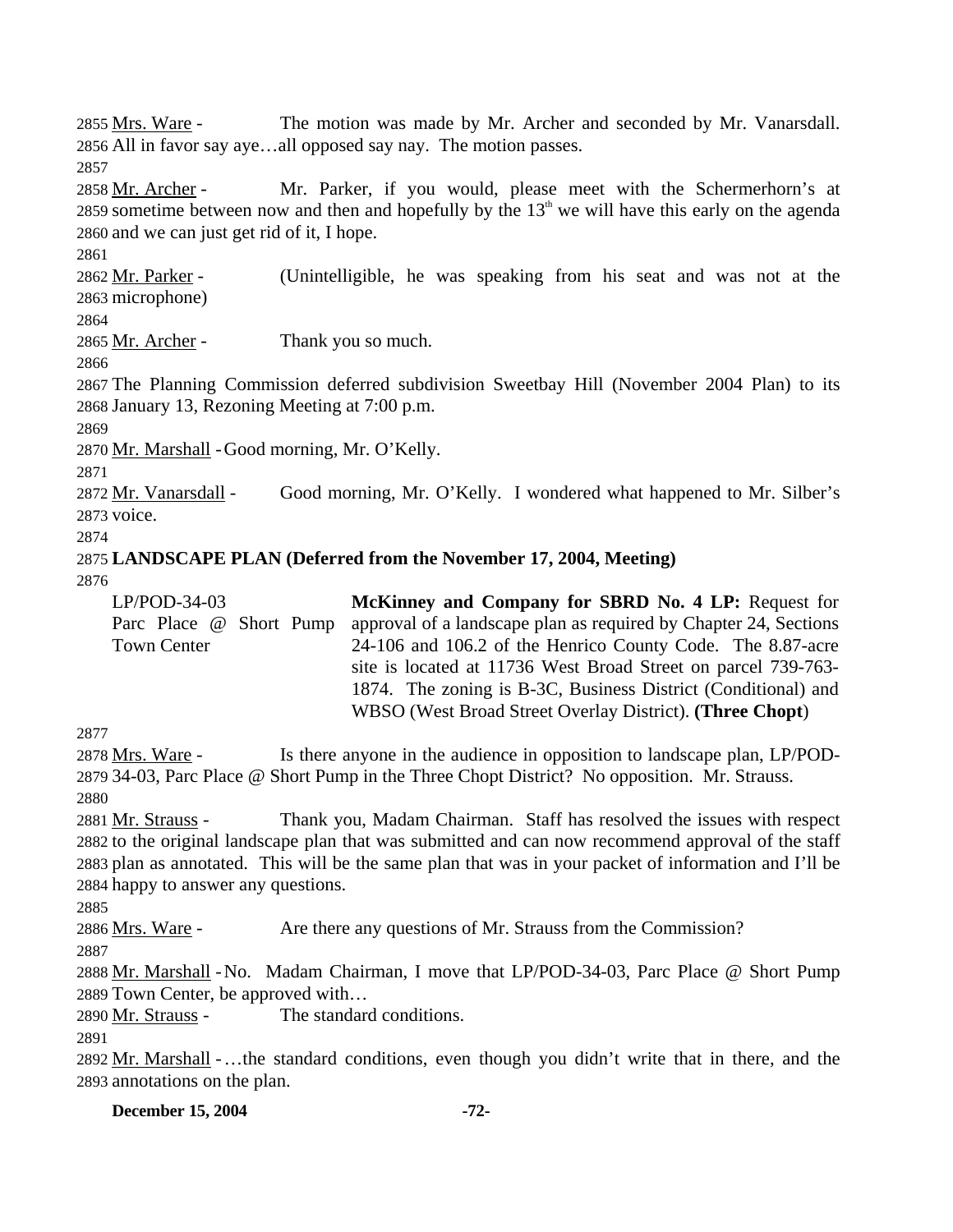2894 2895 Mr. Strauss - Thank you. 2896 2897 Mrs. Ware - Do we have a second. 2898 2899 Mr. Vanarsdall - Second. 2900 We have a motion by Mr. Marshall and a second by Mr. Vanarsdall. All 2902 in favor say aye...all opposed say nay. The motion passes. 2901 Mrs. Ware -

2903

2904 The Planning Commission approved the landscape plan for LP/POD-34-04, Parc Place @ Short 2905 Pump Town Center, subject to the annotations on the plan and the standard conditions attached 2906 to these minutes for landscape plans.

2907

## 2908 **LANDSCAPE & LIGHTING PLAN**

2909

| $LP/POD-16-03$          | Hurt & Proffitt for Colonial Foods Real Estate, II, LLC:           |
|-------------------------|--------------------------------------------------------------------|
| Pizza Hut @ Lowes Plaza | Request for approval of a landscape and lighting plan, as required |
|                         | by Chapter 24, Sections 24-106 and 24-106.2 of the Henrico         |
|                         | County Code. The 0.92 –acre site is located at 9426 W. Broad       |
|                         | Street (U.S. Route 250) on parcel 755-757-9394. The zoning is      |
|                         | B-2, Business District. (Brookland)                                |

2910

Is there anyone in the audience in opposition to the landscape and lighting 2912 plan, LP/POD-16-03, Pizza Hut @ Lowes Plaza, in the Brookland District? No opposition. Mr. 2913 Kennedy. 2911 Mrs. Ware -

2914

2915 Mr. Kennedy - Good morning, again. The plan before you has been revised just to address 2916 foundation planning that was not provided on the original plan. So, they have provided 2917 additional foundation planting. And, in addition, just for the record, the plan in itself includes 2918 hardy-board plank siding on the dumpster enclosure with solid doors. So, with that we can 2919 recommend approval.

2920

I don't need to hear from the applicant, but is he here? I don't need to talk 2922 to you. I just couldn't image how long it took to build that building. 2921 Mr. Vanarsdall -

2923

We just started getting on this a few months ago with here. I'm with Franchise Properties Building and we just took it from the slab and now we are getting down to 2925 2926 the landscaping trying to get this finished up. 2924 Mr. Pemberton -

2927

2928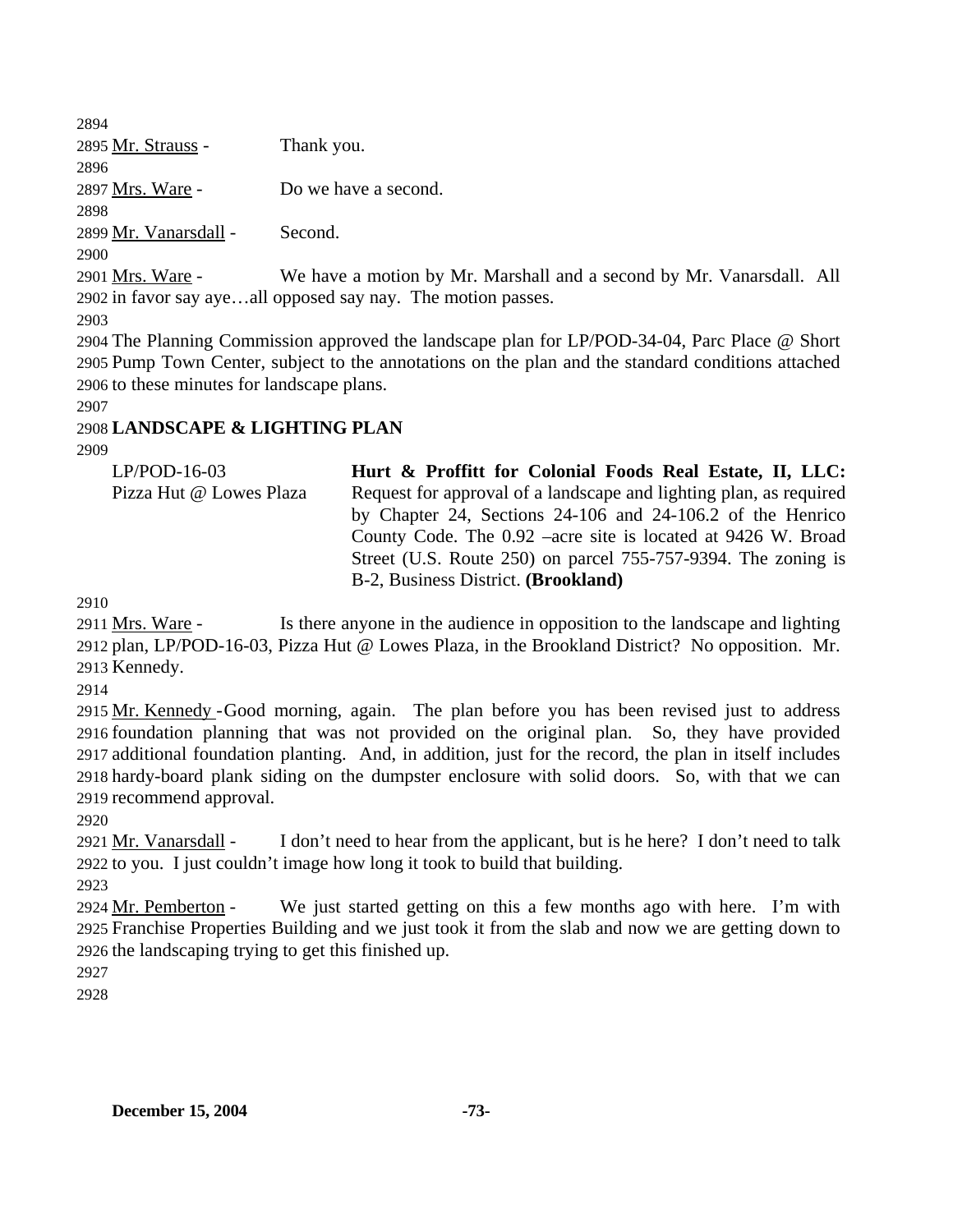Well, I'll tell you, it was good advertising for you all because I've had 15 2930 people asked when is it going to open. So, I hope all of those people come the day it is open. 2929 Mr. Vanarsdall -2931 2932 Mrs. Ware - Could you please identify yourself.

| 2933                 |                                |
|----------------------|--------------------------------|
| 2934 Mr. Pemberton - | My name is Ray Pemberton.      |
| 2935                 |                                |
| 2936 Mrs. Ware -     | And you are with?              |
| 2937                 |                                |
| 2938 Mr. Pemberton - | Franchise Properties Services. |
| 2939                 |                                |
| 2940 Mrs. Ware -     | Thank you.                     |
| 2941                 |                                |

Thank you. I don't have any more questions. I want thank Michael for 2943 taking care of the dumpster enclosure and catching the foundation. I move LP/POD-16-03, 2944 Pizza Hut at Lowes Plaza, with the annotations on the plans and the standard conditions for 2945 developments of this type, and landscape and lighting plans and on the addendum it has that the 2946 plan has been revised to indicate foundation landscaping as requested by staff. 2942 Mr. Vanarsdall -

2947

2948 Mr. Marshall - Second.

2949

We have a motion by Mr. Vanarsdall and a second by Mr. Marshall. All 2951 in favor say aye...all opposed say nay. The motion passes. 2950 Mrs. Ware -

2952

2953 The Planning Commission approved the landscape and lighting plan for LP/POD-16-03, Pizza 2954 Hut @ Lowes Plaza, subject to the annotations on the plan and the standard conditions attached 2955 to these minutes for landscape and lighting plans.

2956

## 2957 **LANDSCAPE PLAN**

2958

LP/POD-92-02 Pemberton Crossing – Pemberton Road **Foster & Miller, P.C. for Gail M. & Llewellyn Held, Jr. and The Pemberton Group, LLC:** Request for approval of a landscape plan, as required by Chapter 24, Sections 24-106 and 24-106.2 of the Henrico County Code. The 8.343-acre site is located on the east line of Pemberton Road (State Route 157), approximately 300 feet south of the intersection of Pemberton Road and Mayland Drive on parcel 753-756-8642. The zoning is R-5AC, General Residence District (Conditional). **(Three Chopt)** 

2959

Is there anyone in the audience in opposition to the landscape plan, LP/POD-92-02, Pemberton Crossing, in the Three Chopt District? No opposition. Mr. Strauss. 2961 2960 Mrs. Ware -2962

Thank you, Madam Chairman. Staff can recommend approval of the 2964 landscape plan as annotated. Last week we heard from an adjacent property owner, Mr. Francis, 2963 Mr. Strauss -

**December 15, 2004** -74-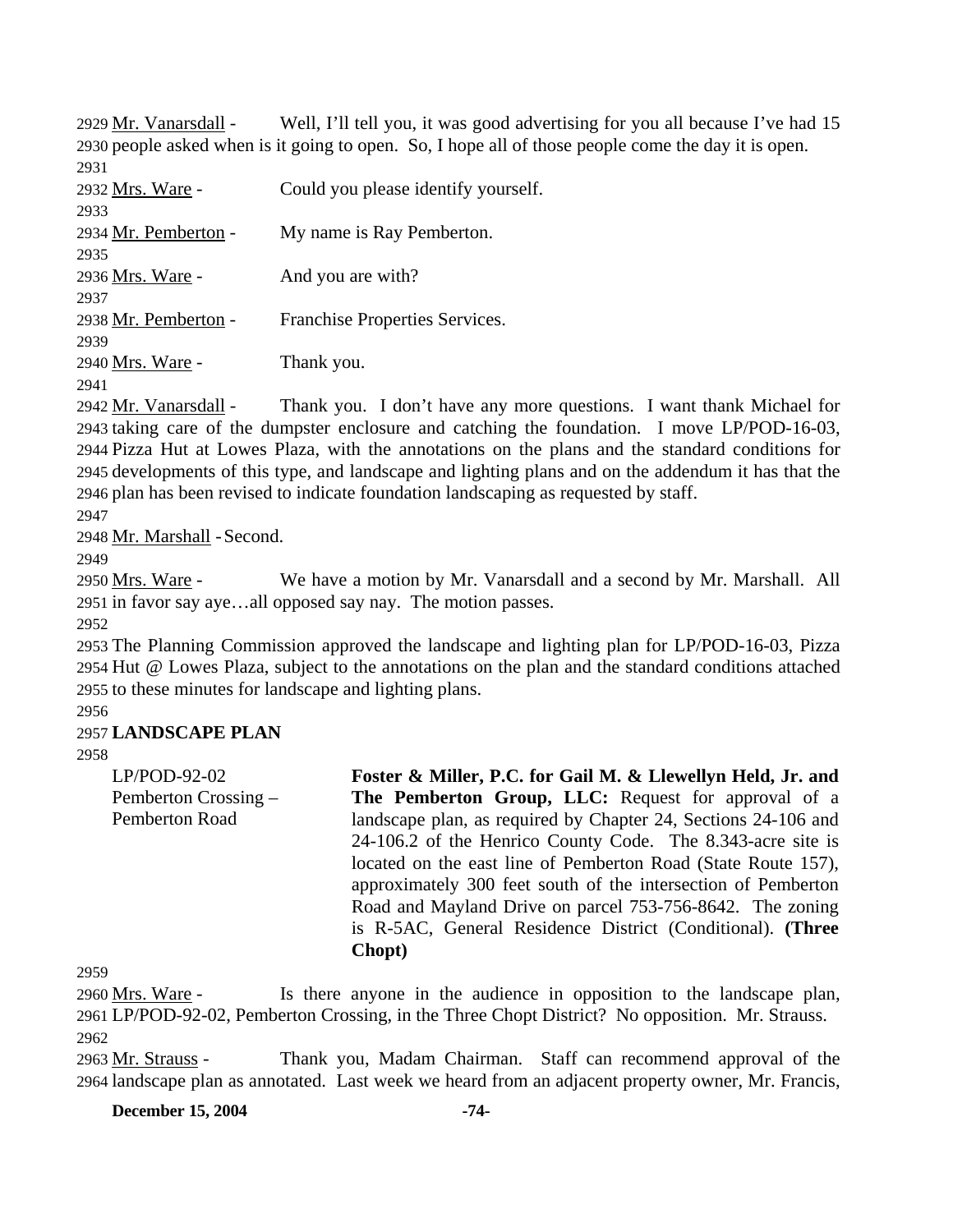2965 in this location right here (referring to map). He indicated a problem with the drainage. We 2966 contacted Public Works and Public Works received the revised drainage plan last night and they 2967 are recommending approval. So, with that I will answer any questions you may have. 2968 Are there any questions for Mr. Strauss from the Commission? No 2970 questions. Mr. Marshall. 2969 Mrs. Ware -2971

2972 Mr. Marshall - Madam Chairman, I move that LP/POD-92-02, Pemberton Crossing, be approved 2973 subject to the annotations on the plan and the standard conditions for landscape plan.

2974

2975 Mr. Vanarsdall - Second.

2976

We have a motion by Mr. Vanarsdall and a second by Mr. Marshall. All 2978 in favor say aye...all opposed say nay. The motion passes. 2977 Mrs. Ware -

2979

2980 The Planning Commission approved the landscape plan for LP/POD-92-02, Pemberton 2981 Crossings, subject to the annotations on the plan and the standard conditions attached to these 2982 minutes for landscape plans.

2983

Madam Chairman, the next item on the agenda is the approval of minutes 2985 and I would suggest that we pass those by and let Mr. Petrini make his presentation to the 2986 Planning Commission. He has to leave at noon. 2984 Mr. O'Kelly -

2987

Well, I don't think it would take no more than three minutes to do all three 2989 of them, unless Mr. Archer has read them. 2988 Mr. Vanarsdall -

2990

2991 Mr. Archer - I did and they were profound. I didn't have any changes.

2992

2993 Mrs. Ware - Come on down Mr. Petrini.

2994

2995 (Mr. Silber returns and resumes with the meeting)

2996

2997 **DISCUSSION ITEM: Proposed Public Utilities in Subdivisions on One-Acre Lots in Varina**  2998

Mr. Petrini, how are you. We appreciate you being so patient this 3000 morning. 2999 Mr. Silber -

3001

3002 Mr. Petrini - It's good education for me.

3003

As I believe the situation to be, the case here is we have Mr. Petrini, the 3005 Director of Public Utilities, here this morning to inform the Planning Commission about some 3006 information that came up at the Board, the joint work session with the Board of Supervisors and 3007 the Planning Commission, when some questions came up about proposed utilities in subdivisions 3008 on one-acre lots in the Varina District. So, Mr. Petrini has put together some information and we 3009 thought it would be appropriate to share this briefly this morning with the Planning Commission, 3004 Mr. Silber -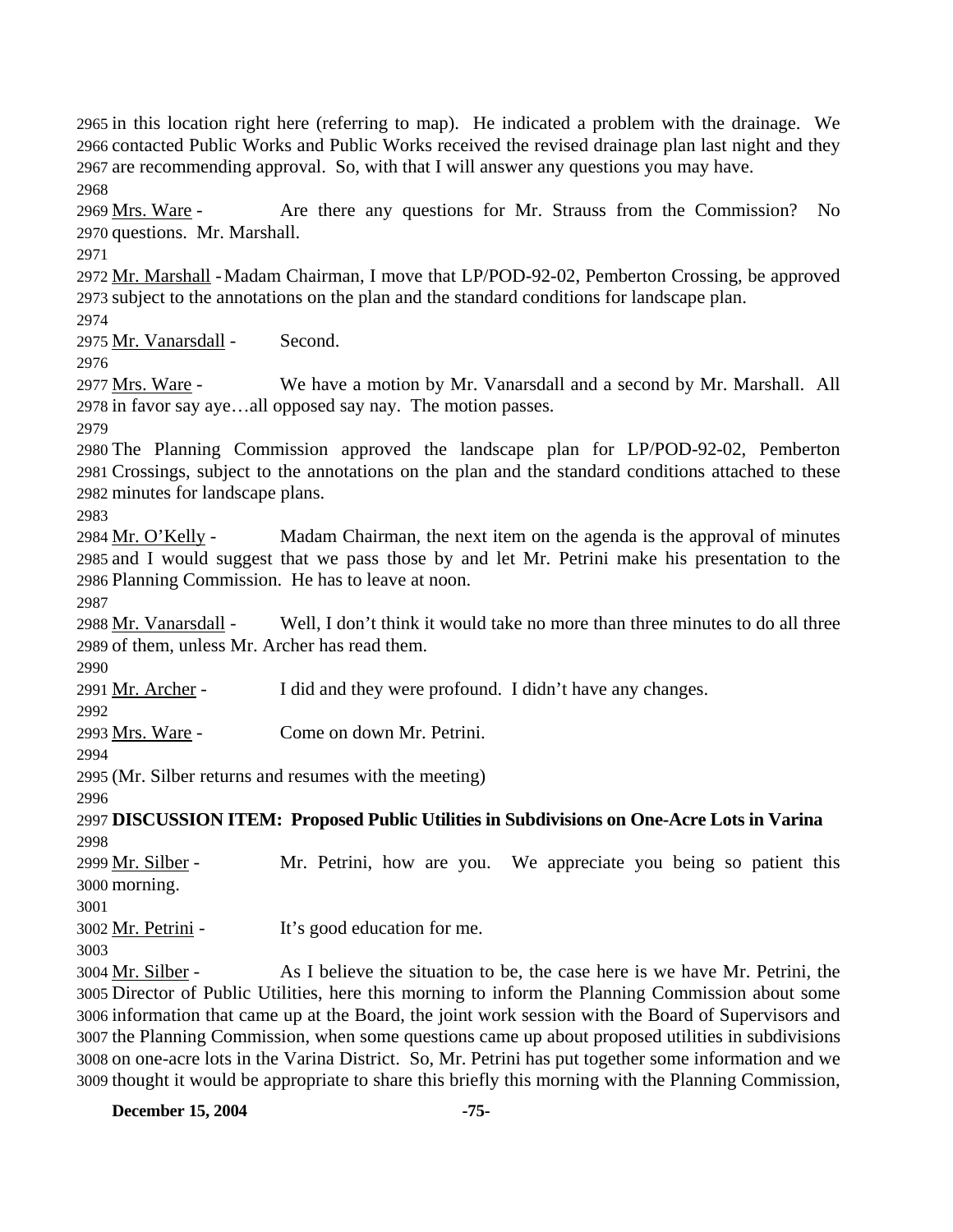3010 so we invited Mr. Petrini to point this information out to you.

3011

Thank you. Madam Chairman, members of the Commission, good 3013 morning. This will be very short. What we did was take conditional A-1 subdivisions from 3014 Planning. They sent us that map (referring to map on the monitor) which I think is the pinkish 3015 areas on the plan, and what we did was overlay our master plan for Varina and what that means 3016 is where our water and sewer facilities are planned to be in the future. This is not existing sewage. Existing sewage is where you can see the more dense street layout and the colors come 3017 3018 together and it's hard to differentiate water and sewer, but it is in the upper left-hand corner of  $3019$  the map. 3012 Mr. Petrini -

3020

 The remainder of the map, except for White Oak Technology Park, is future water and sewer. And the red lines indicate sewer, the little blocks are pump stations, the dashed lines are force mains and the solid line is a gravity sewer main. And, if you see a purple line, that's a future water line. I'm just simply illustrating that there is a future plan where those locations are planned and these aren't engineering locations, these are just planned locations, which mean they could move when they are actually built up to several hundred feet. And, I want to give you an estimate of what it would cost if you were to sewer that area and if you sewer the area, as you can see, the subdivisions are scattered throughout the east. So, to literally capture all of the subdivisions, if that was an intent or question, the Planning level estimate of that future water and sewer system is over \$200,000,000, \$216,000,000, for the Varina district for sewers that do not exist currently.

3032

3033 Mr. Marshall - That's not bad. I thought it would be a lot higher than that.

3034

So, basically that's all I have. It's just a visual illustration of an overlay of 3036 our water and sewer over the conditional A-1. 3035 Mr. Petrini -

3037

3038 Mr. Marshall - Which is no time line of…

3039

We do not set time lines. This is used currently as a tool for developers. When they are going to develop they come to us and they say they want to put in a water and 3041 sewer system. We show them this because we are not going to agree to our standard water and 3042 sewer agreement unless it fits our master plan. So, it's a tool. 3043 3040 Mr. Petrini -

3044

3045 Mr. Marshall - But, if the policy changes, then you will be able to do a timeline as far as the County putting in the water and sewer? 3046

3047

3048 Mr. Petrini - Yes, sir.

3049

3050 Mr. Vanarsdall - That's good to know.

3051

Art, we have got this meeting coming up tonight so it's going to be crunch 3053 time. And I think everybody knows what we are trying to do is, we need water and sewer. We 3054 need water, we need sewer too, but we need water worse. I know Mr. Donati told me that he had 3052 Mr. Jernigan -

**December 15, 2004** -76-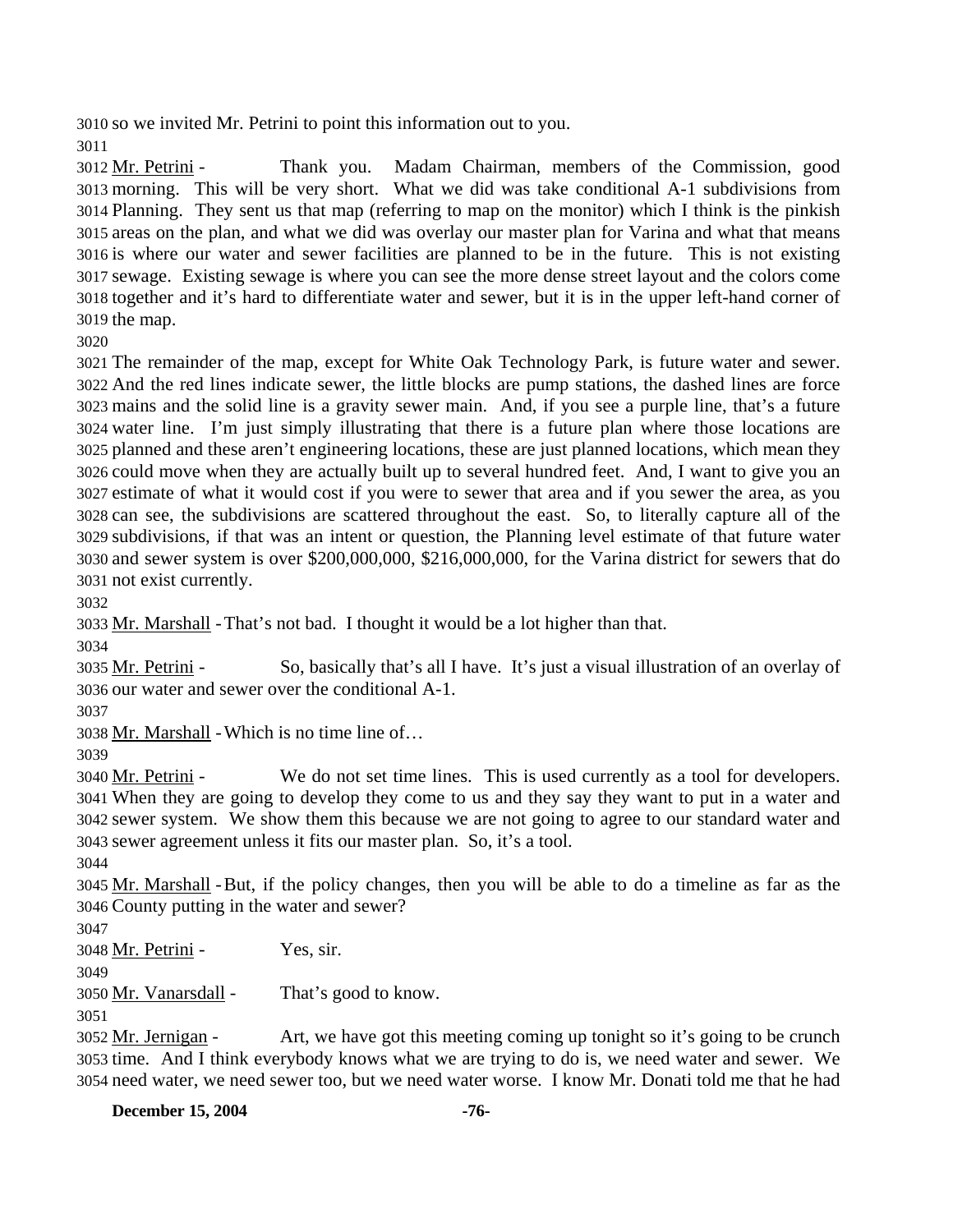asked staff, but I'm not sure who, to get a map together of the property that's left, the property that has already been subdivided, the property that's owned by the County, so that we can see what we are facing. But, we all know when somebody comes in and puts in an A-1 subdivision and if it is 700 or 800 feet down the road, the guy that goes in next to him, he's not going to have to put in water and sewer because first of all he's got to run an extra 800 feet or whatever, plus he has problems of getting the right-of-ways. Once those lots are sold, people might not want to give up their right-of-ways. What suggestions do you have for tonight?

3062

I really don't have any suggestions. I think you need to speak to the 3064 County Manager to get any direction. 3063 Mr. Petrini -

3065

3066 Mr. Vanarsdall - Are you running for office?

3067

3068 Mr. Marshall - That's that policy change we were talking about. I'm getting used to that, though. 3069 I have had like three meetings with him like that.

3070

Respectfully, I'm here literally just to illustrate what it takes. I really am 3072 not in a position to talk about changes. 3071 Mr. Petrini -

3073

We will be providing the Planning Commission tonight several 3075 alternatives relative to the A-1 Ordinance Amendment. And as you are aware, that Ordinance Amendment has some aspects to deal with water and sewer requirements. I don't want to 3076 3077 necessarily tip you off, but I think what will likely be recommended tonight to the Commission, 3078 that all of this be folded into the Comprehensive Plan update and as a result of that we would 3079 think we would have a better ideas as to how to deal with growth issues, how to deal with 3080 minimum lot sizes in A-1, how to deal with extension of water and sewer line, etc. So, that's 3081 more than likely is going to be our recommendation to you this evening. 3074 Mr. Silber -

3082

3083 Mr. Marshall - So, similar to what Mr. Petrini just did.

3084

Art, we appreciate you being here this morning sharing this with us and I 3086 think this does answer some of the questions that came up at the work session. 3085 Mr. Silber -

3087

Incidentally, I think those green areas on this map represent where most of 3089 the money is in Varina. You can see it pretty well spread out. The dark green area is where Ray 3090 lives. 3088 Mr. Archer -

3091

When we were handling that case on Nuckols Road earlier, I figured, you 3093 know, I noticed that all of those roofs out there look like they are gold anodized, but I think they 3094 are gold plated. 3092 Mr. Jernigan -

3095

Okay. Can we move on to the next item on the agenda? Next is a work session in which we have invited Mr. Marlles to come and present this to you. This involves 3097 3098 amendment to the Comprehensive Plan, specifically, the Land Development Guide portion of the 3099 Comprehensive Plan, more specifically the expansion of a special strategy area for the Brook 3096 Mr. Silber -

**December 15, 2004** -77-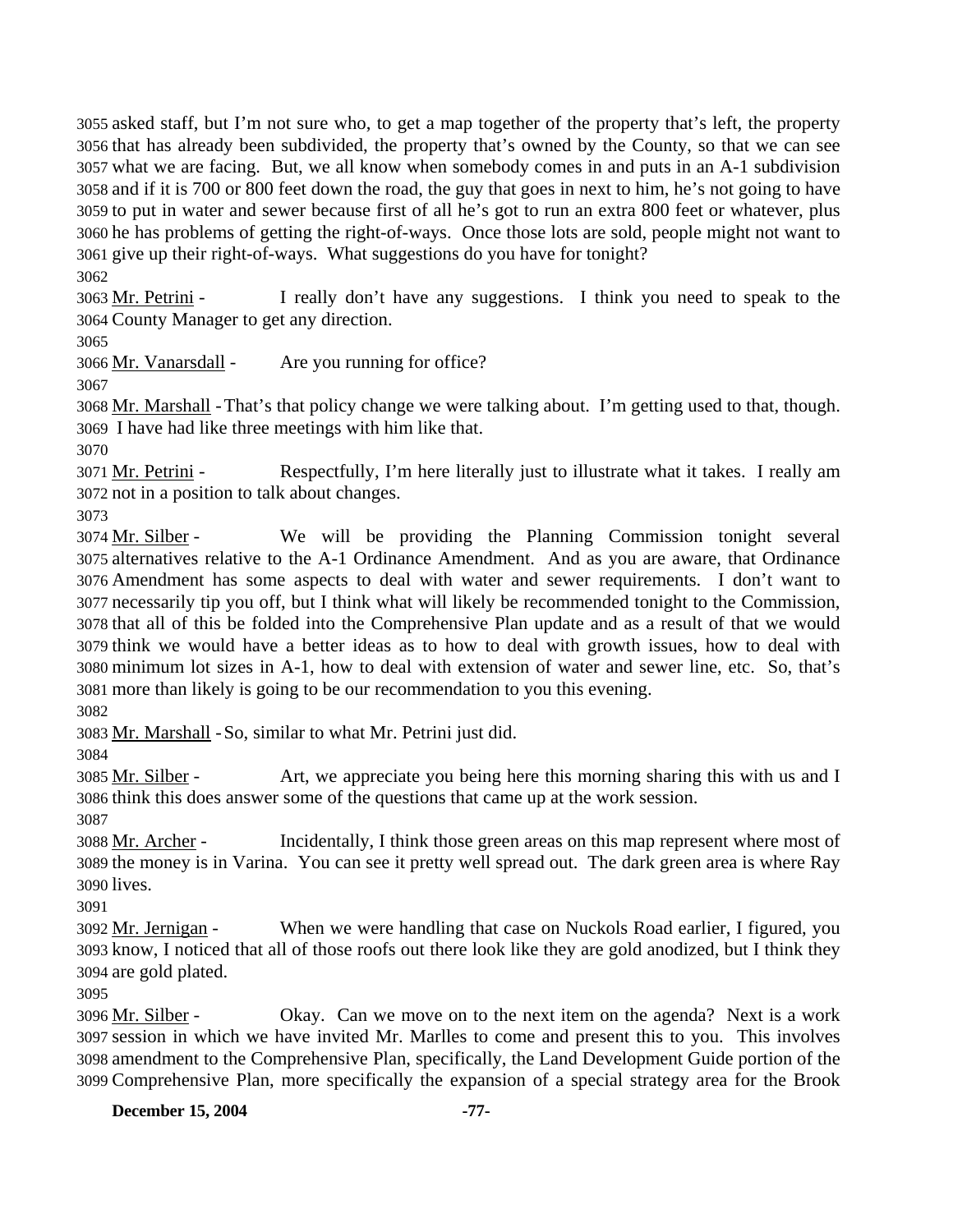Road commercial corridor. As you are aware, we are in the process of updating the overall Comprehensive Plan for the County as a whole, but this request did come forward and we are looking at expanding a special strategy area for this Brook Road area. We will need to set a public hearing at the end of this work session. I think staff will be recommending January 26, 2005, for a public hearing if that is what the Commission so desires. With that, Mr. Marlles. 

## **WORK SESSION: Comprehensive Plan Amendment for the Brook Road Commercial Area**

Good morning, Madam Chairman, members of the Commission. Thank 3109 you, Mr. Silber. As Mr. Silber indicated this is a work session so feel free to ask any questions 3110 or offer any suggestions at any point during my presentation. I know that the hour is late so I 3111 will try to speak as fast as I can and being from New Jersey, that should not be a problem. 3112 Again, what we are here to do is basically present a proposed amendment to the Comprehensive 3113 Plan that actually involves the establishment or expansion of a special strategy area on Brook 3114 Road. 3108 Mr. Marlles -

 As I am sure the Commission will recall, several years ago the County and a consultant undertook the preparation of an enhancement plan for Brook Road. That study which was prepared with input from the community and also this Commission, was completed May of 2003. The purpose of that study was to prepare or provide a comprehensive strategy to maintain and improve the Brook Road residential and commercial area. Among the various recommendations included in that study, was a recommendation that Brook Road be designated as a special strategy area in the County's Comprehensive Plan. Similar recommendations have been made in previous revitalization plans prepared by the County for Sandston and the Nine Mile Road corridors.

 The proposed amendment to the Comprehensive Plan actually involves three changes of which I'll briefly go over. The first change would be to "Map A" which is a part of the Henrico 2010 Development Guide, I will go over that in a second. The second change involves the inclusion of strategies and design guidelines, which would be added to page 38 of the Comprehensive Plan. And, the third change would be, Brook Road would be added to the index of Special Strategy Areas on Page 42 and 43 of the Comprehensive Plan.

 The first change to the 2010 Land Use Development Guide, again, is on Page 33 of the Comprehensive Plan. This is a rather fuzzy picture of "Map A" but essentially what this portion of the amendment does is expand an existing redevelopment corridor to include both sides of Brook Road from Parham Road down to Azalea, and that would actually be a map change.

 The second amendment involves the preparation of strategies and design guidelines for Brook Road. Brook Road, between Azalea Avenue and Parham Road, can actually be broken down into four segments that were identified in the strategy. The first area going from south to north is the Azalea commercial area. The second segment we call the southern gateway. The third segment is what we call the auto oriented commercial zone. And the north gateway, closest to Parham Road that includes St. Joseph's Villa, we refer to as the northern gateway.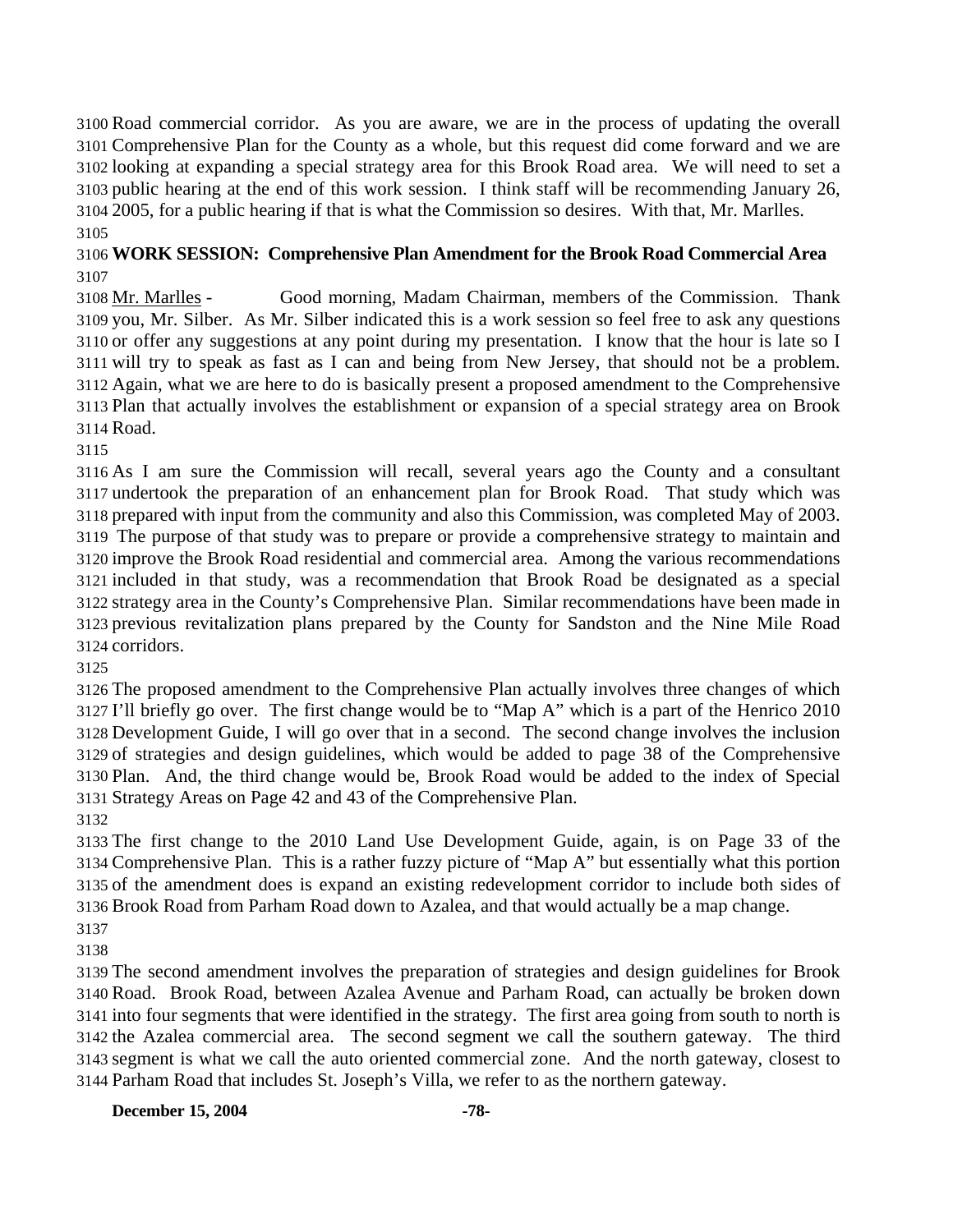## 

 I'm just going to briefly review these areas. The first segment running from north, again, from the northern boundary or southern boundary going north, is the Azalea commercial area, runs from Azalea Avenue to I-95. I think all of you have driven this corridor and you would agree that it has a very urban character to it, or urban feel. It's characterized by gas stations, fast food restaurants and those types of businesses. The second segment, which we call, again, the southern gateway, runs from approximately I-95 to Hillard Road. This area consists of basically a very… landscape medians and a very pastoral settings with woods and open fields. The area also contains several historic resources, Civil War trenches, and the historic Toll House is 3154 located in this area. development, which was approved by the Commission and Board several months ago. The third segment is the, again, what we call the auto oriented commercial zone. This area runs from Hillard Road to north of Lakeside Avenue and the area really does reflect the early development of Route 1, which is dominated by automobile oriented uses. And then finally the last segment is the northern gateway, again, from Lakeside Avenue to Parham Road and probably the major structure at least in development in this area is St. Joseph's Villa. And this segment also includes the Atlantic Senior's Apartment

 What I'm going to do next is just very quickly highlight the strategies for Brook Road. And, again, the strategies and design guidelines which comprise of the second portion of the amendment are intended to compliment the goals of the Brook Road Enhancement Study. They address a number of issues, including organization, business recruitment, landscaping and buffering along the corridor.

 Again, I would like to briefly summarize those overall strategies for Brook Road. They include, first of all, working with the business association and civic association to promote Brook Road as a good place to live and work. Establishing a system of pedestrian paths and sidewalks as redevelopment occurs. Encouraging the installation of gateways at both ends, essentially, of Brook Road to basically to try to create a positive first impression for visitors and travelers that are traveling along the corridor and also to help create a sense of community for the residents that live in that area.

 We also want to continue marketing the Enterprise Zone state and local incentives both to existing and potential businesses in this area. Brook Road along with Lakeside Avenue, Staples Mill Road, Hillard Road was included in the Expended Enterprise Zone that was approved by the State this past spring. One of the things that I can tell you about the Enterprise Zone program is we are seeing lots of businesses throughout the County within the designated Enterprise Zone taking advantage of those local incentives. That's certainly one of the tools that we have to market these older commercial corridor like Brook Road. We are also encouraging businesses to improve the maintenance of their properties. This is especially important on Brook Road where many of the commercial businesses date back to the 30's, 40's and 50's. Maintenance is a problem as these structures and properties continue to age. And, then, of course, we are encouraging new businesses to locate on the Brook Road corridor.

3188 Mr. Silber - There is some very appropriate and attractive signage there too.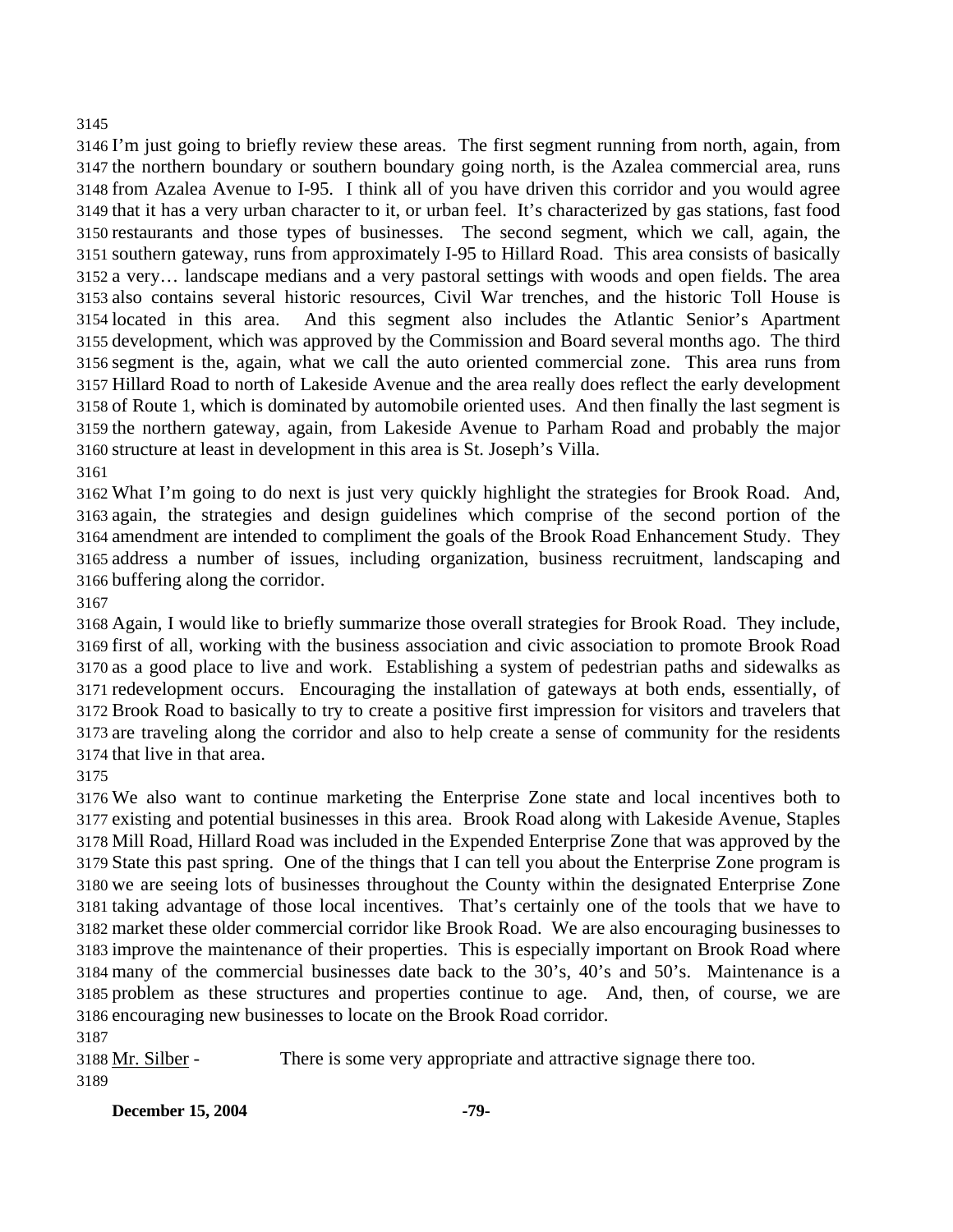There is and we are going to see some examples of those, including this 3191 one (referring to picture on the monitor). The proposed Design Guidelines are intended to help 3192 improve the appearance of Brook Road and to protect adjacent residential neighborhoods from 3193 new commercial development. New developments, we believe, should have a uniform design 3194 scheme with colors, similar colors, materials and architecture whenever possible. We also, as a 3195 part of the Design Guidelines, want to encourage business participation in the Enterprise Zone Façade Improvement program. In case you are not aware of this, one of the local incentives 3196 3197 available under the Enterprise Zone is free design assistance to businesses that locate or expand 3198 with the Enterprise Zone. We have a pool of architects that we basically match up with local 3199 businesses that do façade renderings and various designs for building which are new or 3200 expanding within the zone. We also have a grant to encourage renovations of these older 3201 facades within the Enterprise Zone. So, this could be a very powerful tool for getting changes. Yes, sir. 3202 3190 Mr. Marlles -

3203

Let me ask you a question. How would you go about changing it, like you 3205 have, the uniform design? When you have these changes, like Autozone wants to use all that red and somebody else wants to use yellow, how do you ever change it? 3206 3204 Mr. Vanarsdall -

3207

Well, I think we face the same problem that the Planning Commission and 3209 staff do with new construction. However, we do have a grant available and one of the conditions 3210 of getting the grant is you have to use our design assistance and our design recommendations. 3211 So, that grant is link to that design assistance. 3208 Mr. Marlles -

3212

That's good. The other question I want to ask you. You showed the 3214 Brookside Seafood and that's closed now, isn't it? 3213 Mr. Vanarsdall -

3215

It is. In fact, that was the first new redevelopment along the sight which 3217 was approved by the Commission. I think it's been about a year and a half ago now. 3216 Mr. Marlles -

3218

3219 Mr. Vanarsdall - Did that close because the lack of customers or do you know why? 3220

3221 Mr. Archer - Where is that?

3222

Well, it was my understanding that it was not doing very well, and to 3224 answer your question, Mr. Archer, it's where I-95 and.... 3223 Mr. Marlles -

3225

I'm sorry, I don't mean where it was but where are we with it on the 3227 development of that site? 3226 Mr. Archer -

3228

My understanding from talking with Mike Kennedy is that they are 3230 still...they have cleared the site, obviously, they have demolished the existing structure and 3231 cleared the site. They still intend on building there but every time I ask that, the date kind of 3232 gets pushed back farther and farther. 3229 Mr. Marlles -

3233

3234 Mr. Jernigan - Ernie, the guy that had that place won the lottery.

**December 15, 2004** -80-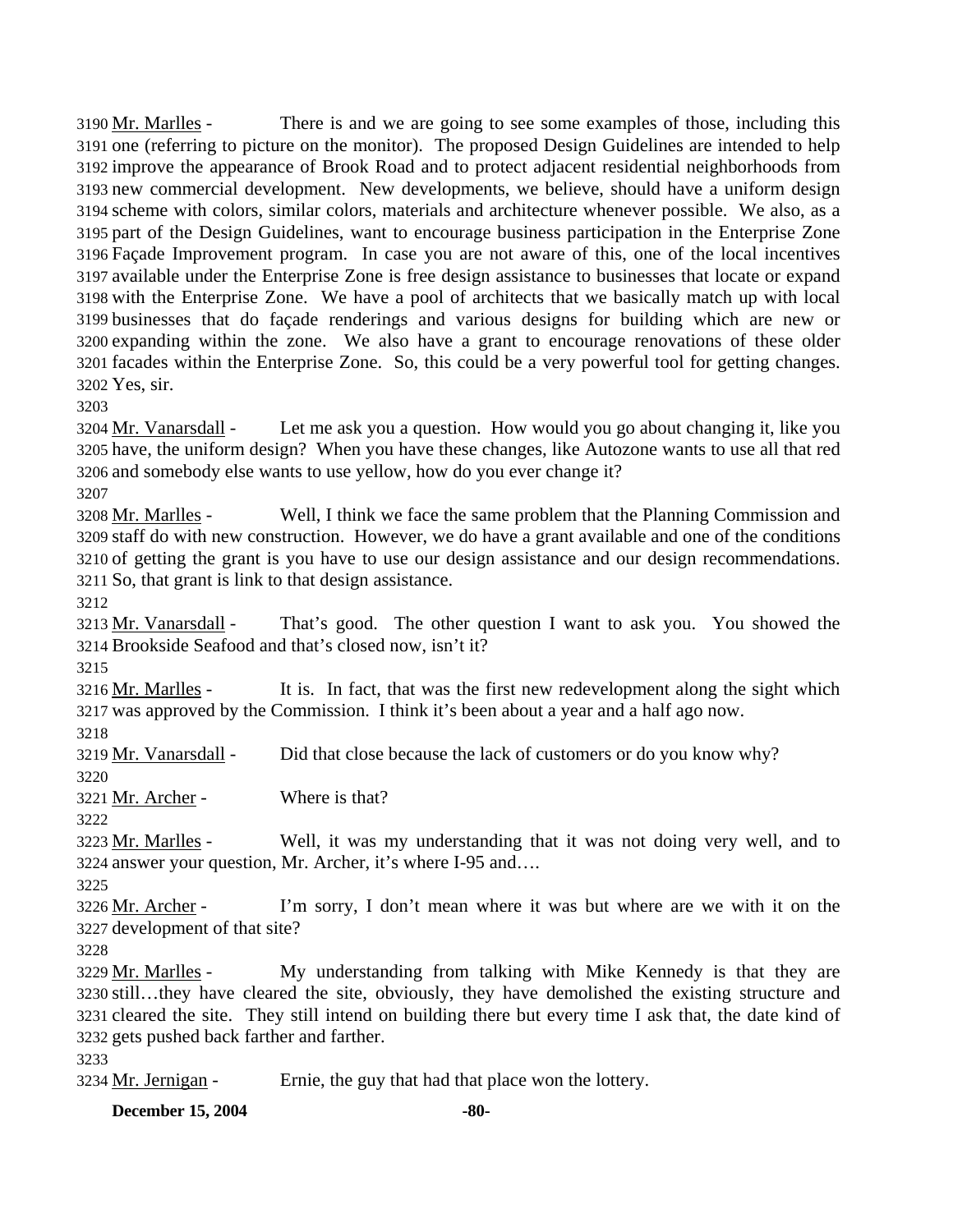| 3235                                                                                                                                                                                                      |                                                                                                    |  |
|-----------------------------------------------------------------------------------------------------------------------------------------------------------------------------------------------------------|----------------------------------------------------------------------------------------------------|--|
| 3236 Mr. Vanarsdall -                                                                                                                                                                                     | I know it but he stayed open along time after that.                                                |  |
| 3237                                                                                                                                                                                                      |                                                                                                    |  |
| 3238 Mr. Jernigan -                                                                                                                                                                                       | Yes, that place was busy.                                                                          |  |
| 3239                                                                                                                                                                                                      |                                                                                                    |  |
| 3240 Mr. Vanarsdall -                                                                                                                                                                                     | Well, actually, he didn't win it, his daughter, VPI, won it.                                       |  |
| 3241                                                                                                                                                                                                      |                                                                                                    |  |
| 3242 Mr. Jernigan -                                                                                                                                                                                       | Right, but they were busy. We had our class reunions there, but I used to                          |  |
| 3243 eat up there once and a while. But, I think Wawa waved a lot of money at them.                                                                                                                       |                                                                                                    |  |
| 3244                                                                                                                                                                                                      |                                                                                                    |  |
| 3245 Mr. Vanarsdall -                                                                                                                                                                                     | We used to go over there after Planning Commission meetings and it was                             |  |
| 3246 always crowded.                                                                                                                                                                                      |                                                                                                    |  |
| 3247                                                                                                                                                                                                      |                                                                                                    |  |
| 3248 Mr. Jernigan -                                                                                                                                                                                       | Yes. They had a good business there, but they waved a lot of money in                              |  |
| 3249 front of them.                                                                                                                                                                                       |                                                                                                    |  |
| 3250                                                                                                                                                                                                      |                                                                                                    |  |
| 3251 Mr. Vanarsdall -                                                                                                                                                                                     | And what is the reason the hotel can'tit can't even keep it's name. It                             |  |
| 3252 may have changed while we are speaking.                                                                                                                                                              |                                                                                                    |  |
| 3253                                                                                                                                                                                                      |                                                                                                    |  |
| 3254 Mr. Marlles -                                                                                                                                                                                        | I don't know, Mr. Vanarsdall.                                                                      |  |
| 3255                                                                                                                                                                                                      |                                                                                                    |  |
| 3256 Mr. Vanarsdall -                                                                                                                                                                                     | It started out as a good Holiday Inn, it's a fleabag now.                                          |  |
| 3257                                                                                                                                                                                                      |                                                                                                    |  |
| 3258 Mr. Marlles -                                                                                                                                                                                        | Apparently, at one time, a lot of people I've run into used to stay at that                        |  |
|                                                                                                                                                                                                           | 3259 Holiday Inn and it had a very good image. It was close to Azalea Mall and of course that area |  |
| 3260 has seen better times.                                                                                                                                                                               |                                                                                                    |  |
| 3261                                                                                                                                                                                                      |                                                                                                    |  |
| 3262 Mr. Vanarsdall -                                                                                                                                                                                     | And they lost the Mexican Restaurant that was so famous, CC's. And                                 |  |
| 3264                                                                                                                                                                                                      | 3263 they tore down the White Tower. I'm glad that you are working on it.                          |  |
| 3265 Mr. Marlles -                                                                                                                                                                                        | Well, we are getting there. I only have a few of these design guidelines                           |  |
|                                                                                                                                                                                                           |                                                                                                    |  |
| 3266 left, but one of the important ones which came out of the Brook Road Enhancement Study, was<br>3267 that the residents in this area really placed a high priority on getting sidewalks or pedestrian |                                                                                                    |  |
| 3268 paths constructed along Brook Road. And right now as you drive the corridor, you probably                                                                                                            |                                                                                                    |  |
| 3269 know this, there are portions of the corridor that have sidewalks and there are portions that do                                                                                                     |                                                                                                    |  |
| 3270 not. So, the way to get sidewalks on Brook Road is through the redevelopment process and                                                                                                             |                                                                                                    |  |
| 3271 these are actually, the slide on the top right-hand side is actually the segment of new sidewalk                                                                                                     |                                                                                                    |  |
| 3272 that's being constructed with the new retail buildings that are being built just north of the Brook                                                                                                  |                                                                                                    |  |
| 3273 Road Shopping Center. At this point, it is probably a good time to thank the Planning Staff for                                                                                                      |                                                                                                    |  |
| 3274 working with the staff from the new Department of Community Revitalization to see that these                                                                                                         |                                                                                                    |  |
| 3275 types of improvements and enhancements are occurring as redevelopment occurs along the                                                                                                               |                                                                                                    |  |
| 3276 Brook Road corridor. So, we are getting new sidewalks and new landscaping actually as                                                                                                                |                                                                                                    |  |
| 3277 redevelopment occurs up and down the corridor.                                                                                                                                                       |                                                                                                    |  |
| 3278                                                                                                                                                                                                      |                                                                                                    |  |

3279 The second Design Guideline that illustrated by this slide is, we do want to provide buffers as

**December 15, 2004** -81-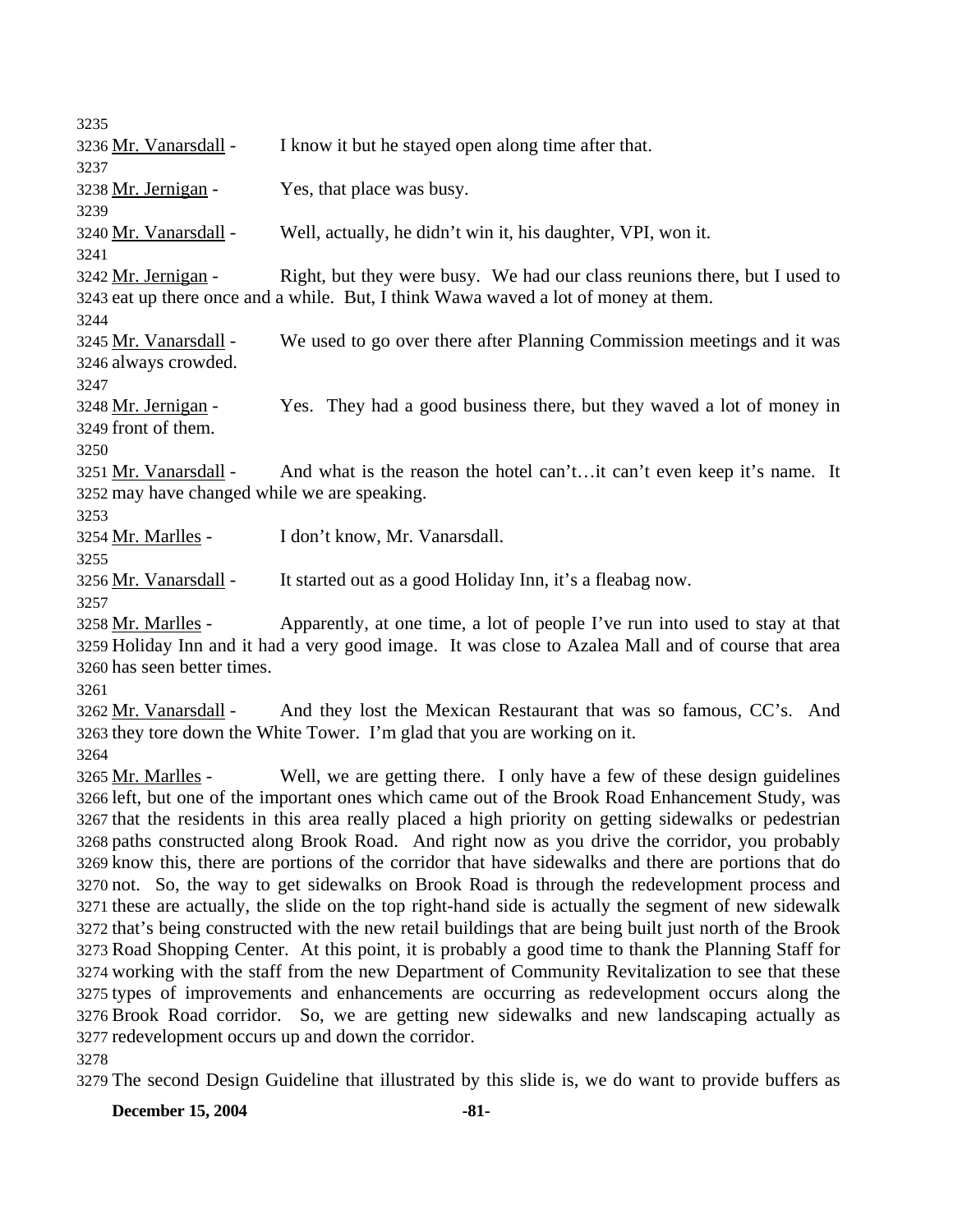new development or redevelopment occurs along the corridor. This is actually and example of a masonry wall (referring to monitor) that was constructed as a part of the Vet Clinic which the POD was approved by this Commission, I think, last year or a year and a half ago. But, we would like to see more concrete walls, this type of masonry wall constructed because we believe they really do form the most effective type of buffer between the commercial development facing Brook Road and the adjacent residential neighborhoods.

| Mike Kennedy calls it something and wasn't even in the dictionary. I |
|----------------------------------------------------------------------|
|                                                                      |

3296 looked it up, crete something.

3297

3298 Mrs. Ware - Fencecrete.

3299

Actually, as you drive up and down Brook Road, one of the things that's 3301 really interested to look at is because of the age of development of a lot of the commercial 3302 establishments along Brook Road and the various standards that were in place when those 3303 developments were constructed, you really see a variety of different types of buffers, everything 3304 from chain-link fences with plastic slats in them to fences to masonry walls. But, in looking at 3305 those from an enforcement standpoint, and that is certainly what our new department is involved 3306 with, the problem is chain-link fences and these wooden fences don't always hold up very well 3307 over the long term. But, you really do get a sense of how the County standards have evolved 3308 over time when you look behind these commercial buildings at the buffers that were required at 3309 various times. 3300 Mr. Marlles -

3310

 Signage is also an important element of any commercial streetscape. In the case of Brook Road, many of the signs were erected years ago. What we are proposing is the establishment of design guidelines to encourage, and these would be voluntary design guidelines, to encourage replacement of outdated signage with more attractive signage. Along with that, we are looking to develop, or recommending that a consistent landscaping and lighting scheme be developed, for Brook Road and actually, due to the efforts of Mike and the Planning staff, we already are seeing that design theme for landscaping evolving as new development occurs, has already occurred along Brook Road. So, we want to continue that same landscaping theme up and down the corridor as new development occurs.

3320 3321 Mr. Archer - I think that "Upper East Side" sign used to read "Gold City Show Girls." 3322 3323 Mr. Marlles - It was. 3324

**December 15, 2004** -82-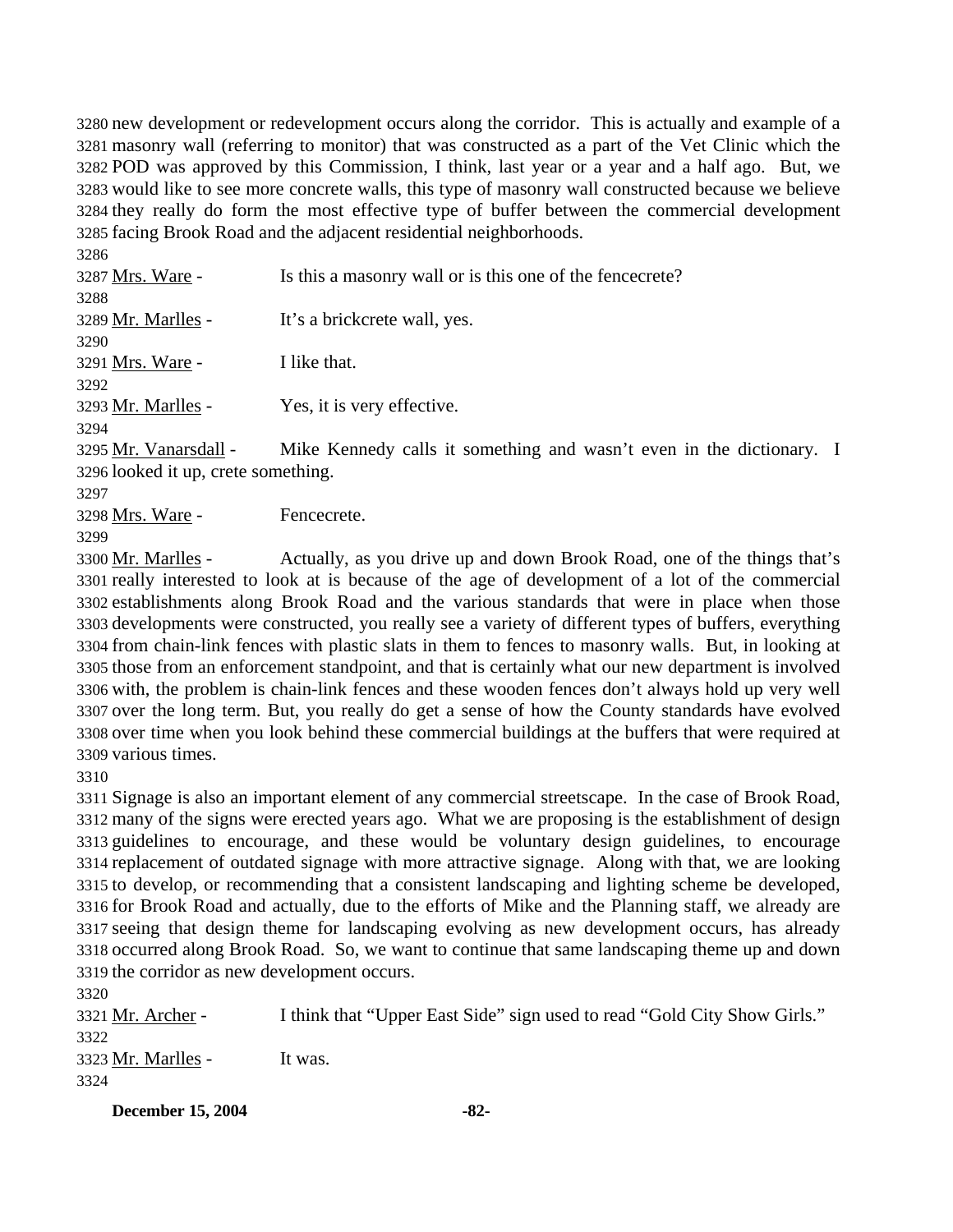| I was going to ask is that the place you used to visit.             |
|---------------------------------------------------------------------|
|                                                                     |
| Yes, sir, Mr. Archer. I had to do some undercover enforcement work. |
|                                                                     |
| You saw him, in there, huh, Ernie?                                  |
|                                                                     |
| Yes, I saw him in there.                                            |
|                                                                     |
|                                                                     |

I think Mr. Tokarz had his name on that sign for a brief period. The last 3334 several design guidelines, of course, because Brook Road is a State highway the County's ability 3335 to require improvements to a State maintained road are very limited. But, what we want to do is 3336 as VDOT does future highway projects we want to encourage them to provide medians and 3337 landscaping with any future highway projects. We are having some success in getting some of 3338 the older commercial establishments to screen their dumpsters. Of course, the current 3339 requirements do provide for any dumpsters or HVAC equipment to be screened. It's more of a 3340 challenge to work with the older establishments. And, then, finally we would like to try to as much as possible to incorporate any historic or architectural elements into any new development 3341 3342 that occurs along Brook Road. 3333 Mr. Marlles -

3343

 The last slide, and this is my last slide, we are also as a part of the Design Guidelines, are trying to encourage common building setbacks along Brook Road. This is actually a slide showing the vet clinic where you can see the new addition in the foreground, which maintains the existing setback of other structures along the corridor. You will actually in this slide see another section of new sidewalk and street trees that were required as a part of the POD approval. So, basically, when you are dealing with these older commercial corridors, we are going to get new improvements, is really through the rezoning and POD process, and it really comes down to staff from the Planning Office and our new department and the Planning Commission and Board members working to implement these various design guidelines and strategies. But, I think Brook Road is an excellent example. When we use those strategies and design guidelines, you can really see visible results and it is happening on Brook Road. 3355

3356 So, Madam Chairman, that is the end of my presentation. Mr. Silber indicated that we are 3357 requesting that a public hearing be scheduled on January 22 and I'll be glad to take any 3358 questions…

3359

3360 Mr. Marshall - It's the 26.

3361

3362 Mr. Marlles - … or suggestions that the Commission has.

Mr. Marlles, I think that date would be the  $26<sup>th</sup>$  and it would be at the POD 3364 meeting during the day. 3363 Mr. Silber -

3365

I was just going to ask. Isn't that new fence behind that building (referring to picture on the monitor)? 3367 3366 Mr. Archer -3368

3369 Mr. Marlles - Yes, it is. That masonry wall that we saw in the earlier slide is actually

**December 15, 2004** -83-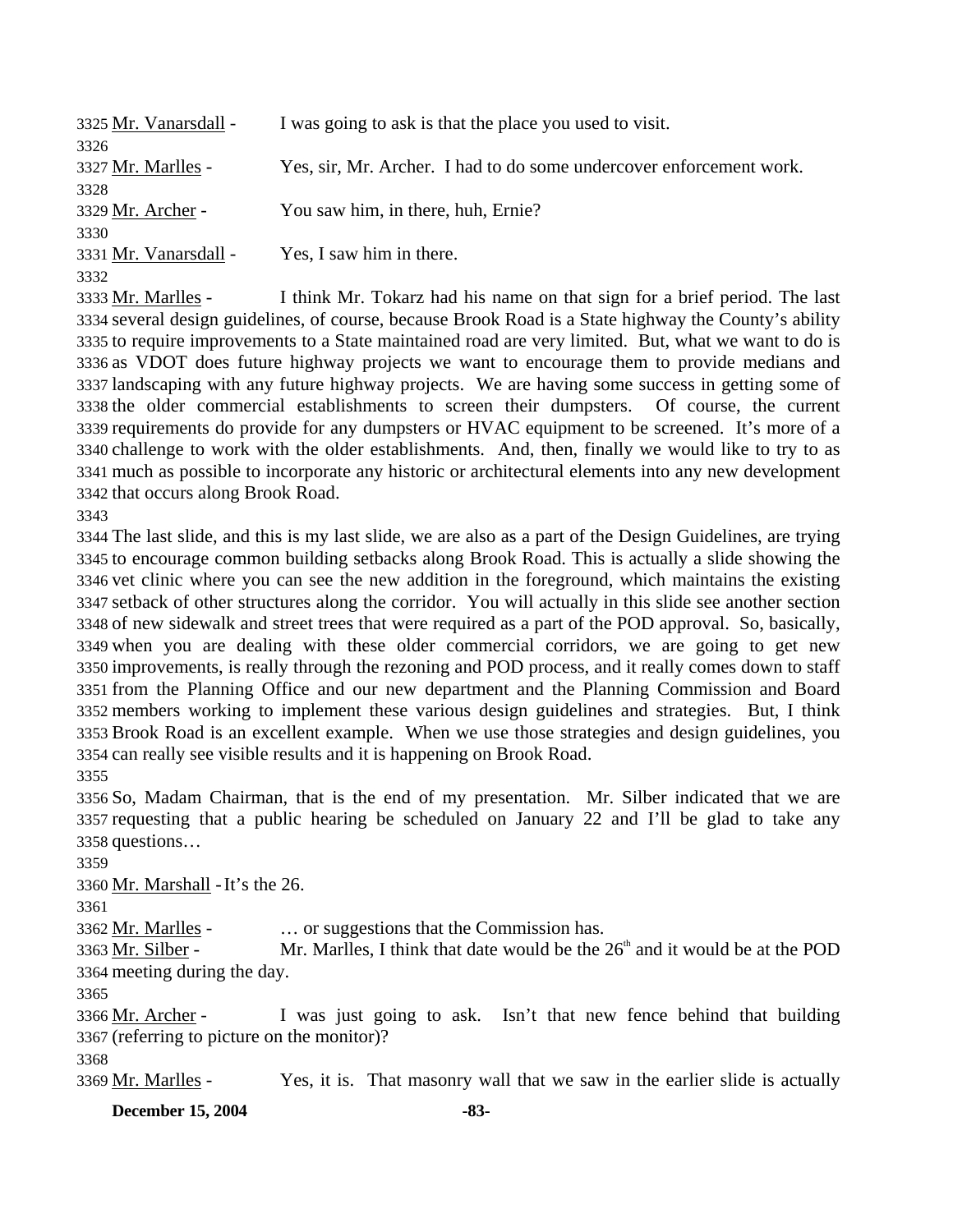| 3370 behind Dr. Zuccaro's, that clinic. |                                                 |
|-----------------------------------------|-------------------------------------------------|
| 3371                                    |                                                 |
| 3372 Mr. Jernigan -                     | That's the clinic, there?                       |
| 3373                                    |                                                 |
| 3374 Mr. Marlles -                      | Yes, sir.                                       |
| 3375                                    |                                                 |
| 3376 Mr. Archer -                       | We had that case about six or seven months ago. |
| 3377                                    |                                                 |

Well, you know the special strategy areas are something that we don't talk 3379 a lot about but I can tell you, on my end, they are very important because we used them and I 3380 know the Planning Staff uses these strategies and design guidelines as leverage when working 3381 with developers, but it signals to the development community, essentially, what our expectations 3382 are for these designated areas in the Comprehensive Plan. So, I mean, I have actually learned 3383 since transferring to my new position the importance of these types of tools in the Comprehensive Plan. I can tell you, we use them almost every week. So, it is something that, as 3384 3385 we move ahead with updating the Comprehensive Plan, I'm certainly going to be a proponent of 3386 really paying attention to these special strategy areas, particularly from a, well, I think they 3387 would apply to a new construction as well as redevelopment and revitalization but they are very 3388 important tools for our staff. 3378 Mr. Marlles -

3389

Well, you know, John, we get caught up in the new development and the 3391 old...this is one of the best things they done from this department. But, something has to go 3392 away. It's all going to fall in or fall down and look like hell all the time. 3390 Mr. Vanarsdall -

3393

I'm learning. It is a very different perspective than new construction and 3395 we are learning as we go along, I think. But, again, I think these special strategy areas and 3396 design guidelines can be really important tools for guiding redevelopment and revitalization of 3397 these older corridors. 3394 Mr. Marlles -

3398

Well, maybe everybody knows this, but you just recently had a meeting 3400 with Dave O'Kelly and an appraiser on the corner up there at Willow Lawn. 3399 Mr. Vanarsdall -

3401

3402 Mr. Marlles - Willow Lawn Drive and Broad Street, yes, sir.

3403

And you sent an email to Mr. Glover and he was just overwhelmed about 3405 how he appraised it and appraised the future for things like the drug store which was about 3406 ruined but wouldn't help CVS in the mall and this is the type of thing that we need. 3404 Mr. Vanarsdall -

3407

Yes. It is a question of being maybe a little bit more sensitive about what 3409 the impact of new development is on existing development with an accounting. 3408 Mr. Marlles -

3410

The whole email was... he sent it to him and he was tickled to death with 3412 it. 3411 Mr. Vanarsdall -

3413

3414 Mrs. Ware - Big picture, the cause and effect.

**December 15, 2004** -84-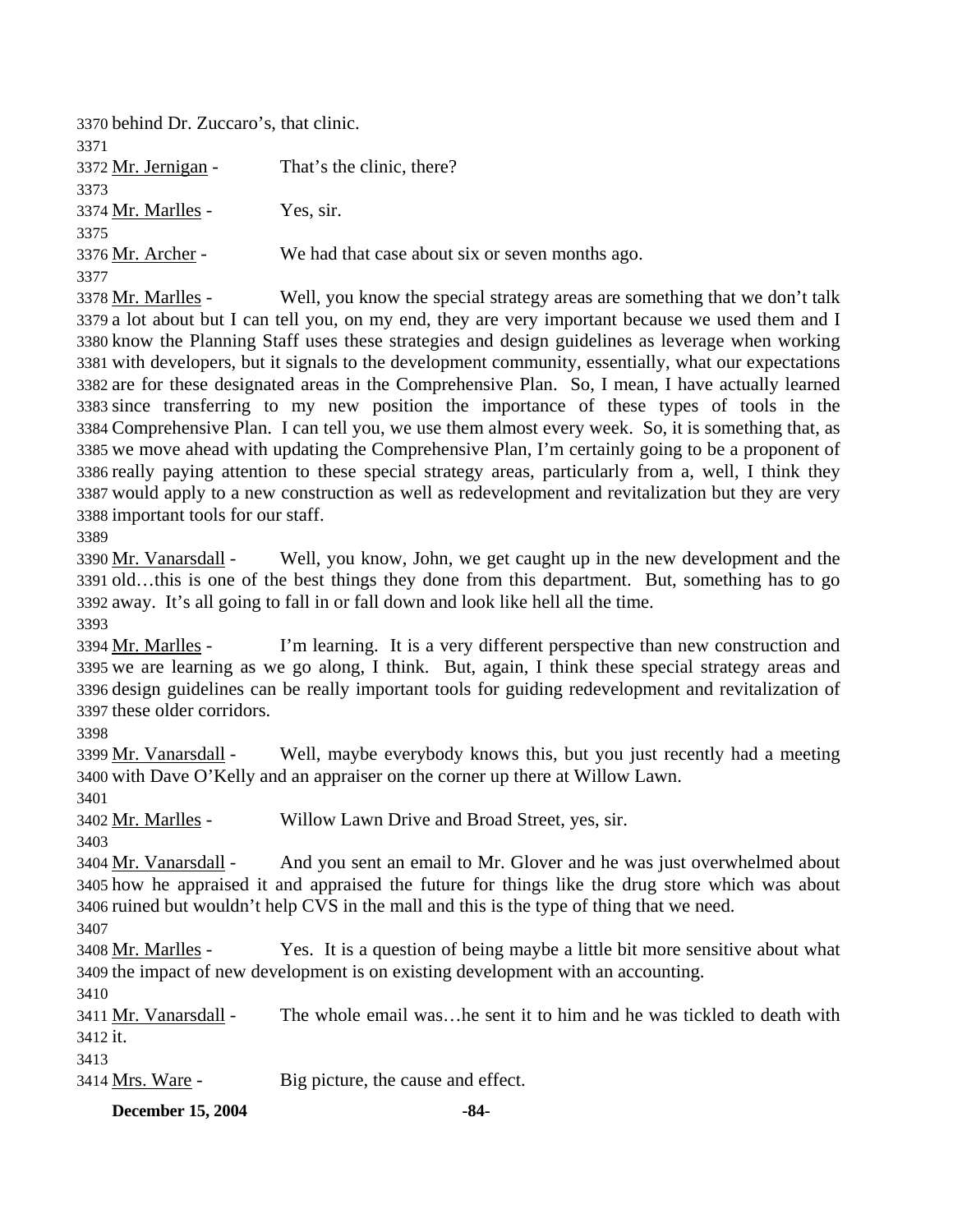3415

We were talking earlier about the conference coming up next year. One of 3417 the things that they recommended for the Planning Commission is a Redeveloped Place. It's 3418 called a new something, down there in San Francisco and it's a lot of...two or three redeveloped 3419 things in that magazine. Well, I'm glad we are doing it. 3416 Mr. Vanarsdall -3420 Well, we appreciate, again, the Commission and Planning Staff support on 3422 this. 3421 Mr. Marlles -3423 3424 Mr. O'Kelly - John, do we need to set a public hearing for January 26, 2005? 3425 3426 Mr. Marlles - Yes, sir. 3427 3428 Mr. Marshall - Second. 3429 3430 Mr. O'Kelly - And that would be at the end of the POD meeting. 3431 3432 Mr. Marlles - Okay. That would be fine, Mr. O'Kelly. 3433 3434 Mr. Jernigan - Did anybody make the motion? 3435 3436 Mrs. Ware - You go ahead. 3437 I make a motion that we have a public hearing for Brook Road on January 26, 2005. 3439 3438 Mr. Jernigan -3440 3441 Mr. Marshall - Second. 3442 The motion was made by Mr. Jernigan and seconded by Mr. Marshall. All 3444 in favor say aye...all opposed say nay. The motion passes. 3443 Mrs. Ware-3445 3446 Mr. Marlles - Thank you and have a nice holiday. 3447 3448 Mrs. Ware - Thank you very much, Mr. Marlles. 3449 3450 The Planning Commission approved to set a public hearing on the Comprehensive Plan 3451 Amendment for the Brook Road Commercial Area to its January 26, 2005, meeting. 3452 Madam Chairman, we passed by the three sets of minutes and we may 3454 want to return to those and take action on them. 3453 Mr. O'Kelly -3455 3456 Mrs. Ware - Okay. 3457 3458 **APPROVAL OF MINUTES: October 27, 2004 Day and Evening Minutes and November 17,**  3459 **Minutes** 

**December 15, 2004** -85-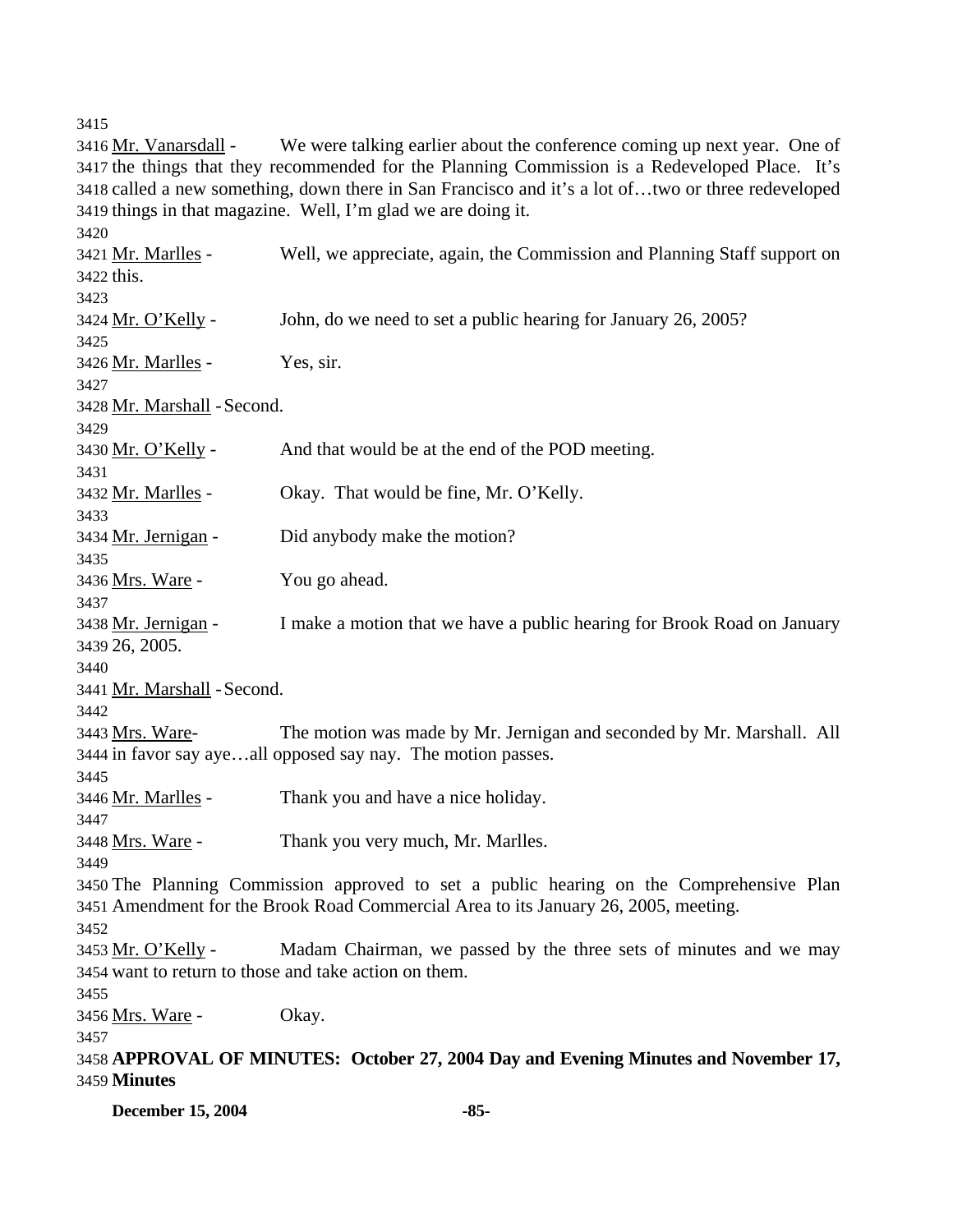| 3460                                                                                              |                                                                                                                                                                       |  |
|---------------------------------------------------------------------------------------------------|-----------------------------------------------------------------------------------------------------------------------------------------------------------------------|--|
| 3461 <u>Mrs. Ware</u> -                                                                           | Are there any changes to the minutes?                                                                                                                                 |  |
| 3462                                                                                              |                                                                                                                                                                       |  |
| 3463 <u>Mr. Archer</u> -                                                                          | I move that all three sets of those minutes be approved as written.                                                                                                   |  |
| 3464                                                                                              |                                                                                                                                                                       |  |
| 3465 Mr. Marshall -                                                                               | Second.                                                                                                                                                               |  |
| 3466                                                                                              |                                                                                                                                                                       |  |
| 3467 Mrs. Ware -                                                                                  | The motion was made by Mr. Archer and seconded by Mr. Marshall. All in                                                                                                |  |
|                                                                                                   | 3468 favor say ayeall opposed say nay. The motion passes to approve the three sets of minutes.                                                                        |  |
| 3469                                                                                              |                                                                                                                                                                       |  |
|                                                                                                   | 3470 The Planning Commission approved the minutes for October 27, 2004 and the minutes for the                                                                        |  |
| 3471 November 17 day and night meetings.                                                          |                                                                                                                                                                       |  |
| 3472                                                                                              |                                                                                                                                                                       |  |
| 3473 Mrs. Ware -                                                                                  | Motion to adjourn.                                                                                                                                                    |  |
| 3474                                                                                              |                                                                                                                                                                       |  |
| 3475 <u>Mr. O'Kelly</u> -                                                                         | Madam Chairman, before we adjourn, I would like to remind the<br>3476 Commission of the Public Hearing tonight at 7:00 p.m. I'm sure that we will have a rather large |  |
| 3477 crowd, again.                                                                                |                                                                                                                                                                       |  |
| 3478                                                                                              |                                                                                                                                                                       |  |
| 3479 <u>Mr. Marshall</u> -                                                                        | And we've got this surprise coming from Mr. Silber.                                                                                                                   |  |
| 3480                                                                                              |                                                                                                                                                                       |  |
| 3481 Mr. O'Kelly -                                                                                | Well, staff will be recommending some options for the Commission to                                                                                                   |  |
|                                                                                                   | 3482 consider and we will also be passing out the agenda and a copy of the Ordinance to you before the                                                                |  |
| 3483 public hearing.                                                                              |                                                                                                                                                                       |  |
| 3484                                                                                              |                                                                                                                                                                       |  |
| 3485 <u>Mr. Vanarsdall</u> -                                                                      | When is the Public Hearing?                                                                                                                                           |  |
| 3486                                                                                              |                                                                                                                                                                       |  |
| 3487 <u>Mrs. Ware</u> -                                                                           | Tonight.                                                                                                                                                              |  |
| 3488                                                                                              |                                                                                                                                                                       |  |
| 3489 <u>Mr. O'Kelly</u> -                                                                         | It's at 7:00 p.m. this afternoon.                                                                                                                                     |  |
| 3490                                                                                              |                                                                                                                                                                       |  |
| 3491 Mr. Vanarsdall -                                                                             | Oh, the one tonight.                                                                                                                                                  |  |
| 3492                                                                                              |                                                                                                                                                                       |  |
| 3493 <u>Mrs. Ware</u> -                                                                           | And, I'll miss you all, but Mr. Vanarsdall is going to step in and lead you.                                                                                          |  |
| 3494 So, all right. Motion to adjourn.                                                            |                                                                                                                                                                       |  |
| 3495<br>3496 Mr. Marshall -                                                                       | So move.                                                                                                                                                              |  |
| 3497                                                                                              |                                                                                                                                                                       |  |
| 3498 Mr. Archer -                                                                                 | Second.                                                                                                                                                               |  |
| 3499                                                                                              |                                                                                                                                                                       |  |
| 3500 Mrs. Ware -                                                                                  | The motion was made by Mr. Marshall and seconded by Mr. Archer. All in                                                                                                |  |
| 3501 favor say ayeall opposed say nay. Okay, we are adjourned. This was my last meeting to Chair. |                                                                                                                                                                       |  |
| 3502                                                                                              |                                                                                                                                                                       |  |
|                                                                                                   | 3503 On a motion by Mr. Marshall and seconded by Mr. Archer, the Planning Commission adjourned its                                                                    |  |
| 3504 December 15, meeting at 12:15 p.m.                                                           |                                                                                                                                                                       |  |

**December 15, 2004** -86-